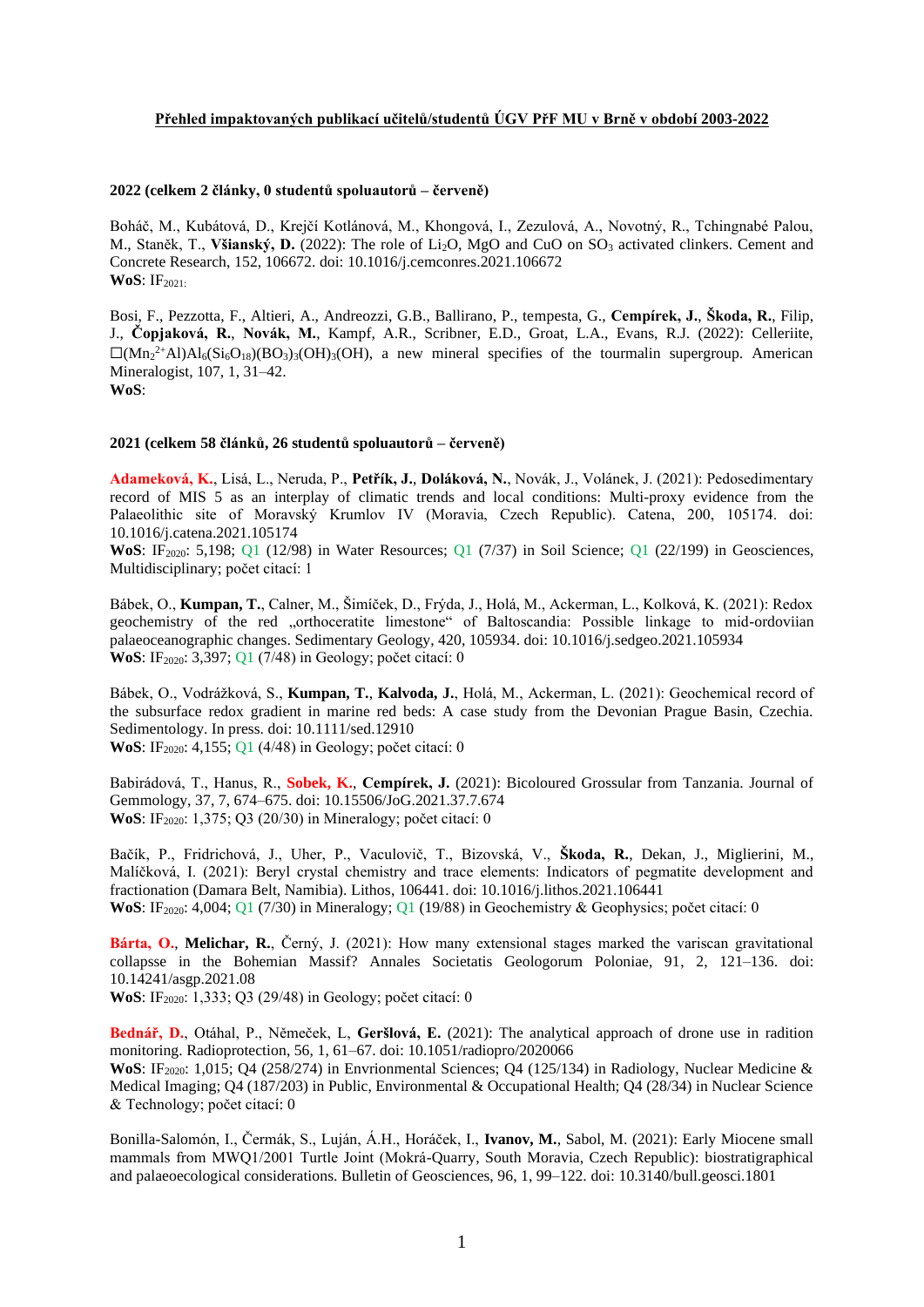**WoS**: IF2020: 1,600; Q2 (27/57) in Paleontology; Q4 (157/199) in Geosciences, Multidisciplinary; počet citací: 1

Bonilla-Salomón, I., Luján, Á.H., **Ivanov, M.**, Sabol, M. (2021): *Aliveria mojmiri* sp. Nov. Among other flying and ground squirrels (Rodentia, Mammalia) from the early Miocene of Mokrá-Quarry sites (Moravia, Czech Republic). Historical Biology. In press. doi: 10.1080/08912963.2021.1992403 **WoS**: IF2020: 2,259; Q1 (11/54) in Paleontology; počet citací: 0

**Březina, J.**, Alba, D.M., **Ivanov, M.**, Hanáček, M., Luján, Á.H. (2021): A middle Miocene vertebrate assemblage from the Czech part of the Vienna Basin: Implications for the paleoenvironments of the Central Paratethys. Palaeogeography, Palaeoclimatology, Palaeoecology, 575, 110473. **WoS**: IF2020: 3,318; Q2 (21/50) in Geography, Physical; Q1 (2/54) in Paleontology; Q2 (74/199) in Geosciences, Multidisciplinary; počet citací: 0

Chanmuang, N.C., Nasdala, L., Wildner, M., **Škoda, R.**, Zoysa, E.G. (2021): Spectroscopic Study of Serendibite from Sri Lanka. Journal of Gemmology, 37, 5, 451–454. doi: neuvedeno **WoS**: IF2020: 1,375; Q3 (20/30) in Mineralogy; počet citací: 0

**Čopjaková, R.**, **Prokop, J.**, **Novák, M.**, **Losos, Z.**, **Gadas, P.**, **Škoda, R.**, Holá, M. (2021): Hydrothermal alteration of tourmaline from pegmatitic rocks enclosed in serpentinites: Multistage processes with distinct fluid sources. Lithos, 380-381, 105823. doi: 10.1016/j.lithos.2020.105823

**WoS**: IF2020: 4,004; Q1 (7/30) in Mineralogy; Q1 (19/88) in Geochemistry & Geophysics; počet citací: 0

**Doláková, N.**, Kováčová, M., Utescher, T. (2021): Vegetation and climate changes during the Miocene climatic optimum and Miocene climatic transition in the northwestern part of Central Paratethys. Geological Journal, 56, 2, 729–743. doi: 10.1002/gj.4056

**WoS**: IF2020: 2,489; Q3 (112/199) in Geosciences, Multidisciplinary; počet citací: 1

Frýbort, A., Štulířová, J., Zavřel, T., **Gregerová, M.**, **Všianský, D.** (2021): Reactivity of slag in 15 years old self-compacting concrete. Construction and Building Materials, 267, 120914. doi: 10.1016/j.conbuildmat.2020.120914

**WoS**: IF2020: 6,141; Q1 (7/136) in Engineering, Civil; Q2 (86/335) in Materials Science, Multidisciplinary; Q1 (7/66) in Construction & Building Technology; počet citací: 0

**Haifler, J.**, **Škoda, R.**, Filip, J., Larsen, A.O., Rohlíček, J. (2021): Zirconolite from Larvik Plutonic Complex, Norway, its relationship to stefanweissite and nöggerathite, and contgribution to the improvement of zirconolite endmember systematice. American Mineralogist, 106, 8, 1255–1272. doi: 10.2138/am-2021-7510 **WoS**: IF2020: 3,003; Q2 (10/30) in Mineralogy; Q2 (36/88) in Geochemistry & Geophysics; počet citací: 0

Henry, R.E., Groat, L.A., Evans, R.J., **Cempírek, J.**, **Škoda, R.** (2021): A crystallographically supported equation for calculating water in emerald from the sodium content. Canadian Mineralogis, 59, 2, 337–354. doi: 10.3749/canmin.2000076

**WoS**: IF2020: 1,165; Q4 (25/30) in Mineralogy; počet citací: 0

Holá, M., Novotný, K., Dobeš, J., Krempl, I., **Wertich, V.**, **Mozola, J.**, **Kubeš, M.**, Faltusová, V., **Leichmann, J.**, Kanický, V. (2021): Dual imaging of uranium ore by Laser Ablation Inductively Coupled Plasma mass Spectrometry and Laser Induced Breakdown Spectroscopy. Spectrochimica Acta Part B: Atomic Spectroscopy, 186, 106312. doi: 10.1016/j.sab.2021.106312

**WoS**: IF2020: 3,752; Q1 (8/43) in Spectroscopy; počet citací: 0

**Hreus, S.**, **Výravský, J.**, **Cempírek, J.**, Breiter, K., Vašinová Galiová, M., **Krátký, O.**, **Šešulka, V.**, **Škoda, R.** (2021): Scandium distribution in the world-class Li-Sn-W Cínovec greisen-type deposit: result of a complex magmatic to hydrothermal evolution, implications for scandium valorization. Ore Geology Reviews. In press. doi: 10.1016/j.oregeorev.2021.104433

**WoS**: IF2020: 3,809; Q2 (8/30) in Mineralogy; Q1 (5/21) in Mining & Mineral Processing; počet citací: 0

Hurai, V., Blažeková, M., Huraiová, M., Siegfried, P.R., **Slobodník, M.**, Konečný, P. (2021): Thermobarometric and geochronologic constraints on the emplacement of the Neoproterozoic Evate carbonatite during exhumation of the Monapo granulite complex, Mozambique. Lithos, 380-381, 105883. doi: 10.1016/j.lithos.2020.105883 **WoS**: IF2020: 4,004; Q1 (7/30) in Mineralogy; Q1 (19/88) in Geochemistry & Geophysics; počet citací: 2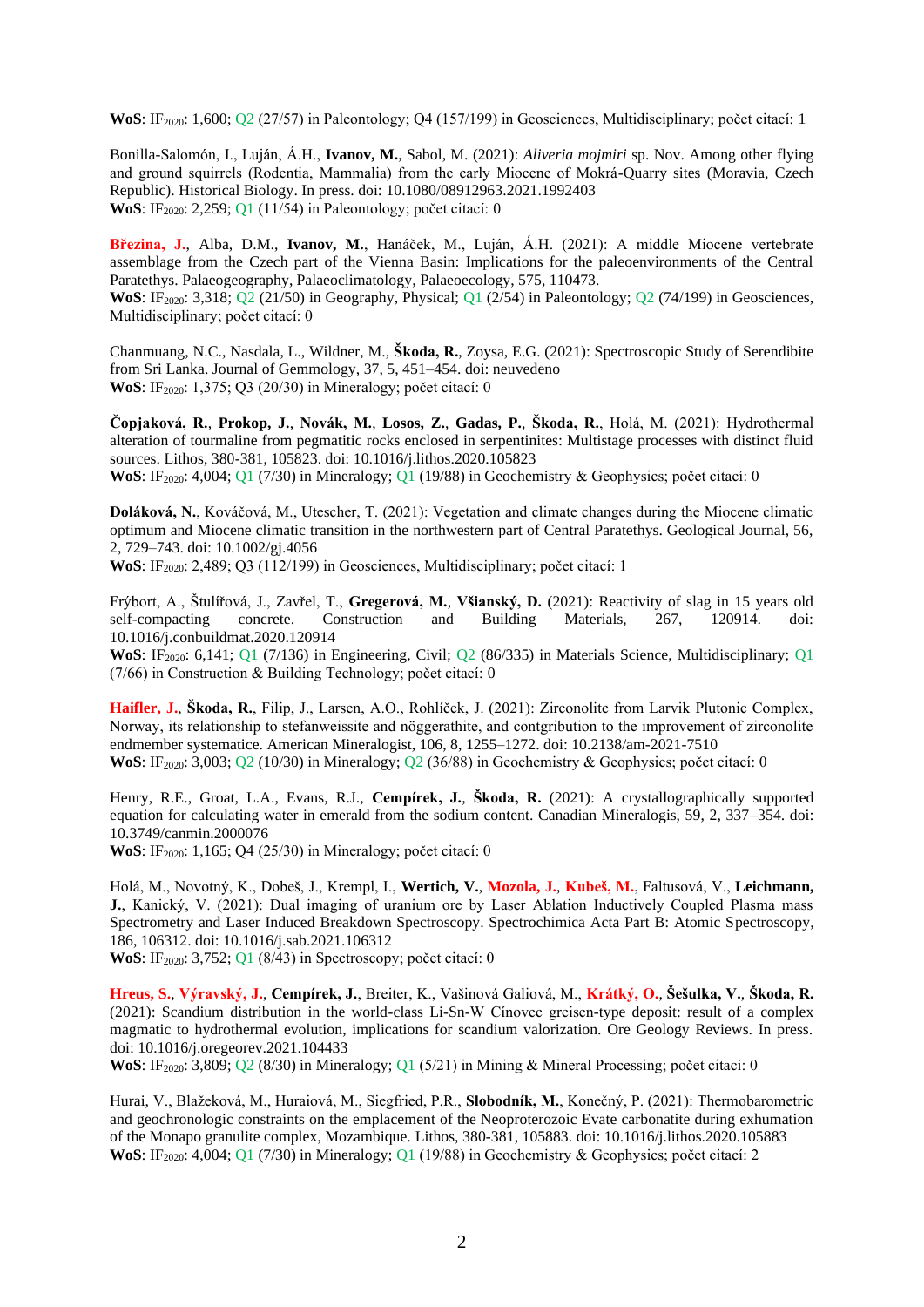Chládek, Š., Uher, P., **Novák, M.**, Bačík, P., Opletal, T. (2021): Microlite-group minerals: tracers of complex post-magmatic evolution in beryl–columbite granitic pegmatites, Maršíkov District, Bohemian Massif, Czech Republic. Mineralogical Magazine. In press. doi: 10.1180/mgm.2021.58 **WoS**: IF2020: 2.062; Q2 (13/30) in Mineralogy; počet citací: 0

Chroust, M., Mazuch, M., **Ivanov, M.**, Ekrt, B., **Luján, Á.H.** (2021): First remains of *Diplocynodon* cf. *ratelii* from the early Miocene sites of Ahníkov (Most Basin, Czech Republic). Bulletin of Geosciences, 96, 2, 123– 138. doi: 10.3140/bull.geosci.1803

**WoS**: IF2020: 1,600; Q2 (27/54) in Paleontology; Q4 (157/199) in Geosciences, Multidisciplinary; počet citací: 1

Jašek, O., Toman, J., Šnírer, M., Jurmanová, J., Kudrle, V., Michalička, J., **Všianský, D.**, Pavliňák, D. (2021): Microwave plasma-based high temperature dehydrogenation of hydrocarbons and alcohols as a single route to highly efficient gas phase synthesis of freestanding graphene. Nanotechnology, 32, 505608. doi: 10.1088/1361-6528/ac24c3

**WoS**: IF2020: 3,874; Q3 (59/106) in Nanoscience & Nanotechnology; Q2 (44/160) in Physics, Applied; Q2 (139/334) in Materials Science, Multidisciplinary; počet citací: 0

Jašek, O., Toman, J., **Všianský, D.**, Jurmanová, J., Šnírer, M., Hemzal, D., Bannov, A.G., Hajzler, J, Sťahel, P., Kudrle, V. (2021): Controlled high temperature stability of microwave plasma synthesized graphene nanosheets. Journal of Physics D: Applied Physics, 54, 16, 165201. doi: 10.1088/1361-6463/abdb6d **WoS**: IF2020: 3,207; Q2 (58/160) in Physics, Applied; počet citací: 4

**Juráček, J.**, Zachariáš, J., **Melichar, R.** (2021): Palaeostress analysis based on multiple inversion in 9 dimensional space in relation to hydrothermal calcite veins in the SE margin of the Elbe Fault Zone (Bohemian Cretaceous Basin, the Czech Republic). Zeitschrift der Deutschen gesellschaft für Geowissenschaften, 172, 2, 141–170. doi: 10.1127/zdgg/2021/0277

**WoS**: IF2020: 1,000; Q4 (181/199) in Geosciences, Multidisciplinary; počet citací: 0

Kasatkin, A.V., Plášil, J., Makovický, E., Chukanov, N.V., **Škoda, R.**, Agakhanov, A.A., Stepanov, S.Y., Palamarchuk, R.S. (2021): Auerbakhite, MnTl<sub>2</sub>As<sub>2</sub>S<sub>5</sub>, a new thallium sulfosalt from the Vorontsovskoe gold deposit, Northern Urals, Russia. Journal of Geosciences, 66, 2, 89–96. doi: 10.3190/jgeosci.321 **WoS**: IF2020: 1,525; Q3 (59/88) in Geochemistry & Geophysics; Q3 (18/30) in Mineralogy; počet citací: 0

Kasatkin, A.V., Plášil, J., **Škoda, R.**, Campostrini, I., Chukanov, N.V., Agakhanov, A.A., Karpenko, V.Y., Belakovskiy, D.I. (2021): Ferroefremovite,  $(NH_4)Fe^{2+2}(SO_4)_3$ , a New Mineral from Solfatara di Pozzuoli, Campania, Italy. Canadian Mineralogist, 59, 1, 59–68. doi: 10.3749/canmin.1900085 **WoS**: IF2020: 1,165; Q4 (25/30) in Mineralogy; počet citací: 1

Kasatkin, A.V., Zubkova, N.V., Pekov, I.V., Chukanov, N.V., **Škoda, R.**, Agakhanov, A.A., Belakovskiy, D.I., Britvin, S.N., Pushcharovsky, D.Y. (2021): The mineralogy of the historical Mochalin Log *REE* deposit, South Urals, Russia. Part IV. Alexkuznetsovite-(La), La<sub>2</sub>Mn(CO<sub>3</sub>)(Si<sub>2</sub>O<sub>7</sub>), alexkuznetsovite-(Ce), Ce<sub>2</sub>Mn(CO<sub>3</sub>)(Si<sub>2</sub>O<sub>7</sub>) and biraite-(La),  $La_2Fe^{2+}(CO_3)(Si_2O_7)$ , three new isostructural minerals and a definition of the biraite group. Mineralogical Magazine. In press. doi: 10.1180/mgm.2021.64 **WoS**: IF<sub>2020</sub>: 2,062; Q2 (13/30) in Mineralogy; počet citací: 0

Kočová Veselská, M., Kočí, T., Jäger, M., Mikuláš, R., Heřmanová, Z., Morel, N., **Šamánek, J.** (2021): Sclerobionts on tubes of the serpulid *Pyrgopolon (Pyrgopolon) deforme* (Lamarck, 1818) from the upper Cenomanian of Le Mans region, France. Cretaceous Research, 125, 104873. doi: 10.1016/j.cretres.2021.104873 **WoS**: IF2020: 2,176; Q1 (13/54) in Paleontology; Q2 (14/48) in Geology; počet citací: 1

**Koníčková, Š.**, **Losos, Z.**, Houzar, S., **Všianský, D.** (2021): Specific green zonal silica nodules of serpentinite weathering: Unusual products of silicification in laterite-like residuum (Moldanubian Zone, Bohemian Massif). Geologica Carpathica, 72, 1, 68–81. doi: 10.31577/GeolCarp.72.1.5 WoS: IF<sub>2020</sub>: 1,875; Q3 (143/199) in Geosciences, Multidisciplinary; počet citací: 0

Kotková, J., **Čopjaková, R.**, **Škoda, R.** (2021): Multiphase solid inclusions reveal the origin and fate of carbonate-silicate melts in metasomatised peridotite. Lithos, 398, 106309. doi: 10.1016/j.lithos.2021.106309 **WoS**: IF2020: 4,004; Q1 (7/30) in Mineralogy; Q1 (19/88) in Geochemistry & Geophysics; počet citací: 0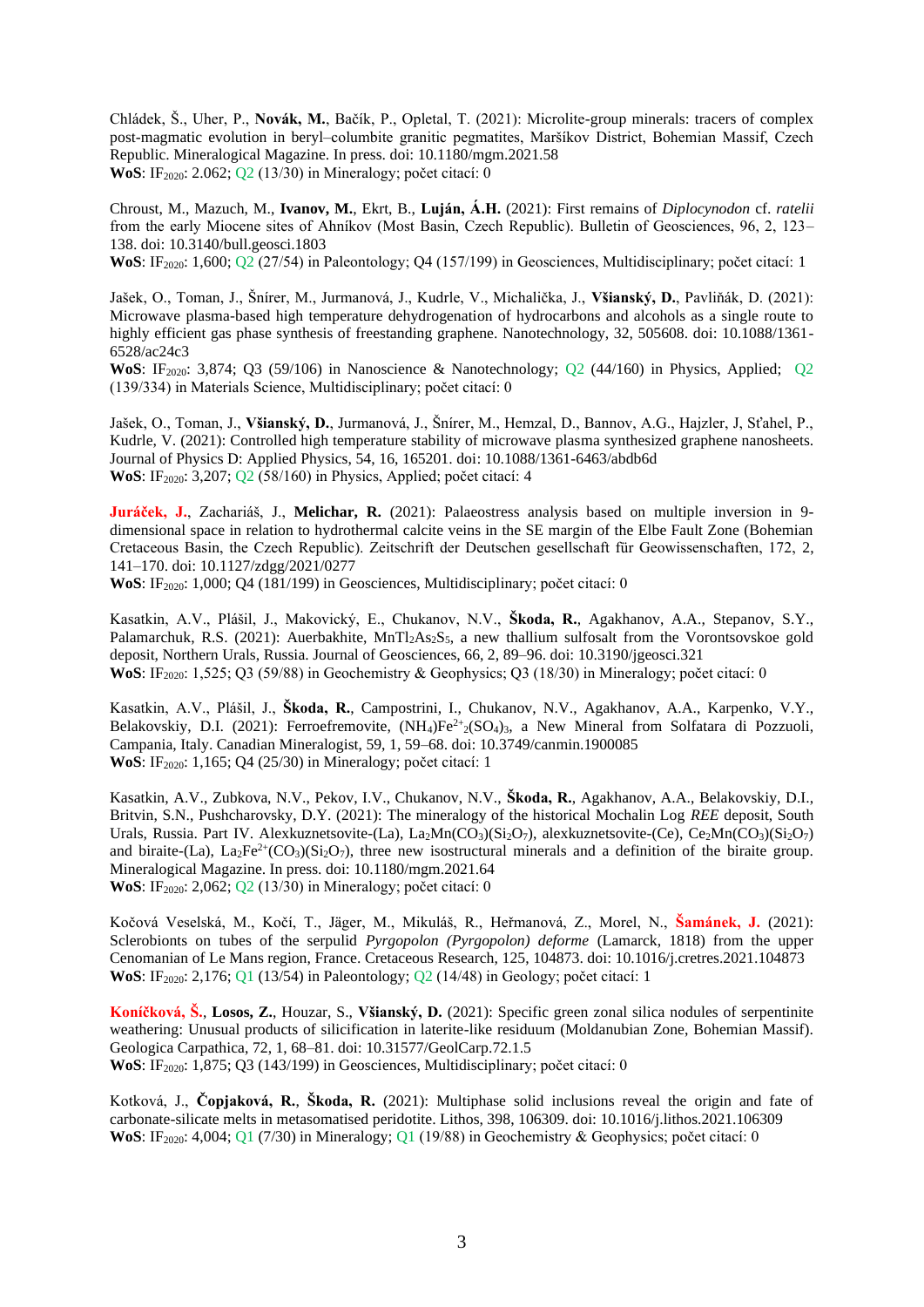Kremser, K., Thallner, S., Strbik, D., Spiess, S., Kučera, J., Vaculovič, T., **Všianský, D.**, Haberbauer, M., Mandl, M., Guebitz, G.M. (2021): Leachability of metals from waste incineration residues by iron- and sulfuroxidizing bacteria. Journal of Environmental Management, 280, 111734. doi: 10.1016/j.jenvmang.2020.111734 **WoS**: IF2020: 6,789; Q1 (34/274) in Environmental Sciences; počet citací: 1

**Krmíček, L.**, **Novák, M.**, Trumbull, R.B., **Cempírek, J.**, Houzar, S. (2021): Boron isotopic variations in tourmaline from metacarbonattes and associated talc-silicate rocks from the Bohemian Massif: Constraints on boron recycling in the Variscan orogen. Geoscience Frontiers, 12, 1, 219–230. doi: 10.1016/j.gsf.2020.03.009 WoS: IF<sub>2020</sub>: 6,853; Q1 (8/199) in Geosciences, Multidisciplinary; počet citací: 1

Krmíček, L., Ulrych, J., Jelínek, E., Skála, R., **Krmíčková, S.**, Korbelová, Z., Balogh, K. (2021): Petrogenesis of Cenozoic high-Mg (picritic) volcanic rocks in the České středohoří Mts. (Bohemian Massif, Czech Republic). Mineralogy and Petrology, 115, 2, 193–211. doi: 10.1007/s00710-020-00729-5 **WoS**: IF2020: 1,708; Q2 (15/30) in Mineralogy; Q3 (54/88) in Geochemistry & Geophysics; počet citací: 0

**Kubeš, M.**, **Leichmann, J.**, **Wertich, V.**, **Mozola, J.**, Holá, M., Kanický, V., **Škoda, R.** (2021): Metamictization and fluid-driven alteration triggering massive HFSE and REE mobilization from zircon and titanite: Dirrect evidence from EMPA imaging and LA-ICP-MS analyses. Chemical Geology, 586, 12593. doi: 10.1016/j.chemgeo.2021.120593

**WoS**: IF2020: 4,015; Q1 (18/88) in Geochemistry & Geophysics; počet citací: 0

**Kumpan, T.**, **Kalvoda, J.**, Bábek, O., Matys Grygar, T., Frýda, J. (2020): The Devonian-Carboniferous boundary in the Moravian Karst (Czech Republic). Palaeobiodiversity and Palaeoenvironments, 101, 473–485. doi: 10.1007/s12549-019-00409-z

**WoS**: IF2019: 1,573; Q3 (36/59) in Biodiversity Conservation; Q2 (27/55) in Paleontology; počet citací: 4

Majzlan, J., Plášil, J., Dachs, E., Benisek, A., Mangold, S., **Škoda, R.**, Abrosimova, N. (2021): Prediction and observation of formation of Ca–Mg arsenates in acidic and alkaline fluids: Thermodynamic properties and mineral assemblages at Jáchymov, Czech Republic and Rotgülden, Austria. Chemical Geology, 559, 119922. doi: 10.1016/j.chemgeo.2020.119922

**WoS**: IF2020: 4,015; Q1 (18/88) in Geochemistry & Geophysics; počet citací: 1

Makovický, E., Plášil, J., Kasatkin, A.V., **Škoda, R.** (2021): The crystal structure of Ti2.36Sb5.98As4.59S17, the lead-free endmember of the Chabourneite homeotypic group. Canadian Mineralogist, 59, 3, 533–549. doi: 10.3749/canmin.2000093

**WoS**: IF2020: 1,165; Q4 (25/30) in Mineralogy; počet citací: 0

Malíčková, I., Bačík, P., Fridrichová, J, Hanus, R., Illášová, L´., Štubňa, J., Furka, D., Furka, S., **Škoda, R.** (2021): Optical and Luminescence Spectroscopy of Varicolored Gem Spinel from Mogok, Myanmar and Lục Yên, Vietnam. Minerals, 11, 2, 169.

**WoS**: IF<sub>2020</sub>: 2,644; Q2 (11/30) in Mineralogy; Q2 (42/88) in Geochemistry & Geophysics; Q2 (9/21) in Mining & Mineral Processing; počet citací: 1

Mikysek, P., Zikmund, T., Dosbaba, M., Břínek, A., **Slobodník, M.**, Adamovič, J., Meszárošová, N., Trojek, T., Kaiser, J. (2021): Multi-scale visualization of uranium-rich domains dispersed in U-Zr mineralization of sandstone-type (Břevniště, Czech Republic). Ore Geology Reviews, 138, 104358. doi: 10.1016/j.oregeorev.2021.104358

**WoS**: IF2020: 3,809; Q2 (8/30) in Mineralogy; Q1 (5/21) in Mining & Mineral Processing; počet citací: 0

Nawrocki, J., **Leichmann, J.**, Pańczyk, M. (2021): Mid-Ediacaran bimodal magmatism and peri-Baltic affinity of the Brunovistulia terrane documented by the U-Pb isotope and palaeomagnetic data from the Brno Massif (Central Europe). Precambrian Research, 358, 106147. doi: 10.1016/j.precamres.2021.106147 WoS: IF<sub>2020</sub>: 4,725; Q1 (30/199) in Geosciences, Multidisciplinary; počet citací: 0

Pavelková, A., Cencerová, V., **Zeman, J.**, Antos, V., Nosek, J. (2021): Reduction of chlorinated hydrocarbons using nano zero-valent iron supported with an electric field. Characterization of electrochemical processes and thermodynamic stability. Chemosphere, 265, 128764. doi: 10.1016/j.chemosphere.2020.128764 **WoS**: IF2020: 7,086; Q1 (30/274) in Environmental Sciences; počet citací: 5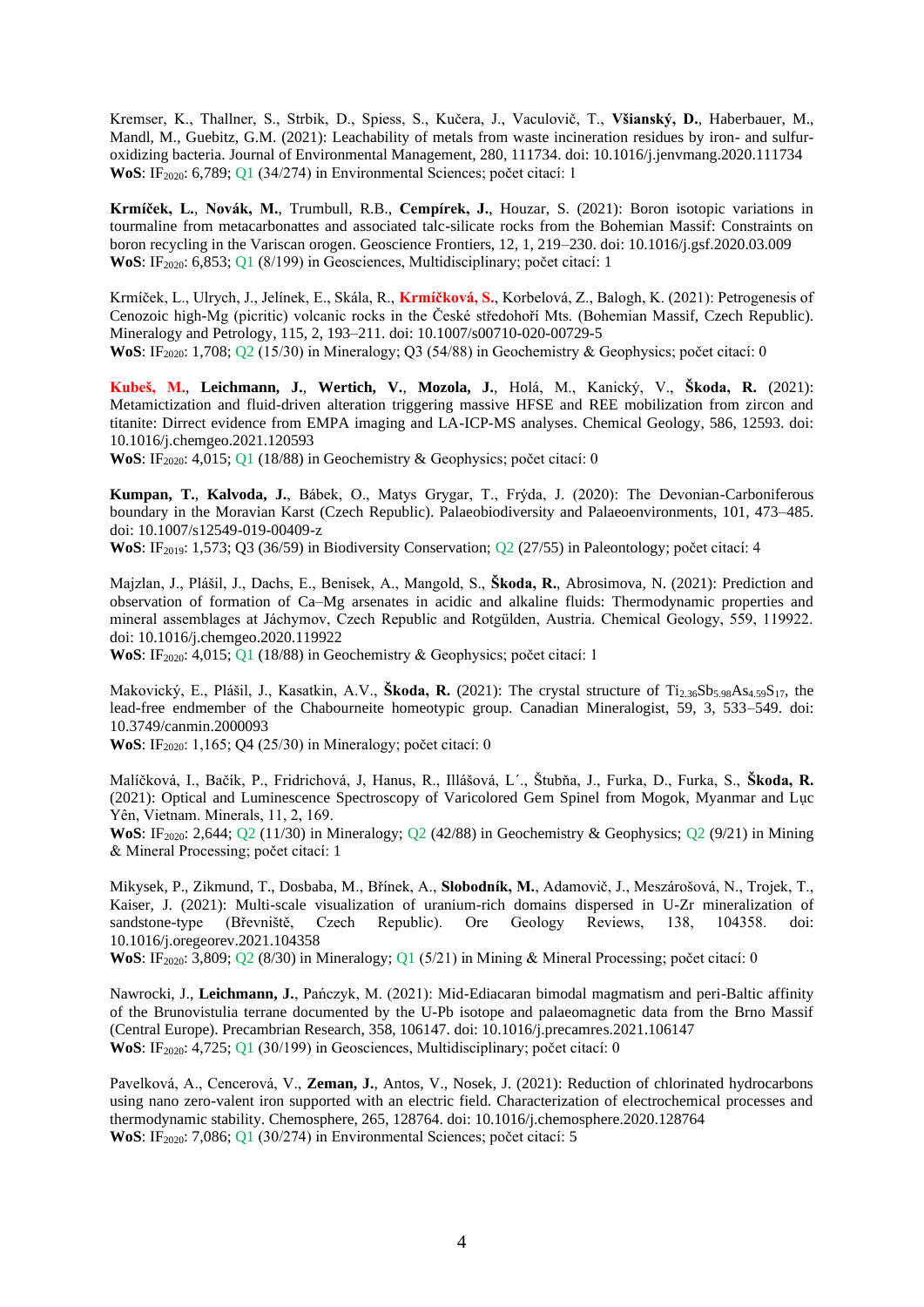**Petřík, J.**, **Adameková, K.**, Petr, L., Jouffroy-Bapicot, I., Kočár, P., Kočárová, R., Goláňová, P., Guichard, V. (2021): Landscape evolution around the oppidum of Bibracte (Northern Massif Central, France) from the Lte Iron Age to the Post-Mediaeval period. Quaternary International. In press. doi: 10.1016/j.quaint.2021.02.022 **WoS**: IF2020: 2,130; Q3 (36/50) in Geography, Physical; Q3 (126/199) in Geosciences, Multidisciplinary; počet citací: 1

Plášil, J., Petříček, V., **Škoda, R.**, Meisser, N., Kasatkin, A.V. (2021): Hidden and apparent twins in uranyloxide minerals agrinierite and rameauite: a demonstration of metric and reticular merohedry. Journal of Applied Crystallography, 54, 1656-1663, 6. doi: 10.1107/S1600576721009663 **WoS**: IF2020: 3,304; Q2 (85/178) in Chemistry, Multidisciplinary; Q2 (7/25) in Crystallography; počet citací: 0

Přikryl, T., **Brzobohatý, R.**, Carnevale, G. (2021): Skeletal remains with otoliths *in situ* of the Miocene croaker *Trewasciaena* cf. *kokeni* (Teleostei, Sciaenidae) from the Pannonian of the Vienna Basin. Bulletin of Geosciences, 96, 1, 19–28. doi: 10.3140/bull.geosci.1813

**WoS**: IF2020: 1,600; Q2 (27/57) in Paleontology; Q4 (157/199) in Geosciences, Multidisciplinary; počet citací: 1

**Radková, P.**, **Novák, M.**, **Cempírek, J.**, Houzar, S., **Škoda, R.** (2021): Amphibole and pyroxene as indicators of alkaline conditions in banded carbonatite-like marbles from Bližná, Český Krumlov Unit, Moldanubian Zone. Journal of Geosciences, 66, 243–262. doi: 10.3190/jgeosci.336

**WoS**: IF2020: 1,525; Q3 (59/88) in Geochemistry & Geophysics; Q3 (18/30) in Mineralogy; počet citací: 0

Scribner, E.D., **Cempírek, J.**, Groat, L.A., Evans, R.J., Biagioni, C., Bosi, F., Dini, A., Halenius, U., Orlandi, P., Pasero, M. (2021): Magnesio-lucchesiite,  $CaMg_3Al_6(Si_6O_{18})(BO_{3})_3(OH)_3O$ , a new species of the tourmaline supergroup. American Mineralogist, 106, 6, 862–871. doi: 10.2138/am-2021-7496 **WoS**: IF2020: 3,003; Q2 (10/30) in Mineralogy; Q2 (36/88) in Geochemistry & Geophysics; počet citací: 0

Sejkora, J., Števko, M., **Škoda, R.**, Víšková, E., Toman, J., **Hreus, S.**, Plášil, J., Dolníček, Z. (2021): Dobšináite,  $Ca_2Ca(AsO<sub>4</sub>)<sub>2</sub>$ . 2H<sub>2</sub>O, a new member of the roselite group from Dobšiná (Slovak Republic). Journal of Geosciences, 66, 2, 127–135. doi: 10.3190/jgeosci.324

**WoS**: IF2020: 1,525; Q3 (59/88) in Geochemistry & Geophysics; Q3 (18/30) in Mineralogy; počet citací: 0

Spalletta, C., Corradini, C., Feist, R., Korn, D., **Kumpan, T.**, Perri, M.C., Pondrelli, M., Venturini, C. (2020): The Devonian-Carboniferous boundary in the Carnic Alps (Austria and Italy). Palaeobiodiversity and Palaeoenvironments, 101, 487–505. doi: 10.1007/s12549-019-00413-3 **WoS**: IF2019: 1,573; Q3 (36/59) in Biodiversity Conservation; Q2 (27/55) in Paleontology; počet citací: 8

Steciuk, G., Škoda, R., **Dillingerová, V.**, Plášil, J. (2021): Chemical variability in vyacheslavite, U(PO<sub>4</sub>)(OH): crystal-chemical implications for hydrous and hydroxylated U4+, Ca and *REE* phosphates. American Mineralogist. In press. doi: 10.2138/am-2021-7875

**WoS**: IF2020: 3,003; Q2 (10/30) in Mineralogy; Q2 (36/88) in Geochemistry & Geophysics; počet citací: 0

Stepanov, S.Y., Palamarchuk, R.S., Varlamov, D.A., Kiseleva, D.V., Sharpyonok, L.N., **Škoda, R.**, Kasatkin, A.V. (2021): The Features of Native Gold in Ore-Bearing Breccias with Realgar-Orpiment Cement of the Vorontsovskoe Deposit (Northern Urals, Russia). Minerals, 11, 5, 541. doi: 10.3390/min11050541 **WoS**: IF2020: 2,644; Q2 (11/30) in Mineralogy; Q2 (42/88) in Geochemistry & Geophysics, počet citací: 1

**Šamánek, J.**, Mikuláš, R., Hájková, L. (2021): A fossil carbonate rocky shore in the Kalcit Quarry: a new insight into echinoid shallow marine bioerosion (Miocene; Czech Republic). Ichnos - An International Journal for Plant and Animal Traces. In press. doi: 10.1080/10420940.2021.1915781 **WoS**: IF2021: 1,438; Q3 (36/54) in Paleontology; počet citací: 0

**Tvrdý, J.**, Plášil, J., Sejkora, J., **Škoda, R.**, Vrtiška, L., Dolníček, Z., Petr, M., Veselovský, F. (2021): Ferroberaunite, IMA 2021-036. CNMNC Newsletter 63. Mineralogical Magazine, 85. doi: 10.1180/mgm.2021.74

**WoS**: IF2020: 2,062; Q2 (13/30) in Mineralogy; počet citací: 0

**Tvrdý, J.**, Sejkora, J., Rosseel, P., Dolníček, Z. (2021): Ferraioloite from the Sítio do Castelo mine, Folgosinho (Guarda, Portugal), description and Raman spectroscopy. Journal of Geosciences, 66, 139–146. **WoS**: IF2020: 1,525; Q3 (59/88) in Geochemistry & Geophysics; Q3 (18/30) in Mineralogy; počet citací: 0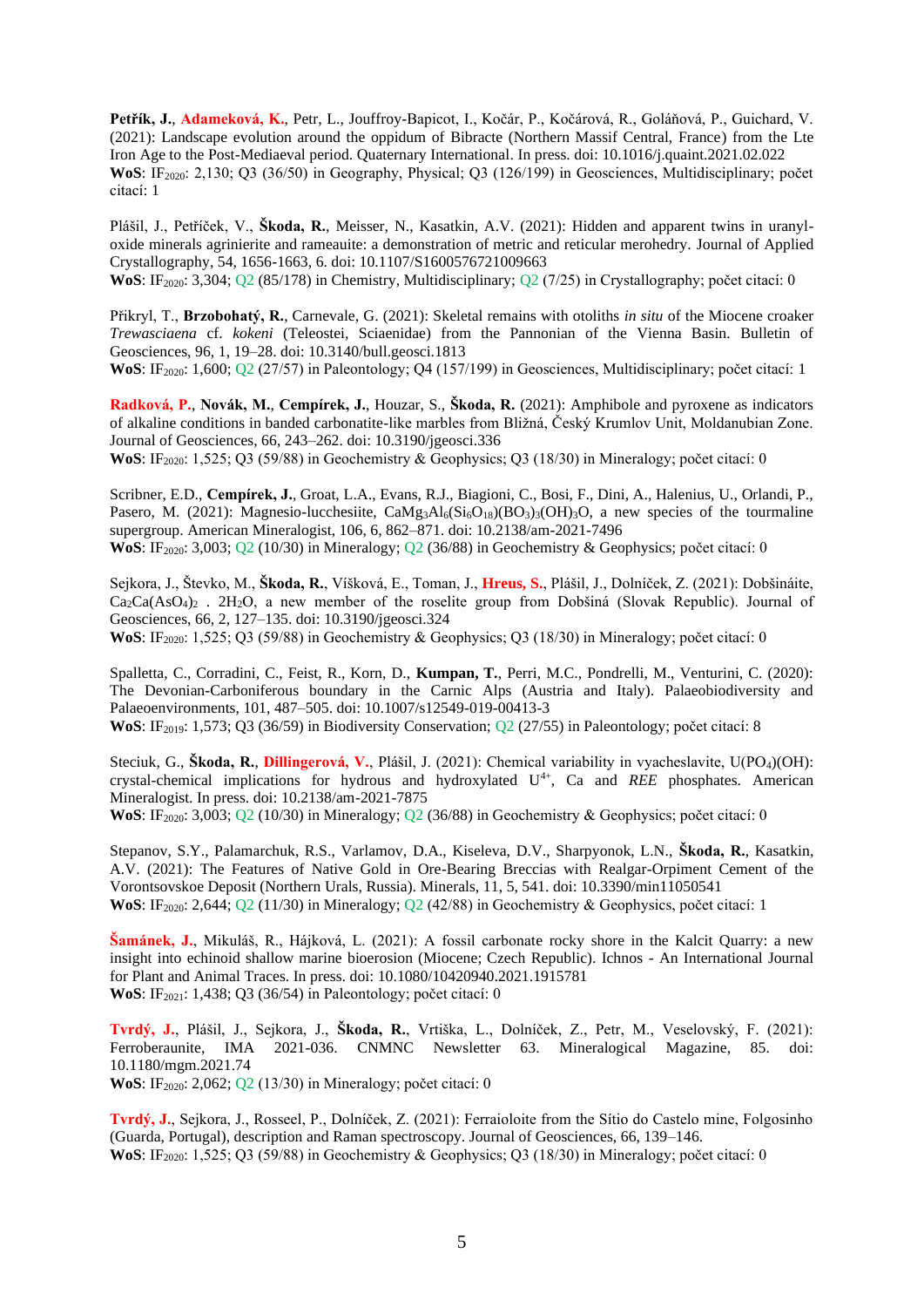Weiner, T., **Weinerová, H.**, **Kalvoda, J.**, Viktorýn, T. (2021): The first lower Viséan trilobite Association from limestone facies of the Moravian Karst and its relation to the sedimentary environment (Líšeň Formtion, Czech Republic). Bulletin of Geosciences, 96, 2, 217–249. doi: 10.3140/bull.geosci.1811

**WoS**: IF2020: 1,600; Q2 (27/54) in Paleontology; Q4 (157/199) in Geosciences, Multidisciplinary; počet citací: 0

Zemánek, D., Lang, K., Tvrdík, L., **Všianský, D.**, Nevřivová, L., **Štursa, P.**, Kovář, P., Keršnerová, Dvořák K. (2021): Development and Properties of New Mullite Based Refractory Grog. Materials, 14, 4, 779. doi: 10.3390/ma14040779

WoS: IF<sub>2020</sub>: 3,623; Q2 (27/69) in Physics, Condensed Matter; Q1 (17/80) in Metallurgy & Metallurgical Engineering; Q2 (152/335) in Materials Science, Multidisciplinary; Q2 (51/160) in Physics, Applied; Q2 (79/162) in Chemistry, Physical; počet citací: 1

Zeug, M., Nasdala, L., Ende, M., Habler, G., Hauzenberger, C., Chanmuang, C.N., **Škoda, R.**, Topa, D., Wildner, M., Wirth, R. (2021): The parisite–(Ce) enigma: challenges in the identification of fluorcarbonate minterals. Mineralogy and Petrology, 115, 1, 1–19. doi: 10.1007/s00710-020-00723-x **WoS**: IF2020: 1,708; Q2 (15/30) in Mineralogy; Q3 (54/88) in Geochemistry & Geophysics; počet citací: 0

Zhou, J.-S., Wang, Q., Xu, Y.-G., **Cempírek, J.**, Wang, H., Ma, J.-L., Wei, G.-J., Huang, T.-Y., Zhu, G.-H., Zhang, L. (2021): Geochronology, petrology, and lithium isotope geochemistry of the Bailongshan granitepegmatite systém, northern Tibet: Implications for the ore-forming potential of pegmatites. Chemical Geology, 120484. doi: 10.1016/j.chemgeo.2021.120484

WoS: IF<sub>2020</sub>: 4.015; Q1 (18/88) in Geochemistry & Geophysics; počet citací: 0

Zhuravlev, A.V., Plotitsyn, A.N., **Cígler, V.**, **Kumpan, T.** (2021): Taxonomic notes on some advanced Tournaisian (Mississippian) siphonodellids (Conodonta). Geobios, 64, 93–101. doi: 10.1016/j.geobios.2020.12.001

**WoS**: IF2020: 1,529; Q3 (31/54) in Paleontology; počet citací: 0

### **2020 (celkem 57 článků, 16 studentů spoluautorů – červeně)**

Ackerman, L., Kotková, J., **Čopjaková, R.**, Sláma, J., Trubač, J., Dillingerová, V. (2020): Petrogenesis and Lu– Hf dating of (ultra)mafic rocks from the Kutná Hora Crystalline Complex: implications for the Devonian evolution of the Bohemian Massif. Journal of Petrology, 61, 8, egaa075. doi: 10.1093/petrology/egaa075 WoS: IF<sub>2019</sub>: 3,451; Q1 (20/85) in Geochemistry & Geophysics; počet citací: 2

Bačík, P., Fridrichová, J., Štubňa, J., Bancík, T., Illášová, L'., Pálková, H., **Škoda, R.**, Mikuš, T., Milovská, S., Vaculovič, T., Sečkár, P. (2020): The REE-Induced Absorption and Luminescence in Yellow Gem-Quality Durango-Type Hydroxylapatite from Muránská Dlhá Lúka, Slovakia. Minerals, 10, 11, 1001. doi: 10.3390/min10111001

**WoS**: IF2019: 2,380; Q2 (11/30) in Mineralogy; Q2 (6/21) in Mining & Mineral Processing; počet citací: 0

Barros, R., Kaeter, D., Menuge, J.F., **Škoda, R.** (2020): Controls on chemical evolution and rare element enrichment in crystallising albite-spodumene pegmatite and wallrocks: Constraints from mineral chemistry. Lithos, 352, 105289. doi: 10.1016/j.lithos.2019.105289

**WoS**: IF2019: 3,390; Q2 (22/85) in Geochemistry & Geophysics; Q2 (8/30) in Mineralogy; počet citací: 3

**Berčáková, A.**, **Melichar, R.**, Souček, K. (2020): Mechanical Properties and Failure Patterns of Migmatized Gneiss with Metamorphic Foliation Under UCS Test. Rock Mechanics and Rock Engineering, 53, 2007–2013. doi: 10.1007/s00603-019-02012-2

**WoS**: IF2019: 4,140; Q1 (5/39) in Engineering, Geological; Q1 (24/200) in Geosciences, Multidisciplinary; počet citací: 4

**Blaško, D.**, **Nehyba, S.** (2020): Synchrony evolution of two contradictory prograding Gilbert-type deltas at the margins of the foreland basin (case study from the Neogene Western Carpathian Foredeep). Marine and Petroleum Geology, 118, 104407. doi: 10.1016/j.marpetgeo.2020.104407

**WoS**: IF2019: 3,790; Q1 (31/200) in Geosciences, Multidisciplinary; počet citací: 0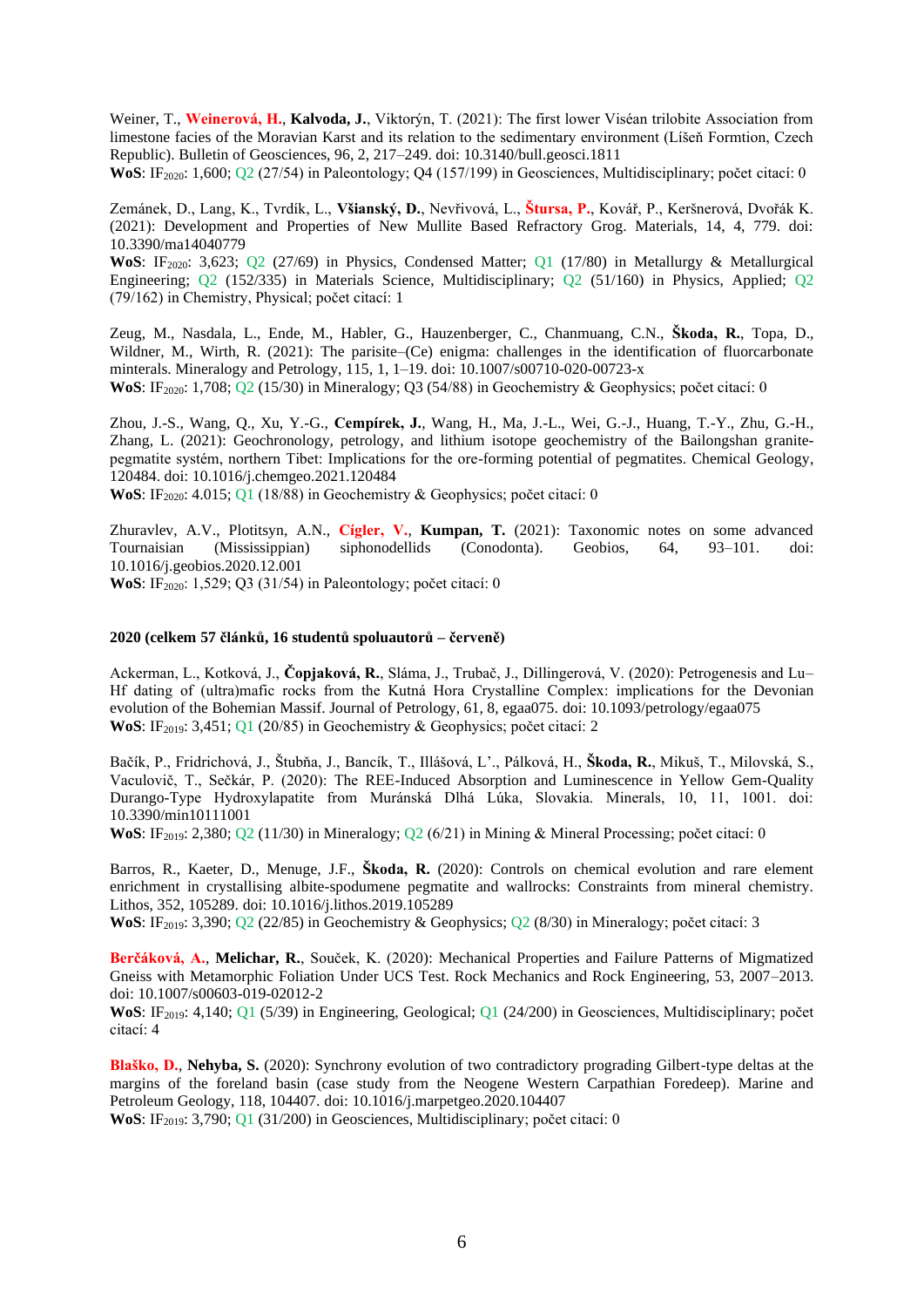Boriová, S., Sázelová, S., Novák, M., **Štelcl, J.**, Svoboda, J. (2020): Human and non-human taphonomic effects on faunal remains from the Late Upperd Paleolithic: a case study from the Stránská skála IV site, Czech Republic. International Journal of Osteoarchaeology, 30,2, 155–169. doi: 10.1002/oa.2843 **WoS**: IF2019: 1,228; Q2 (38/90) in Anthropology; počet citací: 4

**Březina, J.**, **Ivanov, M.**, Madzia, D. (2020): Structural pattern in the tusks of the Miocene mammutid Zygolophodon turicensis and its utility in the taxonomy of elephantimorph proboscideans. Historical Biology. In press. doi: 10.1080/08912963.2020.1853720

**WoS**: IF2019: 2,023; Q2 (14/55) in Paleontology; počet citací: 0

**Buriánek, D.**, **Buřivalová, L.**, Houzar, S., **Losos, Z.**, Miková, J. (2020): Geochronology and petrogenesis of orthogneisess from the Pacov body: implications for the subdivision of the Cambro-ordovician peraluminous magmatism and related mineralizations in the Monotonous and Varied units of the Moldanubian Zone (Bohemian Massif). Mineralogy and Petrology, 114, 175–197. doi: 10.1007/s00710-020-00699-8

**WoS**: IF2019: 1,461; Q3 (53/85) in Geochemistry & Geophysics; Q3 (17/30) in Mineralogy; počet citací: 0

Černý, J., **Melichar, R.**, **Všianský, D.**, Drahokoupil, J. (2020): Magnetic Anisotropy of rocks: A New Classification of Inverse Magnetic Fabrics to Help Geological Interpretations. Journal of Geophyscial Research: Solid Earth, 125, 11, 1–13. doi: 10.1029/2020JB020426

**WoS**: IF2019: 3,639; Q1 (16/85) in Geochemistry & Geophysics; počet citací: 1

Dvořák, K., **Všianský, D.**, Gazdič, D., Fridrichová, M., Vaiciukyniene, D. (2020): Thaumasite formation by hydration of sulphosilicate clinker. Materials Today Communications, 25, 101449. doi: 10.1016/j.mtcomm.2020.101449

**WoS**: IF2019: 2,678; Q2 (151/314) in Materials Science, Multidisciplinary; počet citací: 1

**Faimon, J., Lang, M.**, Geršl, M., Sracek, O., Bábek, O. (2020): The "breathing spots" in karst areas—the sites of advective exchange of gases between soils and adjacent underground cavities. Theoretical and Applied Climatology, 142, 1-2, 85–101. doi: 10.1007/s00704-020-03280-7

**WoS**: IF2019: 2,882; Q2 (40/93) in Meteorology & Atmospheric Sciences; počet citací: 1

**Gadas, P.**, **Novák, M.**, Vašinová Galiová, M., Szuszkiewicz, A., Pieczka, A., **Haifler, J.**, **Cempírek, J.** (2020): Secondary Beryl in Cordierite/Sekaninaite Pseudomorphs from Granitic Pegmatites – A Monitor of Elevated Content of Beryllium in the Precursor. Canadian Mineralogist, 58, 6, 785–802. doi: 10.3749/canmin.2000014 **WoS**: IF2019: 1,449; Q3 (18/30) in Mineralogy; počet citací: 0

Chládek, Š., Uher, P., **Novák, M.** (2020): Compositional and textural variations of columbite-group minerals from beryl-columbite pegmatites in the Maršíkov District, Bohemian Massif, Czech Republic: Magmatic versus hydrothermal evolution. Canadian Mineralogist, 58, 6, 767–783. doi: 10.3749/canmin.1900093 **WoS**: IF2019: 1,449; Q3 (18/30) in Mineralogy; počet citací: 2

**Ivanov, M.**, Čerňanský, A., Bonilla-Salomón, I., Luján, Á.H. (2020): Early Miocene squamate assemblage from the Mokrá-Western Quarry (Czech Republic) and its palaeobiogeographical and palaeoenvironmental implications. Geodiversitas, 42, 20, 343–376. doi: 10.5252/geodiversitas2020v42a20 **WoS**: IF2019: 1,021; Q4 (44/55) in Paleontology; počet citací: 3

**Jirman, P.**, **Geršlová, E.**, Bubík, M., Sachsenhofer, R.F., **Medvecká, L.** (2020): Source rock potential of the Oligocene Menilite Formation in the Czech sector of the Subsilesian Unit (Flysch Carpathians). Geologica Carpathica, 71, 5, 402–417. doi: 10.31577/GeolCarp.71.5.2

**WoS**: IF2019: 1,535; Q3 (141/200) in Geosciences, Multidisciplinary; počet citací: 0

Kaiser, S.I., **Kumpan, T.**, Rasser, M.W. (2020): High-resolution condont biostratigraphy in two key sections from the Carnic Alps (Grune Schneid) and Graz Paleozoic (Trolp) – implications for the biozonation concept at the Devonian-Carboniferous boundary. Newsletters on Stratigraphy, 53, 3, 249–274. doi: 10.1127/nos/2019/0520

**WoS**: IF2019: 3,025; Q1 7/47) in Geology; počet citací: 2

Kasatkin, A.V., Britvin, S.N., Chukanov, N.V., **Škoda, R.**, Agakhanov, A.A., Belakovskiy, D.I. (2020): Belogubite, a New Mineral of the Chalcanthite Group from the Gaiskoe Deposit, South Urals, Russia. Geology of Ore Deposits, 62, 7, 599–607. doi: 10.11347/S1075701520070065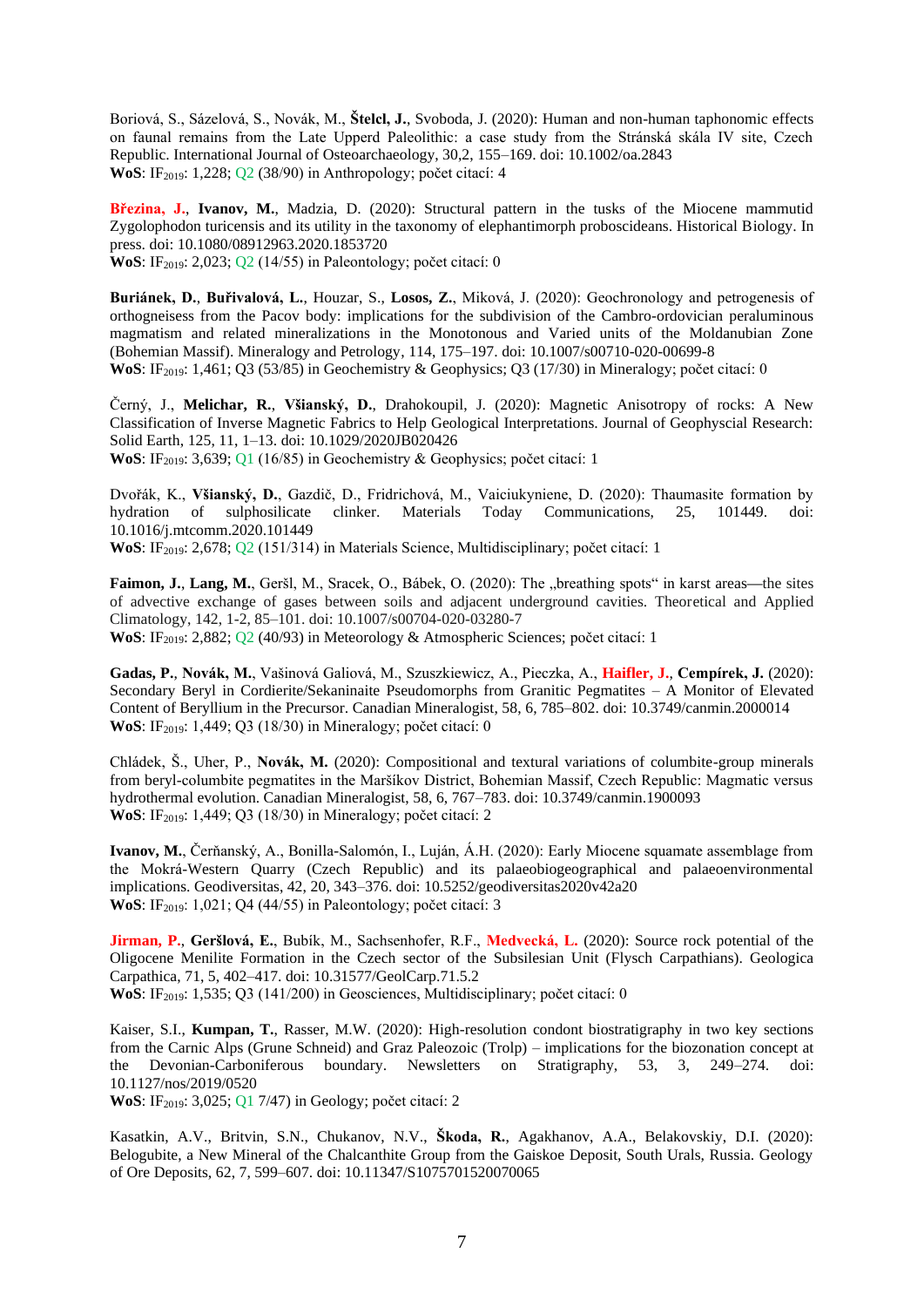**WoS**: IF2019: 0,670; Q4 (28/30) in Minerealogy; Q4 (43/48) in Geology; počet citací: 0

Kasatkin, A.V., Britvin, S.N., Peretyazhko, I.S., Chukanov, N.V., **Škoda, R.**, Agakhanov, A.A. (2020): Oxybismutomicrolite, a new pyrochlore-supergroup mineral from the Malkhan pegmatite field, Central Transbaikalia, Russia. Mineralogical Magazine, 84, 3, 444–454. doi: 10.1180/mgm.2020.25 **WoS**: IF2019: 1,738; Q2 (13/30) in Mineralogy; počet citací: 4

Kasatkin, A.V., Makovicky, E., Plášil, J., **Škoda, R.**, Agakhanov, A.A., Chaikovskiy, I.I., Vlasov, E.A., Pekov, I.V. (2020): Chukotkaite, AgPb7Sb5S15, a new sulfosalt mineral from Eastern Chukotka, Russia. Canadian Mineralogist, 58, 5, 587–596. doi: 10.3749/canmin.2000036 **WoS**: IF2019: 1,449; Q3 (18/30) in Mineralogy; počet citací: 1

Kasatkin, A.V., Makovicky, E., Plášil, J., **Škoda, R.**, Agakhanov, A.A., Stepanov, S.Y., Palamarchuk, R.S. (2020): Luboržákite, Mn2AsSbS5, a new member of pavonite homologous series from Vorontsovskoe gold deposit, Northern Urals, Russia. Mineralogical Magazine, 84, 5, 738–745. doi: 10.1180/mgm.2020.48 **WoS**: IF2019: 1,738; Q2 (13/30) in Mineralogy; počet citací: 3

Kasatkin, A.V., Nestola, F., **Škoda, R.**, Chukanov, N.V., Agakhanov, A.A., Belakovskiy, D.I., Lanza, A., Holá, M., Rumsey, M.S. (2020): Hingganite-(Nd), Nd<sub>2</sub>□Be<sub>2</sub>Si<sub>2</sub>O<sub>8</sub>(OH)<sub>2</sub>, a new gadolinite-supergroup mineral from zagi Mountain, Pakistan. Canadian Mineralogist, 58, 5, 549–562. doi: 10.3749/canmin.2000039 **WoS**: IF2019: 1,449; Q3 (18/30) in Mineralogy; počet citací: 1

Kasatkin, A.V., Zubkova, N.V., Pekov, I.V., Chukanov, N.V., **Škoda, R.**, Polekhovsky, Y.S., Agakhanov, A.A., Belakovskiy, D.I., Kuznetsov, A.M., Britvin, S.N., Pushcharovsky, D.Y. (2020): The mineralogy of the historical Mochalin Log REE deposit, South Urals, Russia. Part I. New gatelite-group minerals ferriperboeite-  $(La)$ ,  $(CaLa_3)(Fe^{3+}Al_2Fe^{2+})[Si_2O_7][SiO_4]_3O(OH)_2$  and perboeite- $(La)$ ,  $(CaLa_3)(Al_3Fe^{2+})[Si_2O_7][SiO_4]_3O(OH)_2$ . Mineralogial Magazine, 84, 4, 593–607. doi: 10.1180/mgm.2020.42 **WoS**: IF2019: 1,738; Q2 (13/30) in Mineralogy; počet citací: 1

Krmíček, L., Ackerman, L., **Hrubý, J.**, Kynický, J. (2020): The highly siderophile elements and Re-Os isotope geochemistry of Variscan lamproites from the Bohemian Massif: implications for regionally dependent metasomatism of orogenic mantle. Chemical geology, 532, 11920. doi: 10.1016/j.chemgeo.2019.119290 **WoS**: IF2019: 3,363; Q2 (23/85) in Geochemistry & Geophysics; počet citací: 4

**Krmíček, L.**, Romer, R.L., **Cempírek, J.**, **Gadas, P.**, **Krmíčková, S.**, Glodny, J. (2020): Petrographic and Sr-Nd-Pb-Li isotope characeristics of a complex lamproite intrusion from the Saxo-Thuringian Zone: A unique example of peralkaline mantle-derived melt differentiation. Lithos, 374, 105735. doi: 10.1016/j.lithos.2020.105735

**WoS**: IF2019: 3,390; Q2 (22/85) in Geochemistry & Geophysics; Mineralogy; Q2 (8/30) in Mineralogy; počet citací: 1

Krmíček, L., Ulrych, J., **Šišková, P.**, Krmíčková, S., Špaček, P., Křížová, Š. (2020): Geochemistry and Sr-Nd-Pb isotope characetristics of Miocene basalt-trachyte rock association in transitional zone betwen the Outer Western Carpathians and Bohemian Massif. Geologica Carpathica, 71, 5, 462–482. doi: 10.31577/GeolCarp.71.5.6 WoS: IF<sub>2019</sub>: 1,535; Q3 (141/200) in Geosciences, Multidisciplinary; počet citací: 0

**Krmíček, L.**, Romer, R.L., Timmerman, M.J., Ulrych, J., Glodny, J., **Přichystal, A.**, Sudo, M. (2020): Long-Lasting (65 Ma) Regionally Contrasting Late- to Post-Orogenic Variscan Mantle-derived Potassic Magmatism in the Bohemian Massif. Journal of Petrology, 61, 7, egaa072. doi: 10.1093/petrology/egaa072 **WoS**: IF2019: 3,451; Q1 (20/85) in Geochemistry & Geophysics; počet citací: 2

**Krmíčková, S.**, **Krmíček, L.**, Romer, R.L., Ulrych, J. (2020): Lead isotope evolution of the Central European upper mantle: Constraints from the Bohemian Massif. Geoscience Frontiers, 11, 3, 925–942. doi: 10.1016/j.gsf.2019.09.009

**WoS**: IF2019: 4,202; Q1 (22/200) in Geosciences, Multidisciplinary; počet citací: 6

Kruzslicz, A.B., Nasdala, L., Wildner, M., **Škoda, R.**, Redhammer, G.J., Hauzenberger, C., Wanthanachaisaeng, B. (2020): Black Spinel-A Gem Material from Bo Phloi, Thailand. Journal of Gemmology, 37, 1, 66–79. doi: 10.15506/JoG.2020.37.1.66

**WoS**: IF2019: 0,767; Q4 (26/30) in Mineralogy; počet citací: 1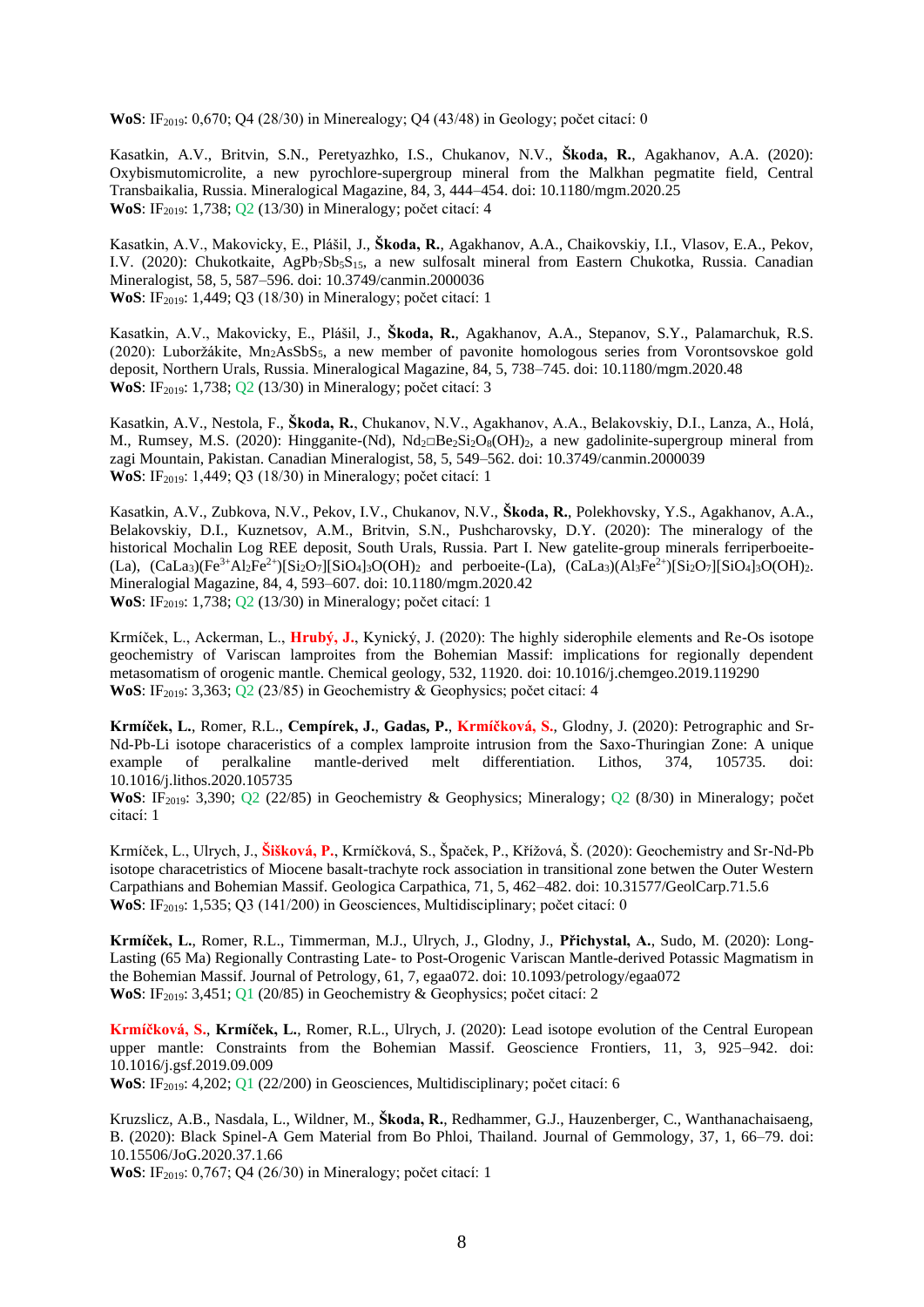**Kubeš, M.**, **Leichmann, J.**, Chlupáčová, M. (2020): Neoformation of magnetite during selective metasomatism controlling large-scale positive magetic anomalies within the Brunovistulian unit (Bohemian Massif). Mineralogy and Petrology, 114, 199–215. doi: 10.1007/s00710-020-00696-x

**WoS**: IF2019: 1,461; Q3 (53/85) in Geochemistry & Geophysics; Q3 (17/30) in Mineralogy; počet citací: 0

**Lang, M.**, **Faimon, J.** (2020): Effect of water excess on soil carbon dioxide, seepage water chemistry, and calcite speleothem growth: An experimental and modeling approach. Hydrological Processes, 34, 22, 4334– 4349. doi: 10.1002/hyp.13877

**WoS**: IF2019: 3,256; Q1 (18/94) in Water Resources; počet citací: 0

Laufek, F., Plášil, J., Cempírek, J., Škoda, R. (2020): Foreword to the special issue arising from the 9<sup>th</sup> European Conference on Mineralogy and Spectroscopy. Journal of Geosciences, 65, 1, 1–2. doi: 10.3190/jgeosci.302

**WoS**: IF2019: 1,279; Q3 (61/85) in Geochemistry & Geophysics; Q4 (23/30) in Mineralogy; počet citací: 0

**Ličbinský, R.**, **Faimon, J.**, Tanda, S., Hegrová, J., Goessler, W., Überhuberová, J. (2020): Changes in the elemental composition of particulate matter in a speleotherapeutic cave. Atmospheric Pollution Research, 11, 1142–1154. doi: 10.1016/j.apr.2020.04.008

**WoS**: IF2019: 3,527; Q2 (80/265) in Environmental Sciences; počet citací: 2

Mahdy, N.M., Ntaflos, T., Pease, V.L., Sami, M., **Slobodník, M.**, Abu Steet, A.A., Abdelfadil, K.M., Fathy, D. (2020): Combined zircon U-Pb dating and chemical Th–U–total Pb chronology of monazite and thorite, Abu Diab A-type granite, Central Eastern Desert of Egypt: Constraints on the timing and magmatic-hydrothermal evolution of rare metal granitic magmatismu in the Arabian Nubian Shield. Chemie der Erde, 80, 4, 125669. doi: 10.1016/j.chemer.2020.125669

**WoS**: IF2019: 2,871; Q2 (36/85) in Geochemistry & Geophysics; počet citací: 6

Moiny, H., Faryad, S.W., **Čopjaková, R.**, Jedlicka, R. (2020): Multi-stage metamorphism by progressive accretion of continental blocks, example from the Western Hindu Kush. Journal of Metamorphic Geology, 38, 7, 693–717. doi: 10.1111/jmg.12535

**WoS**: IF2019: 4,046; Q1 (2/47) in Geology; počet citací: 0

Monsef, A.E.M., **Slobodník, M.**, Salem, I.A. (2020): Characteristics and nature of gol-bearing fluids in Fatira area, North Eastern Desert of Egypt: possible transition from intrusion-related to orogenic deposits. Arabian Journal of Geosciences, 13, 19, 1034. doi: 10.1007/s12517-020-05982-8 **WoS**: IF2019: 1,327; Q4 (159/200) in Geosciences, Multidisciplinary; počet citací: 0

Nasdala, L., Akhmadaliev, S., Burakov, B.E., Chanmuang, N.C., **Škoda, R.** (2020): The absence of metamictisation in natural monazite. Scientific Reports, 10, 1, 14676. doi: 10.1038/s41598-020-71451-7 **WoS**: IF2019: 3,998; Q1 (17/71) in Multidisciplinary Sciences; počet citací: 5

Nguyen, V.D., Bui, Q.M., Kynický, J., **Všianský, D.** (2020): Effect of Milling Methods on Particulate Properties and Structure of Clinoptilolite. Crystal Research and Technology, 55, 4, 1900180. doi: 10.1002/crat.201900180 **WoS**: IF2019: 1,169; Q3 (18/26) in Crystallography; počet citací: 1

Petr, L., **Petřík, J.**, Chattová, B., Jamrichová, E., Rohovec, J., Matoušková, Š., Hajnalová, M. (2020): The history of a Pannonian oak woodland – palaeoecological evidence from south-eastern Slovakia. Folia Geobotanica, 55. 20–40. doi: 10.1007/s12224-019-09360-5 **WoS**: IF2019: 1,242; Q3 (142/234) in Plant Sciences; počet citací: 0

**Petřík, J.**, Nováček, K., **Všianský, D.**, Al-Juboury A.I., **Slavíček, K.** (2020): Islamic glazed pottery from Adiabene (Iraq, Kurdistan): multianalytical research into its technological development and provenance. Archaeological and Anthropological Sciences, 12, 19. doi: 10.1007/s12520-019-01002-3 **WoS**: IF2019: 2,063; Q3 (108/200) in Geosciences, Multidisciplinary; počet citací: 0

Plášil, J., Kampf, A.R., Meisser, N., Lheur, C., Brunsperger, T., **Škoda, R.** (2020): Smamite,  $Ca_2Sb(OH)_4[H(AsO_4)_2]$ . 6H<sub>2</sub>O, a new mineral and a possible sink for Sb during weathering of fahlore. American Mineralogist, 105, 4, 555–560. doi: 10.2138/am-2020-7133

**WoS**: IF2019: 2,922; Q2 (33/85) in Geochemistry & Geophysics; Q2 (10/30) in Mineralogy; počet citací: 0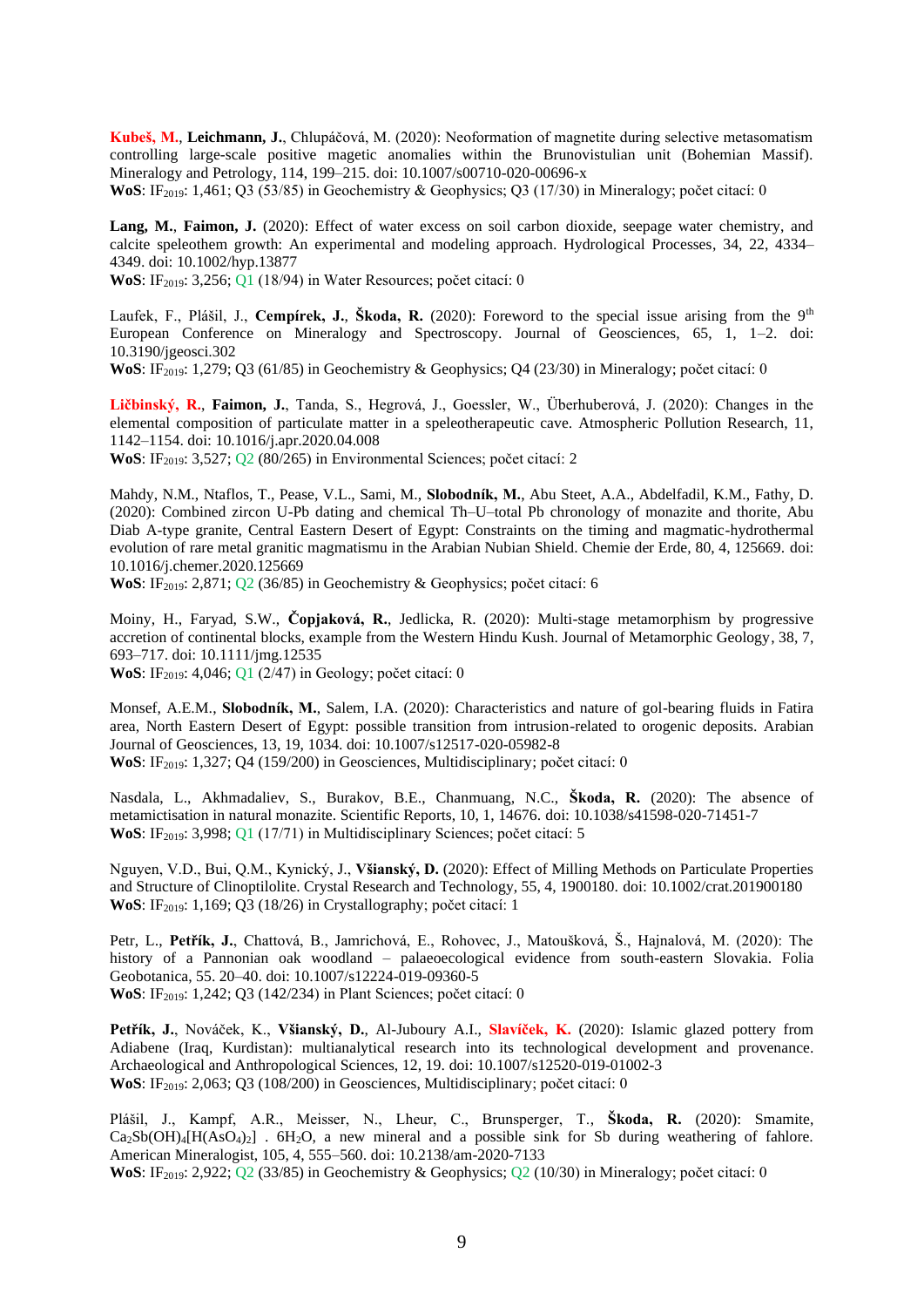Plášil, J., Kampf, A.R., Olds, T.A., Sejkora, J., **Škoda, R.**, Burns, P.C., Čejka, J. (2020): The new K, Pb-bearing uranyl-oxide mineral kroupaite: Crystal-chemical implications for the structures of uranyl-oxide hydroxyhydrates. American Mineralogist, 105, 4, 561–568. doi: 10.2138/am-2020-7311 **WoS**: IF2019: 2,922; Q2 (33/85) in Geochemistry & Geophysics; Q2 (10/30) in Mineralogy; počet citací: 2

Prokeš, L., **Petřík, J.**, Jarůšková, Z., Fraczek, M., Kalicki, T. (2020): Origin of a silver Stollhof-type disc excavated at Vanovice (South Moravia). Praehistorische Zeitschrift, 95, 1, 112–127. doi: 10.1515/pz-2020-0007 **WoS**: IF<sub>2019</sub>: 0,583; Q3 (65/90) in Anthropology; počet citací: 0

Roth, P., Meisser, N., Nestola, F., **Škoda, R.**, Cámara, F., Bosi, F., Ciriotti, M.E., Halenius, U., Schnyder, C., Bracco, R. (2020): Rüdlingerite,  $Mn^{2+}{}_{2}V^{5+}O_7$ . 2H<sub>2</sub>O, a New Species Isostructural with Fianelite. Minerals, 10, 11, 960. doi: 10.3390/min10110960

**WoS**: IF2019: 2,380; Q2 (11/30) in Mineralogy; Q2 (6/21) in Mining & Mineral Processing; počet citací: 0

Sajjad, W., Zheng, G.D., Ma, X.X., Xu, W., Ali, B., Rafiq, M., Zada, S., Irfan, M., **Zeman, J.** (2020): Dissolution of Cu and Zn-bearing ore by indigenous iron-oxidizing bacterial consortia supplemented with dried bamboo sawdust and variations in bacterial structural dynamics: A new concept in bioleaching. Science of the Total Environment, 709, 136136. doi: 10.1016/j.scitotenv.2019.136136

**WoS**: IF2019: 6,551; Q1 (22/265) in Environmental Sciences; počet citací: 6

Sázelová, S., Lawler, D., **Hladilová, Š.**, Boriová, S., Šáliová, S., Janoušek, T., Perri, A.R., Hublin. J.-J., Svoboda, J. (2020): A wolf from Gravettian site Pavlov I, Czech Republic: Approach to skull pathology. International Journal of Paleopathology, 31, 7–13. doi: 10.1016/j.ijpp.2020.07.001 **WoS**: IF2019: 1,614; Q2 (26/55) in Paleontology; Q3 (53/78) in Pathology; počet citací: 1

Sejkora, J., Litochleb, J., **Novák, M.**, Cícha, J., Dolníček, Z. (2020): Nickel-(Bi, Ag) sulphide mineralization from NYF Vepice pegmatite, Milevsko plution, southern Bohemia (Czech Republic) - a reflection of the parental granite chemistry. Journal of Geosciences, 65, 3, 187–199. doi: 10.3190/jgeosci.310 **WoS**: IF2019: 1,279; Q3 (61/85) in Geochemistry & Geophysics; Q3 (22/30) in Mineralogy; počet citací: 0

**Slobodník, M.**, **Dillingerová, V.**, Blažeková, M., Huraiová, M., Hurai, V. (2020): Trace Elements in Apatite as Genetic Indicators of the Evate Apatite-Magnetite Deposit, NE Mozambique. Minerals, 10, 12, 1125. doi: 10.3390/min10121125

**WoS**: IF2019: 2,380; Q2 (11/30) in Mineralogy; Q2 (6/21) in Mining & Mineral Processing; počet citací: 0

**Slobodník, M.**, **Gadas, P.**, **Všianský, D.**, **Přichystal, A.**, **Losos, Z.** (2020): Regional low-temperature fluid flow indicated by quartz mineralization in Silesicum, NE Bohemian massif. Geologica Carpathica, 71, 3, 233–248. doi: 10.31577/GeolCarp.71.3.3

**WoS**: IF2019: 1,535; Q3 (141/200) in Geosciences, Multidisciplinary; počet citací: 0

Steciuk, G., **Škoda, R.**, Rohlíček, J., Plášil, J. (2020): Crystal structure of the uranyl–molybdate mineral calcurmolite  $Ca[(UO<sub>2</sub>)<sub>3</sub>(MO<sub>4</sub>)<sub>2</sub>(OH)<sub>4</sub>](H<sub>2</sub>O)<sub>-5.0</sub>:$  insights from a precession electron-diffraction tomography study. Journal of Geosciences, 65, 1, 15–25. doi: 10.3190/jgeosci.297 **WoS**: IF2019: 1,279; Q3 (61/85) in Geochemistry & Geophysics; Q4 (23/30) in Mineralogy; počet citací: 2

Šimíček, D., Bábek, O., Faměra, M., **Kalvoda, J.** (2020): Million-year secular variations in the elemental Geochemistry of Devonian marine records and a link to global climate and bioevents: Prague Basin, Czechia. Sedimentary Geology, 402, 105651. doi: 10.1016/j.sedgeo.2020.105651 **WoS**: IF2019: 2,728; Q1 (8/47) in Geology; počet citací: 4

**Škoda, R.**, **Novák, M.**, **Čopjaková, R.**, Galliski, M.A., Marquez-Zavalia, M.F., Sejkora, J. (2020): Bismuth Minerals from the Intragranitic La Elsa NYF Pegmatite, Potrerillos Granite, Argentina: Monitors of Fluid Evolution from Magmatic to Hydrothermal Stage. Canadian Mineralogist, 58, 6, 717–732. doi: 10.3749/canmin.2000011

**WoS**: IF2019: 1,449; Q3 (18/30) in Mineralogy; počet citací: 0

Števko, M., Sejkora, J., Plášil, J., Dolníček, Z., **Škoda, R.** (2020): Fluorapophyllite-(NH4), NH4Ca4(Si8O20)F . 8H2O, a new member of the apophyllite group from the Vechec quarry, eastern Slovakia. Mineralogial Magazine, 84, 4, 533–539. doi: 10.1180/mgm.2020.44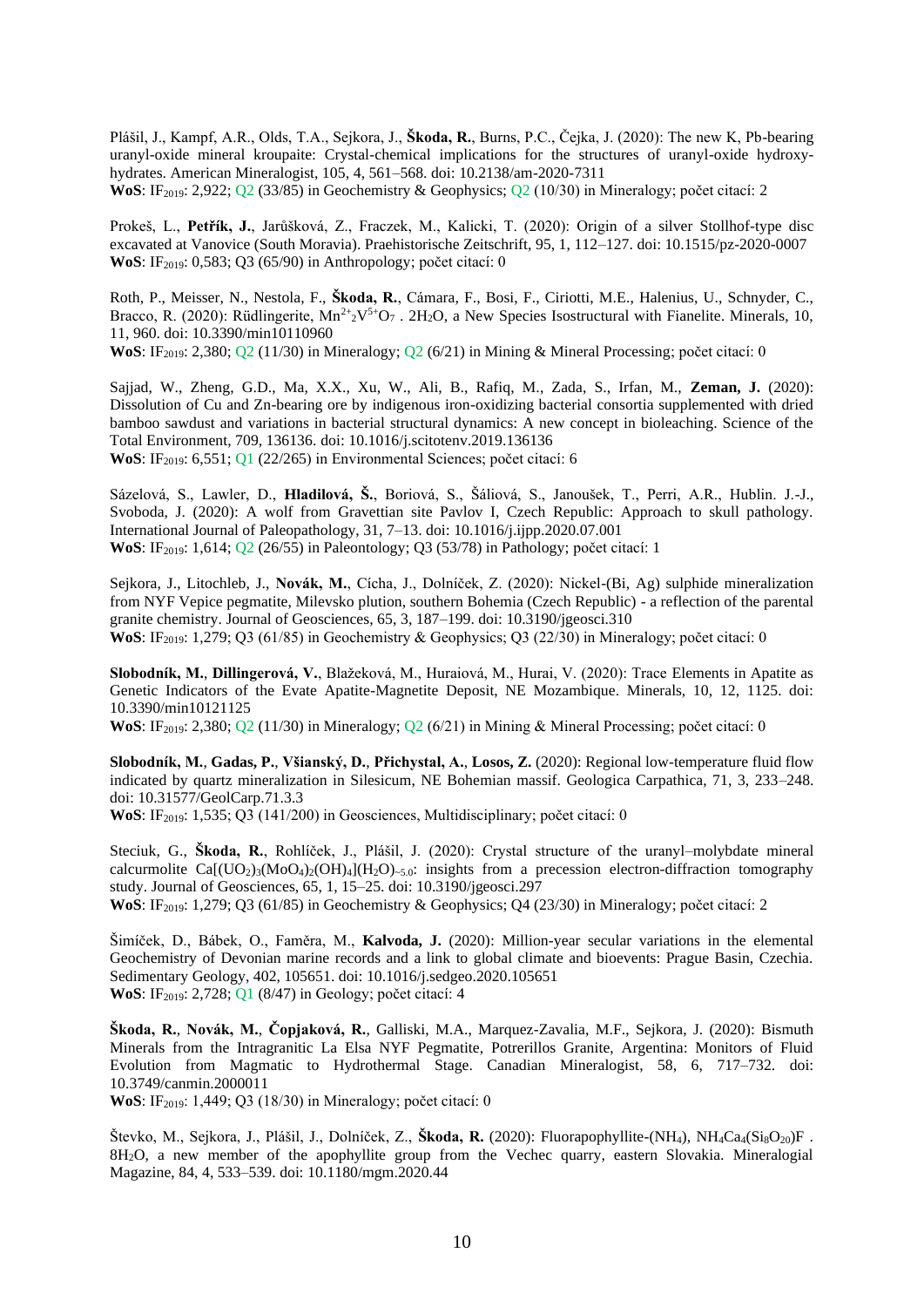**WoS**: IF2019: 1,738; Q2 (13/30) in Mineralogy; počet citací: 0

Tomašič, N., **Škoda, R.**, Bermanec, V., Šoufek, M. (2020): Crystal chemistry and microfeatures of gadolinite imprinted by pegmatite formation and alteration evolution. American Mineralogist, 105, 11, 1647–1655. doi: 10.2138/am-2020-7355

**WoS**: IF2019: 2,924; Q2 (33/85) in Geochemisry & Geophysics; Q2 (10/30) in Mineralogy; počet citací: 0

Tvrdý, J., Plášil, J., **Škoda, R.** (2020): New crystal-chemical data on zincoberaunite from Krásno near Horní Slavkov (Czech Republic). Journal of Geosciences, 65, 1, 45–57. doi: 10.3190/jgeosci.296 **WoS**: IF2019: 1,279; Q3 (61/85) in Geochemistry & Geophysics; Q4 (23/30) in Mineralogy; počet citací: 0

**Vašinka, M.**, **Krmíček, L.**, **Všianský, D.**, Hrbáček, F., Nývlt, D. (2020): Chemical weathering in Antarctica: an example of igneous rock particles in Big Lachman Lake sediments, James Ross Island. Environmental Earth Sciences, 79, 8, 186. doi: 10.1007/s12665-020-08926-3

**WoS**: IF2019: 2,180; Q3 (147/265) in Environmental Sciences; Q3 (103/200) in Geosciences, Multidisciplinary; Q2 (43/94) in Water Resources; počet citací: 2

**Weinerová, H.**, Bábek, O., Slavík, L., Vonhof, H., Joachimski, M.M., Hladil, J. (2020): Oxygen and carbon stable isotope records of the Lochkovian-Pragian boundary interval from the Prague Basin (Lower Devonian, Czech Republic). Palaeogeography, Palaeoclimatology, Palaeoecology, 560, 110036. doi: 10.1016/j.palaeo.2020.110036

**WoS**: IF2019: 2,833; Q2 (21/50) in Geography, Physical; Q2 (66/200) in Geosciences, Multidisciplinary; Q1 (5/55) in Paleontology; počet citací: 0

**Zachař, A.**, **Novák, M.**, **Škoda, R.** (2020): Beryllium minerals as monitors of geochemical evolution from magmatic to hydrothermal stage; examples from NYF pegmatites of the Třebíč Pluton, Czech Republic. Journal of Geosciences, 65, 3, 153–172. doi: 10.3190/jgeosci.307

**WoS**: IF2019: 1,279; Q3 (61/85) in Geochemistry & Geophysics; Q3 (22/30) in Mineralogy; počet citací: 1

## **2019 (celkem 53 článků, 19 studentů spoluautorů – červeně)**

Ashkanani, H.J., Tykot, R.H., Al-Juboury, A.I., Stremtan, C.C., **Petřík, J.**, **Slavíček, K.** (2019): A characterisation study of Ubaid period ceramics from As-Sabbiya, Kuwait, using a non-destructive portable X-Ray fluorescence (pXRF) spectrometer and petrographic analyses. Arabian Archaeology and Epigraphy, 31, 3– 18. doi: 10.1111/aae.12143

WoS: IF<sub>2018</sub>: neuvedeno; počet citací: 1

Baroň, I., **Sokol, L'.**, **Melichar, R.**, Plan, L. (2019): Gravitational and tectonic stress states within a deep-seated gravitational slope deformation near the seismogenci Periadriatic Line fault. Engineering Geology, 261, 1, 105284. doi: 10.1016/j.enggeo.2019.105284

**WoS**: IF2018: 3,909; Q1 (4/38) in Engineering, Geological; Q1 (30/196) Geosciences, Multidisciplinary; počet citací: 2

Baroň, I., Plan, L., **Sokol, L'.**, Grasermann, B., **Melichar, R.**, Mitrovic, I, Stemberk, J. (2019): Present-day kinematic behavior of active aults in the Eastern Alps. Tectonophysics, 752, 1–23. doi: 10.1016/j.tecto.2018.12.024

WoS: IF<sub>2018</sub>: 2,764; Q2 (34/84) in Geochemistry & Geophysics; počet citací: 12

Bochaton, C., **Ivanov, M.**, Claude, J. (2019): Osteological criteria for the specific identification of Monitor lizards (Varanus Merrem, 1820) remains in subfossil deposits of Sundaland and continental Southeast Asia. Amphibia-Reptilia, 40, 2, 219–232. doi: 10.1163/15685381-20181101 **WoS**: IF2018: 0,943; Q3 (108/170) in Zoology; počet citací: 3

**Brzobohatý, R.**, Bubík, M. (2019): Paleogene fish otoliths (Teleostei) from Subsilesian and Zdanice units in Moravia. Bulletin of Geosciences, 94, 1, 101–114. doi: 10.3140/bull.geosci.1715 **WoS**: IF2018: 1,500; Q2 (20/57) in Paleontology; Q3 (138/196) in Geosciences, Multidisciplinary; počet citací: 3

**Buriánek, D.**, Kropáč, K. (2019): Petrogenesis of Miocene subvolcanic rocks in the Western Outer Carpathians (southeastern Moravia, Czech Republic). Journal of Geosciences, 64, 2, 105–125. doi: 10.3190/jgeosci.286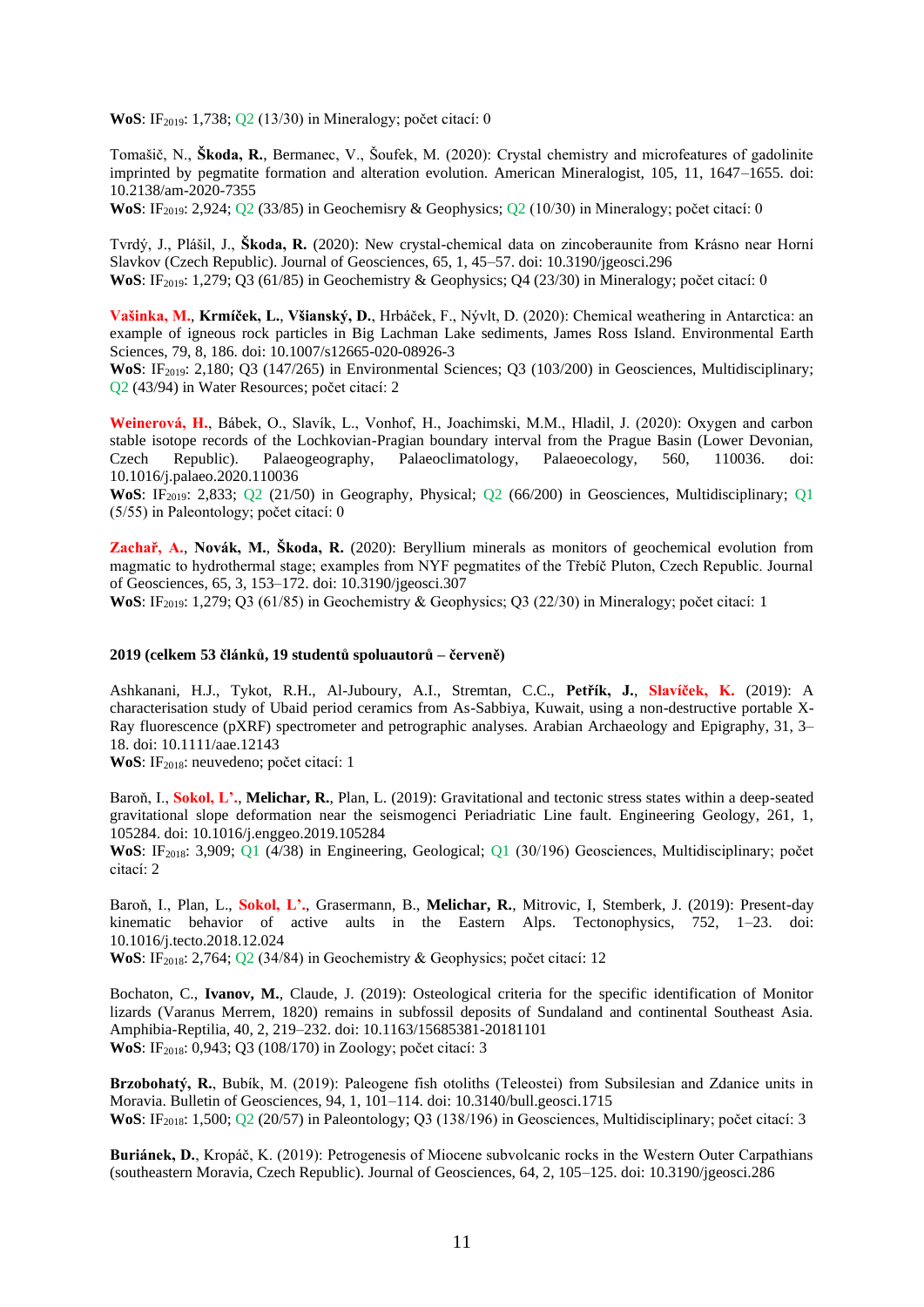**WoS**: IF2018: 1,275; Q3 (60/84) in Geochemistry & Geophysics; Q4 (22/29) in Mineralogy; počet citací: 1

**Faimon, J.**, **Ličbinský, R.**, **Lang, M.**, Überhuberová, J., Hebelka, J. (2019): Cave microclimatology: diurnal variations in aerosol particle concentrations. Theoretical and Applied Climatology, 137, 3-4, 2841–2852. doi: 10.1007/s00704-019-02776-1

**WoS**: IF2018: 2,720; Q2 (31/86) in Meteorology & Atmospheric Sciences; počet citací: 2

**Gadas, P.**, **Novák, M.**, **Škoda, R.**, **Cempírek, J.**, **Zachař, A.**, **Flégr, T.**, Pezzotta, F. (2019): Titanium in tourmalines from granitic pegmatites and their exocontacts. Canadian Mineralogist, 57, 5, 745–747. doi: 10.3749/canmin.AB00011

**WoS**: IF2018: 1,398; Q3 (21/29) in Mineralogy; počet citací: 0

Galliski, M.Á., Marquez-Zavalia, M.F., **Škoda, R.**, **Novák, M.**, **Čopjaková, R.**, Pagano, D.S. (2019): A Ta, Tirich oxide mineral assemblage from the Nancy beryl-columbite-phosphate granitic pegmatite, San Luis, Argentina. Mineralogy and Petrology, 113, 5, 687–701. doi: 10.1007/s00710-019-00673-z **WoS**: IF2018: 1,573; Q3 (47/84) in Geochemistry & Geophysics; Q3 (17/29) in Mineralogy; počet citací: 1

Georgalis, G.L., **Ivanov, M.**, Villa, A., Roussiakis, S., Skandalos, P., Delfino, M. (2019): Early Miocene

herpetofaunas from the Greek localities of Aliveri and Karydia – bridging a gap in the knowledge of amphibians and reptiles from the early Neogene of southeastern Europe. Historical Biology. doi: 10.1080/08912963.2017.1417404

**WoS**: IF2018: 1,489; Q2 (22/57) in Paleontology; počet citací: 22

Georgalis, G.L., Villa, A., **Ivanov, M.**, Vasilyan, D., Delfino, M. (2019): Fossil amphibians and reptiles from the Neogene locality of Maramena (Greece), the most diverse European herpetofauna at the Miocene/Pliocene transition boundary. Palaeontologia electronica, 22.3.68. doi: 10.26879/908 **WoS**: IF2018: 1,366; Q2 (24/57) in Paleontology; počet citací: 20

Guastoni, A., Secco, L., **Škoda, R.**, Nestola, F., Schiazza, M., **Novák, M.**, Pennacchioni, G. (2019): Non-Metamict Aeschynite-(Y), Polycrase-(Y), and Samarskite-(Y) in NYF Pegmateites from Arvogno, Vigezzo Valley (Central Alps, Italy). Minerals, 9, 5, 313. doi: 10.3390/min9050313 **WoS**: IF2018: 2,250; Q2 (6/19) in Mining & Mineral Processing; Q2 (12/29) in Mineralogy; počet citací: 4

Chroust, M., Mazuch, M., **Luján, Á.H.** (2019): New crocodilian materiál from the Eocene–Oligocene transition of the NW Bohemia (Czech Republic): an updated fossil record in Central Europe during the Grande Coupure. Neues Jahrbuch für Geologie und Paläontologie, 293, 1, 73–82. doi: 10.1127/njgpa/2019/0832 **WoS**: IF2018: 0,778; Q4 (46/57) in Paleontology; počet citací: 3

Chukanov, N.V., Aksenov, S.M., Kasatkin, A.V., **Škoda, R.**, Nestola, F., Nodari, L., Ryanskaya, A.D., Rastsvetaeva, R.K. (2019): 3T polytype of an iron-rich oxyphlogopite from the Bartoy volcanic field, Transbaikalia: Mossbauer, infrared, Raman spectroscopy, and crystal structure. Physics and Chemistry of Minerals, 46, 10, 899–908. doi: 10.1007/s00269-019-01049-7

**WoS**: IF2018: 1,476; Q3 (210/293) in Materials Science, Multidisciplinary; Q3 (18/29) in Mineralogy; počet citací: 1

**Ivanov, M.**, Vasilyan, D., Böhme, M., Zazhigin, V.S. (2019): Miocene snakes from northeastern Kazakhstan: new data on the evolution of snake assemblages in Siberia. Historical Biology, 31, 10, 1284–1303. doi: 10.1080/08912963.2018.1446086

**WoS**: IF2018: 1,489; Q2 (22/57) in Paleontology; počet citací: 5

Jančová, M., **Štelcl, J.**, Klíma, B., Drozdová, E. (2019): Localised enamel hypoplasia of human primary canines (LHPC) in the Necropolis of Great Moravia in Znojmo-Hradiště (the so called Stronghold of Znojmo,  $9<sup>th</sup>–10<sup>th</sup>$ century CE, Czech Republic) and analysis of chemical elements on surface enamel and hypoplastic defect via EDX method. Anthropologischer Anzeiger, 76, 2, 129–148. doi: 10.1127/anthranz/2019/0906 **WoS**: IF2018: 0,577; Q4 (72/90) in Anthropology; počet citací: 0

Janoušek, V., Holub, F.V., Verner, K., **Čopjaková, R.**, Gerdes, A., Hora, J.M., Košler, J., Tyrrell, S. (2019): Two-pyroxene syenitoids from the Moldanubian Zone of the Bohemian Massif: peculiar magmas derived from a strongly enriched lithospheric mantle source. Lithos, 342-343, 239–262. doi: 10.1016/j.lithos.2019.05.028 WoS: IF<sub>2018</sub>: 3,913; Q1 (16/84) in Geochemistry & Geophysics; Q1 (3/29) in Mineralogy; počet citací: 13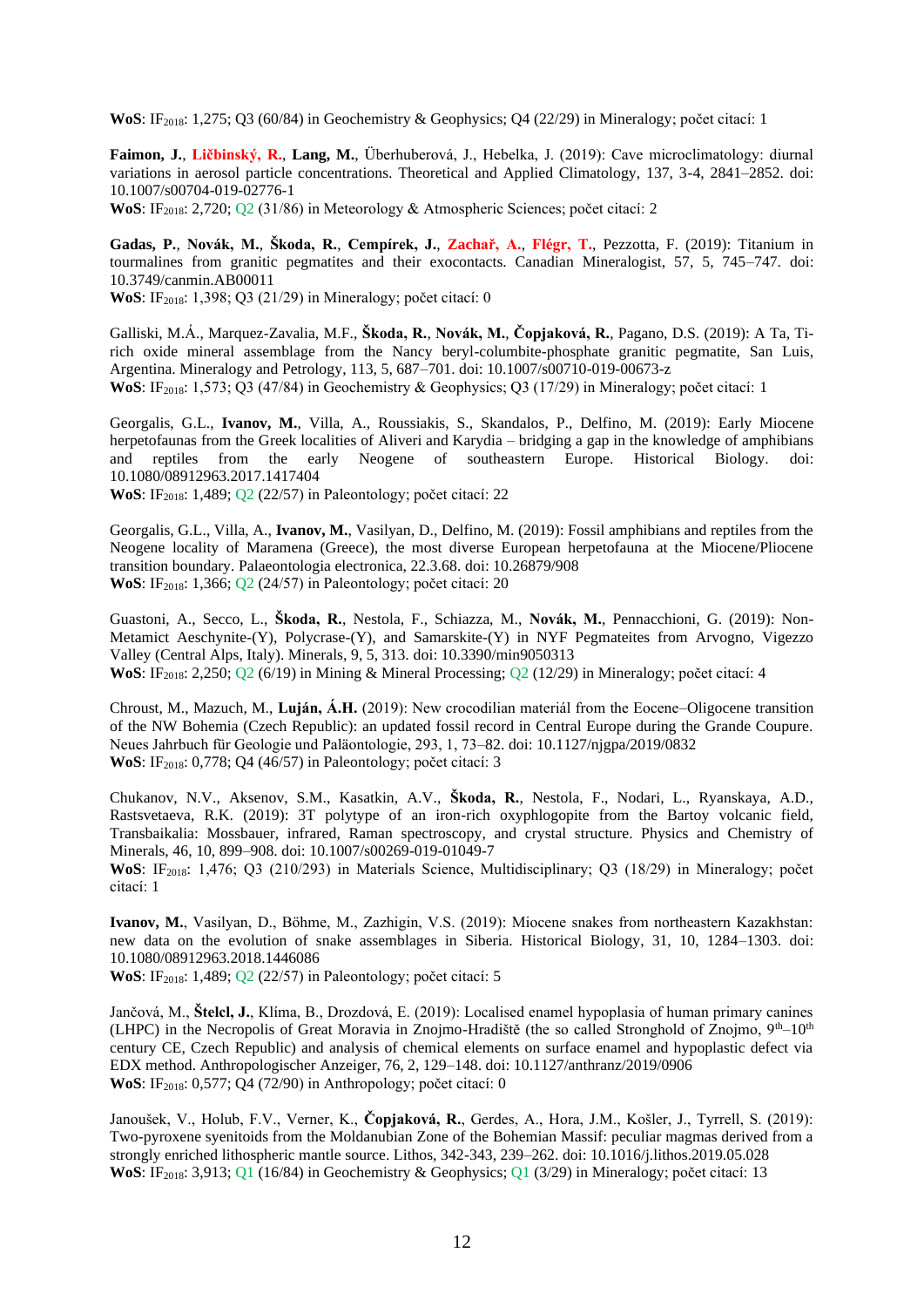**Jirman, P.**, **Geršlová, E.**, Bubík, M., Sachsenhofer, R.F. (2019): Depositional environment and hydrocarbon potential of the Oligocene Mentilite Formation in the Western Carpathians: A case study from the Loučka section (Czech Republic). Marine and Petroleum Geology, 107, 334–350. doi: 10.1016/j.marpetgeo.2019.05.034 **WoS**: IF2018: 3,538; Q1 (39/196) in Geosciences, Multidisciplinary; počet citací: 4

**Kalvoda, J.**, **Kumpan, T.**, Qie, W., Frýda, J., **Bábek, O.** (2019): Mercury spikes at the Devonian-Carbniferous boundary in the eastern part of the Rhenohercynian Zone (central Europe) and in the South China Block. Palaeogeography, Palaeoclimatology, Palaeoecology, 531, A, 1–12. doi: 10.1016/j.palaeo.2019.05.043 WoS: IF<sub>2018</sub>: 2,616; Q1 (4/57) in Paleontology; Q2 (25/50) in Geography, Physical; Q2 (70/196) in Geosciences, Multidisciplinary; počet citací: 14

Kampf, A.R., Alves, P., Kasatkin, A.V., **Škoda, R.** (2019): Jahnsite-(MnMnZn), a new jahnsite-group mineral, and formal approval of the jahnsite group. European Journal of Mineralogy, 31, 1, 167–172. doi: 10.1127/ejm/2018/0030-2800

**WoS**: IF<sub>2018</sub>: 1,663; Q3 (16/29) in Mineralogy; počet citací: 2

Kasatkin, A.V., Camara, F., Chukanov, N.V., **Škoda, R.**, Nestola, F., Agakhanov, A.A., Belakovskiy, D.I., Lednyov, V.S. (2019): Patynite, Na $KCa_4[Si_9O_{23}]$ , a New Mineral from the Patynskiy Massif, Southern Siberia, Russia, Minerals, 9, 10, 611. doi: 10.3390/min9100611

**WoS**: IF2018: 2,250; Q2 (12/29) in Mineralogy; Q2 (6/19) in Mining & Mineral Processing; počet citací: 1

Kasatkin, A.V., Makovicky, E., Plášil, J., **Škoda, R.**, Chukanov, N.V., Stepanov, S.Y., Agakhanov, A.A., Nestola, F. (2019): Gladkovskyite, MnTlAs<sub>3</sub>S<sub>6</sub>, a new thallium sulfosalt from the Vorontsovskoe gold deposit, Northern Urals, Russia. Journal of Geosciences, 64, 3, 207–218. doi: 10.3190/jgeosci.290 **WoS**: IF2018: 1,275; Q3 (60/84) in Geochemistry & Geophysics; Q4 (22/29) in Mineralogy; počet citací: 5

Kočí, T., **Šamánek, J.**, Jaeger, M., **Hykš, P.** (2019): Tube dwelling polychaetes from the Oxfordian (Late Jurassic) of Hády Quarry at Brno (Moravia, Czech Republic). Neues Jahrbuch für Geologie und Paläontologie – Abhandlungen, 294, 3, 311–332. doi: 10.1127/njgpa/2019/0862 **WoS**: IF<sub>2018</sub>: 0,778; Q4 (46/57) in Paleontology; počet citací: 0

Krivovichev, S.V., Panikorovskii, T.L., Zolotarev, A.A., Bocharov, V.N., Kasatkin, A.V., **Škoda, R.** (2019): Jahn-Teller Distortion and Cation Ordering: The Crystal Structure of Paratooite-(La), a Superstructure of Carbocernaite. Minerals, 9, 6, 370. doi: 10.3390/min9060370

**WoS**: IF2018: 2,250; Q2 (6/19) in Mining & Mineral Processing; Q2 (12/29) in Mineralogy; počet citací: 0

**Kumpan, T.**, **Kalvoda, J.**, **Bábek, O.**, Holá, M., Kanický, V. (2019): Tracing paleoredox conditions across the Devonian-Carboniferous boundary event: A case study from carbonate-dominated settings of Belgium, the Czech Republic, and northern France. Sedimentary Geology, 380, 143–157. doi: 10.1016/j.sedgeo.2018.12.003 **WoS**: IF2018: 3,244; Q1 (9447) in Geology; počet citací: 12

**Luján, Á.H.**, Ferrandiz-Rovira, M., Torres, C., Bertolero, A. (2019): Intraspecific variation in digit reduction in *Testudo*: the case of the Hermann's tortoise. Organisms Diversity & Evolution, 19, 625–635. doi: 10.1007/s13127-019-00413-3

**WoS**: IF2018: 2,143; Q3 (35/50) in Evolutionary Biology; Q1 (19/170) in Zoology; počet citací: 0

**Luján, Á.H.**, Chroust, M., Čerňanský, A., Fortuny, J., Mazuch, M., **Ivanov, M.** (2019): First record of *Diplocynodon ratelii* Pomel, 1847 from the early Miocene site of Tušimice (Most Basin, Northwest Bohemia, Czech Republic). Premier signalement de *Diplocynodon ratelii* Pomel, 1847 dans le site du Miocéne inférieur de Tušimice (basin de Most, du Nord-Ouest, République Tchéque). Comptes Rendus Palevol, 18, 7, 877–889. doi: 10.1016/j.crpv.2019.04.002

**WoS**: IF2018: 1,818; Q1 (11/57) in Paleontology; počet citací: 7

Mauro, D., Biagioni, C., Bonaccorsi, E., Halenius, U., Pasero, M., Skogby, H., Zaccarini, F., Sejkora, J., Plášil, J., Kampf, A.R., Filip, J., Novotný, P., **Škoda, R.**, Witzke, T. (2019): Bohuslavite, Fe<sup>3+</sup>4(PO4)3(SO4)(OH)(H2O)10 . nH2O, a new hydrated iron phosphate-sulfate. European Journal of Mineralogy, 31, 5-6, 1033–1046. doi: 10.1127/ejm/2019/0031-2892

**WoS**: IF2018: 1,663; Q3 (16/29) in Mineralogy; počet citací: 3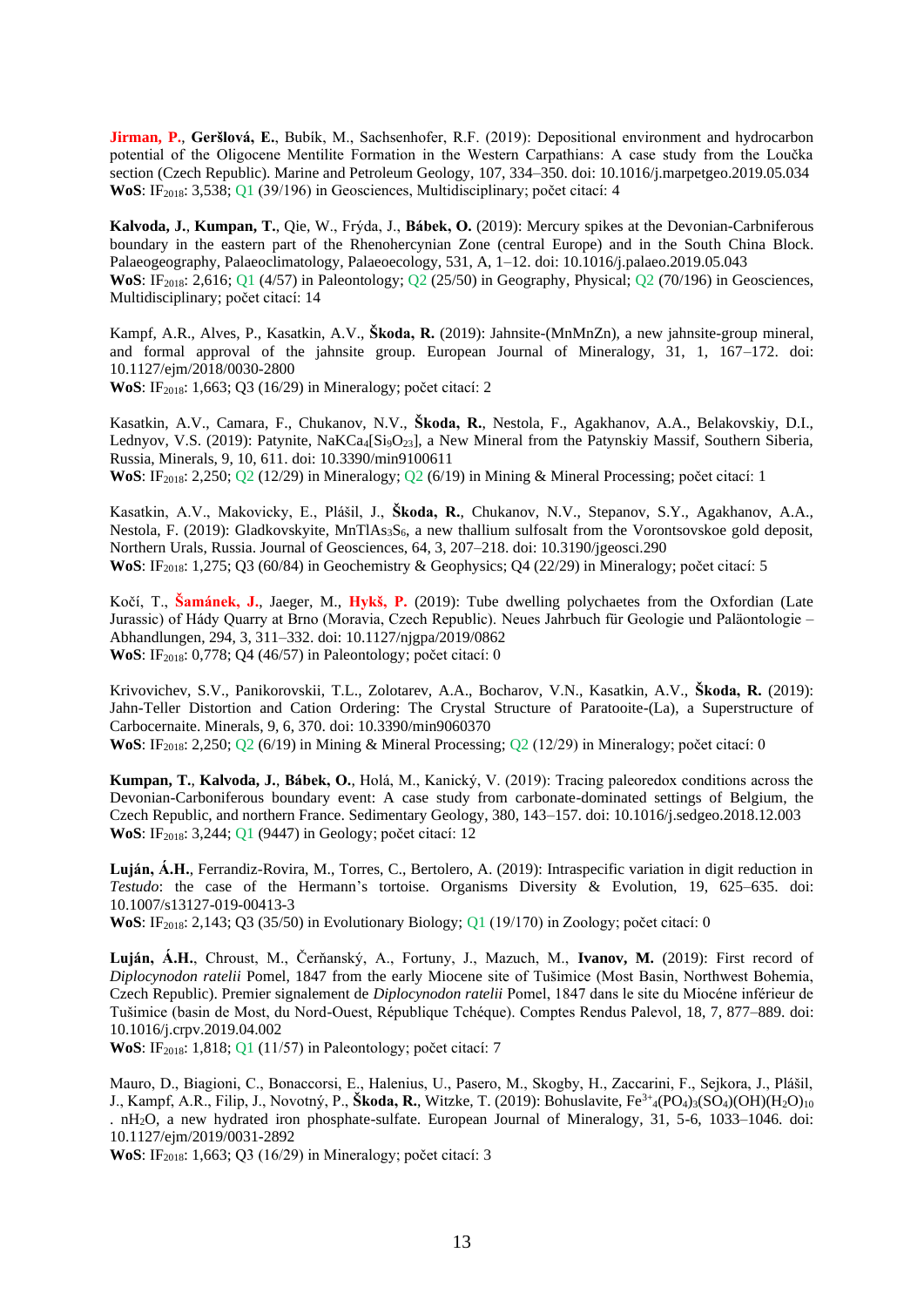Meisser, N., Plášil, J., Brunsperger, T., Lheur, C., Škoda, R. (2019): Giftgrubeite, CaMn<sub>2</sub>Ca<sub>2</sub>(AsO<sub>4</sub>)<sub>2</sub>(AsO<sub>3</sub>OH)<sub>2</sub> . 4H2O, a new member of the hureaulite group from Sainte-Marie-aux-Mines, Haut-Rhin Department, Vosges, France. Journal of Geosciences, 64, 1, 73–80. doi: 10.3190/jgeosci.276

**WoS**: IF2018: 1,275; Q3 (60/84) in Geochemistry & Geophysics; Q4 (22/29) in Mineralogy; počet citací: 2

**Mikysek, P.**, Trojek, T., Mészárosová, N., Adamovič, J., **Slobodník, M.** (2019): X-ray fluorescence mapping as a first-hand tool in disseminated ore assessment: sandstone-hosted U–Zr mineralization. Minerals Engineering, 141, 1–13. doi: 10.1016/j.mineng.2019.105840

**WoS**: IF2018: 3,315; Q1 (7/29) in Mineralogy; Q1 (3/19) in Mining & Mineral Processing; Q2 (39/138) in Engineering, Chemical; počet citací: 1

**Musil, R.**, **Děkanovský, O.**, **Ivanov, M.**, **Doláková, N.**, Mrázek, J., Juřičková L., Lundberg, J. (2019): Dagmar Cave (Czech Republic, Moravian Karst), a unique palaeontological site of the Cromerian Interglacial. Quaternary International, 504, 56–69. doi: 10.1016/j.quaint.2018.03.029

**WoS**: IF2018: 1,952; Q3 (30/50) in Geography, Physical; Q3 (104/196) in Geosciences, Multidisciplinary; počet citací: 1

**Nehyba, S.**, Gilíková, H., Tomanová-Petrová, P., Otava, J., Skácelová, Z. (2019): Evolution of a sedimentary infill of a palaeovalley at a distal margin of the peripheral foreland basin. Geological Quarterly, 63, 2, 319-344. doi: 10.7306/gq.1469

**WoS**: IF2018: 0,759; Q4 (36/46) in Geology; počet citací: 3

**Nehyba, S.**, Otava, J., Tomanová-Petrová, P., Gazdová, A. (2019): The foreland state at the onset of the flexurally induced transgression: dta from provaenance analysis at the peripheral Carpathian Foredeep (Czech Republic). Geologica Carpathica, 70, 3, 241–260. doi: 10.2478/geoca-2019-0014 **WoS**: IF2018: 1,699; Q3 (121/196) in Geosciences, Multidisciplinary; počet citací: 0

Němeček, J., Nechanická, M., Špánek, R., Eichler, F., **Zeman, J.**, Černík, M. (2019): Engineered in situ biogeochemical transformation as a secondary treatment following ISCO - A field test. Chemosphere, 237, 124460. doi: 10.1016/j.chemosphere.2019.124460

**WoS**: IF2018: 5,108; Q1 (32/251) in Environmental Sciences; počet citací: 1

Ondrejka, M., Bačík, P., Sobocký, T., Uher, P., **Škoda, R.**, Mikuš, T., Luptáková, J., Konečný, P. (2019): Minerals of the rhabdophane group and the alunite supergroup in microgranite: products of low-temperature alteration i na highly acidic environment from the Velence Hills, Hungary (Vol 82, pg 1277, 2018). Mineralogical Magazine, 83, 2, 321. doi: 10.1180/mgm.2019.13 **WoS**: IF<sub>2018</sub>: 2,210; Q2 (13/29) in Mineralogy; počet citací: 0

Opletal, V., **Geršlová, E.**, **Nehyba, S.**, Sýkorová, I., **Rez, J.** (2019): Geology and thermal maturity of Namurian deposits in the Němčičky Sub-basin as the South-eastern continuation of the Upper Silesian Coal Basin (Czech Republic). International Journal of Coal Geology, 216, 103323. doi: 10.1016/j.coal.2019.103323 **WoS**: IF2018: 5,330; Q1 (18/103) in Energy & Fuels; Q1 (9/196) in Geosciences, Multidisciplinary; počet citací:  $\Omega$ 

**Petřík, J.**, Petr, L., **Adameková, K.**, **Prišťáková M.**, Potůčková, A., **Lenďáková, Z.**, Fraczek, M., Dresler, P., Macháček, J., Kalicki, T., **Lisá, L.** (2019): Disruption in an alluvial landscape: settlement and environment dynamics in the Alluvium of the river Dyje at the Pohansko archaeological site (Czech Republic). Quaternary International, 511, 124–139. doi: 10.1016/j.quaint.2018.04.013

**WoS**: IF2018: 1,952; Q3 (30/50) in Geography, Physical; Q3 (104/196) in Geosciences, Multidisciplinary; počet citací: 5

Plášil, J., Kampf, A.R., **Škoda, R.**, Čejka, J. (2019): Vandermeerscheite, a new uranyl vanadate related to carnotite, from Eifel, Germany. Journal of Geosciences, 64, 3, 219–227. doi: 10.3190/jgeosci.288 **WoS**: IF2018: 1,275; Q3 (60/84) in Geochemistry & Geophysics; Q4 (22/29) in Mineralogy; počet citací: 1

**Pracný, P.**, **Faimon, J.**, **Všianský, D.**, **Přichystal, A.** (2019): Evolution of Mg/Ca ratios during the experimental dissolution of limestone. Chemical Geology, 523, 107–120. doi: 10.1016/j.chemgeo.2019.05.040 **WoS**: IF2018: 3,618; Q1 (19/84) in Geochemistry & Geophysics; počet citací: 6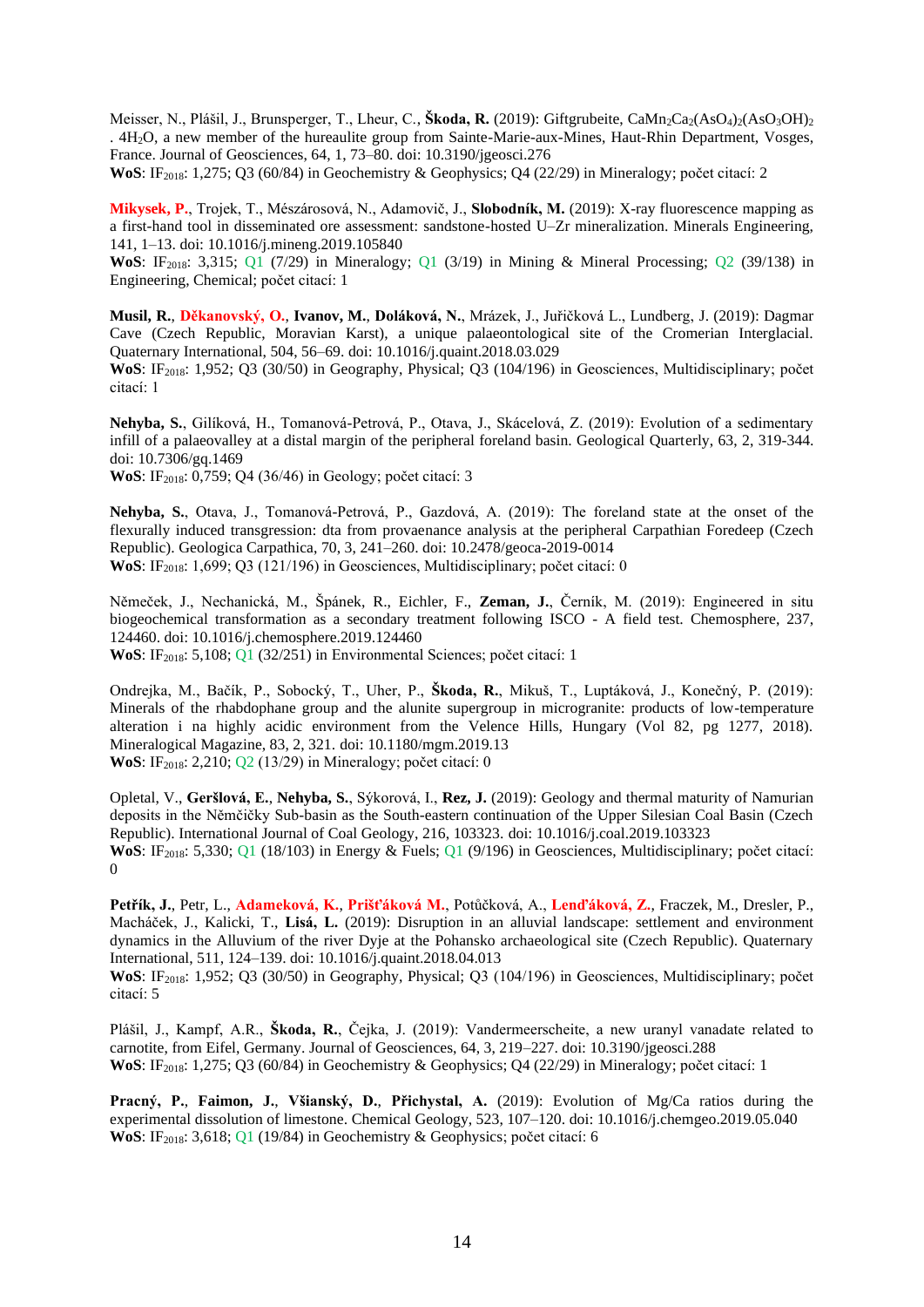**Přichystal, A.**, Burgert, P., **Gadas, P.** (2019): Marble from Neolithic quarries at the Bílý Kámen Hill near Sázava (Czech Republic) and its petrographic-geochemical Characterization. Geological Quarterly, 63, 4, 811– 821. doi: 10.7306/gq.1503

**WoS**: IF2018: 0,759; Q4 (36/47) in Geology; počet citací: 2

Raška, P., **Pokorný, R.**, **Krmíček, L.**, **Kuboušková, S.**, Mortensen, L. (2019): Basaltic Dyke with Specific Volcanogenic Structures and its Geomorphic Evolution: Unique Geoheritage of the Faroe Islands (North Atlantic Ocean). Geoheritage, 11, 2, 417–426. doi: 10.1007/s12371-018-0296-x

WoS: IF<sub>2018</sub>: 2,597; Q2 (71/196) in Geosciences, Multidisciplinary; počet citací: 1

Reissner, C.E., Bismayer, U., Kern, D., Reissner, M., Park, S., Zhang, J.M., Ewing, R.C., Shelyug, A., Navrotsky, A., Paulmann, C., **Škoda, R.**, Groat, L.A., Poelmann, H., Beirau, T. (2019): Mechanical and structural properties of radiation-damaged allanite-(Ce) and the effects of thermal annealing. Physics and Chemistry of Minerals, 46, 10, 921–933. doi: 10.1007/s00269-019-01051-z

**WoS**: IF2018: 1,476; Q3 (210/293) in Materials Science, Multidisciplinary; Q3 (18/29) in Mineralogy; počet citací: 4

Scheiner, F., Holcová, K., Milovský, R., **Doláková, N.**, Rigová, J. (2019): Response of benthic foraminiferal communities to changes in productivity and watermass conditions in the epicontinental Paratethys during the middle Miocene. Marine Micropaleontology, 151, UNSP 101750. doi: 10.1016/j.marmicro.2019.101750 **WoS**: IF2018: 2,663; Q1 (2/57) in Paleontology; počet citací: 2

Szuszkiewicz, A., Pieczka, A., **Gadas, P.**, Vašinová-Galiová, M., Szelug, E., Golebiowska, B., Galušková, D. (2019): First occurrence of Mn-dominant cordierite-group mineral: electron microprobe and laser ablation ICP-MS. Canadian Mineralogist, 57, 5, 807–810. doi: 10.3749/canmin.AB00027 **WoS**: IF2018: 1,398; Q3 (21/29) in Mineralogy; počet citací: 1

Štubňa, J., Bačík, P., Fridrichová, J., Hanus, R., Illášová, L'., Milovská, S., **Škoda, R.**, Vaculovič, T. (2019): Gem-Quality Green Cr-Bearing Andradite (var. Demantoid) from Dobšiná, Slovakia. Minerals, 9, 3, 164. doi: 10.3390/min9030164

**WoS**: IF2018: 2,250; Q2 (29/84) in Geochemistry & Geophysics; počet citací: 5

Tanda, S., **Ličbinský, R.**, Hegrová, J., **Faimon, J.**, Goessler, W. (2019): Arsenic speciation in aerosols of a respiratory therapeutic cave: A first approach to study arsenicals in ultrafine particles. Science of the Total Environment, 651, 2, 1839–1848. doi: 10.1016/j.scitotenv.2018.10.102 **WoS**: IF2018: 5,589; Q1 (27/250) in Environmental Sciences; počet citací: 11

Tocháček, J., Láska, K., Bálková, R., **Krmíček, L.**, Merna, J., Tupý, M., Kapler, P., Poláček, P., Čížková, K., Buráň, Z. (2019): Polymer weathering in Antarctica. Polymer Testing, 77, 105898. doi: 10.1016/j.polymertesting.2019.105898

**WoS**: IF2018: 2,943; Q1 (20/87) in Polymer Science; Q1 (5/33) in Materials Science, Characterization & Testing; počet citací: 1

Villa, A., Delfino, M., **Luján, Á.H.**, Almécija, S., Alba, D.M. (2019): First record of *Latonia gigantea* (Anura, Alytidae) from the Iberian Peninsula. Historical Biology, 31, 3, 371–382. doi: 10.1080/08912963.2017.1371712 **WoS**: IF2018: 1,489; Q2 (22/57) in Paleontology; počet citací: 7

Villa, A., Kirchner, M., Alba, D.M. Bernardini, F., Bolet, A., **Luján, Á.H.**, Fortuny, J., Hipsley, C.A, Muller, J., Sindaco, R., Tuniz, C., Delfino, M. (2019): Comparative cranial osteology of Blanus (Squamata: Amphisbaenia). Zological Journal of the Linnean Society, 185, 3, 693–716. doi: 10.1093/zoolinnean/zly082 **WoS**: IF2018: 2,909; Q1 (10/170) in Zoology; počet citací: 2

**Vöröš, D.**, **Geršlová, E.**, Nývlt, D., Geršl, M., Kuta, J. (2019): Assessment of geogenic input into Bílina stream sediments (Czech Republic). Environmental Monitoring and Assessment, 191, 2, 114–125. doi: 10.1007/s10661-019-7255-0

**WoS**: IF2018: 1,959; Q3 (142/250) in Environmental Sciences; počet citací: 1

Vrána, S., Mrlina, J., **Škoda, R.**, Halodová, P. (2019): Zalužany - a circular structure in the Czech Republic accompanied by glass of granodiorite composition. Journal of Geosciences, 64, 1, 3–18. doi: 10.3190/jgeosci.281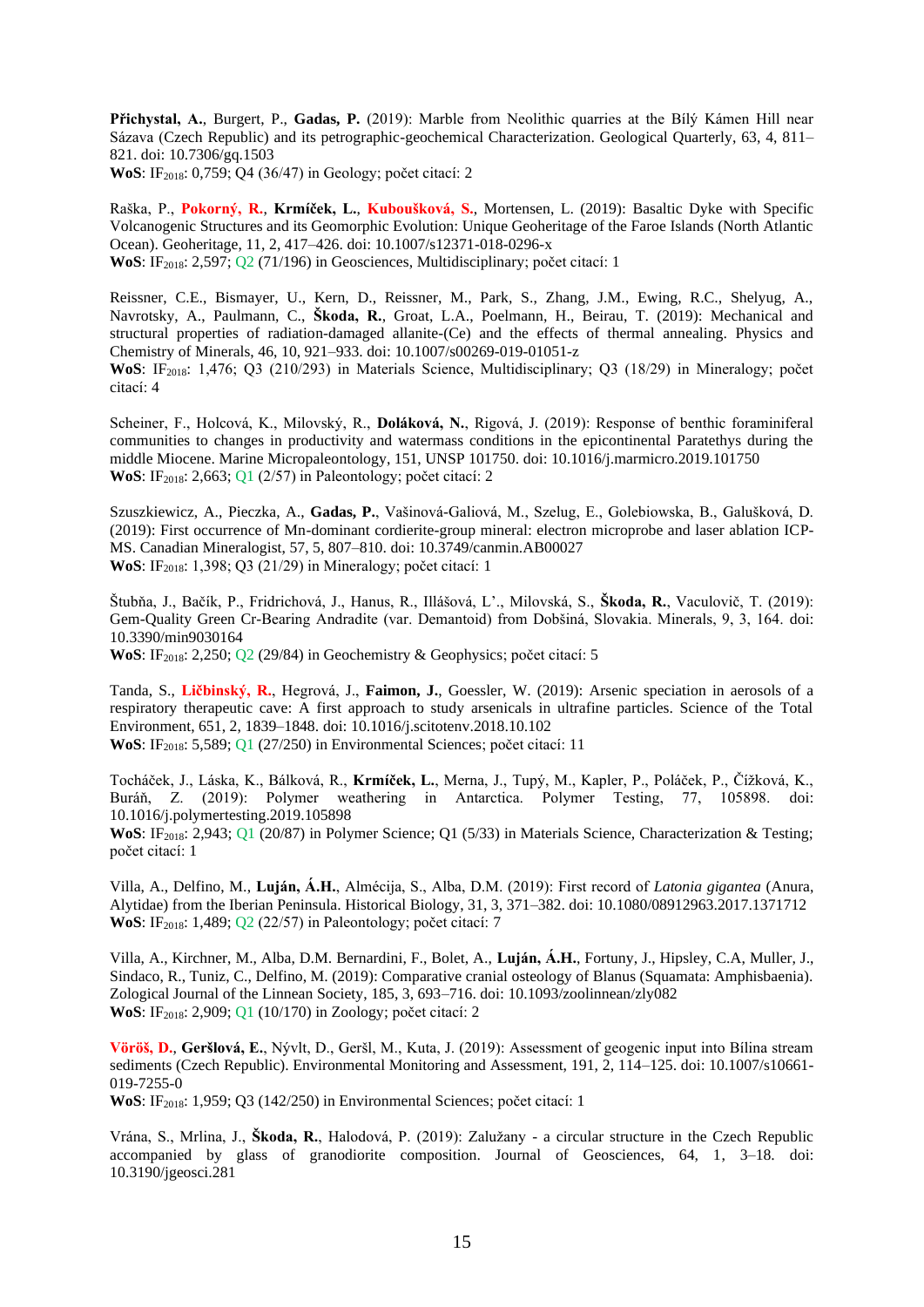**WoS**: IF2018: 1,275; Q3 (60/84) in Geochemistry & Geophysics; Q4 (22/29) in Mineralogy; počet citací: 0

**Všianský, D.**, Dvořák, K., Bureš, J., **Slavíček, K.** (2019): Relationship between microstructure of carbonate rocks, calcite crystallinity and decarbonization process during lime burning. Cement Wapno Beton, 24, 1, 2–9. doi: neuvedeno

**WoS**: IF2018: 0,476; Q4 (25/25) in Materials Science, Composites; Q4 (56/63) in Construction & Building Technology; počet citací: 1

**Všianský, D.**, Ozbal, R., **Gregerová, M.**, Kynický, J. (2019): Interregional contacts in the Halaf Period: archaeometric analyses of pottery from Tell Kurdu, Turkey. Archaeological and Anthropological Sciences, 11, 4, 1199–1219. doi: 10.1007/s12520-018-0597-7

**WoS**: IF2018: 1,978; Q3 (100/196) in Geosciences, Multidisciplinary; počet citací: 2

#### **2018 (celkem 65 článků, 20 studentů spoluautorů – červeně)**

Abd El Monsef, M., **Slobodník, M.**, Salem, I.A. (2018): Hydrothermal evolution of granitoid-hosted gold mineralization in gidami area: An example for orogenic-gold deposits in Egypt. Journal of African Earth Sciences, 146, 132–149. doi: 10.1016/j.jafrearsci.2018.04.007

**WoS**: IF2017: 1,532; Q3 (122/190) in Geosciences, Multidisciplinary; počet citací: 7

Abd El Monsef, M., Salem, I., **Slobodník, M.**, Ragab, A. (2018): Fluid evolution of Au-Cu zones in Um Balad area North Eastern Desert of Egypt: Implication from mineral chemistdry and fluid inclusions. Journal of African Earth Sciences, 143, 321–338. doi: 10.1016/j.afrearsci.2018.03.031 **WoS**: IF2017: 1,532; Q3 (122/190) in Geosciences, Multidisciplinary; počet citací: 4

Alba, D.M., Casanovas-Vilar, I., Furió, M., García-Paredes, I., Angelone, C., Jovells Vaqué, S., **Luján, Á.H.**, Alm écija, S., Moya-Sola, S. (2018): Can Pallars i Llobateres: A new hominoid-bearing locality from the late Miocene of the Vallés-penedés Basin (NE Iberian Peninsula). Journal of Human Evolution, 121, 193–203. doi: 10.1016/j.jhevol.2018.04.008

**WoS**: IF2017: 3,992; Q2 (13/149) in Evolutionary Biology; počet citací: 3

**Bábek, O.**, Faměra, M., Hladil, J., Kapusta, J., **Weinerová, H.**, Šimíček, D., Slavík, L., Ďurišová, J. (2018): Origin of red pelagic carbonates as an interplay of global climate and local basin factors: Insight from the Lower Devonian of the Prague Basin, Czech Republic. Sedimentary Geology, 364, 71–88. doi: 10.1016/j.sedge.2017.12.007

**WoS**: IF<sub>2017</sub>: 2,575; Q1 (4/47) in Geology; počet citací: 11

**Bábek, O.**, Faměra, M., Šimíček, D., **Weinerová, H.**, Hladil, J., **Kalvoda, J.** (2018): Sea-level changes vs. Organic productivity as controls on Early and Middle Devonian bioevents: Facies- and gamma-ray based sequence-stratigraphic correlation of the Prague Basin, Czech Republic. Global and Planetary Change, 160, 75– 95. doi: 10.1016/j.gloplacha.2017.11.009

**WoS**: IF2017: 3,982; Q1 (8/49) in Geography, Physical; Q1 (20/190) in Geosciences, Multidisciplinary; počet citací: 15

Blahut, J., Baroň, I., **Sokol, L'.**, Meletlidis, S., Klimeš, J., Rowberry, M., **Melichar, R.**, García-Canada, L., Martí, X. (2018): Large landslide stress states calculated during extreme climatic and tectonic events on El Hierro, Canary Islands. Landslides, 15, 9, 1801–1814. doi: 10.1007/s10346-018-0993-1

**WoS**: IF2017: 3,811; Q1 (1/36) in Engineering, Geological; Q1 (25/190) in Geosciences, Multidisciplinary; počet citací: 7

Bořilová, Š., Mandl, M., **Zeman, J.**, Kučera, J. (2018): Can Sulfate Be the First Dominant Aqueous Sulfur Species Formed in the Oxidation of Pyrite by Acidithiobacillus ferrooxidans? Frontiers in Microbiology, 9, 3134. doi: 10.3389/fmicb.2018.03134

**WoS**: IF2017: 4,019; Q2 (32/123) in Microbiology; počet citací: 7

**Brzobohatý, R.**, Nolf, D. (2018): Revision of the Middle Badenian fish otoliths from the Carpathian Foredeep in Moravia (Middle Miocene, Czech Republic). Cybium, 42, 2, 143–167. doi: neuvedeno **WoS**: IF2017: 0,346; Q4 (156/167) in Zoology; počet citací: 3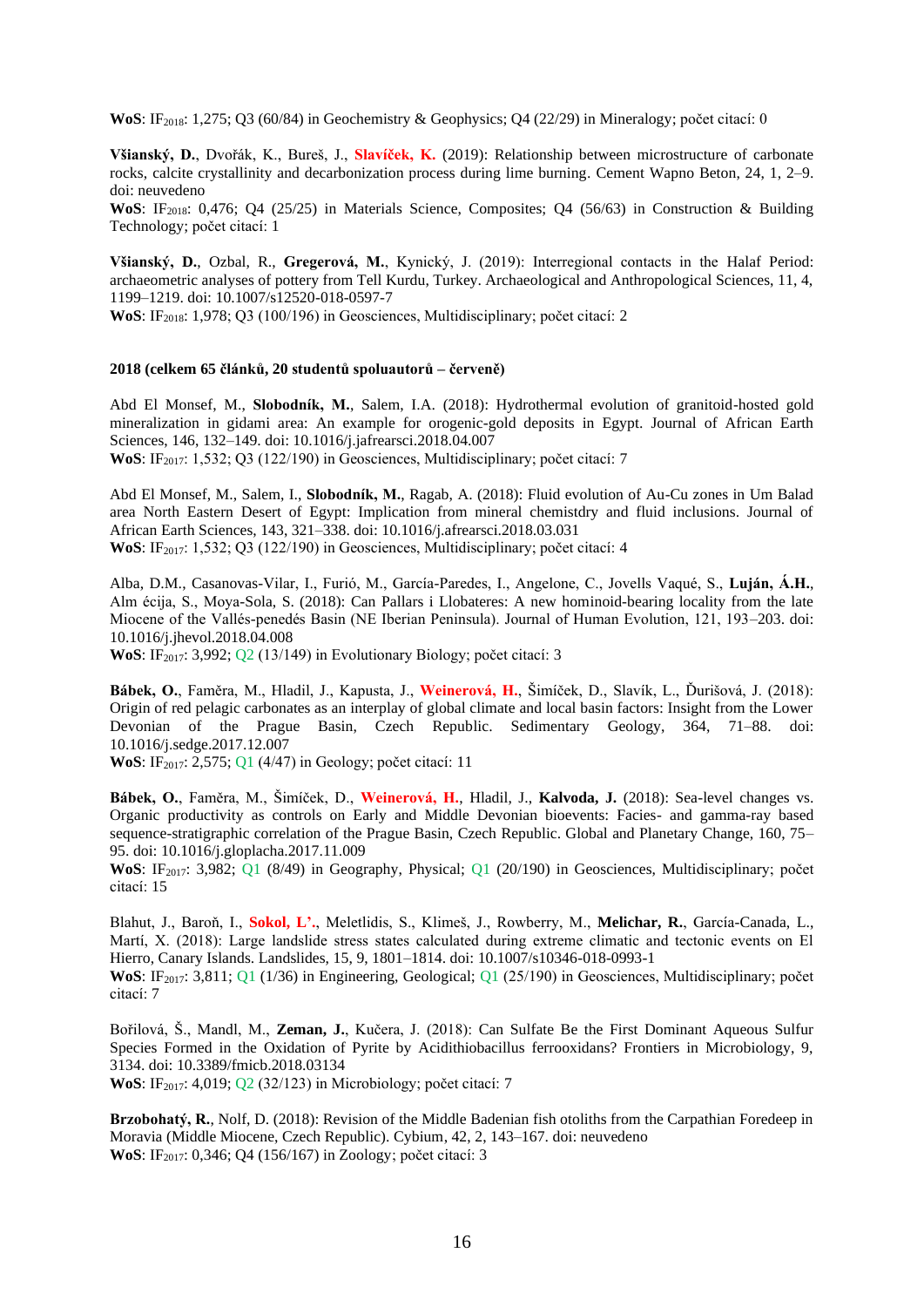**Buřival, Z.**, **Novák, M.** (2018): Secondary blue tourmaline after garnet from elbaite-subtype pegmatites; implications for source and behavior of Ca and Mg in fluids. Journal of Geosciences, 63, 2, 111–122. doi: 10.3190/jgeosci.257

**WoS**: IF2017: 1,415; Q3 (18/29) in Mineralogy; Q3 (53/85) in Geochemistry & Geophysics; počet citací: 6

**Cempírek, J.**, **Novák, M.** (2018): Foreword to the special issue arising from the international conference "Tourmaline 2017". Journal of Geosciences, 63, 2, 75–76. doi: 10.3190/jgeosci.265 **WoS**: IF2017: 1,415; Q3 (18/29) in Mineralogy; Q3 (53/85) in Geochemistry & Geophysics; počet citací: 0

Coufalík, P., **Krmíček, L.**, Zvěřina, O., Meszarosová, N., Hladil, J., Komárek, J. (2018): Model of Mercury Flux Associated with Volcanic Activity. Bulletin of Environmental Contamination and Toxicology, 10, 5, 549–553. doi: 10.1007/s00128-018-2430-5

**WoS**: IF2017: 1,480; Q3 (157/242) in Environmental Sciences; Q4 (80/94) in Toxicology; počet citací: 4

Coufalík, P., **Krmíček, L.**, Zvěřina O., Meszarosová, N., Hladil, J., Komárek, J. (2018): Model of Mercury Flux Associated with Volcanic Activity (vol 101, pg 549, 2018). Bulletin of Environmental Contamination and Toxicology, 101, 5, 554–555. doi: 10.1007/s00128-018-2457-7

**WoS**: IF2017: 1,480; Q3 (157/242) in Environmental Sciences; Q4 (80/94) in Toxicology; počet citací: 1

**Čopjaková, R.**, **Kotková, J.** (2018): Composition of barian mica in multiphase soild inclusions from orogenic garnet peridotites as evidence of mantle metasomatism in a subduction zone setting. Contributions to Mineralogy and Petrology, 173, 106. doi: 10.1007/s00410-018-1534-6 **WoS**: IF2017: 3,626; Q1 (6/29) in Mineralogy; Q1 (17/85) in Geochemistry & Geophysics; počet citací: 5

El Osta, M., Hussein, H., **Kuchovský, T.** (2018): Numerical Simulation of Groundwater Flow and Vulnerability in Wadi El-Natrun Depression and Vicinities, West Nile Delta, Egypt. Journal of the Geological Society of India, 92, 2, 235–247. doi: 10.1007/s12594-019-1131-y

WoS: IF<sub>2017</sub>: 0,632; Q4 (178/190) in Geosciences, Multidisciplinary; počet citací: 6

Evans, R.J., Groat, L.A., **Cempírek, J.**, **Škoda, R.**, Grew, E.S., Bernard, C. (2018): The crystal chemistry of the sakhaite-harkerite solid solution. American Mineralogist, 103, 11, 1749–1760. doi: 10.2138/am-2018-6563 **WoS**: IF2017: 2,645; Q2 (33/85) in Geochemistry & Geophysics; Q2 (10/29) in Mineralogy; počet citací: 0

Faimon, J., Lang, M. (2018): What actually controls the minute to hour changes in soil carbon dioxide concentrations? Geoderma, 323, 52–64. doi: 10.1016/j.geoderma.2018.02.048 **WoS**: IF2017: 3,740; Q1 (5/34) in Soil Science; počet citací: 7

Frýbort, A., **Všianský, D.**, Štulířová, J., Stryk, J., **Gregerová, M.** (2018): Variations in the composition and relations between alkali-silica gels and calcium silicate hydrates in highway concrete. Materials Characterization, 137, 91–108. doi: 10.1016/j.matchar.2018.01.012

WoS: IF<sub>2017</sub>: 2,892; Q2 (89/285) in Materials Science, Multidisciplinary; Q1 (10/75) in Metallurgy & Metallurgical Engineering; Q1 (3/33) in Materials Science, Characterization & Testing; počet citací: 5

**Frýbová, P.**, **Gadas, P.**, **Přichystal, A.**, **Všianský, D.**, Hadacz, R., Hlavsa, P. (2018): The provenance of serpentinite tools in the Corded Ware culture of Moravia (Czech Republic). Geological Quarterly, 62, 3, 563– 578. doi: 10.7306/gq.1437

**WoS**: IF2017: 1,128; Q4 (36/47) in Geology; počet citací: 0

Galliski, M.A., London, D., **Novák, M.**, Martin, R.F. (2018): Granitic Pegmatites and their minerals: a tribute to Petr Černý preface. Canadian Mineralogist, 56, 5, 849–852. doi: 10.3749/canmin.50.6.4.777 **WoS**: IF<sub>2017</sub>: 0,945; Q4 (25/29) in Mineralogy; počet citací: 0

Galliski, M.A., London, D., **Novák, M.**, Martin, R.F. (2018): Granitic Pegmatites and their minerals: a second tribute to Petr Černý preface. Canadian Mineralogist, 56, 5, 853–856. doi: 10.3749/canmin.50.6.1441 **WoS**: IF2017: 0,945; Q4 (25/29) in Mineralogy; počet citací: 0

**Hanáček, M.**, Nývlt, D., Skácelová, Z., **Nehyba, S.**, Procházková, B., Engel, Z. (2018): Sedimentary evidence for an ice-sheet dammed lake in a mountain valley of the Eastern Sudetes, Czechia. Acta Geologica Polonica, 68, 1, 107–134. doi: 10.1515/agp-2017-0032

**WoS**: IF2017: 1,085; Q3 (27/47) in Geology; počet citací: 4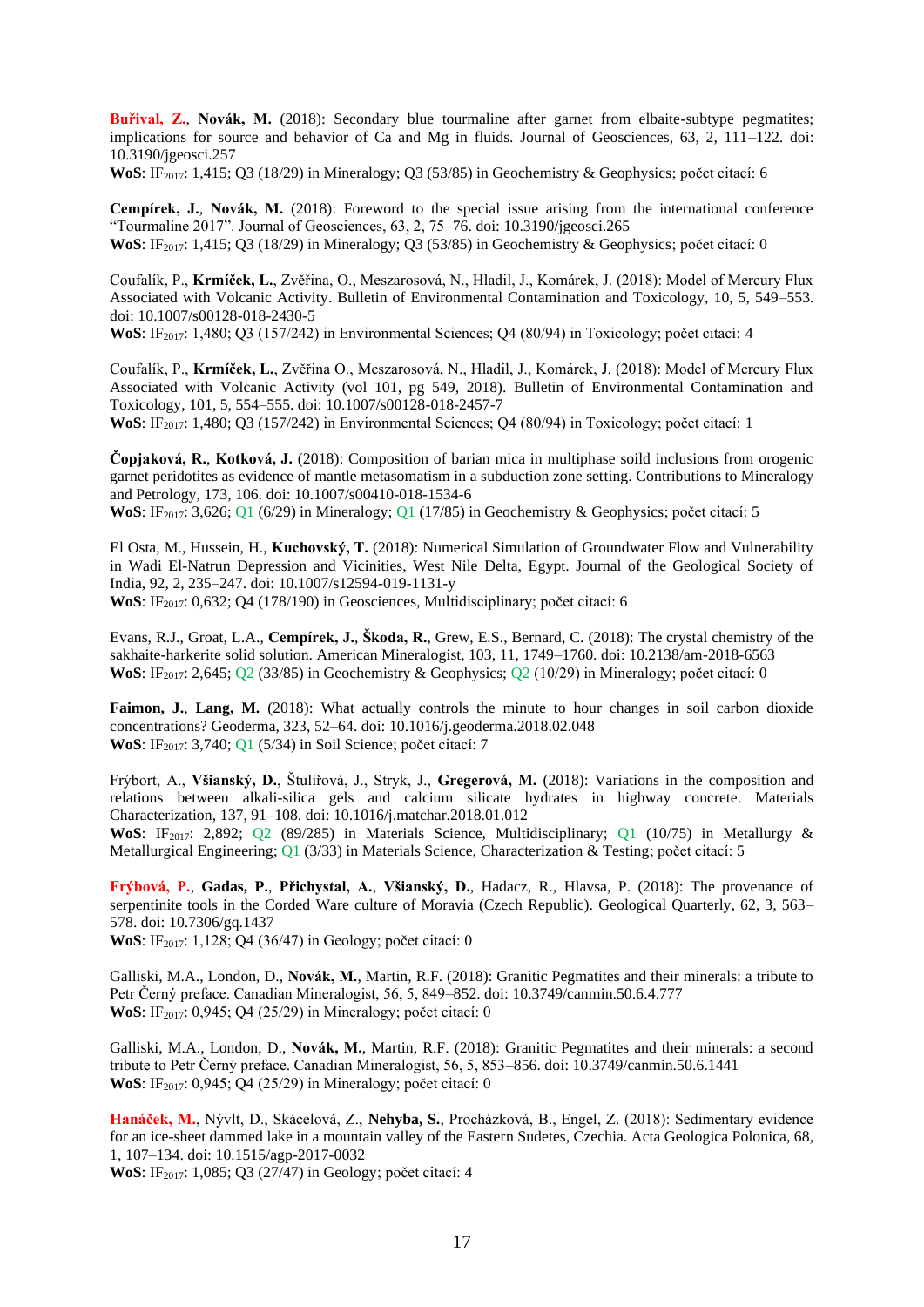Holcová, K., **Doláková, N.**, **Nehyba, S.**, Vacek, F. (2018): Timing of Langhian bioevents in the Carpathian Foredeep and north ern Pannonian Basin in relation to oceanographic, tectonic and climatic processes. Geological Quarterly, 62, 1, 3–17. doi: 10.7306/gq.1399 **WoS**: IF2017: 1,128; Q3 (26/47) in Geology; počet citací: 15

Hurai, V., Huraiová, M., Gajdošová, M., Konečný, P., **Slobodník, M.**, Siegrid, P.R. (2018): Compositional variations of zirconolite from the Evate apatite deposit (Mozambique) as an indicator of magmatic-hydrothermal conditions during post-orogenic collapse of Gondwana. Mineralogy and Petrology, 112, 3, 279–296. doi: 10.1007/s00710-017-0538-7

**WoS**: IF2017: 1,664; Q3 (46/85) in Geochemistry & Geophysics; Q3 (17/29) in Mineralogy; počet citací: 9

**Ivanov, M.**, Ruta, M., Klembara, J., Böhme, M. (2018): A new species of Varanus (Anguimorpha: Varanidae) from the early Miocene of the Czech Republic, and its relationships and palaeoecology. Journal of Systematic Palaeontology, 16, 9, 767–797. doi: 10.1080/14772019.2017.1355338 **WoS**: IF2017: 2,326; Q1 (6/56) in Paleontology; Q3 (31/49) in Evolutionary Biology; počet citací: 18

**Jirman, P.**, **Geršlová, E.**, Pupp, M., Bubík, M. (2018): Geochemical characteristics, thermal maturity and source rock potential of the Oligocene Šitbořice Member of the Menilite Formation in the Ždánice Unit (Czech Republic). Geological Quarterly, 62, 4, 858–872. doi: 10.7306/gq.1447 **WoS**: IF2017: 1,532; Q3 (122/190) in Geosciences, Multidisciplinary; počet citací: 4

**Jirman, P.**, **Geršlová, E.**, **Kalvoda, J.**, **Melichar, R.** (2018): 2D Basin Modelling in the Eastern Variscan Fold Belt (Czech Republic): Influence of Thrusting on Patterns of Thermal Maturation. Journal of Petroleum Geology, 41, 2, 175–188. doi: 10.1111/jpg.12699

**WoS**: IF2017: 1,872; Q3 (99/189) in Geosciences, Multidisciplinary; počet citací: 6

Kalasová, D., Dvořák, K., **Slobodník, M.**, **Všianský, D.**, Zikmund, T., Dluhoš, J., Váňa, R., Bureš, J., Kaiser, J. (2018): Characterization of inner structure of Limestone by X-ary computed sub-micron tomography. Construction and Building Materials, 174, 693–700. doi: 10.1016/j.conbuildmat.2018.04.142 **WoS**: IF2017: 3,485; Q1 (9/63) in Construction & Building Technology; Q1 (9/132) in Engineering, Civil; Q1 (70/293) in Materials Science, Multidisciplinary; počet citací: 3

**Kalvoda, J.**, **Kumpan, T.**, Holá, M., **Bábek, O.**, Kanický, V., **Škoda, R.** (2018): Fine-scale LA-ICP-MS study of redox Oscillations and REEY cycling during the latest Devonian Hangenberg Crisis (Moravian Karst, Czech Republic). Palaeogeography Palaeoclimatology Palaeoecology, 493, 30–43. doi: 10.1016/j.palaeo.2017.12.034 **WoS**: IF2017: 2,375; Q2 (23/49) in Geography, Physical; Q2 (71/190) in Geosciences, Multidisciplinary; Q1 (5/56) in Paleontology; počet citací: 11

Kasatkin, A.V., Nestola, F., Agakhanov, A.A., **Škoda, R.**, Karpenko, V.Y., Tsyganko, M.V., Plášil, J. (2018): Vorontsovite, (Hg<sub>5</sub>Cu) <sub>Σ6</sub>TlAs<sub>4</sub>S<sub>12</sub>, and Ferrovorontsovite, (Fe<sub>5</sub>Cu) <sub>Σ6</sub>TlAs<sub>4</sub>S<sub>12</sub>: The T.- and Tl-Fe-Analogues of Galkhaite from the Vorontsovskoe Gold Deposit, Northern Urals, Russia. Minerals, 8, 5, 185. doi: 10.3390/min8050185

**WoS**: IF2017: 1,835; Q2 (7/20) in Mining & Mineral Processing; Q2 (13/29) in Mineralogy; počet citací: 7

Kasatkin, A.V., Makovicky, E., Plášil, J., **Škoda, R.**, Agakhanov, A.A., Karpenko, V.Y., Nestola, F. (2018): Tsygankoite,  $M_{18}H_{8}I_{8}H_{92}(Sb_{21}Pb_{2}Tl)_{524}S_{48}$ , a New Sulfosalt from the Vorontsovskoe Gold Deposit, Northern Urals, Russia. Minerals, 8, 5, 218. doi: 10.3390/min8050218

**WoS**: IF2017: 1,835; Q2 (7/20) in Mining & Mineral Processing; Q2 (13/29) in Mineralogy; počet citací: 4

Kasatkin, A.V., Plášil, J., **Škoda, R.**, Belakovskiy, D.I., Marty, J., Meisser, N., Pekov, I.V. (2018): Redefinition of thérèsemagnanite, NaCO<sub>4</sub>(SO<sub>4</sub>)(OH)<sub>6</sub>Cl . 6H<sub>2</sub>O: new data and relationship to 'cobaltogordaite'. Mineralogical Magazine, 82, 1, 159–170. doi: 10.1180/minmag.2017.081.030 **WoS**: IF2017: 1,744; Q3 (15/29) in Mineralogy; počet citací: 2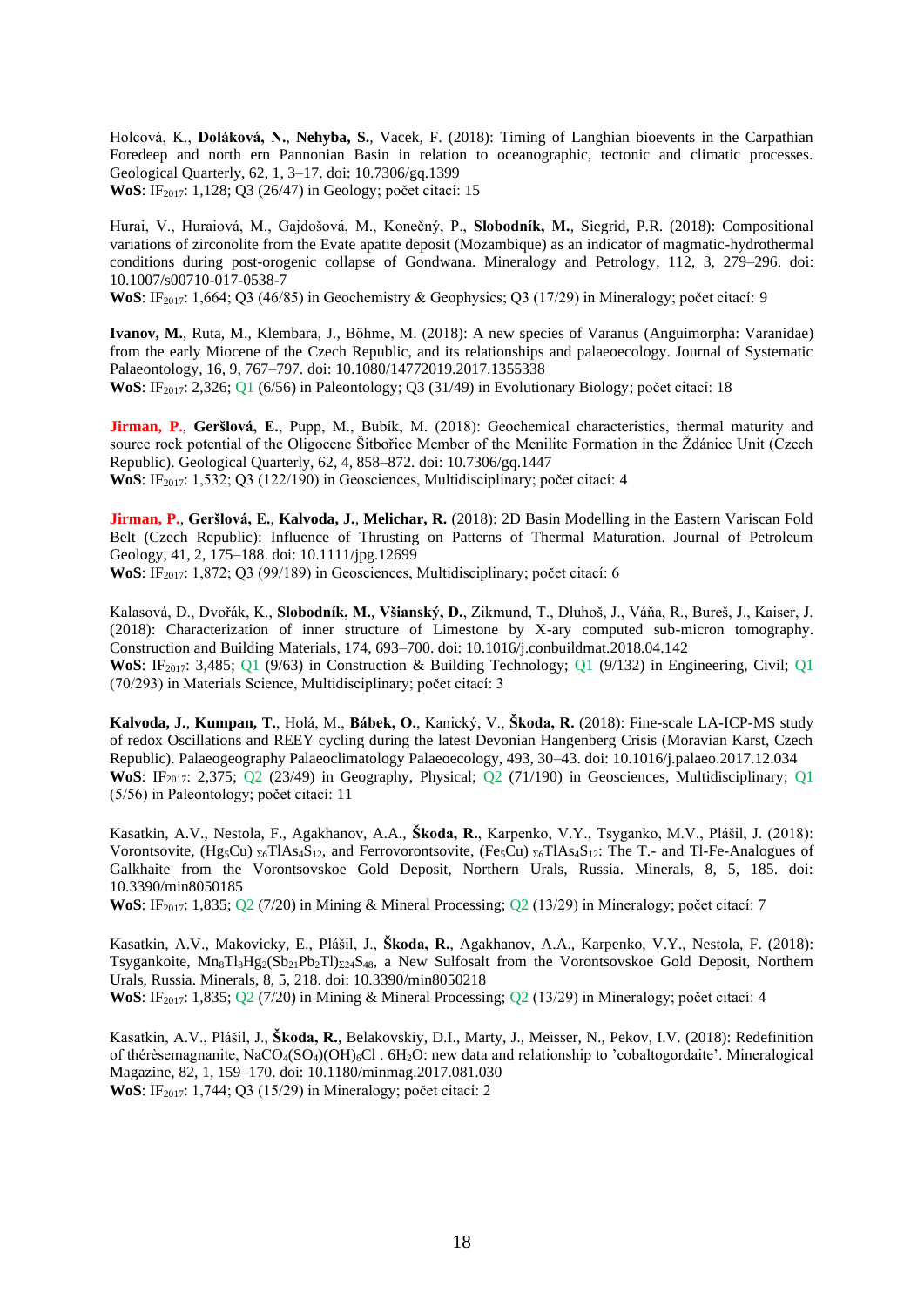Kopecká, J., Holcová, K., **Nehyba, S.**, Hladilová, Š., **Brzobohatý, R.**, Bitner, M.A. (2018): The earliest Badenian Planostegina bloom deposit: reflection of an unusual environment in the westernmost Carpathian Foredeep (Czech Republic). Geological Quarterly, 62, 1, 18–37. doi: 10.7306/gq.1398 **WoS**: IF2017: 1,128; Q3 (26/47) in Geology; počet citací: 4

**Krátký, O.**, Rapprich, V., Racek, M., Míková, J., Magna, T. (2018): On the Chemical Compositiion and Possible Origin of Na-Cr-Rich Clinopyroxene in Silicocarbonatites from Samalpatti, Tamil Nadu, South India. Minerals, 8, 8, 355. doi: 10.3390/min8080355

WoS: IF2017: 1,835; Q2 (13/29) in Mineralogy; Q2 (7/20) in Mining & Mineral Processing; počet citací: 6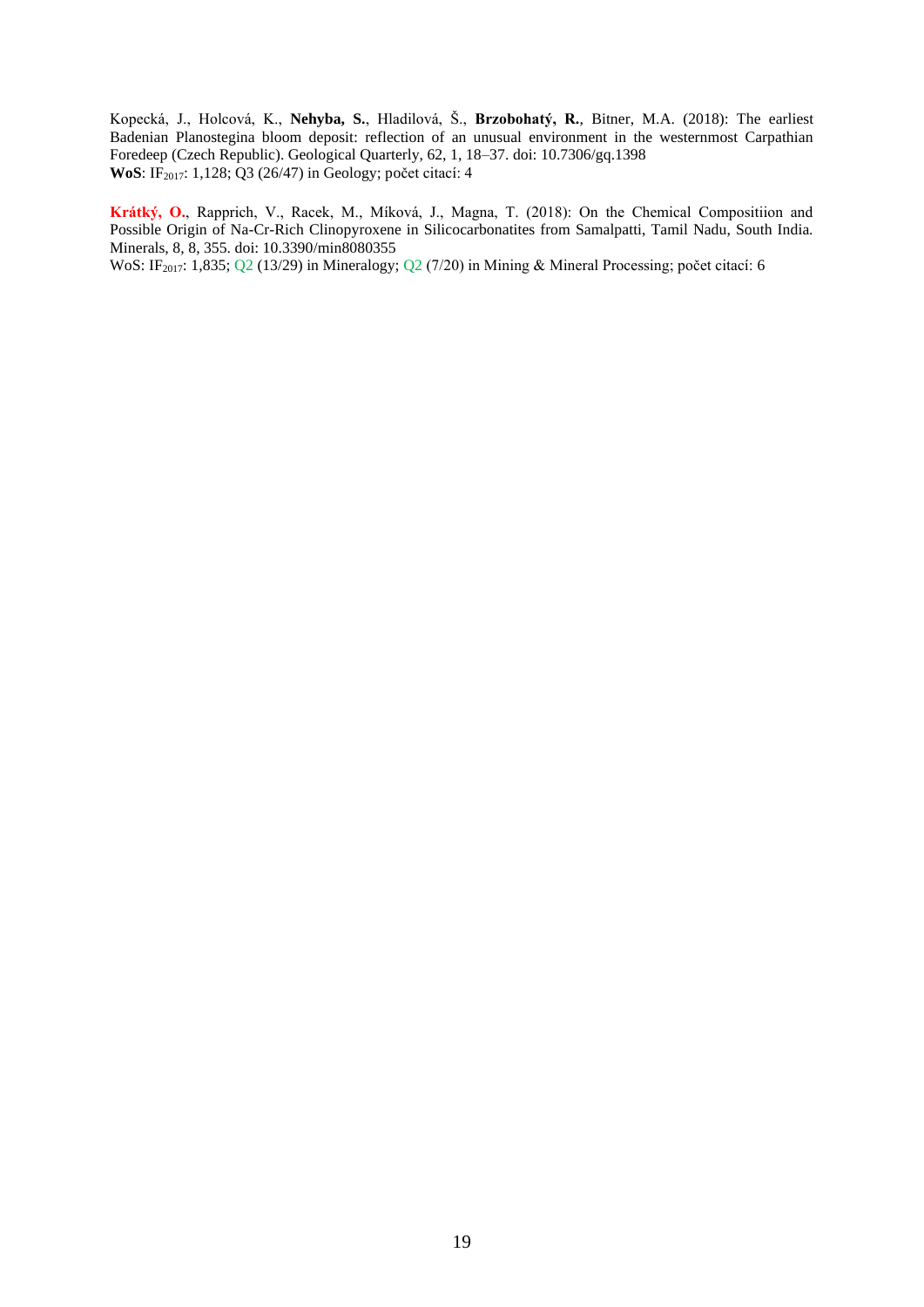**Loun, J.**, **Novák, M.**, **Cempírek, J.**, **Škoda, R.**, Vašinová Galiová, M., Prokeš, L., Dosbaba, M., **Čopjaková, R.** (2018): Geochemistry and secondary alterations of microlite from alluvial deposits in the Numbi area, S. Kivu, Democratic Republic of the Congo. Canadian Mineralogist, 56, 2, 203–220. doi: 10.3749/canmin.1700091 **WoS**: IF2017: 0,945; Q4 (25/29) in Mineralogy; počet citací: 4

Mészárosová, N., Skála, R., Matoušková, Š., **Mikysek, P.**, Plášil, J., Císařová, I. (2018): Hydrothermal-tometasomatic overprint of the neovolcanic rocks evidenced by composite apatite crystals: a case study from the Maglovec Hill, Slanske vrchy Mountains, Slovakia. Geologica Carpathica, 69, 5, 439–452. doi: 10.1515/geoca-2018-0025

**WoS**: IF2017: 1,169; Q4 (147/190) in Geosciences, Multidisciplinary; počet citací: 0

**Nehyba, S.** (2018): Lower Badenian coarse-grained Gilbert deltas in the southern margin of the Western Carpathian Foredeep basin. Geologica Carpathica, 69, 1, 89–113. doi: 10.1515/geoca-2018-0006 **WoS**: IF2017: 1,169; Q4 (147/190) in Geosciences, Multidisciplinary; počet citací: 4

Nejman, L., **Lisá, L.**, **Doláková, N.**, Horáček, I., Bajer, A., Novák. J., Wright, D., Sullivan, M., Wood, R., Gargett, R.H., Pacher, M., Sázelová, S., Nývltová Fišáková, M., Rohovec, J., Králík, M. (2018): Cave deposits as a sedimentary trap for the Marine Isotope Stage 3 environmental record: The case study of Pod Hradem, Czech Republic. Palaeogeography Palaeoclimatology Palaeoecology, 497, 201–217. doi: 10.1016/j.palaeo.2018.02.020

**WoS**: IF2017: 2,375; Q2 (23/49) in Geography, Physical; Q2 (71/190) in Geosciences, Multidisciplinary; Q1 (5/56) in Paleontology; počet citací: 4

**Novák, M.**, Chládek, Š., Uher, P., **Gadas, P.** (2018): Complex magmatic and subsolidus compositional trends of columbite–tantalite in the beryl–columbite Šejby granitic pegmatite, Czechh Republic: role of crystal-structural constraints and associated minerals. Journal of Geosciences, 63, 253–263. doi: 10.3190/jgeosci.269 **WoS**: IF2017: 1,415; Q3 (18/29) in Mineralogy; Q3 (53/85) in Geochemistry & Geophysics; počet citací: 3

Ondrejka, M., Bačík, P., Sobocký, T., Uher, P., **Škoda, R.**, Mikuš, T., Luptáková, J., Konečný, P. (2018): Minerals of the rhabdophane group and the alunite supergroup in microgranite: products of low-temperature alteration in a highly acidic environment from the Velence Hills, Hungary. Mineralogical Magazine, 82, 6, 1277–1300. doi: 10.1180/mgm.2019.13

**WoS**: IF2017: 1,744; Q3 (15/29) in Mineralogy; počet citací: 3

**Petřík, J.**, Prokeš, L., **Všianský, D.**, Salaš, M., Nikolajev, P. (2018): Organization of ceramic production at a fortified Eartly Bronze Age settlement in Moravia (Czech Republic) inferred from minimally destructive archaeometry. Archaeological and Anthropological Sciences, 10, 3, 697–709. doi: 10.1007/s12520-016-0370-8 **WoS**: IF2017: 2,414; Q2 (69/190) in Geosciences, Multidisciplinary; počet citací: 2

**Petřík, J.**, Sosna, D., Prokeš, L., Štefanisko, D., Galeta, P. (2018): Shape matters: assessing regional variation of Bell Beaker projectile points in Central Europe using geometric morphometrics. Archaeological and Anthropological Sciences, 10, 4, 893–904. doi: 10.1007/s12520-016-0423-7 WoS: IF<sub>2017</sub>: 5,414; Q2 (69/190) in Geosciences, Multidisciplinary; počet citací: 9

Plášil, J., Petříček, V., Locock, A.J., **Škoda, R.**, Burns, P.C. (2018): The (3+3) commensaurately modulated structure of the uranyl silicate mineral swamboite-(Nd),  $Nd_{0.333}[(UO_2)(SiO_3OH)](H_2O)_{2.41}$ . Zeitschrift fur Kristallographie-Crystalline Materials, 233, 3-4, 223–231. doi: 10.1515/zkri-2017-2119 **WoS**: IF2017: 1,263, Q3 (18/26) in Crystallography; počet citací: 2

Plášil, J., Kampf, A.R., Škoda, R., Čejka, J. (2018): Nollmotzite, Mg[U<sup>v</sup>(U<sup>vI</sup>O<sub>2</sub>)<sub>2</sub>O<sub>4</sub>F<sub>3</sub>]. 4H<sub>2</sub>O, the first natural uranium oxide containing fluorine. Acta Crystallographica Section B – Structural Science crystal Engineering and Materials, B74, 362–369. doi: 10.1107/S2052520618007321 **WoS**: IF<sub>2017</sub>: 6,467; Q1 (27/171) in Chemistry, Multidisciplinary; Q1 (4/26) in Crystallography; počet citací: 4

Plášil, J., Kampf, A.R., Sejkora, S., Čejka, J., **Škoda, R.**, Tvrdý J. (2018): Horakite, a new hydrated bismuth uranyl-arsenate-phosphate mineral from Jáchymov (Czech Republic) with a unique uranyl-anion topology. Journal of Geosciences, 63, 3, 265–276. doi: 10.3190/jgeosci.267

**WoS**: IF2017: 1,415; Q3 (18/29) in Mineralogy; Q3 (53/85) in Geochemistry & Geophysics; počet citací: 2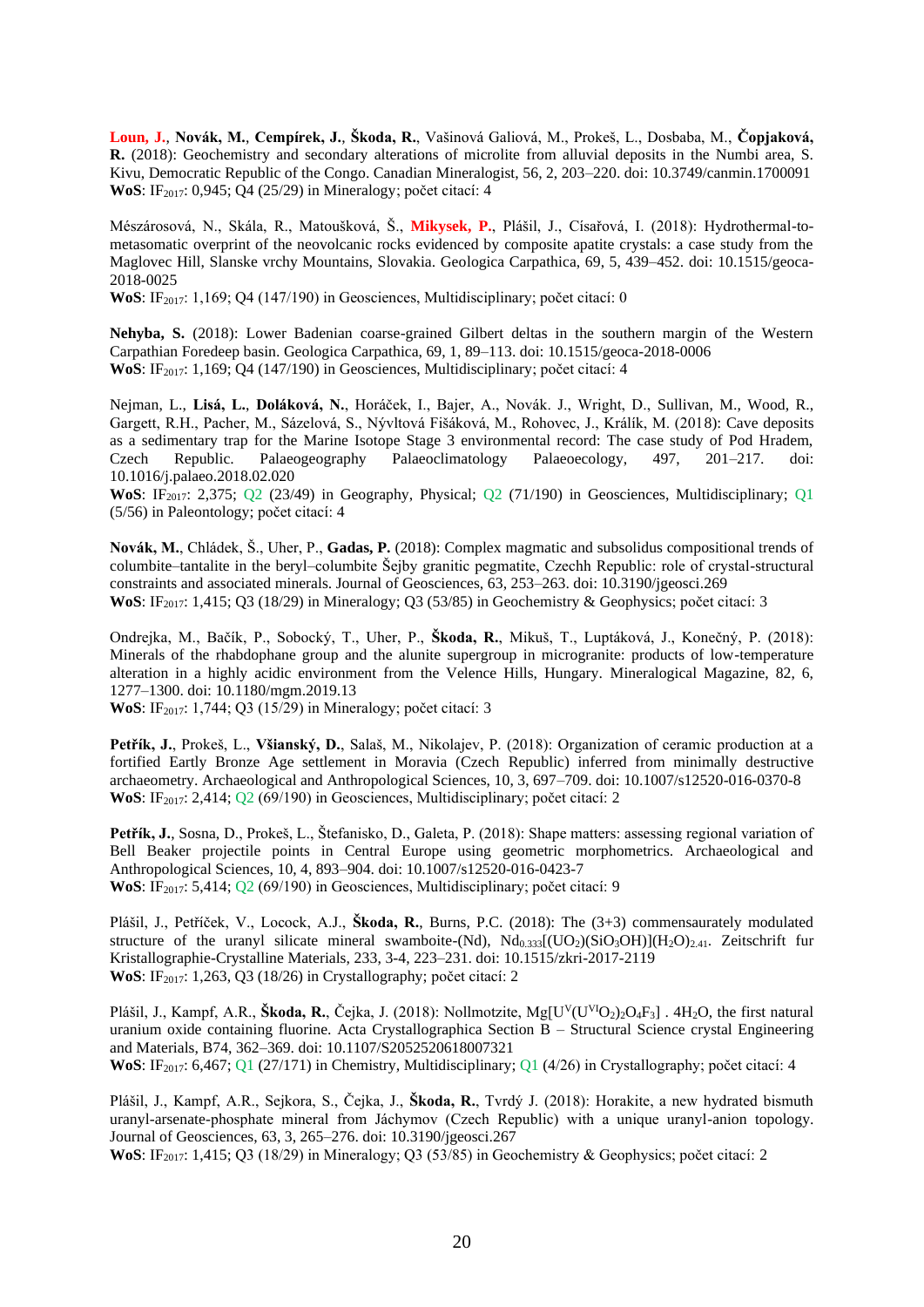Pokorný, R., Edwards, K.J., **Krmíček, L.**, **Všianský, D.**, Dáňová, P.V. (2018): Late Holocene soil processes and the first evidence for ferruginous rhizoconcretions in cool subpolar environments of the Faroe Islands. Geografiska Annaler: Series A - Physical Geography, 100, 3, 272–284. doi: 10.1080/0435367.2018.1463142 **WoS**: IF2017: 1,616; Q3 (35/49) in Geography, Physical; Q2 (17/47) in Geology; počet citací: 0

Pokorný, R., Koutecký, V., Björck, S., **Krmíček, L.**, Árting, U.E., Štofik, M. (2018): Driftwood in the Eemian interglacial lacustrine unit from the Faroe Islands and its possible source areas: palaeobotanical and ichnological analysis. Boreas, 47, 4, 1230–1243. doi: 10.1111/bor.12332

WoS: IF<sub>2017</sub>: 2,638; Q2 (21/49) in Geography, Physical; Q2 (59/190) in Geosciences, Multidisciplinary; počet citací: 0

Rak, Š., Broda, K., **Kumpan, T.** (2018): First Carboniferous thylacocephalan from Europe and its significance for the understanding of functional morphology of Concavicarididae Schram, 2014. Crustaceana, 91, 3, 265–285. doi: 10.1163/15685403-00003771

**WoS**: IF2017: 0,517; Q4 (95/106) in Marine & Freshwater Biology; počet citací: 4

Raschke, M.B., Anderson, E.J.D., Van Fosson, J., Allaz, J.M., Smyth, J.R., **Škoda, R.**, Persson, P.M., Becker, R. (2018): Rare-earth crystal chemistry of thalenite-(Y) from different environments. Mineralogical Magazine, 82, 2, 313–327. doi: 10.1180/minmag.2017.081.044

**WoS**: IF2017: 1,744; Q3 (15/29) in Mineralogy; počet citací: 1

**Říčka, A.**, **Kuchovský, T.**, Damdindorj, B., Fürych, V., Kopřiva, A., Puntsag, K. (2018): Identifying the flow pattern and natural recharge at a strategic groundwater resource in the Dornogobi Province, Mongolia. Hydrological Sciences Journal. doi: 10.1080/02626667.2018.1511053 **WoS**: IF<sub>2017</sub>: 2,061; Q2 (36/90) in Water Resources; počet citací: 0

Scribner, E.D., Groat, L.A., **Cempírek, J.** (2018): Mineralogy of Ti-bearing, Al-deficient tourmaline assemmblages associated with lamprophyre dikes near the O'Grady Batholith, Northwest Territories, Canada. Journal of Geosciences, 63, 2, 123–135. doi: 10.3190/jgeosci.259

**WoS**: IF2017: 1,415; Q3 (18/29) in Mineralogy; Q3 (53/85) in Geochemistry & Geophysics; počet citací: 2

**Sokol, L**'**.**, **Melichar, R.**, Baroň, I. (2018): Present-day stress inversion from a single near-surface fault: A novel mathematical approach. Journal of Structural Geology, 117, 163–167. doi: 10.1016/j.jsg.2018.09.013 WoS: IF<sub>2017</sub>: 2,622; Q2 (61/190) in Geosciences, Multidisciplinary; počet citací: 2

Svoboda, J., Pokorný, P., Horáček, I., Sázelová, S., Abrahám, V., Divišová, M., **Ivanov, M.**, Kozáková, R., Novák, J., Novák, M., Šída, P., Perri, A.R. (2018): Late Glacial and Holocene sequences in rockshelters and adjacent wetlands of Northern Bohemia, Czech Republic: Correlation of environmental and archaeological records. Quaternary International, 465, Part B, 234–250. doi: 10.1016/j.quaint.2017.05.009 **WoS**: IF2017: 2,163; Q3 (29/49) in Geography, Physical; Q2 (85/190) in Geosciences, Multidisciplinary; počet citací: 10

**Škoda, R.**, Plášil, J., **Čopjaková, R.**, **Novák, M.**, Jonsson, E. Vašinová Galiová, M., Holtstam, D. (2018): Gadolinite-(Nd), a new member of the gadolinite supergroup from Fe-REE deposit of Bastnäs-type, Sweden. Mineralogical Magazine, 82, 133–145. doi: 10.1180/minmag.2017.081.047 **WoS**: IF2017: 1,744; Q3 (15/29) in Mineralogy; počet citací: 11

**Škoda, R.**, Vignola, P., Muller, A., Groat, L.A. (2018): A tribute to Milan Novák. Canadian Mineralogist, 56, 4, 357–363. doi: 10.3749/canmin.INT007 **WoS**: IF<sub>2017</sub>: 0,945; Q4 (25/29) in Mineralogy; počet citací: 0

Šolcová, A., Petr, L., Hájková, P., **Petřík, J.**, Tóth, P., Rohovec, J., Bátora, J., Horsák, M. (2018): Early and middle Holocene ecosystem changes at the Western Carpathian/Pannonian border riven by climate and Neolithic impact. Boreas, 47, 3, 897–909. doi: 10.1111/bor.12309

**WoS**: IF2017: 2,638; Q2 (21/49) in Geography, Physical; Q2 (59/190) in Geosciences, Multidisciplinary; počet citací: 11

Števko, M., Sejkora, J., Uher, P., Cámara, F., **Škoda, R.**, Vaculovič, T. (2018): Fluorarrojadite-(BaNa),  $BaNa_4CaFe_{13}Al(PO_4)_{11}(PO_3OH)F_2$ , a new member of the arrojadite group from Gemerská Poloma, Slovakia. Mineralogical magazine, 82, 4, 863–876. doi: 10.1180/minmag.2017.081.066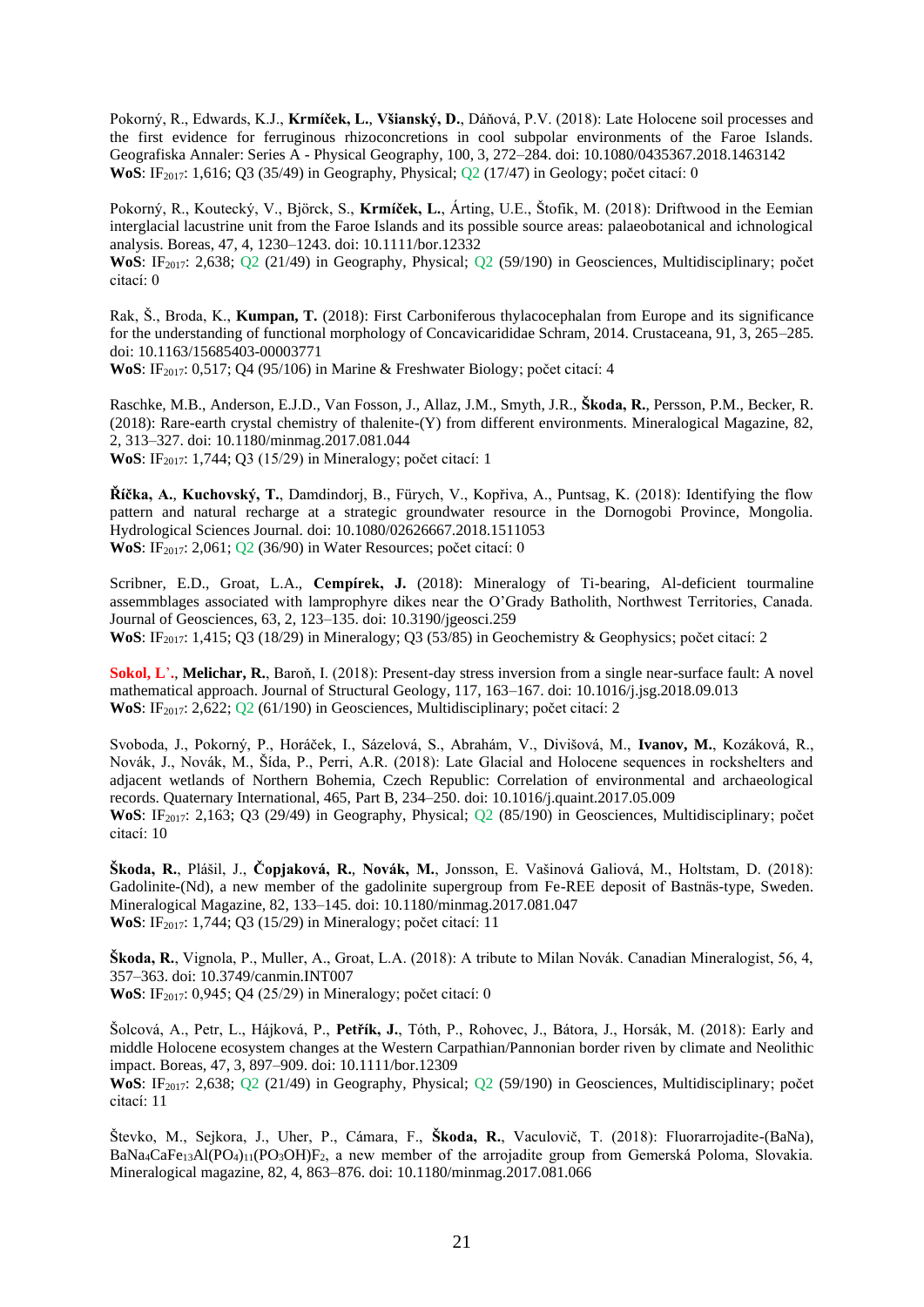**WoS**: IF2017: 1,744; Q3 (15/29) in Mineralogy; počet citací: 3

**Toman, J., Novák, M.** (2018): Textural Relations and Chemical Composition of Minerals from a Pollucite + Harmotome + Chabazite Nodule in the Věžná I Pegmatite, Czech Republic. Canadian Mineralogist, 56, 4, 375– 392. doi: 10.3749/canmin.1800014

**WoS**: IF<sub>2017</sub>: 0,945; Q4 (25/29) in Mineralogy; počet citací: 2

Ulrych, J., **Krmíček, L.**, Teschner, C., Skála, R., Adamovič, J., Ďurišová, J., Křížová, Š., **Kuboušková, S.**, Radoň, M. (2018): Chemistry and Sr–Nd isotope signature of amphiboles of the magnesio-hastingsite-pargasitekaersutite series in Cenozoic volcanic rocks: Insight into lithospheric mantle beneath the Bohemian Massif. Lithos, 312-313, 308–321. doi: 10.1016/j.lithos.2018.05.017

**WoS**: IF2017: 3,857; Q1 (4/29) in Mineralogy; Q1 (14/85) in Geochemistry & Geophysics; počet citací: 16

Villa, A., Abella, J., Alba, D.M., Almécija, S., Bolet, A., Koufos, G.B., Knoll, F., **Luján, Á.H.**, Morales, J., Robles, J.M., Sánchez, I.M., Delfino, M. (2018): Revision of *Varanus marathonensis* (Squamata, Varanidae) based on historical and new material: morphology, systematics, and palaeobiogeography of the European monitor lizards. PLoS One, 13, 12, e0207719. doi: 10.1371/Journal.pone.0207719 **WoS**: IF2017: 2,766; Q1 (15/64) in Multidisciplinary Sciences; počet citací: 15

**Vöröš, D.**, Díaz-Somoano, M., **Geršlová, E.**, Sýkorová, I., Suárez-Ruiz, I. (2018): Mercury contamination of stream sediments in the North Bohemian Coal District (Czech Republic): Mercury speciation and the role of organic matter. Chemosphere, 211, 664–673. doi: 10.1016/j.chemosphere.2018.07.196 **WoS**: IF2017: 4,427; Q1 (35/242) in Environmental Sciences; počet citací: 11

**Vöröš, D.**, **Geršlová, E.**, Díaz-Somoano, M., Sýkorová, I., Suárez-Ruiz, I., Havelcová, M., Kuta, J. (2018): Distribution and Mobility Potential of Trace Elements in the Main Seam of the Most Coal Basin. International Journal of Coal Geology, 196, 139–147. doi: 10.1016/j.coal.2018.07.005 **WoS**: IF2017: 4,130; Q1 (17/190) in Geosciences, Multidisciplinary; Q2 (26/97) in Energy & Fuels; počet citací: 6

Warchilová, T., **Dillingerová, V.**, **Škoda, R.**, Simo, T., Matal, O., Vaculovič, T., Kanický, V. (2018): Corrosion of nickel-based structural materials for nuclear reactors by molten fluoride salt: From bulk content of corrosion products to elemental imaging of corrosion changes. Spectrochimica Acta, Part B: Atomic Spectroscopy, 148, 113–117. doi: 10.1016/j.sab.2018.06.010

**WoS**: IF2017: 2,854; Q1 (7/41) in Spectroscopy; počet citací: 4

**Weiner, T.**, **Weinerová, H.**, **Kalvoda, J.** (2018): Microproblematica, calcareous algae, and microbialites at the Frasnian-Famennian boundary interval in the Šumbera section (Moravian Karst, Czech Republic) and their significance in the context of the Kellwasser Crisis. Facies, 64, 26. doi: 10.1007/s10347-018-0538-z **WoS**: IF2017: 1,367; Q2 (20/47) in Geology; Q2 (25/55) in Paleontology; počet citací: 2

**Wertich, V.**, **Leichmann, J.**, Dosbaba, M., Götze, J. (2018): Multi-Stage Evolution of Gold-Bearing Hydrothermal Quartz Veins at the Mokrsko Gold Deposit (Czech Republic) Based on Cathodoluminescence, Spectroscopic, and Trace Elements Analyses. Minerals, 8, 8, 336. doi: 10.3390/min8080335 **WoS**: IF2017: 1,835; Q2 (13/29) in Mineralogy; Q2 (7/20) in Mining & Mineral Processing; počet citací: 9

Zimák, J., **Štelcl, J.**, **Všianský, D.** (2018): Reflectance colourimetry as a method for estimating the approximate quantity of non-carbonate components in limestones: A case study in the Mokrá Quarry (Czech Republic). Catena, 169, 90–95. doi: 10.1016/j.catena.2018.05.028

**WoS**: IF<sub>2017</sub>: 3,256; Q1 (39/190) in Geosciences, Multidisciplinary; Q1 (7/34) in Soil Science; Q1 (10/90) in Water Resources; počet citací: 0

### **2017 (celkem 53 článků, 19 studentů spoluautorů – červeně)**

Baroň, I., Kernstocková, M., **Melichar, R.** (2017): Stress field reconstruction in an active mudslide. Geomorphology, 289, 170–178. doi: 10.1016/j.geomorph.2017.04.020 **WoS**: IF2016: 2,958; Q2 (14/49) in Geography, Physical; Q1 (41/188) in Geosciences, Multidisciplinary; počet citací: 6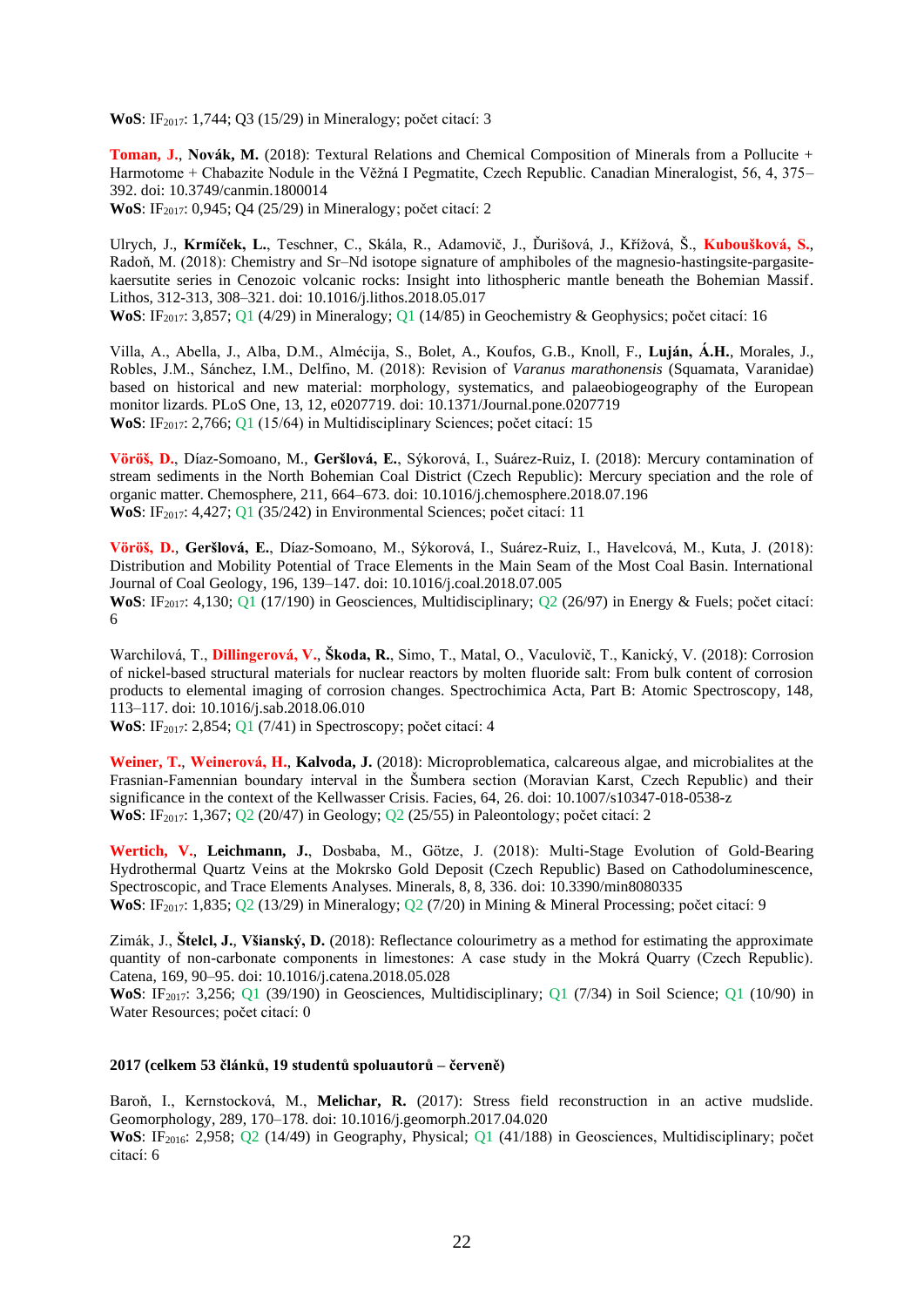Belley, P.M., Dzikowski, T.J., Fagan, A., **Cempírek, J.**, Groat, L.A., Mortensen, J.K., Fayek, M., Giuliani, G., Fallick, A.E., Gertzbein, P. (2017): Origin of scapolite-hosted sapphire (corundum) near Kimmirut, Baffin Island, Nunavut, Canada. Canadian Mineralogist, 55, 4, 669–699. doi: 10.3749/canmin.1700018 **WoS**: IF2016: 0,817; Q4 (22/29) in Mineralogy; počet citací: 7

Bosi, F., Skogby, H., Ciriotti, M.E., **Gadas, P.**, **Novák, M.**, **Cempírek, J.**, **Všianský, D.**, Filip, J. (2017): Lucchesiite,  $CaFe<sub>3</sub><sup>2+</sup>Al<sub>6</sub>(Si<sub>6</sub>O<sub>18</sub>)(BO<sub>3</sub>)<sub>3</sub>(OH)<sub>3</sub>O$ , a new mineral species of the tourmaline supergroup. Mineralogical Magazine, 81, 1, 1–14. doi: 10.1180/minmag.2016.080.067 **WoS**: IF2016: 1,285; Q3 (15/29) in Mineralogy; počet citací: 14

**Breiter, K.**, **Škoda, R.** (2017): Zircon and whole-rock Zr/Hf ratios as markers of the evolution of granitic magmas: Examples from the Teplice caldera (Czech Republic/Germany). Mineralogy and Petrology, 111, 4, 435–457. doi: 10.1007/s00710-017-0509-z

**WoS**: IF2016: 1,236; Q3 (16/29) in Mineralogy; Q3 (53/84) in Geochemisry & Geophysics; počet citací: 15

Burgert, P., **Přichystal, A.**, Prokeš, L., **Petřík, J.**, Hušková, S. (2017): The origin and distribution of obsidian in prehistoric Bohemia. Bulgarian e-Journal of Archaeology, 7, 1, 1–15. doi: neuvedeno WoS: IF<sub>2016</sub>: neuvedeno; počet citací: 0

Čurda, M., Goliáš, V., Klementová, M., Strnad, L., Matěj, Z., **Škoda, R.** (2017): Radiation damage in sulfides: Radioactive galena from burning heaps, after coal mining in the Lower Silesian basin (Czech Republic). American Mineralogist, 102, 9, 1788–1795. doi: 10.2138/am-2017-6036 **WoS**: IF2016: 2,021; Q2 (10/29) in Mineralogy; Q2 (39/84) in Geochemistry & Geophysics; počet citací: 2

Dill, H., **Škoda, R.** (2017): Provenance analysis of heavy minerals in beach sands (Falkland Islands/Islas Malvinas) – A view to mineral deposits and the geodynamics of the South Atlantic Ocean. Journal of South American Earth Sciences, 78, 17–37. doi: 10.1016/j.jsames.2017.06.005 **WoS**: IF2016: 1,563; Q3 (107/188) in Geosciences, Multidisciplinary; počet citací: 9

**Filipská, P.**, **Zeman, J.**, **Všianský, D.**, Honty, M., **Škoda, R.** (2017): Key processes of long-term bentonitewater interaction at 90 °C: Mineralogical and chemical transformations. Applied Clay Science, 150, 234–243. doi: 10.1016/j.clay.2017.09.036

**WoS**: IF2016: 3,101; Q1 (68/275) in Materials Science, Multidisciplinary; Q1 (5/29) in Mineralogy; Q2 (52/146) in Chemistry, Physical; počet citací: 6

**Goldbach, M.**, **Geršlová, E.**, Misz-Kennan, M., **Nehyba, S.** (2017): Thermal maturity of Miocene organic matter from the Carpathian Foredeep in the Czech Republic: 1D and 3D models. Marine and Petroleum Geology, 88, 18–29. doi: 10.1016/j.marpetgeo.2017.08.004

**WoS**: IF2016: 2,888; Q1 (43/188) in Geosciences, Multidisciplinary; počet citací: 3

Hošek, J., **Lisá, L.**, Ulrich, H., Petr, L., Vejrostová, L., Bajer, A., Matys Grygar, T., Piotr, M., Gottvald, Z., Horsák, M. (2017): Middle Pleniglacial pedogenesis on the northwestern edge of the Carpathian basin: A multidisciplinary investigation of the Bíňa pedo-sedimentary section, SW Slovakia. Palaeogeography Palaeoclimatology Palaeoecology, 487, 321–339. doi: 10.1016/j.palaeo.2017.09.017

**WoS**: IF2016: 2,578; Q2 (18/49) in Geography, Physical; Q2 (53/188) in Geosciences, Multidisciplinary; Q1 (5/54) in Paleontology; počet citací: 9

Hurai, V., Paquette, J.-L., Huraiová, M., **Slobodník, M.**, Hvožďara, P., Siegfried, P., Gajdošová, M., Milovská, S. (2017): New insights into the origin of the Evate apatite-iron oxide-carbonate deposit, Northeastern Mozambique, constrained by mineralogy, textures, thermochronometry, and fluid inclusions. Ore Geology Reviews, 80, 1072–1091. doi: 10.1016/j.oregeorev.2016.09.017

**WoS**: IF2016: 3,095; Q1 (4/47) in Geology; Q1 (6/29) in Mineralogy; Q1 (1/20) in Mining & Mineral Processing; počet citací: 10

Hussein, H.A.I., **Říčka, A.**, **Kuchovský, T.**, El Osta, M.M. (2017): Groundwater hydrochemistry and origin in the south-eastern part of Wadi El Natrun, Egypt. Arabian Journal of Geosciences, 10, 7, nestránkováno. doi: 10.1007/s12517-017-2960-x

**WoS**: IF2016: 0,955; Q4 (151/188) in Geosciences, Multidisciplinary; počet citací: 10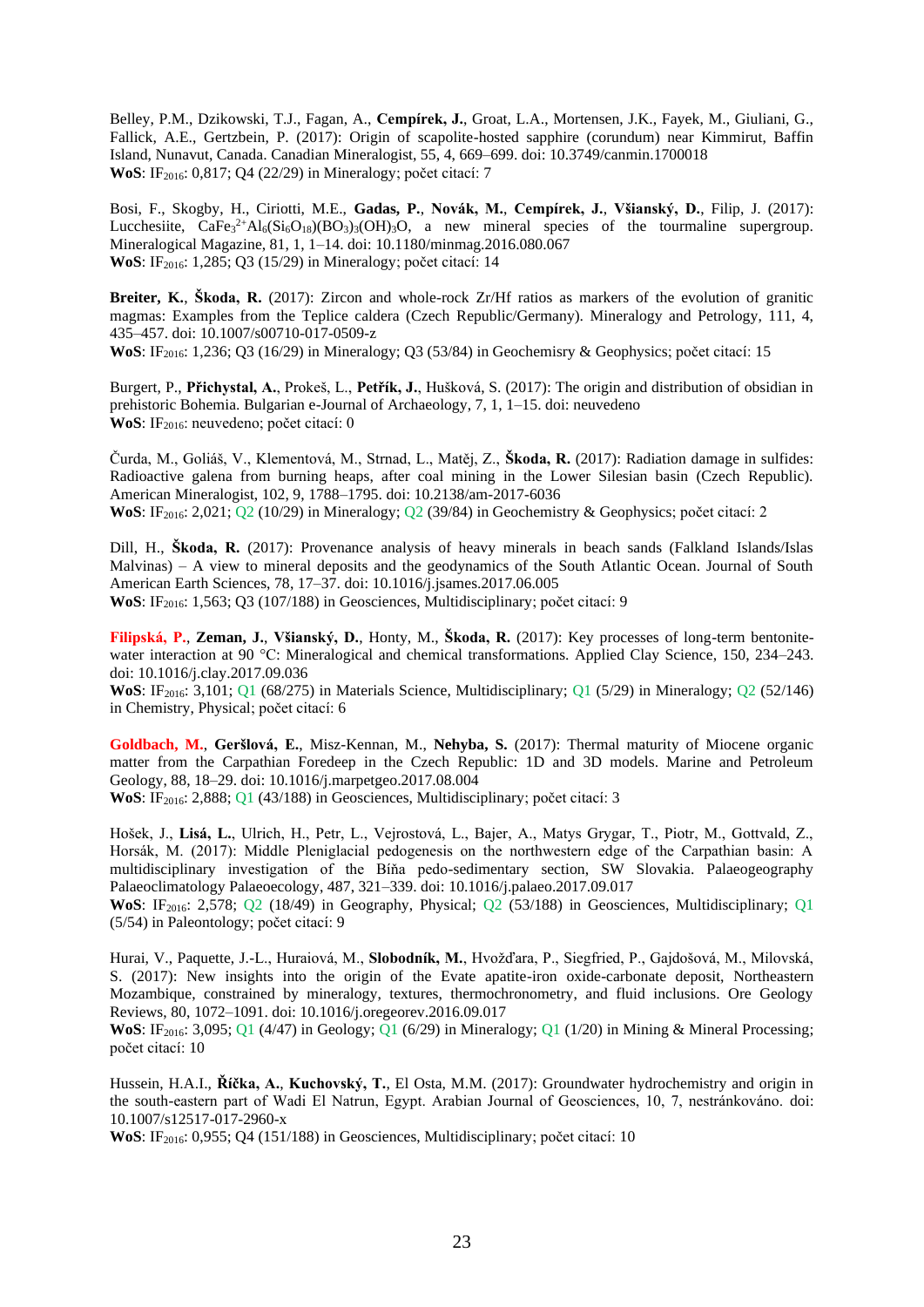**Choudhuri, M.**, Němčok, M., **Melichar, R.**, Sinha, N. (2017): Propagation of hotspot volcanism driven flexure in oceanic crust – 85°E Ridge case study. Marine and Petroleum Geology, 82, 134–153. doi: 10.1016/j.marpetgeo.2017.01.021

WoS: IF<sub>2016</sub>: 2,888; Q1 (43/188) in Geosciences, Multidisciplinary; počet citací: 1

**Ivanov, M.**, Čerňanský, A. (2017): Vipera berus (Linnaeus, 1758) remains from the Late Pleistocene of Slovakia. Amphibia-Reptilia, 38, 2, 133–144. doi: 10.1163/15685381-00003095 **WoS**: IF2016: 1,287; Q2 (59/163) in Zoology; počet citací: 1

Jirásek, J., Čejka, J., **Vrtiška, L.**, Matýsek, D., Ruan, X., Frost, R.L. (2017): Molecular structure of the phosphate mineral koninckite - a vibrational spectroscopic study. Journal of Geosciences, 62, 4, 215–223. doi: 10.3190/jgeosci.243

**WoS**: IF2016: 0,609; Q4 (76/84) in Geochemistry & Geophysics; Q4 (25/29) in Mineralogy; počet citací: 2

Kaiser, S., **Kumpan, T.**, **Cígler, V.** (2017): New unornamented siphonodellids (Conodonta) of the lower Tournaisian from the Rhenish Massif and Moravian Karst (Germany and Czech Republic). Neues Jahrbuch für Geologie und Paläontologie - Abhandlungen, 286, 1, 1–33. doi: 10.1127/njgpa/2017/0684 **WoS**: IF<sub>2016</sub>: 0,777; Q4 (45/54) in Paleontology; počet citací: 10

Kampf, A., Plášil, J., Čejka, J., Marty, J., **Škoda, R.**, Lapčák, L. (2017): Alwilkinsite-(Y), a new rare-earth uranyl sulfate mineral from the Blue Lizard mine, San Juan County, Utah, USA. Mineralogical Magazine, 81, 4, 895–907. doi: 10.1180/minmag.2016.080.139

**WoS**: IF2016: 1,285; Q3 (15/29) in Mineralogy; počet citací: 6

**Klanicová, N.**, Malá, A., Macíček, O., **Zeman, J.**, Starčuk, Z. (2017): MRI Study of Liesegang Patterns: Mass Transport and Banded Inorganic Phase Formation in Gel. Applied Magnetic Resonance, 48, 6, 545–557. doi: 10.1007/s00723-017-0882-0

**WoS**: IF2016: 0,864; Q4 (32/36) in Physics, Atomic, Molecular & Chemical; Q3 (31/42) in Spectroscopy; počet citací: 0

Klus, J., Pořízka, P., Procházka, D., **Mikysek, P.**, Novotný, J., Novotný, K., **Slobodník, M.**, Kaiser, J. (2017): Application of self-organizing maps to the study of U-Zr-Ti-Nb distribution in sandstone-hosted uranium ores. Spectrochimica Acta Part B: Atomic Spectroscopy, 131, 66–73. doi: 10.1016/j.sab.2017.03.008 **WoS**: IF2016: 3,241; Q1 (7/42) in Spectroscopy; počet citací: 12

Křížek, M., Krbcová, K., Mida, P., **Hanáček, M.** (2017): Micromorphological changes as an indicator of the transition from glacial to glaciofluvial quartz grains: Evidence from Svalbard. Sedimentary Geology, 358, 35– 43. doi: 10.1016/j.sedge.2017.06.010

**WoS**: IF2016: 2,373; Q1 (10/47) in Geology; počet citací: 10

**Kuchovský, T.**, **Říčka, A.**, Grycz, D. (2017): Using numerical modelling to understand the discharge from a flooded abandoned underground mine. Mine Water and the Environment, 36, 4, 606–616. doi: 10.1007/s10230- 017-0455-3

**WoS**: IF2016: 1,278; Q3 (57/88) in Water Resources; počet citací: 0

Lake, D.J., Groat, L.A., Falck, H., Mulja, T., **Cempírek, J.**, Kontak, D., Marshall, D., Giuliani, G., Fayek, M. (2017): Genesis of emerald-bearing quartz veins associated with the Lened W-skarn mineralization, Northwest Territories, Canada. Canadian Mineralogist, 55, 4, 561–593. doi: 10.3749/canmin.1700025 **WoS**: IF2016: 0,817; Q4 (22/29) in Mineralogy; počet citací: 9

**Lang, M., Faimon, J., Pracný, P.,** Kejíková, S. (2017): A show cave management: Anthropogenic CO<sub>2</sub> in atmosphere of Výpustek Cave (Moravian Karst, Czech Republic). Journal for Nature Conservation, 35, 40–52. doi: 10.1016/j.jnc.2016.11.007

**WoS**: IF2016: 1,657; Q2 (20/54) in Biodiversity Conservation; Q3 (88/153) in Ecology; počet citací: 8

**Lang, M.**, **Faimon, J.**, Godissart, J., Ek, C. (2017): Carbon dioxide seasonality in dynamically ventilated caves: the role of advective fluxes. Theoretical and Applied Climatology, 129, 3-4, 1355–1372. doi: 10.1007/s00704- 016-1858-y

**WoS**: IF2016: 2,640; Q2 (30/85) in Meteorology & Atmospheric Sciences; počet citací: 12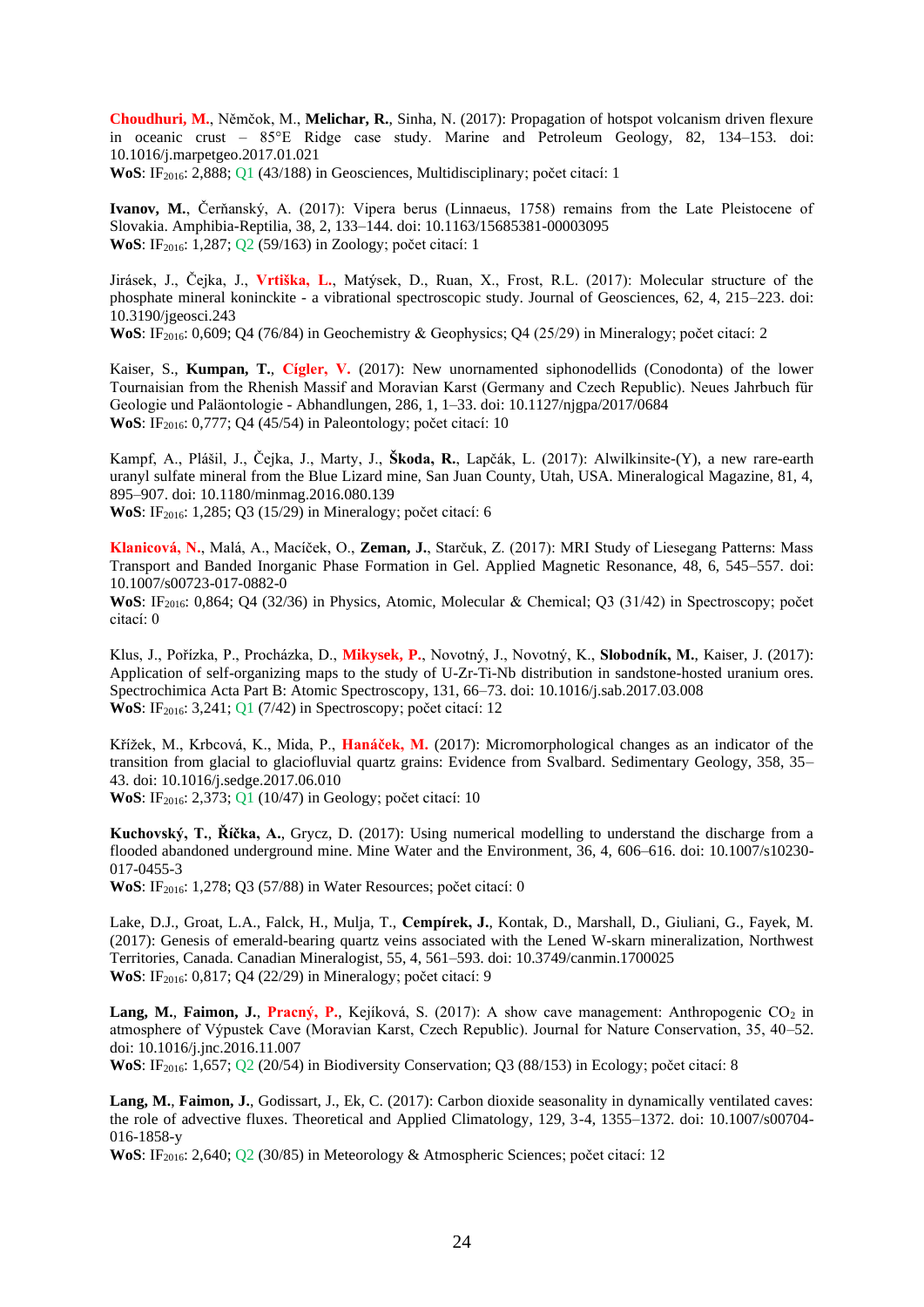Lang, M., Faimon, J., Kejíková, S. (2017): The impact of door opening on CO<sub>2</sub> levels: A case study from the Balcarka Cave (Moravian Karst, Czech Republic). International Journal of Speleology, 46, 3, 345–358. doi: 10.5038/1827-806X.46.3.2100

**WoS**: IF2016: 1,439; Q3 (117/188) in Mineralogy; počet citací: 2

**Leichmann, J.**, Gnojek, I., **Novák, M.**, Sedlák, J., Houzar, S. (2017): Durbachites from the Eastern Moldanubicum (Bohemian Massif): erosional relics of large, flat tabular intrusions of ultrapotassic meltsgeophysical and petrological record. International Journal of Earth Sciences, 106, 1, 59–77. doi: 10.1007/s00531-016-1296-1

**WoS**: IF2016: 2,283; Q2 (71/188) in Geosciences, Multidisciplinary; počet citací: 8

Nasdala, L., Corfu, F., Blaimauer, D., Chanmuang, C., Ruschel, K., **Škoda, R.**, Wildner, M., Wirth, R., Zeug, M., Zoysa, E.G. (2017): Neoproterozoic amorphous "ekanite" (Ca<sub>2</sub>Th<sub>0.9</sub>U<sub>0.1</sub>Si<sub>8</sub>O<sub>20</sub>) from Okkampitiya, Sri Lanka: A metamict gemstone with excellent lead-retention performance. Geology, 45, 10, 919–922. doi: 10.1130/G39334.1

**WoS**: IF2016: 4,635; Q1 (1/47) in Geology; počet citací: 3

**Nehyba, S.**, **Hanáček, M.**, Engel, Z., Stachoň, Z. (2017): Rise and fall of a small ice-dammed lake – role of deglaciation processes and morphology. Geomorphology, 295, 662–679. doi: 10.1016/j.geomorph.2017.08.019 **WoS**: IF2016: 2,958; Q2 (14/49) in Geography, Physical; Q1 (41/188) in Geosciences, Multidisciplinary; počet citací: 7

**Nehyba, S.**, Opletal, V. (2017): Sedimentological study of the Nikolčice Formation – evidence of the Middle Jurassic transgression onto the Bohemian Massif (subsurface data). Geological Quarterly, 61, 1, 138–155. doi: 10.7306/gq.1335

**WoS**: IF2016: 1,129; Q2 (22/47) in Geology; počet citací: 4

Nejman, L., Wood, R., Wright, D., **Lisá, L.**, Nerudová, Z., Neruda, P., **Přichystal, A.**, Svoboda, J. (2017): Hominid visitation of te Moravian Karst during the Middle-Upper Paleolithic transition: New results from Pod Hradem Cave (Czech Republic). Journal of Human Evolution, 108, 131–146. doi: 10.1016/j.jhevol.2017.03.015 **WoS**: IF2016: 3,932; Q2 (16/48) in Evolutionary Biology; počet citací: 6

Neumannová, K., **Petřík, J.**, Vostrovská, I., Dvořák, J., Zikmund, T., Kaiser, J. (2017): Variability in coiling technique in LBK pottery inferred by experiments and pore structure micro-tomography analysis. Archeologické rozhledy, 69, 2, 172–186. doi: neuvedeno

**WoS**: IF2016: neuvedeno; počet citací: 5

**Novák, A.**, **Bábek, O.**, Kapusta, J. (2017): Late Quaternary tectonic switching of siliciclastic provenance in the strike-slip dominated foreland of the Western Carpathians; Upper Morava Basin, Bohemian Massif. Sedimentary Geology, 355, 58–74. doi: 10.1016/j.sedge.2017.04.005 **WoS**: IF2016: 2,373; Q1 (10/47) in Geology; počet citací: 5

**Novák, M.**, Cícha, J., **Čopjaková, R.**, **Škoda, R.**, Vašinová Galiová, M. (2017): Milarite-group minerals from the NYF pegmatite Velká skála, Písek district, Czech Republic: sole carriers of Be from the magmatic to hydrothermal stage. European Journal of Mineralogy, 29, 4, 755–766. doi: 10.1127/ejm/2017/0029-2652 **WoS**: IF2016: 1,362; Q2 (14/29) in Mineralogy; počet citací: 2

**Novák, M.**, **Prokop, J.**, **Losos, Z.**, Macek, I. (2017): Tourmaline, an indicator of external Mg-contamination of granitic pegmatites from host serpentinite; examples from the Moldanubian Zone, Czech Republic. Mineralogy and Petrology, 111, 4, 625–641. doi: 10.1007/s00710-017-0512-4 **WoS**: IF2016: 1,236; Q3 (16/29) in Mineralogy; Q3 (53/84) in Geochemisry & Geophysics; počet citací: 7

Olds, T., Plášil, J., Kampf, A., **Škoda, R.**, Burns, P., Čejka, J., Bourgoin, V., Boulliard, J.-C. (2017): Gauthierite,  $KPb[(UO<sub>2</sub>)/O<sub>5</sub>(OH)<sub>7</sub>]$ . 8H<sub>2</sub>O, a new uranyl-oxide hydroxy-hydrate mineral from Shinkolobwe with a novel uranyl-anion sheet-topology. European Journal of Mineralogy, 29, 1, 129–141. doi: 10.1127/ejm/2017/0029- 2586

**WoS**: IF2016: 1,362; Q2 (14/29) in Mineralogy; počet citací: 8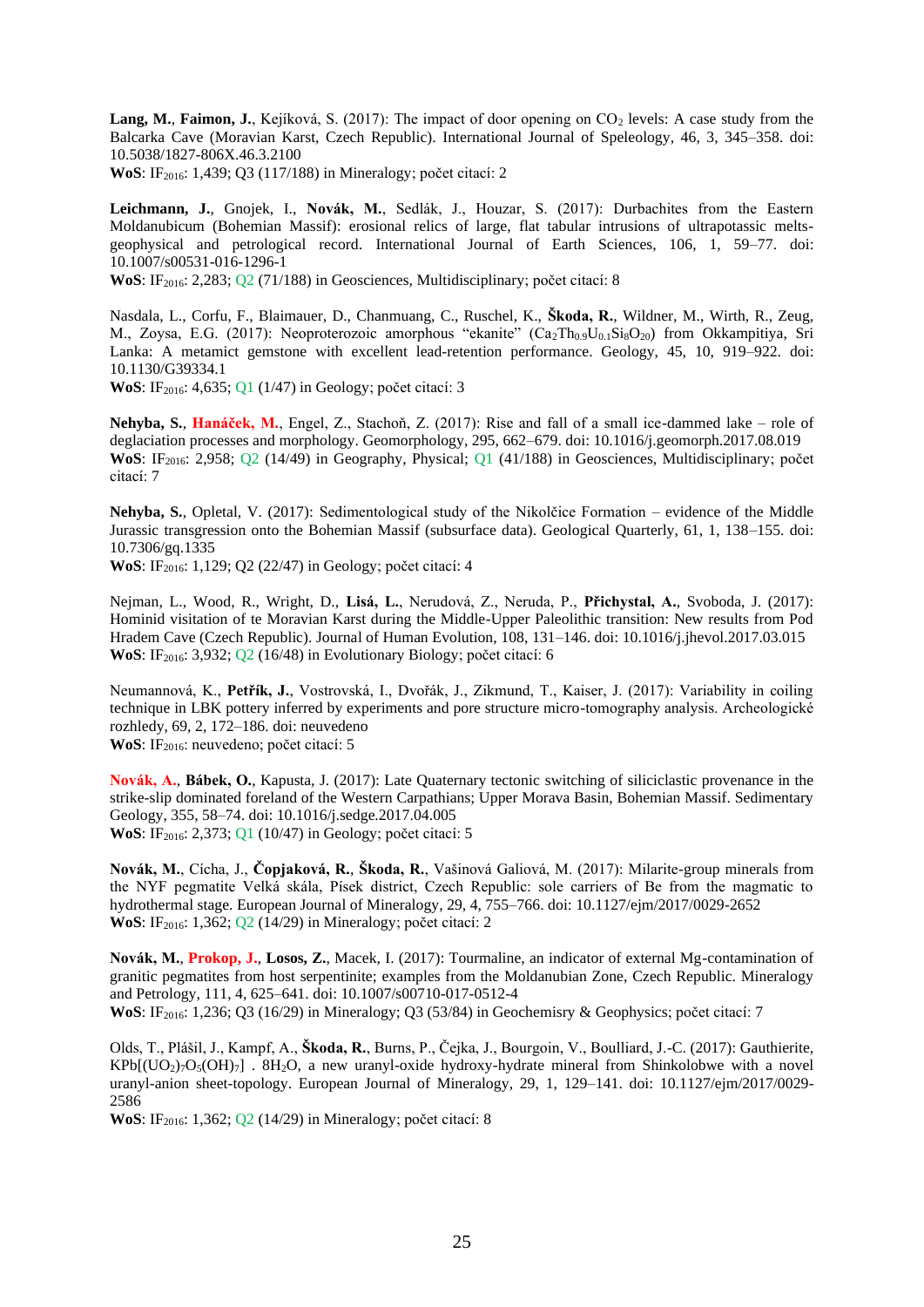Plášil, J., Škácha, P., Sejkora, J., **Škoda, R.**, **Novák, M.**, Veselovský, F., Hloušek, J. (2017): Babanekite,  $Cu<sub>3</sub>(AsO<sub>4</sub>)<sub>2</sub>$ . 8H<sub>2</sub>O, from Jáchymov, Czech Republic – a new member of the vivianite group. Journal of Geosciences, 62, 4, 261–270. doi: 10.3190/jgeosci.248

**WoS**: IF2016: 0,609; Q4 (25/29) in Mineralogy; Q4 (76/84) in Geochemistry & Geophysics; počet citací: 4

Plášil, J., **Škoda, R.** (2017): Crystal structure of the (REE)-uranyl carbonate mineral shabaite-(Nd). Journal of Geosciences, 62, 2, 97–105. doi: 10.3190/jgeosci.232 **WoS**: IF2016: 0,609; Q4 (25/29) in Mineralogy; Q4 (76/84) in Geochemistry & Geophysics; počet citací: 3

Plášil, J., Čejka, J., Sejkora, J., Hloušek, J., **Škoda, R.**, **Novák, M.**, Dušek, M., Císařová, I., Němec, I., Ederová, J. (2017): Línekite,  $K_2Ca_3[(UO_2)(CO_3)_3]_2$ . 8H<sub>2</sub>O, a new uranyl carbonate mineral from Jáchymov, Czech Republic. Journal of Geosciences, 62, 3, 201–213. doi: 10.3190/jgeosci.241 **WoS**: IF2016: 0,609; Q4 (25/29) in Mineralogy; Q4 (76/84) in Geochemistry & Geophysics; počet citací: 5

Plášil, J., Škacha, P., Sejkora, J., Kampf, A., **Škoda, R.**, Čejka, J., Hloušek, J., Kasatkin, A.V., Pavlíček, R., Babka, K. (2017): Plavnoite, a new K-Mn member of the zippeite group from Jáchymov, Czech Republic. European Journal of Mineralogy, 29, 1, 117–128. doi: 10.1127/ejm/2017/0029-2583 **WoS**: IF2016: 1,362; Q2 (14/29) in Mineralogy; počet citací: 9

Pokorný, R., **Krmíček, L.**, Sudo, M. (2017): An endemic ichnoassemblage from a late Miocene paleolake in SE Iceland. Palaeogeography Palaeoclimatology Palaeoecology, 485, 761–773. doi: 10.1016/j.palaeo.2017.07.033 **WoS**: IF2016: 2,578; Q2 (18/49) in Geography, Physical; Q2 (53/188) in Geosciences, Multidisciplinary; Q1 (5/54) in Paleontology; počet citací: 6

Pořízka, P., Kaski, S., Hrdlička, A., Modlitbová, P., Sládková, L., Heikki, H., Procházka, D., **Gadas, P.**, Čelko, L., Novotný, K., Kaiser, J., Novotný, J. (2017): Detection of fluorine using laser-induced breakdown spectroscopy and Raman spectroscopy. Journal of Analytical Atomic Spectrometry, 32, 10, 1966–1974. doi: 10.1039/c7ja00200a

**WoS**: IF2016: 3,379; Q1 (6/42) in Spectroscopy; Q1 (17/76) in Chemistry, Analytical; počet citací: 23

**Pracný, P.**, **Faimon, J.**, **Všianský, D.**, Kabelka, L. (2017): Evolution of Mg/Ca ratios during limestone dissolution under epikarstic conditions. Aquatic Geochemistry, 23, 2, 119–139. doi: 10.1007/s10498-017-9313-y **WoS**: IF2016: 1,982; Q2 (41/84) in Geochemistry & Geophysics; počet citací: 6

Scribner, E.D., Groat, L.A., **Cempírek, J.** (2017): Mineralogy of the Ash Mountain Sn-bearing skarn, Tuya Range, northern British Columbia, Canada. Canadian Mineralogist, 55, 2, 333–347. doi: 10.3749/canmin.1600064

**WoS**: IF2016: 0,817; Q4 (22/29) in Mineralogy; počet citací: 2

Sedláček, J., **Bábek, O.**, Nováková, T. (2017): Sedimentary record and anthropogenic pollution of a complex multiple source fed dam reservoirs: An example from the Nové Mlýny reservoir, Czech Republic. Science of the Total Environment, 574, 1456–1471. doi: 10.1016/j.scitotenv.2016.08.127 **WoS**: IF2016: 4,900; Q1 (22/229) in Environmental Sciences; počet citací: 12

**Sedláková, I.**, **Geršlová, E.**, Uhlík, P., Opletal, V. (2017): Mineralogical characteristics of upper Jurassic Mikulov Marls, the Czech Republic, in relation to their thermal maturity. Chemie der Erde - Geochemistry, 77, 1, 159–167. doi: 10.1016/j.chemer.2016.11.003

**WoS**: IF2016: 1,380; Q3 (48/84) in Geochemistry & Geophysics; počet citací: 1

**Slavíček, K.**, **Petřík, J.**, Žaža, P., Mitáš, V., Furmánek, V. (2017): Technological and provenance analyses of the south-eastern Urnfield culture pottery from the sites of Cinobaňa and Málinec (Poltár region, Slovakia). Praehistorische Zeitschrift, 92, 1, 162–175. doi: 10.1515/pz-2017-0007 **WoS**: IF2016: 0,344; Q4 (73/82) in Anthropology; počet citací: 0

Talla, D., Beran, A., **Škoda, R.**, **Losos, Z.** (2017): Polarized FTIR spectroscopic examination on hydroxylation in the minerals of te wolframite group, (Fe,Mn,Mg)[W,(Nb,Ta)][O,(OH)]4. American Mineralogist, 102, 4, 867– 875. doi: 10.2138/am-2017-5664

**WoS**: IF2016: 2,021; Q2 (10/29) in Mineralogy; Q2 (39/84) in Geochemistry & Geophysics; počet citací: 1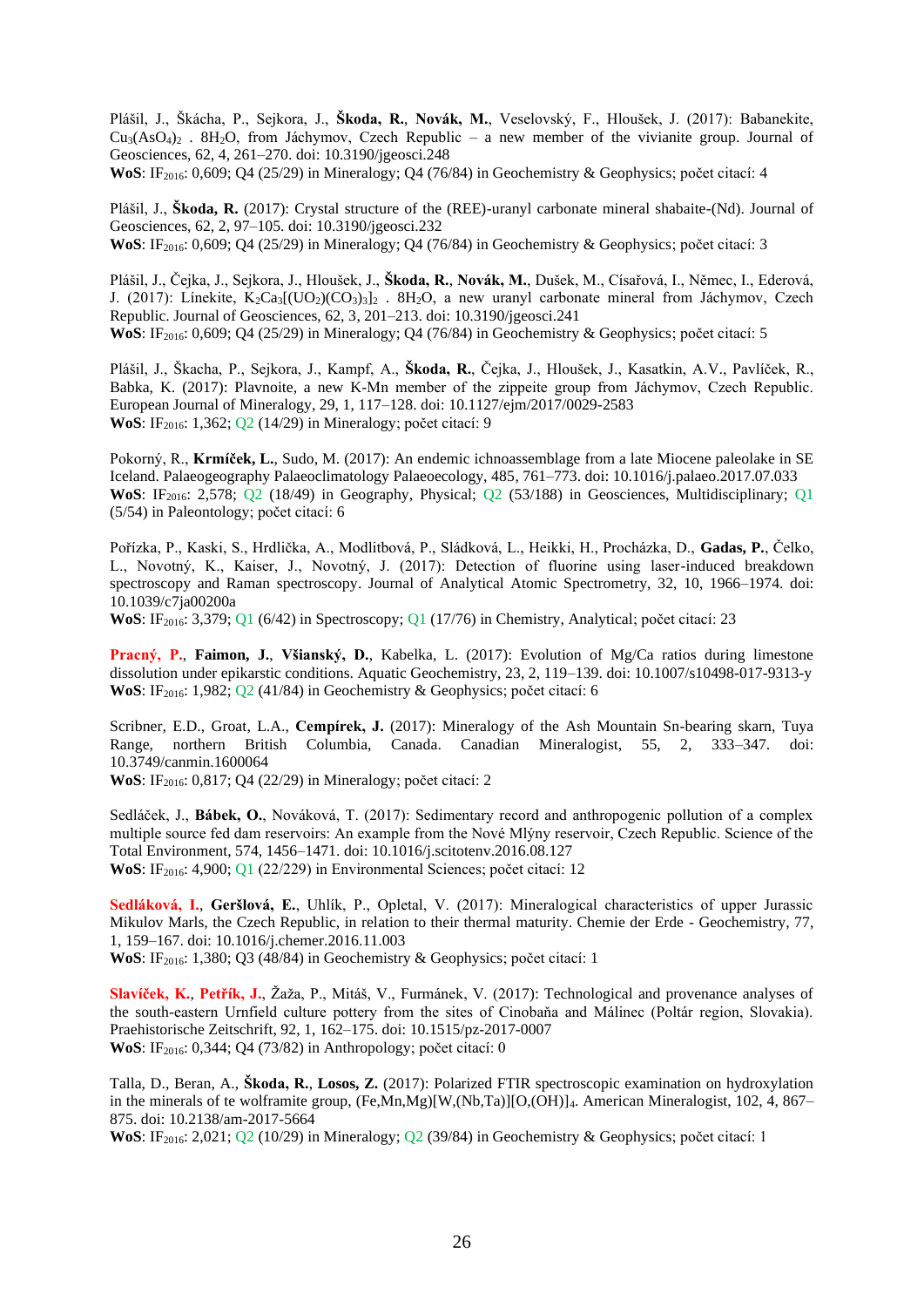Tolokonnikova, Z., **Kalvoda, J.**, **Kumpan, T.** (2017): An early Tournaisian (Mississippian) bryozoan fauna from the Moravian Karst (Rhenohercynian Zone, Czech Republic). Geobios, 50, 4, 341–348. doi: 10.1016/j.geobios.2017.06.006

**WoS**: IF2016: 1,431; Q2 (21/54) in Paleontology; počet citací: 1

Vejrostová, L., **Lisá, L.**, Bajer, A., Pacina, J. (2017): Evaluation of human impact on valley bottom sedimentation in Highlands. Case study from Ceska Bela, Czechia. Geografie, 1. doi: neuvedeno **WoS**: IF2016: 0,580; Q4 (67/79) in Geography; počet citací: 4

**Výravský, J.**, **Novák, M.**, **Škoda, R.** (2017): Formation of pretulite (ScPO4) by recrystallization of Sc-rich precursors in Dolní Bory pegmatite: Evidence for different mobility of Sc, Y, REE and Zr in hydrothermal conditions. Chemical Geology, 449, 30–40. doi: 10.1016/j.chemgeo.2016.11.031 WoS: IF<sub>2016</sub>: 3,347; Q1 (17/84) in Geochemistry & Geophysics; počet citací: 3

**Weiner, T.**, **Kalvoda, J.**, **Kumpan, T.**, Schindler, E., Šimíček, D. (2017): An Integrated Stratigrapy of the Frasnian-Famennian Boundary Interval (Late Devonian) in the Moravian Karst (Czech Republic) and Kellerwald (Germany). Bulletin of Geosciences, 92, 2, 257–281. doi: 10.3140/bull.geosci.1636 **WoS**: IF2016: 1,175; Q3 (136/188) in Geosciences, Multidisciplinary; Q3 (32/54) in Paleontology; počet citací: 10

**Weinerová, H.**, Hron, K., **Bábek, O.**, Šimíček, D., Hladil, J. (2017): Quantitative allochem compositional analysis of Lochkovian-Pragian boundary sections in the Prague Basin (Czech Republic). Sedimentary Geology, 354, 43–59. doi: 10.1016/j.sedgeo.2017.04.002 **WoS**: IF2016: 2,373; Q1 (10/47) in Geology; počet citací: 7

Zietlow, P., Beirau, T., Mihailova, B., Groat, L., Chudy, T., Shelyug, A., Navrotsky, A., Ewing, R., Schluter, J., **Škoda, R.**, Bismayer, U. (2017): Thermal annealing of natural, radiation-damaged pyrochlore. Zeitschrift für Kristallographie – Crystalline Materials, 232, 1-3, 25–38. doi: 10.1515/zkri-2016-1965 **WoS**: IF2016: 3,179; Q2 (7/26) in Crystallography; počet citací: 12

### **2016 (celkem 46 článků, 24 studentů spoluautorů – červeně)**

**Bábek, O.**, **Kumpan, T.**, **Kalvoda, J.**, Matys Grygar, T. (2016): Devonian/Carboniferous boundary glacioeustatic fluctuations in a platform-to-basin direction: A geochemical approach of sequence stratigraphy in pelagic settings. Sedimentary Geology, 337, 81–99. doi: 10.1016/j.sedgeo.2016.03.009 **WoS**: IF2015: 2,236; Q1 (8/47) in Geology; počet citací: 34

**Benedová, Š.**, **Leichmann J.** (2016): Experimental study of anisotropy of quartz dissolution and its role in fluid migration in rocks. Acta Geodynamica et Geomaterialia, 13, 2, 193–200. doi: 10.13168/AGG.2016.0001 **WoS**: IF2015: 0,561; Q4 (16/21) in Mining & Mineral Processing; Q4 (70/81) in Geochemistry & Geophysics; počet citací: 1

**Brzobohatý, R.**, **Kalvoda, J.**, Frýda, J., Erban, V. (2016): Strontium isotope record of the Hygophum hygomii otoliths from the European middle Miocene. Geobios, 49, 5, 349–354. doi: 10.1016/j.geobios.2016.06.007 **WoS**: IF2015: 1,151; Q3 (33/54) in Paleontology; počet citací: 2

**Buriánek, D.**, Dolníček, Z., **Novák, M.** (2016): Textural and compositional evidence for a polyphase saturation of tourmaline in granitic rocks from the Třebíč Pluton (Bohemian Massif). Journal of Geosciences, 61, 4, 309– 334. doi: 10.3190/jgeosci.220

**WoS**: IF2015: 1,326; Q3 (16/29) in Mineralogy; Q3 (47/81) in Geochemistry & Geophysics; počet citací: 3

**Cempírek, J.**, Grew, E.S., Kampf, A.R., Ma, C., **Novák, M.**, **Gadas, P.**, **Škoda, R.**, Vašinová Galiová, M., Pezzotta, F., Groat, L.A., Krivovichev, S.V. (2016): Vranaite, ideally Al<sub>16</sub>S<sub>4</sub>Si<sub>4</sub>O<sub>38</sub>, a new mineral related to boralsilite,  $Al_{16}B_6Si_2O_{37}$ , from the Manjaka pegmatite, Sahatany Valley, Madagascar. American Mineralogist, 101, 9-10, 2108–2117. doi: 10.2138/am-2016-5686

**WoS**: IF2015: 1,918; Q2 (9/29) in Mineralogy; Q2 (37/81) in Geochemistry & Geophysics; počet citací: 12

Coletti, G., **Hrabovský, J.**, Basso, D. (2016): Lithothamnion crispatum: long-lasting species of non-geniculate coralline algae (Rhodophyta, Hapalidiales). Carnets de Geologie, 16, 3, 27–41. doi: neuvedeno **WoS**: IF<sub>2015</sub>: 0,436; Q4 (44/47) in Geology; Q4 (53/54) in Paleontology; počet citací: 10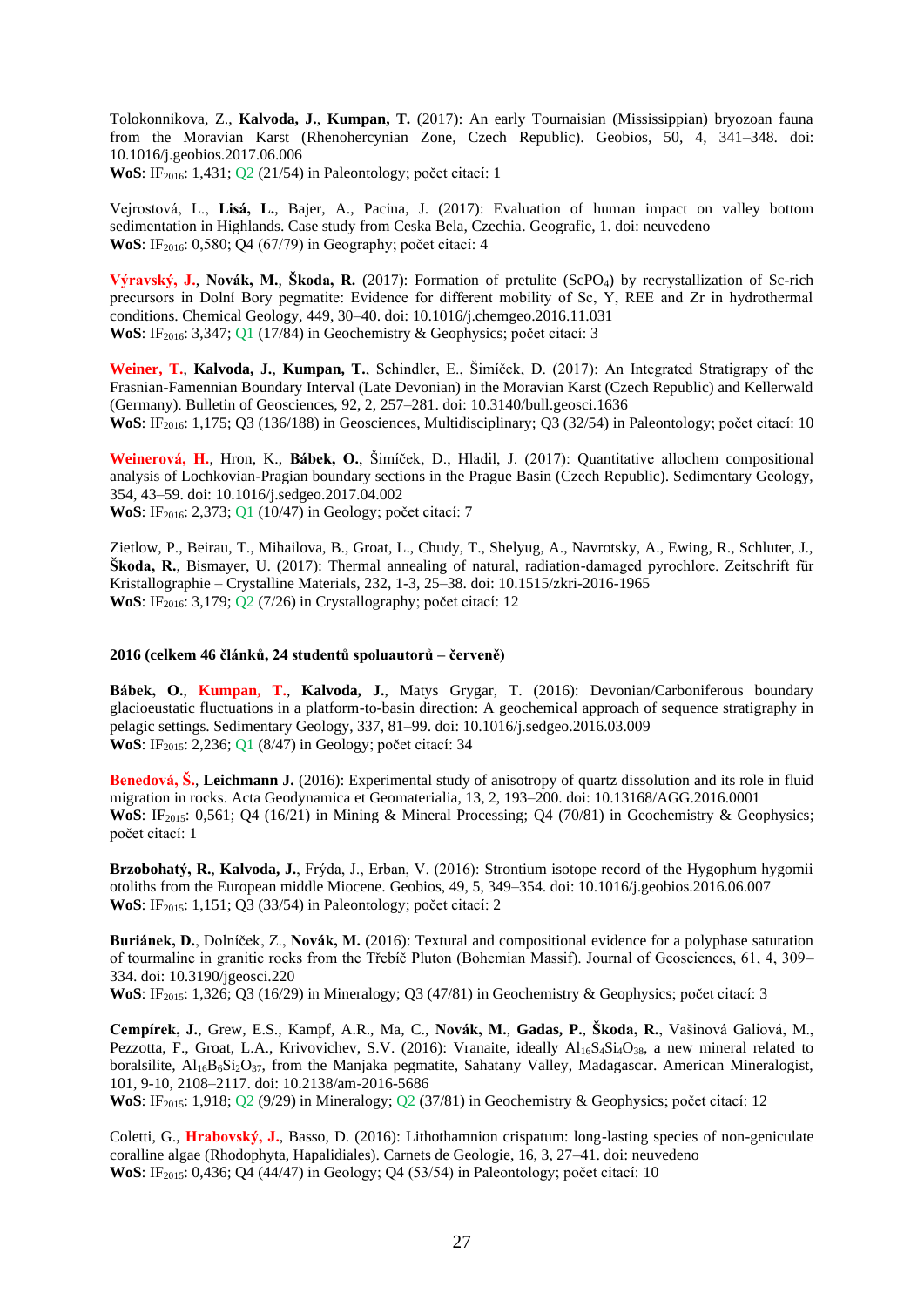**Černý, J.**, Ramírez-Herrera, M.T., Bógalo, M.-F., Goguitchaichvili, A., Castillo-Aja, R., Morales, J., Sanchez-Cabeza, J.A., Ruiz-Fernández, A.C. (2016): Magnetic record of extreme marine inundation events at Las Salinas site, Jalisco, Mexican Pacific coast. International Geology Review, 58, 3, 342–357. doi: 10.1080/00206814.2015.1075230

**WoS**: IF2015: 2,365; Q1 (7/47) in Geology; počet citací: 7

Domínguez-Bella, S., Cassen, S., Pétrequin, P., **Přichystal, A.**, Martinez, J., Ramos, J., Medina, N. (2016): Aroche (Huelva, Andalucia): a new Neolithic axehead of Alpine jade in the southwest of the Iberian Peninsula. Archaeological and Anthropological Sciences, 8, 1, 205–222. doi: 10.1007/s12520-015-0232-9 **WoS**: IF2015: 1,636; Q1 (21/84) in Anthropology; počet citací: 8

Dvořák, K., Dolák, D., **Všianský, D.**, Dobrovolný, P. (2016): Evaluation of the Grindability of Recycled Glass in the Production of Blended Cements. Materiali in tehnologije, 50, 729–734. doi: 10.17222/mit.2015.184 **WoS**: IF2015: 0,439; Q4 (246/271) in Materials Science, Multidisciplinary; počet citací: 6

Fačevicová, K., **Bábek, O.**, Hron, K., **Kumpan, T.** (2016): Element chemostratigraphy of the Devonian/Carboniferous boundary – A compositional approach. Applied Geochemistry, 75, 211–221. doi: 10.1016/j.apgeochem.2016.10.002

**WoS**: IF2015: 2,468; Q2 (29/81) in Geochemistry & Geophysics; počet citací: 7

**Faimon, J.**, Bodláková, R., **Pracný, P.**, Hebelka, J. (2016): Transfer of climatic variables by dripwater: a case study from Kateřinská Cave (Moravian Karst). Environmental Earth Sciences, 75, 16, 1151. doi: 10.1007/s12665-016-5982-x

WoS: IF<sub>2015</sub>: neuvedeno; počet citací: 6

Faryad, S.W., Collett, S., Finger, F., Sergeev, S.A., **Čopjaková, R.**, Siman, P. (2016): The Kabul Block (Afghanistan), a segment of the Columbia Supercontinent, with a Neoproterozoic metamorphic overprint. Gondwana Research, 34, 221–240. doi: 10.1016/j.gr.2015.02.019

**WoS**: IF2015: 8,743; Q1 (2/184) in Geosciences, Multidisciplinary; počet citací: 19

**Francírek, M.**, **Nehyba, S.** (2016): Evolution of the passive margin of the peripheral foreland basin: an example from the Lower Miocene Carpathian Foredeep (Czech Republic). Geologica Carpathica, 67, 1, 41–68. doi: 10.1515/geoca-2016-0003

**WoS**: IF2015: 1,523; Q3 (106/184) in Geosciences, Multidisciplinary; počet citací: 6

Fridrichová, J., Bačík, P., Illašová, L., Kozáková, P., **Škoda, R.**, Pulišová, Z., Fiala, A. (2016): Raman and optical spectroscopic investigation of gem-quality smoky quartz crystals. Vibrational Spectroscopy, 85, 71–78. doi: 10.1016/j.vibspec.2016.03.028

**WoS**: IF2015: 1,682; Q3 (22/43) in Spectroscopy; Q3 (44/75) in Chemistry, Analytical; Q3 (98/144) in Chemistry, Physical; počet citací: 6

Fridrichová, J., Bačík, P., Bizovska, V., Libowitzky, E., **Škoda, R.**, Uher, P., Ozdín, D., Števko, M. (2016): Spectroscopic and bond-topological investigation of interstitial volatiles in beryl from Slovakia. Physics and Chemistry of Minerals, 43, 6, 419–437. doi: 10.1007/s00269-016-0806-9

**WoS**: IF2015: 1,585; Q3 (141/271) in Materials Science; Q2 (13/29) in Mineralogy; počet citací: 11

**Gadas, P.**, **Novák, M.**, Szuszkiewicz, A., Szeleg, E., Vašinová Galiová, M., **Haifler, J.** (2016): Magnesium-rich Na,Be,Li-rich sekaninaite from miarolitic pegmatite at Zimnik, Strzegom-Sobotka Massif, Sudetes, Poland. Canadian Mineralogist, 54, 4, 971–987. doi: 10.3749/canmin.1600024 **WoS**: IF2015: 0,862; Q3 (21/29) in Mineralogy; počet citací: 7

**Geršlová, E.**, **Goldbach, M.**, Geršl, M., Skupien, P. (2016): Heat flow evolution, subsidence and erosion in Upper Silesian Coal Basin, Czech Republic. International Journal of Coal Geology, 154-155, 30–42. doi: 10.1016/j.coal.2015.12.007

**WoS**: IF2015: 3,294; Q1 (28/184) in Geosciences, Multidisciplinary; Q2 (26/88) in Energy & Fuels; počet citací: 13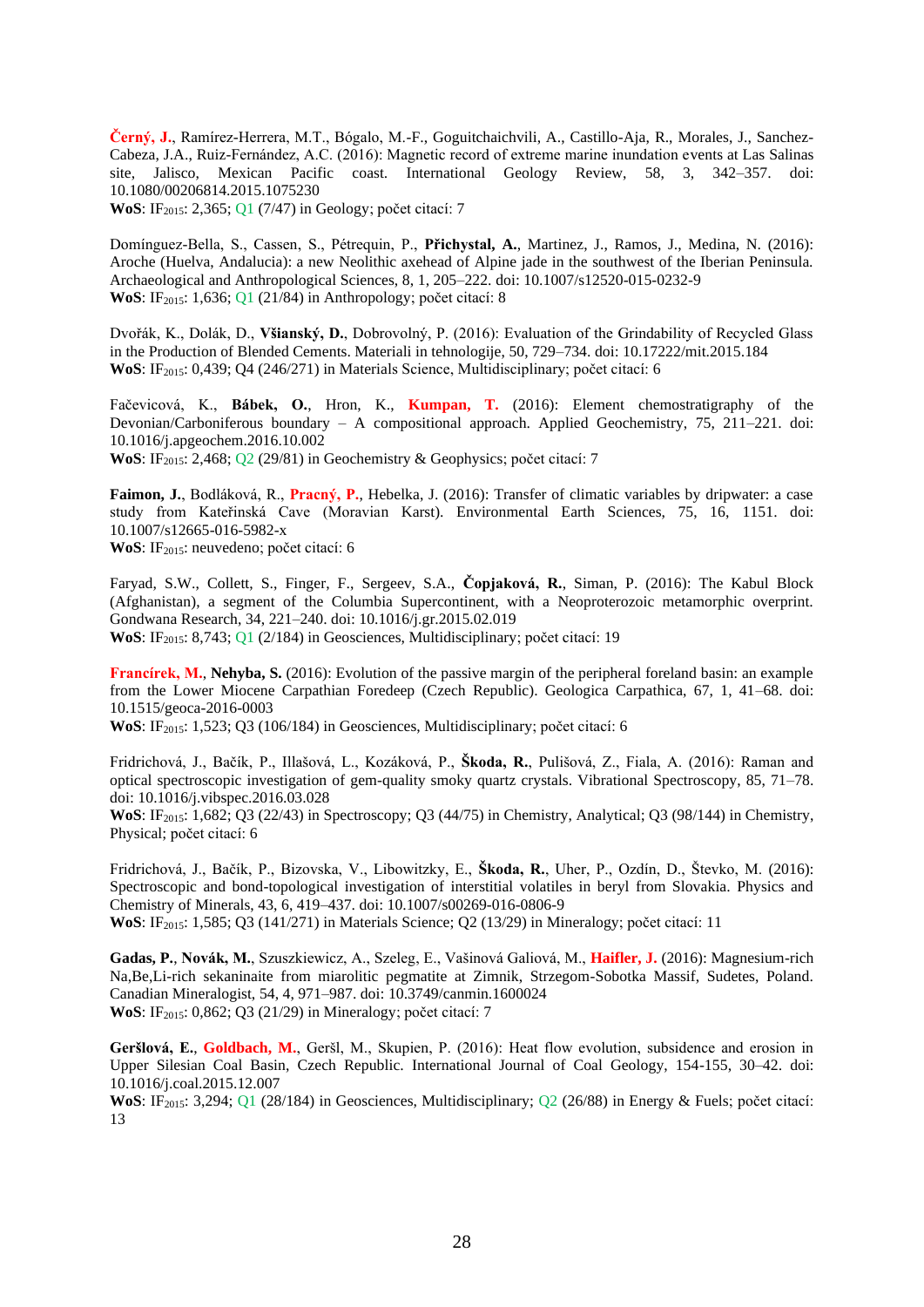Goliáš, V., Tumurkhuu, G., Kohn, P., Šálek, O., Plášil, J., **Škoda, R.**, Soumar, J. (2016): Construction of new houses on a uranium vein outcrop: a case study from the Czech Republic. Nukleonika, 61, 3, 343–349. doi: 10.1515/nuka-2016-0057

**WoS**: IF2015: 0,546; Q4 (20/21) in Physics, Nuclear; Q4 (40/46) in Chemistry, Inorganic & Nuclear; počet citací:  $\Omega$ 

**Haifler, J.**, **Kotková, J.** (2016): UHP-UHT peak conditions and near-adiabatic exhumation path of diamondbearing garnet-clinopyroxene rocks from the Eger Crystalline Complex, North Bohemian Massif. Lithos, 248- 251, 366–381. doi: 10.1016/j.lithos.2016.02.001

**WoS**: IF2015: 3,723; Q1 (4/29) in Mineralogy; Q1 (11/81) in Geochemistry & Geophysics; počet citací: 25

Havelcová, M., Machovič, V., Linhartová, M., Lapčák, L., **Přichystal, A.**, Dvořák, Z. (2016): Vibrational spectroscopy with chromatographic methods in molecular analyses of Moravian amber samples (Czech Republic). Microchemical Journal, 128, 153–160. doi: 10.1016/j.microc.2016.04.010 **WoS**: IF2015: 2,893; Q1 (17/75) in Chemistry, Analytical; počet citací: 10

**Hrabovský, J.**, Basso, D., **Doláková, N.** (2016): Diagnostic characters in fossil coralline algae (Corallinophycidae: Rhodophyta) from the Miocene of southern Moravia (Carpathian Foredeep, Czech Republic). Journal of Systematic Palaeontology, 14, 6, 499–525. doi: 10.1080/14772019.2015.1071501 **WoS**: IF2015: 3,143; Q1 (2/54) in Paleontology; Q2 (19/46) in Evolutionary Biology; počet citací: 21

Klus, J., **Mikysek, P.**, Procházka, D., Pořízka, P., Procházková, P., Novotný, J., Trojek, T., Novotný, K., **Slobodník, M.**, Kaiser, J. (2016): Multivariate approach to the chemical mapping of uranium in sandstonehosted uranium ores analyzed using double pulse Laser-Induced Breakdown Spectroscopy. Spectrochimica Acta Part B: Atomic Spectroscopy, 123, 143–149. doi: 10.1016/j.sab.2016.08.014 **WoS**: IF2015: 3,289; Q1 (8/43) in Spectroscopy; počet citací: 38

**Kociánová, L.**, **Melichar, R.** (2016): OATools: An ArcMap add-in for the orientation analysis of geological structures. Computers & Geosciences, 87, 67–75. doi: 10.1016/j.cageo.2015.12.005 WoS: IF<sub>2015</sub>: 2,474; Q2 (47/184) in Geosciences, Multidisciplinary; Q1 (19/104) in Computer Science, Interdisciplinary Applications; počet citací: 7

**Kotková, J.**, Whitehouse, M.J., Schaltegger, U., D'Abzac, F.-X. (2016): The fate of zircon during UHT-UHP metamorphism: isotopic (U/Pb, O-18, Hf) and trace element constraints. Journal of Metamorphic Geology, 34, 7, 719–739. doi: 10.1111/jmg.12206

**WoS**: IF2015: 3,673; Q1 (3/47) in Geology; počet citací: 26

**Kuboušková, S.**, **Krmíček, L.**, Coufalík, P., Pokorný, R. (2016): Petrological and geochemical characteristics of Palaeogene low-rank coal on the Faroe Islands: restricted effects of alteration by basaltic lava flows. International Journal of Coal Geology, 165, 157–172. doi: 10.1016/j.coal.2016.08.009 **WoS**: IF2015: 3,294; Q1 (28/184) in Geosciences, Multidisciplinary; Q2 (26/88) in Energy & Fuels; počet citací: 4

Magna, T., **Novák, M.**, **Cempírek, J.**, Janoušek, V., Ullmann, C.V., Wiechert, U. (2016): Crystallographic control on lithium isotope fractionation in Archean to Cenozoic lithium-cesium-tantalum pegmatites. Geology, 44, 8, 655–658. doi: 10.1130/G37712.1

**WoS**: IF2015: 4,548; Q1 (1/47) in Geology; počet citací: 14

Matysová, P., Gotze, J., **Leichmann, J.**, **Škoda, R.**, Strnad, L., Drahota, P., Matys Grygar, T. (2016): Cathodoluminescence and LA-ICP-MS chemistry of silicified wood enclosing wakefieldite – REEs and V migration during complex diagenetic evolution. European Journal of Mineralogy, 28, 5, 869–887. doi: 10.1127/ejm/2016/0028-2556

**WoS**: IF2015: 1,464; Q3 (15/29) in Mineralogy; počet citací: 2

Nahodilová, R., Vrána, S., Pertoldová, J., **Gadas, P.** (2016): Geochemical variability of granite dykes and small intrusions at the margin of the Granulite complex in southern Bohemia. Journal of Geosciences, 61, 2, 145–170. doi: 10.3190/jgeosci.213

**WoS**: IF2015: 1,326; Q3 (16/29) in Mineralogy; Q3 (47/81) in Geochemistry & Geophysics; počet citací: 1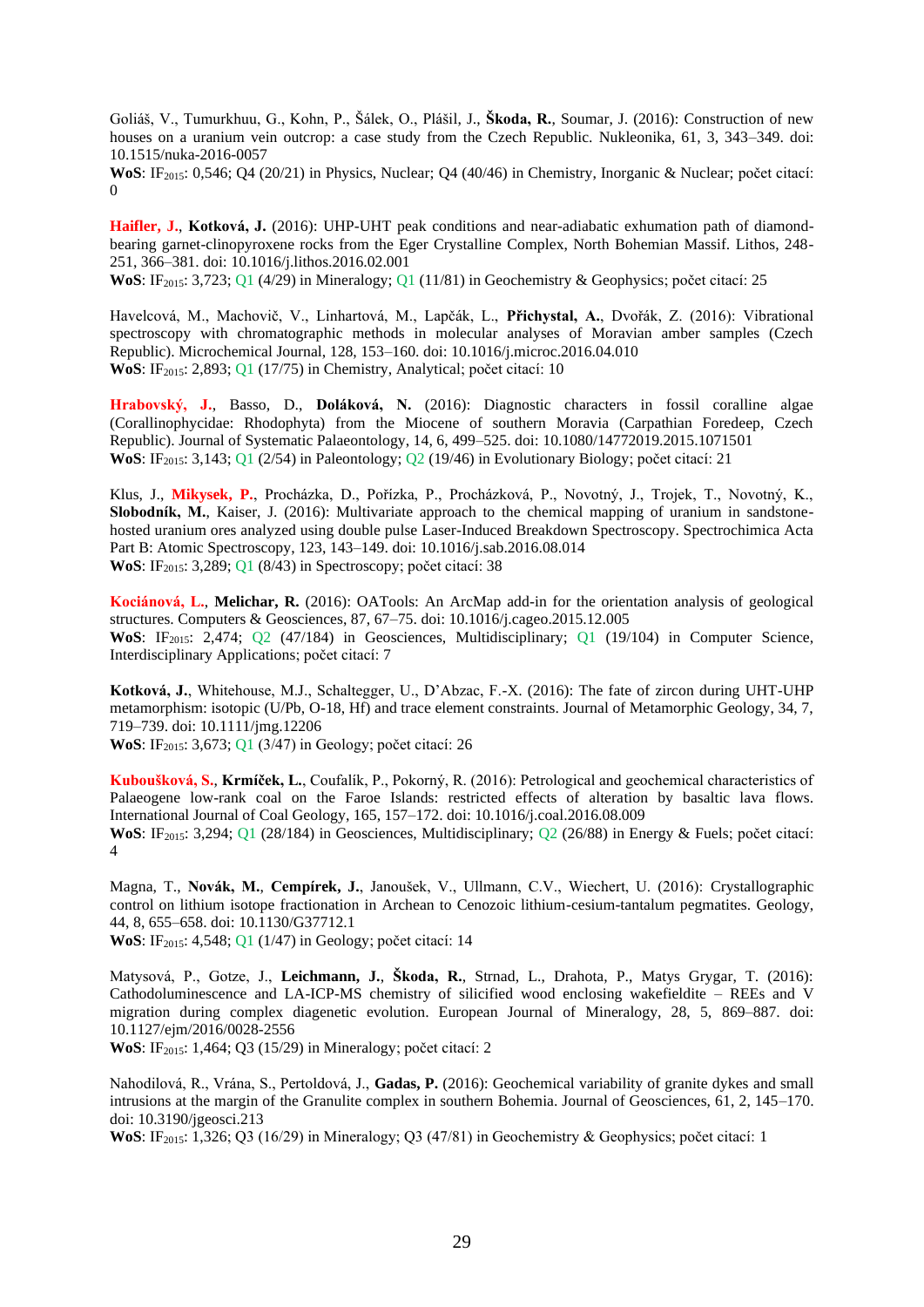**Nehyba, S.**, Opletal, V. (2016): Depositional environment and provenance of the Gresten Formation (Dogger) on te southeastern slopes of the Bohemian Massif (Czech Republic, subsurface data). Austrian Journal of Earth Sciences, 109, 2, 262–276. doi: 10.17738/ajes.2016.0020 **WoS**: IF2015: 0,618; Q4 (168/184) in Geosciences, Multidisciplinary; počet citací: 6

**Nehyba, S.**, Holcová, K., Gedl, P., **Doláková, N.** (2016): The Lower Badenian transgressive-regressive cycles – a case study from Oslavany (Carpathian Foredeep, Czech Republic). Neues Jahrbuch für Geologie und Paläontologie - Abhandlungen, 279, 2, 209–238. doi: 10.1127/njgpa/2016/0548 **WoS**: IF2015: 0,719; Q4 (46/54) in Paleontology; počet citací: 16

Nerudová, Z., **Doláková, N.**, Novák, J. (2016): New information augmenting the picture of local environment at the LGM/LGT in the context of the Middle Danube region. Holocene, 26, 9, 1345–1354. doi: 10.1177/0959683616640051

**WoS**: IF2015: 2,135; Q2 (22/49) in Geography, Physical; Q2 (64/184) in Geosciences, Multidisciplinary; počet citací: 7

Pabst, W., Gregorová, E., Kloužek, J., Kloužková, A., Zemanová, P., Kohoutková, M., Sedlářová, I., Lang, K., Kotouček, M., Nevřivová, L., **Všianský, D.** (2016): High-temperature Young's moduli and dilatation behavior of silica refractories. Journal of the European Ceramic Society, 36, 1, 209–220. doi: 10.1016/j.jeurceramsoc.2015.09.020

**WoS**: IF2015: 2,933; Q1 (1/27) in Materials Science, Ceramics; počet citací: 10

Pagano, D.S., Galliski, M.Á., Márquez-Zavalía, M.F., **Novák, M.**, **Škoda, R.** (2016): Petrography, mineralogy, and origin of the syenite pegmatitic segregation veins from La Peña Alkaline Complex, Mendoza, Argentina. Canadian Mineralogist, 54, 4, 803–825. doi: 10.3749/canmin.1600015 **WoS**: IF2015: 0,862; Q3 (21/29) in Mineralogy; počet citací: 0

Plášil, J., **Škoda, R.**, Čejka, J., Bourgoin, V., Boulliard, J.C. (2016): Crystal structure of the uranyl-oxide mineral rameauite. European Journal of Mineralogy, 28, 5, 959–967. doi: 10.1127/ejm/2016/0028-2568 **WoS**: IF2015: 1,464; Q3 (15/29) in Mineralogy; počet citací: 11

**Pokorný, R.**, Štofík, M. (2016): Evidence of bioerosive structures in Quaternary glaciomarine sediments from SW Iceland. Ichnos, 24, 3, 204–221. doi: 10.1080/10420940.2016.1260567 **WoS**: IF2015: 0,935; Q3 (38/54) in Paleontology; počet citací: 2

Pokrant, F., Kindler, C., **Ivanov, M.**, Cheylan, M., Geniez, P., Böhme, W., Fritz, U. (2016): Integrative taxonomy provides evidence for the species status of the Ibero-Maghrebian grass snake Natrix astreptophora. Biological Journal of the Linnean Society, 118, 4, 873–888. doi: 10.1111/bij.12782 **WoS**: IF2015: 1,984; Q3 (31/46) in Evolutionary Biology; počet citací: 32

**Poukarová, H.**, **Weiner, T.** (2016): The first "osteolepiform" tetrapodomorph (Sarcopterygii) from the Paleozoic sequences of the Moravian Karst (Czech Republic). Geological Quarterly, 60, 3, 737-745. doi: 10.7306/gq.1301

**WoS**: IF2015: 0,858; Q3 (29/47) in Geology; počet citací: 0

**Pracný, P.**, **Faimon, J.**, **Sracek, O.**, Kabelka, L., Hebelka, J. (2016): Anomalous drip in the Punka caves (Moravian Karst): relevant implications for paleoclimatic proxies. Hydrological Processes, 30, 10, 1506–1520. doi: 10.1002/hyp.10731

**WoS**: IF2015: 2,768; Q1 (8/85) in Water Resources; počet citací: 7

**Pracný, P.**, **Faimon, J.**, Kabelka, L., Hebelka, J. (2016): Variations of carbon dioxide in the air and dripwaters of Punkva Caves (Moravian Karst, Czech Republic). Carbonates and Evaporites, 31, 4, 375–386. doi: 10.1007/s13146-015-0259-0

**WoS**: IF<sub>2015</sub>: 0,440; Q4 (43/47) in Geology; počet citací: 10

Přikryl, T., **Brzobohatý, R.**, Gregorová, R. (2016): Diversity and distribution of fossil codlets (Teleostei, Gadiformes, Bregmacerotidae): review and commentary. Palaeobiodiversity and Palaeoenvironments, 96, 1, 13– 39. doi: 10.1007/s12549-015-0222-z

**WoS**: IF2015: 1,322; Q3 (28/54) in Paleontology; Q2 (23/49) in Biodiversity Conservation; počet citací: 9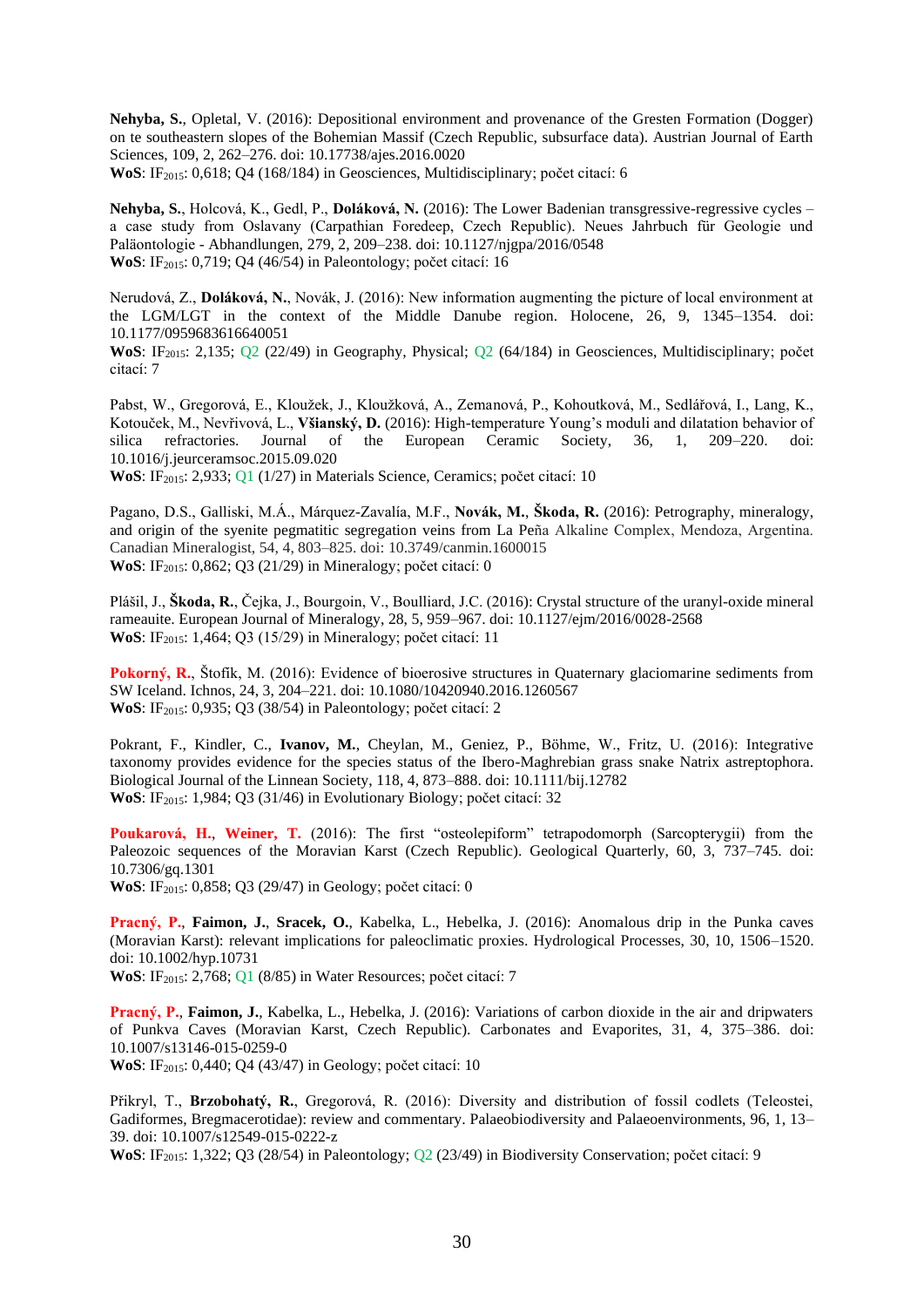**Radaideh, O.M.A.**, Grassemann, B., **Melichar, R.**, Mosar, J. (2016): Detection and analysis of morphotectonic features utilizing satellite remote sensing and GIS: an example in SW Jordan. Geomorphology, 275, 58–79. doi: 10.1016/j.geomorph.2016.09.033

**WoS**: IF2015: 2,813; Q1 (12/49) in Geography, Physical; Q1 (34/184) in Geosciences, Multidisciplinary; počet citací: 27

Ramírez-Herrera, M.T., Bógalo, M.-F., **Černý, J.**, Goguitchaichvili, A., Corona, N., Machain, M.L., Edwards, A.C., Sosa, S. (2016): Historic and ancient tsunamis uncovered on the Jalisco-Colima Pacific coast, the Mexican subduction zone. Geomorphology, 259, 90–104. doi: 10.1016/j.geomorph.2016.02.011

**WoS**: IF2015: 2,813; Q1 (12/49) in Geography, Physical; Q1 (34/184) in Geosciences, Multidisciplinary; počet citací: 9

Sedláček, J., **Bábek, O.**, Kielar, O. (2016): Sediment accumulation rates and high-resolution stratigraphy of recent fluvial suspension deposits in various fluvial settings, Morava River catchment area, Czech Republic. Geomorphology, 254, 73–87. doi: 10.1016/j.geomorph.2015.11.011 WoS: IF<sub>2015</sub>: 2,813; Q1 (12/49) in Geography, Physical; Q1 (34/184) in Geosciences, Multidisciplinary; počet citací: 20

Škácha, P., Sejkora, J., Palatinus, L., Makovický, E., Plášil, J., **Macek, I.**, Goliáš, V. (2016): Hakite from Příbram, Czech Republic: compositional variability, crystal structure and the role in Se mineralization. Mineralogical Magazine, 80, 6, 1115–1128. doi: 10.1180/minmag.2016.080.038 **WoS**: IF<sub>2015</sub>: 2,212; Q2 (8/29) in Mineralogy; počet citací: 9

**Švecová, E.**, **Čopjaková, R.**, **Losos, Z.**, **Škoda, R.**, Nasdala, L., Cícha, J. (2016): Multi-stage evolution of xenotime-(Y) from Písek pegmatites, Czech Republic: an electron probe micro-analysis and Raman spectroscopy study. Mineralogy and Petrology, 110, 6, 747–765. doi: 10.1007/s00710-0-16-0442-6 **WoS**: IF2015: 1,180; Q3 (19/29) in Mineralogy; Q3 (53/81) in Geochemisry & Geophysics; počet citací: 12

**Weiner, T.**, **Kalvoda, J.** (2016): Biostratigraphic and sedimentary record of the Annulata Events in the Moravian Karst (Famennian, Czech Republic). Facies, 62, 6. doi: 10.1007/s10347-015-0456-2 **WoS**: IF2015: 1,690; Q2 (17/47) in Geology; Q2 (19/54) in Paleontology; počet citací: 4

### **2015 (celkem 35 článků, 11 studentů spoluautorů – červeně)**

**Čopjaková, R.**, **Škoda, R.**, Vašinová Galiová, M., **Novák, M.**, **Cempírek, J.** (2015): Sc- and REE-rich tourmaline replaced by Sc-rich REE-bearing epidote-group mineral from the mixed (NYF plus LCT) Kracovice pegmatite (Moldanubian Zone, Czech Republic). American Mineralogist, 100, 7, 1434–1451. doi: 10.2138/am-2015-4863

**WoS**: IF2014: 1,964; Q2 (9/28) in Mineralogy; Q2 (37/79) in Geochemistry & Geophysics; počet citací: 22

Dill, H., **Škoda, R.** (2015): The new Nb-P aplite at Reinhardsrieth: A keystone in the lateral and depth zonations of the Hagendorf-Pleystein Pegmatite Field, SE Germany. Ore Geology Reviews, 70, 208–227. doi: 10.1016/j.oregeorev.2015.04.015

**WoS**: IF2014: 3,558; Q1 (3/46) in Geology; Q1 (4/28) in Mineralogy; Q1 (1/20) in Mining & Mineral Processing; počet citací: 4

Fridrichová, J., Bačík, P., Rusinová, P., Antal, P., **Škoda, R.**, Bizovska, V., Miglierini, M. (2015): Optical and crystal-chemical changes in aquamarines and yellow beryls from Thanh Hoa province, Vietnam induced by heat treatment. Physics and Chemistry of Minerals, 42, 4, 287–302. doi: 10.1007/s00269-014-0719-4 **WoS**: IF2014: 1,538; Q3 (136/260) in Materials Science, Multidisciplinary; Q2 (12/28) in Mineralogy; počet

citací: 12

**Geršlová, E.**, Opletal, V., Sýkorová, I., **Sedláková, I.**, Geršl, M. (2015): A geochemical and petrographical characterization of organic matter in the Jurrasic Mikulov Marls from the Czech Republic. International Journal of Coal Geology, 141-142, 42–50. doi: 10.1016/j.coal.2015.03.002

**WoS**: IF2014: 3,381; Q1 (21/175) in Geosciences, Multidisciplinary; Q2 (23/89) in Energy & Fuels; počet citací: 14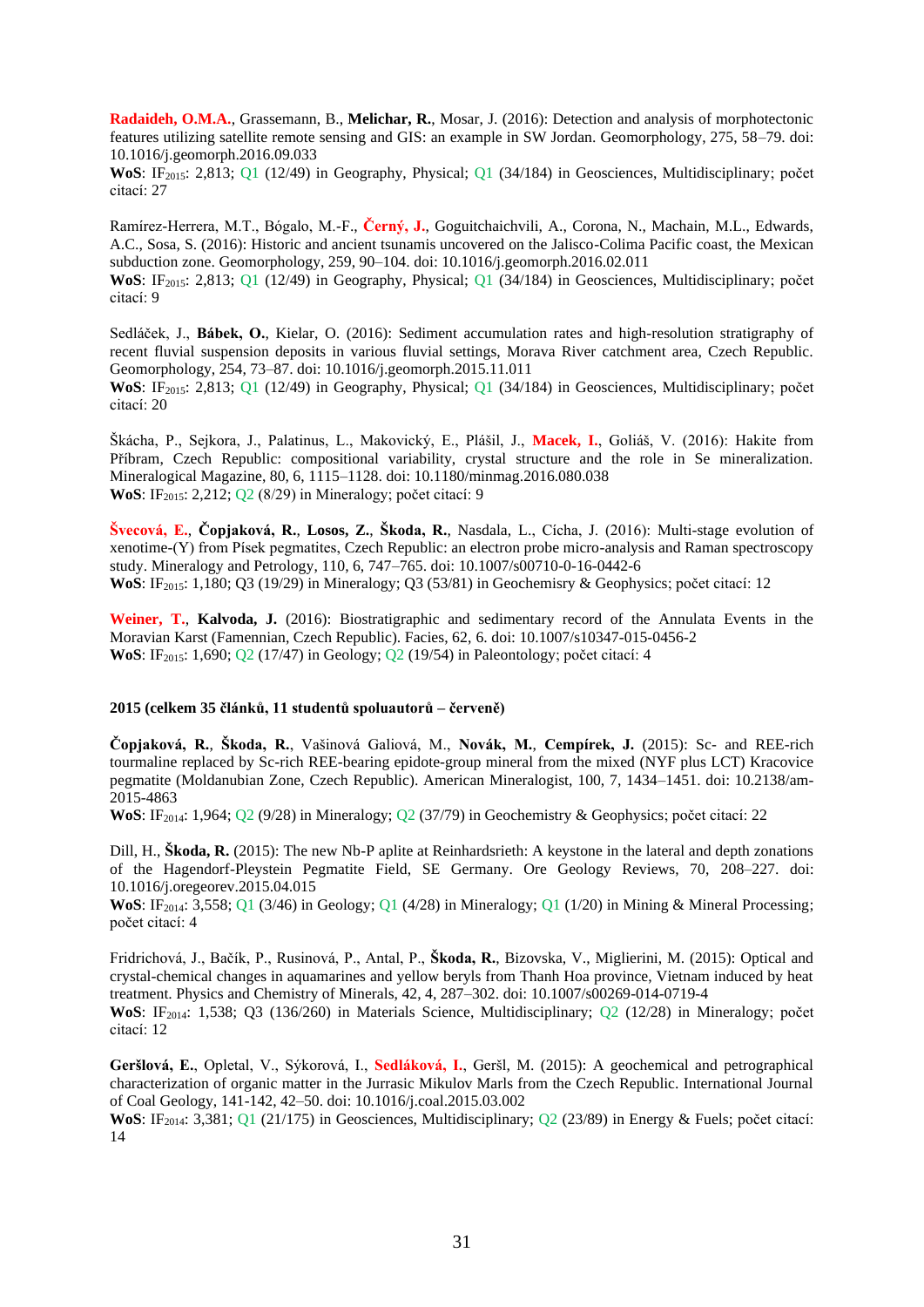Holcová, K., **Brzobohatý, R.**, Kopecká, J., **Nehyba, S.** (2015): Reconstruction of the unusual Middle Miocene (Badenian) palaeoenvironment of the Carpathian Foredeep (Lomnice/Tišnov denudational relict, Czech Republic). Geological Quarterly, 59, 4, 654–678. doi: 10.7306/gq.1249 **WoS**: IF2014: 1,000; Q3 (25/46) in Geology; počet citací: 18

Holcová, K., **Hrabovský, J.**, **Nehyba, S.**, Hladilová, Š., **Doláková, N.**, Demény, A. (2015): The Langhian (Middle Badenian) carbonate production event in the Moravian part of the Carpathian Foredeep (Central Paratethys): a multiproxy record. Facies, 61, 1, 419. doi: 10.1007/s10347-014-0419-z **WoS**: IF2014: 1,448; Q2 (19/46) in Geology; Q2 (18/50) in Paleontology; počet citací: 19

Kallistová, A., Skála, R., Horáček, I., Nobuyoshi, M., **Malíková, R.** (2015): Influence of sample preparation on the microstructure of tooth enamel apatite. Journal of Applied Crystallography, 48, 3, 763–768. doi: 10.1107/S1600576715005208

**WoS**: IF2014: 3,984; Q1 (3/23) in Crystallography; počet citací: 3

**Kalvoda, J.**, **Kumpan, T.**, **Bábek, O.** (2015): Upper Famennian and Lower Tournaisian sections of the Moravian Karst (Moravo-Silesian Zone, Czech Republic): a proposed key area for correlation of the conodont and foraminiferal zonations. Geological Journal, 50, 1, 17–38. doi: 10.1002/gj.2523 WoS: IF<sub>2014</sub>: 1,627; Q2 (85/175) in Geosciences, Multidisciplinary; počet citací: 35

Kocourková-Víšková, E., **Loun, J.**, **Sracek, O.**, Houzar, S., Filip, J. (2015): Secondary arsenic minerals and arsenic mobility in a historical waste rock pile at Kaňk near Kutná Hora, Czech Republic. Mineralogy and Petrology, 109, 1, 17–33. doi: 10.1007/s00710-014-0356-0

**WoS**: IF2014: 1,349; Q2 (14/28) in Mineralogy; Q3 (47/79) in Geochemistry & Geophysics; počet citací: 8

**Kotková, J.**, Janák, M. (2015): UHP kyanite eclogite associated with garnet peridotite and diamond-bearing granulite, northern Bohemian Massif. Lithos, 226, 255–264. doi: 10.1016/j.lithos.2015.01.016 **WoS**: IF2014: 4,482; Q1 (2/28) in Mineralogy; Q1 (6/79) in Geochemistry & Geophysics; počet citací: 18

**Kumpan, T.**, **Bábek, O.**, **Kalvoda, J.**, Matys Grygar, T., Frýda, J., Becker, T.R., Hartenfels, S. (2015): Petrophysical and geochemical signature of the Hangenberg Events: an integrated stratigraphy of the Devonian-Carboniferous boundary interval in the Northern Rhenish Massif (Avalonia, Germany). Bulletin of Geosciences, 90, 3, 667–694. doi: 10.3140/bull.geosci.1547

**WoS**: IF2014: 1,515; Q3 (95/175) in Geosciences, Multidisciplinary; Q2 (13/50) in Paleontology; počet citací: 23

**Lang, M., Faimon, J.,** Ek, C. (2015): A case study of anthropogenic impact on the CO<sub>2</sub> levels in low-volume profile of the Balcarka Cave (Moravian Karst, Czech Republic). Acta Carsologica, 44, 1, 71–80. doi: 10.3986/ac.v44i1.917

**WoS**: IF2014: 0,451; Q4 (169/175) in Geosciences, Multidisciplinary; počet citací: 7

**Lang, M.**, **Faimon, J.**, Ek, C. (2015): The relationship between carbon dioxide concentration and visitor numbers in the homothermic zone of the Balcarka Cave (Moravian Karst) during a period of limited ventilation. International Journal of Speleology, 44, 2, 167–176. doi: 10.5038/1827-806X.44.2.6 WoS: IF<sub>2014</sub>: 1,656; Q2 (81/175) in Geosciences, Multidisciplinary; počet citací: 15

Medaris, L.G., Ackerman, L., Jelínek, E., Michels, Z.D., Erban, V., **Kotková, J.** (2015): Depletion, cryptic metasomatism, and modal metasomatism (refertilization) of Variscan lithospheric mantle: Evidence from major elements, trace elements, and Sr-Nd-Os isotopes in a Saxothuringian garnet peridotite. Lithos, 226, 81–97. doi: 10.1016/j.lithos.2014.10.007

**WoS**: IF2014: 4,482; Q1 (2/28) in Mineralogy; Q1 (6/79) in Geochemistry & Geophysics; počet citací: 9

Mücke, A., **Losos, Z.** (2015): The iron/manganese occurrences of the Desná Unit of the Sobotín Amphibolite Massif, Silesicum, Czech Republic: A reply to the paper of Kropáč et al. (2012). Chemie der Erde - Geochemistry, 75, 1, 51–54. doi: 10.1016/j.chemer.2014.08.001

**WoS**: IF2014: 1,269; Q3 (49/79) in Geochemistry & Geophysics; počet citací: 0

**Nehyba, S.**, Nývlt, D. (2015): "Bottomsets" of the lava-fed delta of James Ross Island Volcanic Group, Ulu Peninsula, James Ross Island, Antarctica. Polish Polar Research, 36, 1, 1–24. doi: 10.1515/popore-2015-0002 **WoS**: IF2014: 1,275; Q3 (114/175) Geosciences, Multidisciplinary; Q3 (99/145) in Ecology; počet citací: 11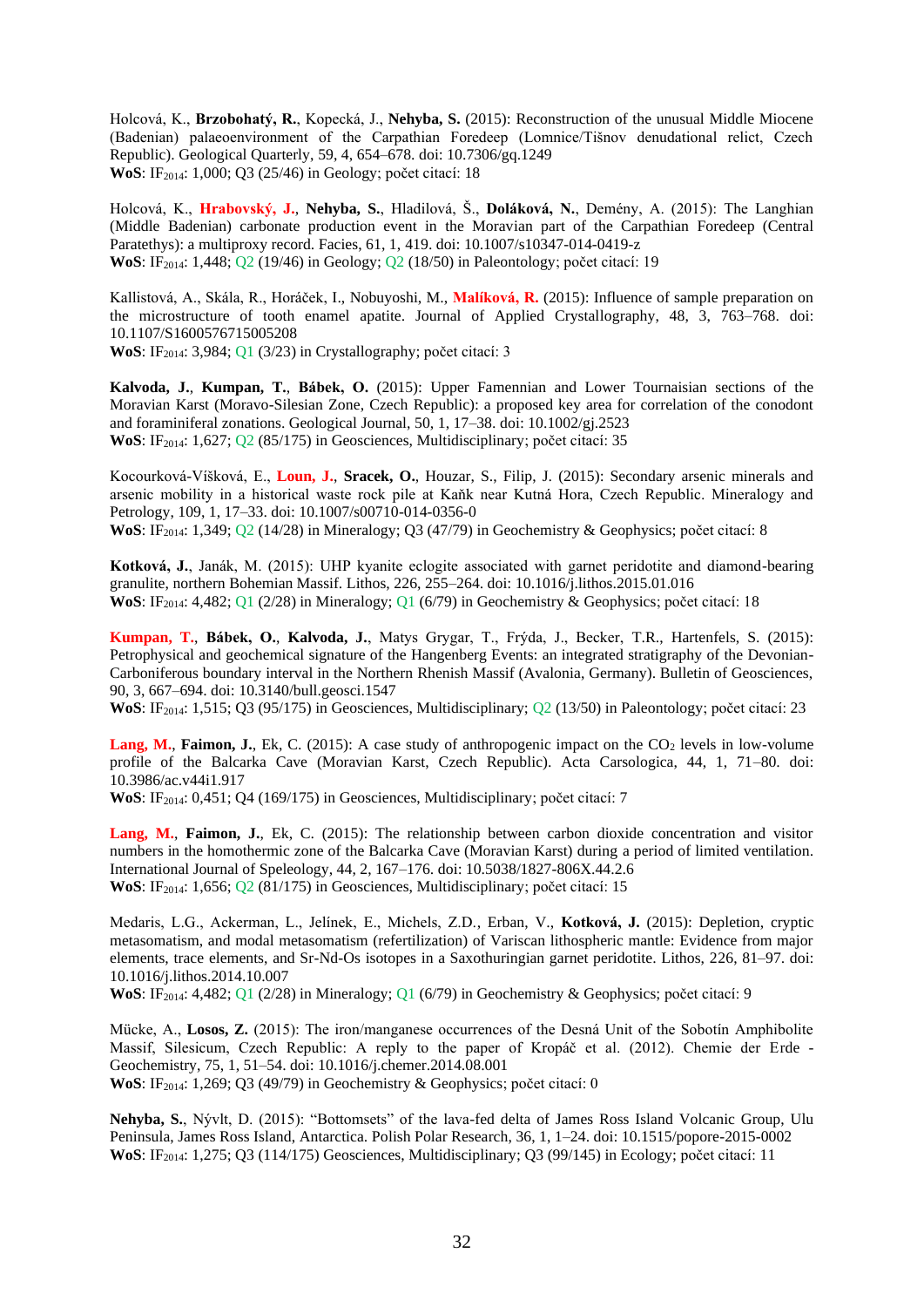**Nehyba, S.**, Roetzel, R. (2015): Depositional environment and provenance analyses of the Zobing Formation (Upper Carboniferous-Lower Permian), Austria. Austrian Journal of Earth Sciences, 108, 2, 245–276. doi: 10.17738/ajes.2015.0025

**WoS**: IF2014: 0,774; Q4 (147/175) in Geosciences, Multidisciplinary; počet citací: 6

**Novák, M.**, **Cempírek, J.**, **Gadas, P.**, **Škoda, R.**, Vašinová Galiová, M., Pezzotta, F., Groat, L.A. (2015): Boralsilite and Li,Be-bearing "boron mullite"  $Al_8B_2Si_2O_{19}$ , breakdown products of spodumene from te Manjaka pegmatite, Sahatany Valley, Madagascar. Canadian Mineralogist, 53, 2, 357–373. doi: 10.3749/canmin.1400092 **WoS**: IF2014: 1,181; Q3 (17/28) in Mineralogy; počet citací: 6

**Novák, M.**, **Čopjaková, R.**, Dosababa, M., Vašinová Galiová, M., **Všianský, D.**, Staněk, J. (2015): Two paragenetic types of cookeite from Dolní Bory-Hatě pegmatites, Moldanubian Zone, Czech Republic: proximal and distal alteration products of Li-bearing sekaninaite. Canadian Mineralogist, 53, 6, 1035–1048. doi: 10.3749/canmin.1400090

**WoS**: IF2014: 1,181; Q3 (17/28) in Mineralogy; počet citací: 4

**Petřík, J.**, Petr, L., Šabatová, K., **Doláková, N.**, Lukšíková, H., Dohnalová, A., Chadimová, L., **Blaško, D.**, Milo, P. (2015): Reflections of Prehistoric and Medieval human activities in floodplain deposits of the Únanovka Stream, Sout Moravia, Czech Republic. Zeitschrift für Geomorphologie, 59, 3, 393–412. doi: 10.1127/zfg/2015/0167

**WoS**: IF2014: 0,734; Q4 (39/46) in Geography, Physical; Q4 (154/175) in Geosciences, Multidisciplinary; počet citací: 4

Plášil, J., Hloušek, J., Kasatkin, A.V., **Škoda, R.**, **Novák, M.**, Čejka, J. (2015): Geschieberite,  $K_2(UO_2)(SO_4)_2(H_2O)_2$ , a new uranyl sulfate mineral from Jáchymov. Mineralogical Magazine, 79, 1, 205–216. doi: 10.1180/minmag.2015.079.1.16

**WoS**: IF2014: 2,026; Q2 (8/28) in Mineralogy; počet citací: 8

Plášil, J., **Škoda, R.** (2015): New crystal-chemical data for marécottite. Mineralogical Magazine, 79, 3, 649–660. doi: 10.1180/minmag.2015.079.3.10 **WoS**: IF2014: 2,026; Q2 (8/28) in Mineralogy; počet citací: 4

Plášil, J., Hloušek, J., Kasatkin, A.V., **Novák, M.**, Čejka, J., Lapčák, L. (2015): Svornostite, K2Mg[(UO2)(SO4)2]<sup>2</sup> . 8H2O, a new uranyl sulfate mineral from Jáchymov, Czech Republic. Journal of Geosciences, 60, 2, 113–121. doi: 10.3190/jgeosci.192

WoS: IF<sub>2014</sub>: 1,405; Q3 (102/175) in Geosciences, Multidisciplinary; počet citací: 14

Prokeš, L., Vašinová Galiová, M., Hušková, S., Vaculovič, T., Hrdlička, A., Mason, A.Z., Neff, H., **Přichystal, A.**, Kanický, V. (2015): Laser microsampling and multivariate methods in provenance studies of obsidian artefacts. Chemical Papers, 69, 6, 761–778. doi: 10.1515/chempap-2015-0019 WoS: IF<sub>2014</sub>: 1,468; Q3 (79/157) in Chemistry, Multidisciplinary; počet citací: 0

**Radaideh, O.M.A.**, **Melichar, R.** (2015): Tectonic Paleostress fields in the southwestern part of Jordan: New insights from the fault-slip data in the southeastern flank of the Dead Sea Fault Zone. Tectonics, 34, 9, 1863– 1891. doi: 10.1002/2015TC003919

**WoS**: IF2014: 3,318; Q1 (14/79) in Geochemistry & Geophysics; počet citací: 6

Suchý, V., Sandler, A., **Slobodník, M.**, Sýkorová, I., Filip, J., Melka, K., Zeman, A. (2015): Diagenesis to very low-grade metamorphism in Lower Palaeozoic sediments: a case study from deep borehole Tobolka 1, the Barrandian Basin, Czech Republic. International Journal of Coal Geology, 140, 41–62. doi: 10.1016/j.coal.2014.12.015

**WoS**: IF2014: 3,381; Q1 (21/175) in Geosciences, Multidisciplinary; Q2 (23/89) in Energy & Fuels; počet citací:  $\mathbf Q$ 

Svoboda, J., **Hladilová, Š.**, Horáček, I., Kaiser, J., Králík, M., Novák, J., Novák, M., Pokorný, P., Sázelová S., Smolíková, L., Zikmund, T. (2015): Dolní Věstonice IIa: Gravettian microstratigraphy, environment, and the origin of baked clay production in Moravia. Quaternary International, 359, 195–210. doi: 10.1016/j.quaint.2014.06.048

WoS: IF<sub>2014</sub>: 2,062; Q3 (24/46) in Geography, Physical; Q2 (63/175) in Geosciences, Multidisciplinary; počet citací: 19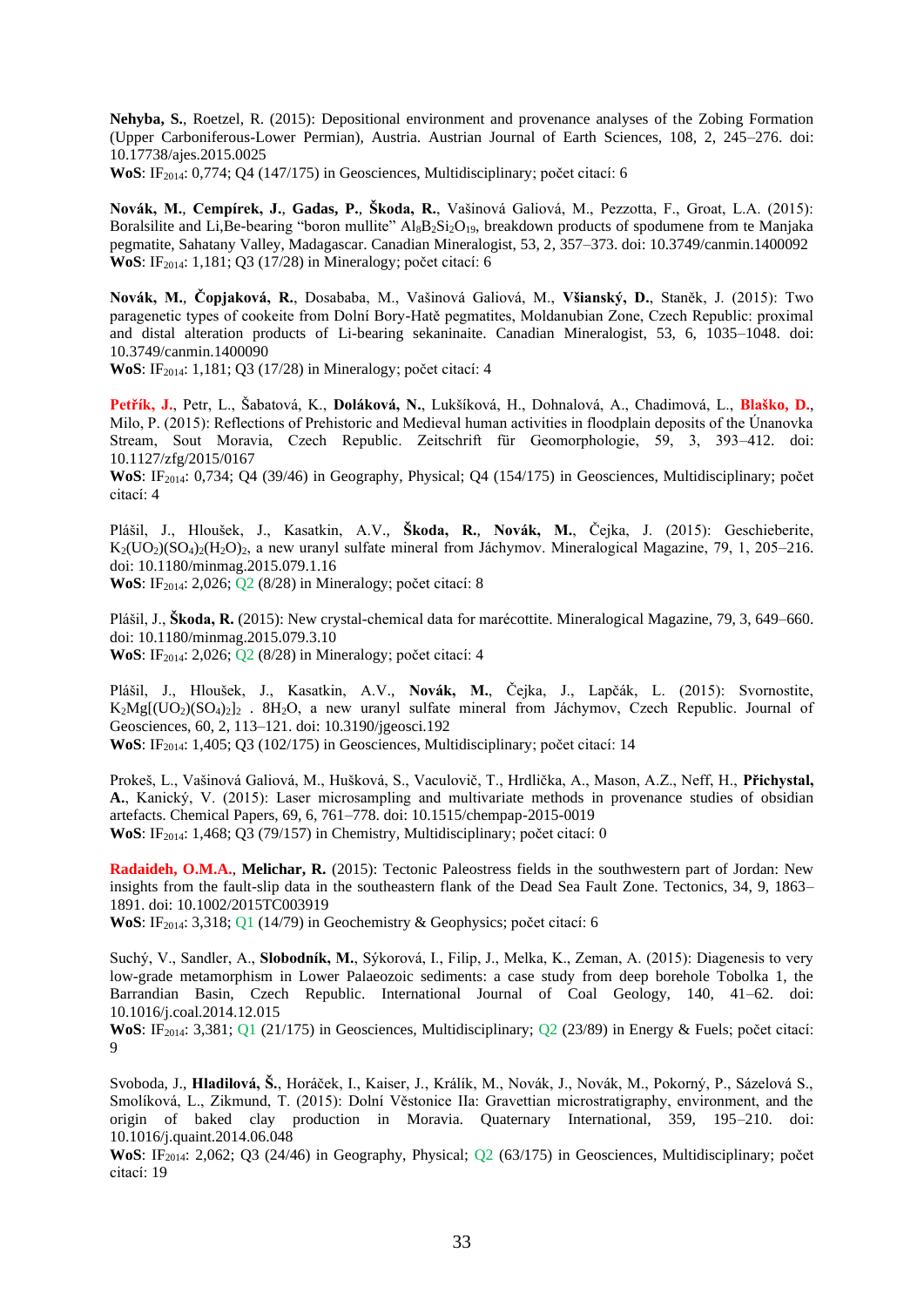Šimíček, D., **Bábek, O.** (2015): Assessing provenance of Upper Cretaceous siliciclastics using spectral gammaray record. Geologica Carpathica, 66, 4, 311–329. doi: 10.1515/geoca-2015-0028 **WoS**: IF2014: 0,761; Q4 (149/175) in Geosciences, Multidisciplinary; počet citací: 1

Šimíček, D., **Bábek, O.** (2015): Spectral gamma-ray logging of the Grés d'Annot, SE France: An outcrop analogue to geophysical facies mapping and well-log correlation of sand-rich turbidite reservoirs. Marine and Petroleum Geology, 60, 1–17. doi: 10.1016/j.marpetgeo.2014.10.010 WoS: IF<sub>2014</sub>: 2,639; Q1 (40/175) in Geosciences, Multidisciplinary; počet citací: 19

**Škoda, R.**, Plášil, J., Jonsson, E., **Čopjaková, R.** (2015): Redefinition of thalénite-(Y) and discrediation of fluorthalénite-(Y): A re-investigation of type material from the Österby pegmatite, Dalarna, Sweden, and from addition localities. Mineralogical Magazine, 79, 4, 965–983. doi: 10.1180/minmag.2015.079.4.07 **WoS**: IF2014: 2,026; Q2 (8/28) in Mineralogy; počet citací: 16

Števko, M., Uher, P., Sejkora, J., **Malíková, R.**, **Škoda, R.**, Vaculovič, T. (2015): Phosphate minerals from the hydrothermal quartz veins in specialized S-type granites, Gemerska Poloma (Western Carpathians, Slovakia). Journal of Geosciences, 60, 4, 237–249. doi: 10.3190/jgeosci.202

**WoS**: IF2014: 1,405; Q3 (102/175) in Geosciences, Multidisciplinary; počet citací: 4

Vašinová Galiová, M., Štěpánková, K., **Čopjaková, R.**, Kuta, J., Prokeš, L., Kynický, J., Kanický, V. (2015): Preparation and testing of phosphate, oxalate and uric acid matrix-matched standards for accurate quantification of 2D elemental distribution in kidney stone sections using 213 nm nanosecond laser ablation inductively coupled plasma mass spectrometry. Journal of Analytical Atomic Spectrometry, 30, 6, 1356–1368. doi: 10.1039/c4ja00347k

**WoS**: IF2014: 3,466; Q1 (6/44) in Spectroscopy; Q1 (12/74) in Chemistry, Analytical; počet citací: 5

Wojewoda, J., **Nehyba, S.**, Gilíková, H., **Buriánek, D.** (2015): Devonian siliciclastic rocks of the Babí lom (southern Moravia, Czech Republic): sedimentary environment reconstruction and provenance study. Geological Quarterly, 59, 1, 229–238. doi: 10.7306/gq.1205

**WoS**: IF2014: 1,000; Q3 (25/46) in Geology; počet citací: 2

Xie, L., Wang, R.-C., Groat, L.A., Zhu, J.-C., Huang, F.-F., **Cempírek, J.** (2015): A combined EMPA and LA-ICP-MS study of Li-bearing mica and Sn-Ti oxide minerals from the Qiguling topaz rhyolite (Qitianling District, China): The role of fluorine in origin of tin mineralization. Ore Geology Reviews, 65, 4, 779–792. doi: 10.1016/j.oregeorev.2014.08.013

**WoS**: IF<sub>2014</sub>: 3,558; Q1 (3/46) in Geology; Q1 (4/28) in Mineralogy; Q1 (1/20) in Mining & Mineral Processing; počet citací: 26

Žáček, V., Rapprich, V., Šíma, J., **Škoda, R.**, Laufek, F., Legesa, F. (2015): Kogarkoite, Na3(SO4)F, from the Shalo hot spring, Main Ethiopian Rift: implications for F-enrichment of thermal groundwater related to alkaline silicic volcanic rocks. Journal of Geosciences, 30, 3, 171–179. doi: 10.3190/jgeosci.195 **WoS**: IF2014: 1,405; Q3 (102/175) in Geosciences, Multidisciplinary; počet citací: 8

### **2014 (celkem 38 článků, 13 studentů spoluautorů – červeně)**

Blecha, M., Faimon, J. (2014): Karst soils: Dependence of CO<sub>2</sub> concentrations on pore dimension. Acta Carsologica, 43, 1, 55–64. doi: neuvedeno

**WoS**: IF2013: 0,710; Q4 (144/174) in Geosciences, Multidisciplinary; počet citací: 7

**Blecha, M., Faimon, J.** (2014): Spatial and temporal variations in carbon dioide (CO<sub>2</sub>) concentrations in selected soils of the Moravian Karst (Czech Republic). Carbonates and Evaporites, 29, 4, 395–408. doi: 10.1007/s13146-014-0220-7

**WoS**: IF2013: 0,308; Q4 (42/44) in Geology; počet citací: 11

Boháč, M., Palou, M., Novotný, R., Masilko, J., **Všianský, D.**, Staněk, T. (2014): Investigation on early hydration of ternary Portland cement-blast-furnace slag-metakaolin blends. Construction and Building Materials, 64, 333–341. doi: 10.1016/j.conbuildmat.2014.04.018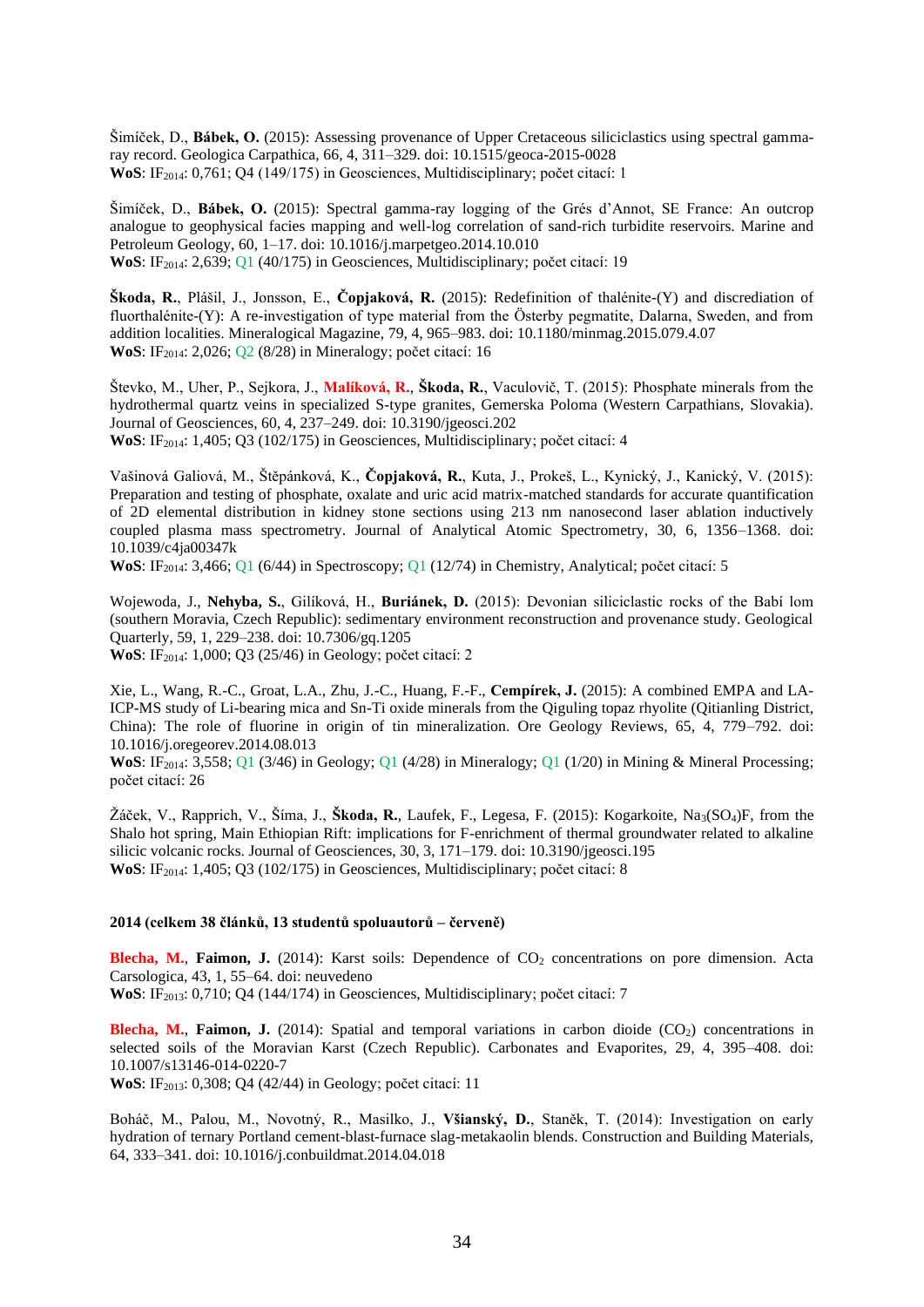**WoS**: IF2013: 2,265; Q1 (12/124) in Engineering, Civil; Q1 (62/251) in Materials Science, Multidisciplinary; Q1 (7/58) in Construction & Building Technology; počet citací: 59

**Breiter, K.**, Ackerman, L., Ďurišová, J., Svojtka, M., **Novák, M.** (2014): Trace element composition of quartz from different types of pegmatites: A case study from the Moldanubian Zone of the Bohemian Massif (Czech Republic). Mineralogical Magazine, 78, 3, 703–722. doi: 10.1180/minmag.2014.078.3.17 **WoS**: IF2013: 1,898; Q2 (9/27) in Mineralogy; počet citací: 21

Čejka, J., Sejkora, J., **Macek, I.**, Frost, R.L., López, A. (2014): A vibrational spectroscopic study of a hydrated hydroxy-phosphate mineral fluellite, Al<sub>2</sub>(PO<sub>4</sub>)F<sub>2</sub>(OH) . 7H<sub>2</sub>O. Spectrochimica Acta Part A: Molecular and Biomolecular Spectrocsopy, 126, 157–163. doi: 10.1016/j.saa.2014.01.116 **WoS**: IF<sub>2013</sub>: 2,129; Q2 (19/44) in Spectroscopy; počet citací: 3

Dixon, A., **Cempírek, J.**, Groat, L.A. (2014): Mineralogy and geochemistry of pegmatites on Mount Begbie, British Columbia. Canadian Mineralogist, 52, 2, 129–164. doi: 10.3749/canmin.52.2.129 **WoS**: IF2013: 1,134; Q3 (17/27) in Mineralogy; počet citací: 14

**Doláková, N.**, Holcová K., **Nehyba, S.**, Hladilová, Š., **Brzobohatý, R.**, Zagoršek K., **Hrabovský, J.**, Seko, M., Utescher, T. (2014): The Badenian parastratotype at Židlochovice from the perspective of the multiproxy study. Neues Jahrbuch für Geologie und Paläontologie - Abhandlungen, 271, 2, 169–201. doi: 10.1127/0077- 7749/2014/0383

**WoS**: IF2013: 0,541; Q4 (45/49) in Paleontology; počet citací: 23

**Dolníček, Z.**, Lehotský, T., **Slobodník, M.**, Hejtmánková, E., Grígelová, A., Zapletal, J. (2014): Mineralforming and diagenetic processes related to Tertiary hydrocarbon seepage at the Bohemian Massif/Outer Western Carpathians interface: Evidence from the Habrůvka quarry, Moravia, Czech Republic. Marine and Petroleum Geology, 52, 77–92. doi: 10.1016/j.marpetgeo.2014.02.003

WoS: IF<sub>2013</sub>: 2,469; Q2 (48/174) in Geosciences, Multidisciplinary; počet citací: 2

**Gadas, P.**, **Novák, M.**, **Cempírek, J.**, Filip, J., Vašinová Galiová, M., Groat, L., **Všianský, D.** (2014): Mineral assemblages, compositional variation, and crystal structure of feruvitic tourmaline from a contaminated anatectic pegmatite at Mirošov near Strážek, Modanubian Zone, Czech Republic. Canadian Mineralogist, 52, 2, 285–301. doi: 10.3749/canmin.52.2.285

**WoS**: IF2013: 1,134; Q3 (17/27) in Mineralogy; počet citací: 5

**Geršlová, E.**, Schwarzbauer, J. (2014): Hydrocarbon-based indicators for characterizing potential sources of coal-derived pollution in the vicinity of the Ostrava City. Environmental Earth Sciences, 71, 7, 3211–3222. doi: 10.1007/s12665-013-2709-0

**WoS**: IF2013: 1,572; Q3 (113/216) in Environmental Sciences; Q2 (80/174) in Geosciences, Multidisciplinary; Q2 (33/81) in Water Resources; počet citací: 5

Ghinassi, M., Nemec, W., Aldinucci, M., **Nehyba, S.**, Özaksoy, V., Fidolini, F. (2014): Plan-form evolution of ancient meandering rivers reconstructed from longitudinal outcrop sections. Sedimentology, 61, 4, 952–977. doi: 10.1111/sed.12081

**WoS**: IF2013: 2,741; Q1 (4/44) in Geology; počet citací: 55

Hladilová, Š., **Nehyba, S.**, Zagoršek, K., Tomanová-Petrová, P., Bitner, M.A., Demeny, A. (2014): Early badenian transgression on the outer flank of western carpathian foredeep, Hluchov area, Czech Republic. Annales Societatis Geologorum Poloniae, 84, 3, 259–279. doi: neuvedeno **WoS**: IF2013: 0,727; Q3 (31/44) in Geology; počet citací: 8

**Hönig, S.**, **Čopjaková, R.**, **Škoda, R.**, **Novák, M.**, Dolejš, D., **Leichmann, J.**, Vašinová Galiová, M. (2014): Garnet as a major carrier of the Y and REE in the granitic rocks: An example from the layered anorogenic granite in the Brno Batholith, Czech Republic. American Mineralogist, 99, 10, 1922–1941. doi: 10.2138/am-2014-4728

**WoS**: IF2013: 2,059; Q2 (8/27) in Mineralogy; Q2 (33/80) in Geochemistry & Geophysics; počet citací: 21

Ivanov, D., Kováčová, M., Bozukov, V., Kováč, M., **Doláková, N.** (2014): Late miocene palaeoenvironmental dynamics in central and eastern Paratethys – Preliminary results based on vegetation data. Comptes rendus de l'Académie bulgare des sciences, 67, 4, 557–562. doi: 10.1016/j.palaeo.2006.03.020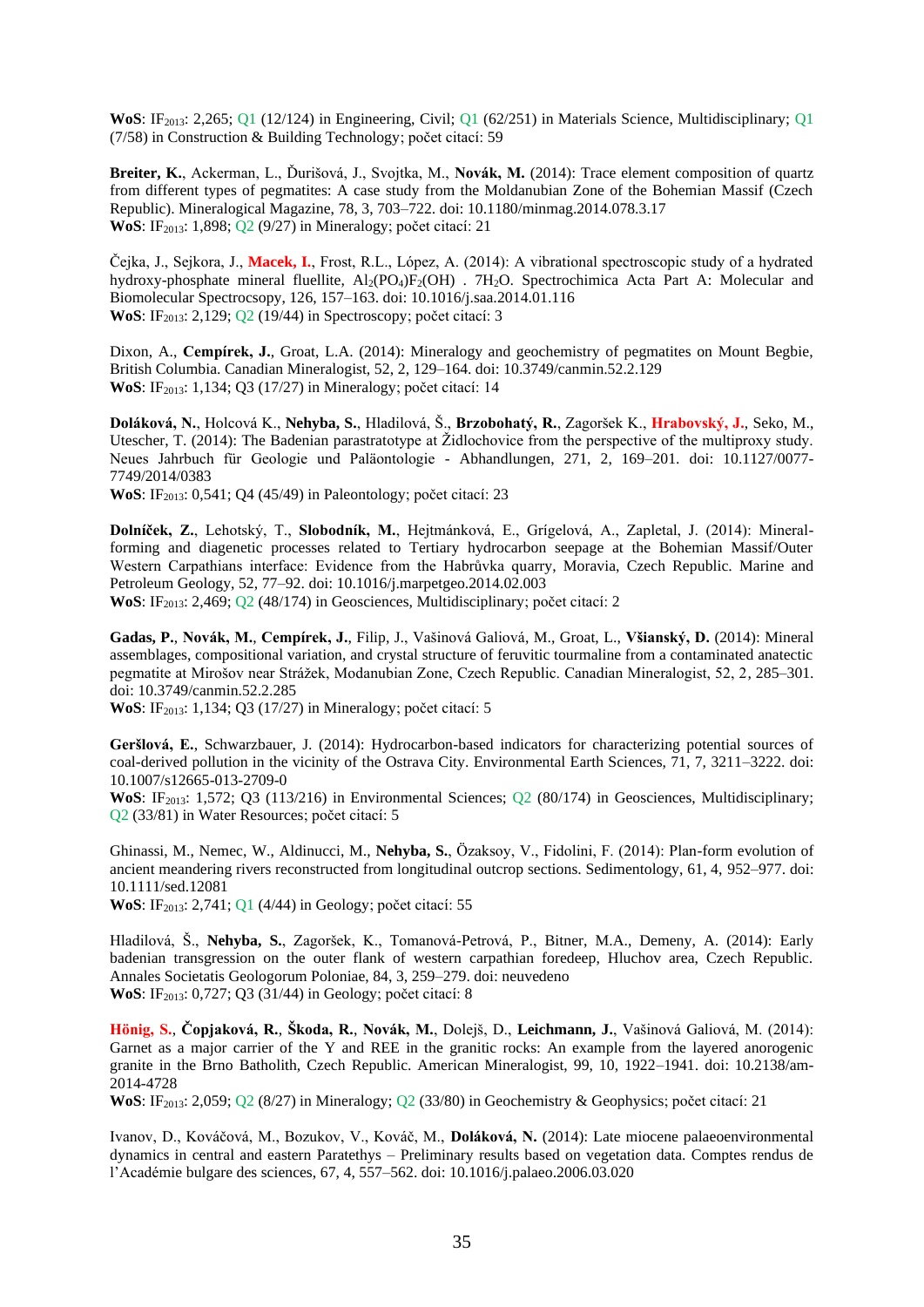**WoS**: IF2013: 0,198; Q4 (49/55) in Multidisciplinary Sciences; počet citací: 1

**Juráček, J.** (2014): The evaluation of geological structures by the vector analysis of valley axes. Zeitschrift für Geomorphologie, 58, 2, 201–215. doi: 10.1127/0372-8854/2013/0113 **WoS**: IF2013: 0,661; Q4 (40/46) in Geography, Physical; Q4 (148/174) in Geosciences, Multidisciplinary; počet citací: 0

**Kalvoda, J.**, Nudds, J., **Bábek, O.**, Howells, C. (2014): Late Chadian-early Arundian high-resolution biostratigraphy in the Ogmor-by-Sea section (South Wales–Mendip shelf) and the mid-Avonian unconformity. Journal of the Geological Society, 171, 1, 41–47. doi: 10.1144/jgs2013-023 **WoS**: IF2013: 2,800; Q1 (32/174) in Geosciences, Multidisciplinary; počet citací: 2

**Kotková, J.**, **Škoda, R.**, Machovič, V. (2014): Kumdykolite from the ultrahigh-pressure granulite of the Bohemian Massif. American Mineralogist, 99, 8-9, 1798–1801. doi: 10.2138/am.2014.4889 **WoS**: IF2013: 2,059; Q2 (8/27) in Mineralogy; Q2 (33/80) in Geochemistry & Geophysics; počet citací: 16

**Kumpan, T.**, **Bábek, O.**, **Kalvoda, J.**, Matys Grygar, T., Frýda, J. (2014): Sea-level and environmental changes around the Devonian–Carboniferous boundary in the Namur–Dinant Basin (S Belgium, NE France): A multiproxy stratigraphic analysis of carbonate ramp archives and its use in regional and interregional correlations. Sedimentary Geology, 311, 43–59. doi: 10.1016/j.sedge.2014.06.007 **WoS**: IF2013: 2,134; Q1 (11/44) in Geology; počet citací: 35

**Kumpan, T.**, **Bábek, O.**, **Kalvoda, J.**, Frýda, J., Matys Grygar, T. (2014): A high-resolution, multiproxy stratigraphic analysis of the Devonian–Carboniferous boundary sections in the Moravian Karst (Czech Republic) and a correlation with the Carnic Alps (Austria). Geological Magazine, 151, 2, 201–215. doi: 10.1017/S0016756812001057

**WoS**: IF2013: 2,177; Q2 (55/174) in Geosciences, Multidisciplinary; počet citací: 39

Lundberg, J., **Musil, R.**, Sabol, M. (2014): Sedimentary history of Za Hájovnou Cave (Moravia, Czech Republic): A unique Middle Pleistocene palaeontological site. Quaternary International, 339-340, 11–24. doi: 10.1016/j.quaint.2013.04.006

**WoS**: IF2013: 2,128; Q3 (24/46) in Geography, Physical; Q2 (58/174) in Geosciences, Multidisciplinary; počet citací: 5

Majzlan, J., Plášil, J., **Škoda, R.**, Gescher, J., Kogler, F., Rusznyak, A., Kusel, K., Neu, T.R., Mangold, S., Rothe, J. (2014): Arsenic-rich acid mine water with extreme arsenic concentration: mineralogy, geochemistry, microbiology, and environmental implications. Environmental Science and Technology, 48, 23, 13685–13693. doi: 10.1021/es5024916

**WoS**: IF2013: 5,481; Q1 (8/216) in Environmental Sciences; Q1 (2/46) in Engineering, Environmental; počet citací: 31

**Nehyba, S.** (2014): Soft-sediment deformation structures in Lower Badenian (Middle Miocene) foreshore sands and their trigger mechanism (Carpathian Foredeep Basin, Czech Republic). Austrian Journal of Earth Sciences, 107, 2, 23–36. doi: neuvedeno

**WoS**: IF2013: 0,571; Q4 (155/174) in Geosciences, Mulidisciplinary; počet citací: 4

Plášil, J., Sejkora, J., **Škoda, R.**, **Novák, M.**, Kasatkin, A.V., Škacha, P., Veselovský, F., Fejfarová, K., Ondruš, P. (2014): Hloušekite,  $(Ni, Co)Cu_4(AsO_4)_2(AsO_3OH)_2(H_2O)_9$ , a new member of the lindackerite supergroup from Jáchymov, Czech Republic. Mineralogical Magazine, 78, 5, 1341–1353. doi: 10.1180/minmag.2014.078.5.16 **WoS**: IF2013: 1,898; Q2 (9/27) in Mineralogy; počet citací: 9

Plášil, J., **Škoda, R.**, Fejfarová, K., Čejka, J., Kasatkin, A.V., Dušek, M., Talla, D., Lapčák, L., Machovic, V., Dini, M. (2014): Hydroniumjarosite,  $(H_3O)^+Fe_3(SO_4)_2(OH)_6$ , from Cerros Pintados, Chile: Single-crystal X-ray diffraction and vibrational spectroscopic study. Mineralogical Magazine, 78, 3, 535–547. doi: 10.1180/minmag.2014.078.3.04

**WoS**: IF2013: 1,898; Q2 (9/27) in Mineralogy; počet citací: 7

Plášil, J., Kasatkin, A.V., Škoda, R., Škácha, P. (2014): Klajite, MnCu<sub>4</sub>(AsO<sub>4</sub>)<sub>2</sub>(AsO<sub>3</sub>OH)<sub>2</sub>(H<sub>2</sub>O<sub>110</sub>, from Jáchymov (Czech Republic): the second world occurrence. Mineralogical Magazine, 78, 1, 119–129. doi: 10.1180/minmag.2014.078.1.09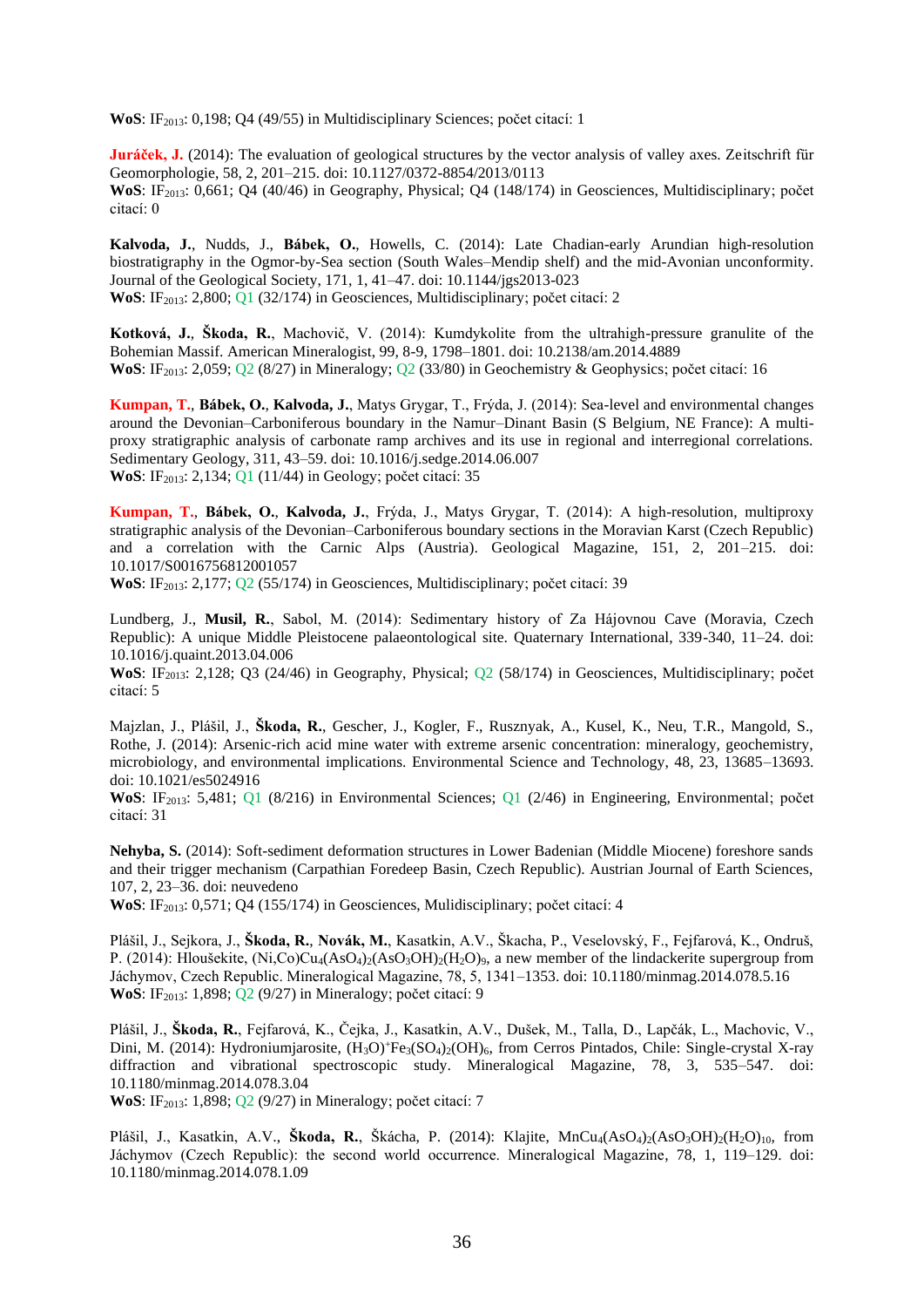**WoS**: IF2013: 1,898; Q2 (9/27) in Mineralogy; počet citací: 3

Plášil, J., Veselovský, F., Hloušek, J., **Škoda, R.**, **Novák, M.**, Sejkora, J., Čejka, J., Škácha, P., Kasatkin, A.V. (2014): Mathesiusite,  $K_5(UO_2)_4(SO_4)_4(VO_5)(H_2O)_4$ , a new uranyl vanadate-sulfate from Jáchymov, Czech Republic. American Mineralogist, 99, 4, 625–632. doi: 10.2138/am.2014.4681 **WoS**: IF2013: 2,059; Q2 (8/27) in Mineralogy; Q2 (33/80) in Geochemistry & Geophysics; počet citací: 22

Plášil, J., Sejkora, J., **Škoda, R.**, Škácha, P. (2014): The recent weathering of uraninite from the Cervena vein, Jáchymov (Czech Republic): a fingerprint of the primary mineralization geochemistry onto the alteration association. Journal of Geosciences, 59, 3, 223–253. doi: 10.3190/jgeosci.171 **WoS**: IF2013: 0,744; Q4 (140/174) in Mineralogy; počet citací: 10

**Přikryl, J.**, **Novák, M.**, Filip, J., **Gadas, P.**, Vašinová Galiová, M. (2014): Iron plus magnesium-bearing beryl from granitic pegmatites: an EMPA, LA-ICP-MS, Mossbauer spectroscopy, and powder XRD study. Canadian Mineralogist, 52, 2, 271–284. doi: 10.3749/canmin.52.1.271 **WoS**: IF<sub>2013</sub>: 1,134; Q3 (17/27) in Mineralogy; počet citací: 11

Ramírez-Herrera, M.T., Corona, N., Lagos, M., **Černý, J.**, Goguitchaichvili, A., Goff, J., Chagué-Goff, C., Machain, M.L., Zawadzki, A., Jacobsen, G., Carranza-Edwards, A., Lozano, S., Blecher, L. (2014): Unearthing earthquakes and their tsunamis using multiple proxies: the 22 June 1932 event and a probable fourteenth-century predecessor on the Pacific coast of Mexico. International Geology Review, 56, 13, 1584–1601. doi: 10.1080/00206814-2014.951977

**WoS**: IF2013: 2,628; Q1 (6/44) in Geology; počet citací: 12

Roetzel, R., de Leeuw, A., Mandic, O., Márton, E., **Nehyba, S.**, Kuiper, K.F., Scholger, R., Wimmer-Frey, I. (2014): Lower Miocene (upper Burdigalian, Karpatian) volcanic ash-fall at the south-eastern margin of the Bohemian Massif in Austria – New evidence from  $\frac{40}{\text{Ar}}$  Ar $/39$ Ar-dating, palaeomagnetic, geochemical and mineralogical investigations. Austrian Journal of Earth Sciences, 107, 2, 2–22. doi: neuvedeno **WoS**: IF2013: 0,571; Q4 (155/174) in Geosciences, Mulidisciplinary; počet citací: 16

Šešulka, V., **Sedláková, I.**, **Bábek, O.**, **Přichystal, A.** (2014): Identification of a buried Late Cenozoic maardiatreme structure (North Moravia, Czech Republic). Geologica Carpathica, 65, 6, 471–479. doi: 10.1515/geoca-2015-0006

**WoS**: IF2013: 0,835; Q3 (130/174) in Geosciences, Multidisciplinary; počet citací: 0

**Urubek, T.**, **Dolníček, Z.**, Kropáč, K. (2014): Genesis of syntectonic hydrothermal veins in the igneous rock of teschenite association (Outer Western Carpathians, Czech Republic): growth mechanism and origin of fluids. Geologica Carpathica, 65, 6, 419–431. doi: 10.1515/geoca-2015-0003 **WoS**: IF2013: 0,835; Q3 (130/174) in Geosciences, Multidisciplinary; počet citací: 5

Vašinová Galiová, M., **Čopjaková, R.**, **Škoda, R.**, Štěpánková, K., Vaňková, M., Kuta, J., Prokeš, L., Kynický, J., Kanický, V. (2014): 2D elemental mapping of sections of uman kidney stones using ablation inductivelycoupled plasma-mass spectrometry: Possibilities and limitations. Spectrochimica Acta Part B: Atomic Spectroscopy, 100, 105–115. doi: 10.1016/j.sab.2014.08.024 **WoS**: IF2013: 3,150; Q1 (8/44) in Spectroscopy; počet citací: 9

Vítková, G., Prokeš, L., Novotný, K., Pořízka, P., Novotný, J., **Všianský, D.**, Čelko, L., Kaiser, J. (2014): Comparative study on fast classification of brick samples by combination of principal component analysis and linear discriminant analysis using stand-off and table-top laser induced breakdown spectroscopy. Spectrochimica Acta Part B: Atomic Spectroscopy, 101, 191–199. doi: 10.1016/j.sab.2014.08.036 **WoS**: IF2013: 3,150; Q1 (8/44) in Spectroscopy; počet citací: 37

**Všianský, D.**, Kolář, J., **Petřík, J.** (2014): Continuity and changes of manufacturing traditions of Bell Beaker and Bronze Age encrusted pottery in the Morava river catchment (Czech Republic). Journal of Archaeological Science, 49, 414–422. doi: 10.1016/j.jas.2014.05.028

WoS: IF<sub>2013</sub>: 2,139; Q2 (56/174) in Geosciences, Multidisciplinary; počet citací: 10

Wright, D., Nejman, L., d'Errico, F., Králík, M., Wood, R., **Ivanov, M.**, **Hladilová, Š.** (2014): An Early Upper Palaeolithic decorated bone tubular rod from Pod Hradem Cave, Czech Republic. Antiquity, 88, 339, 30–46. doi: 10.1017/S0003598X00050201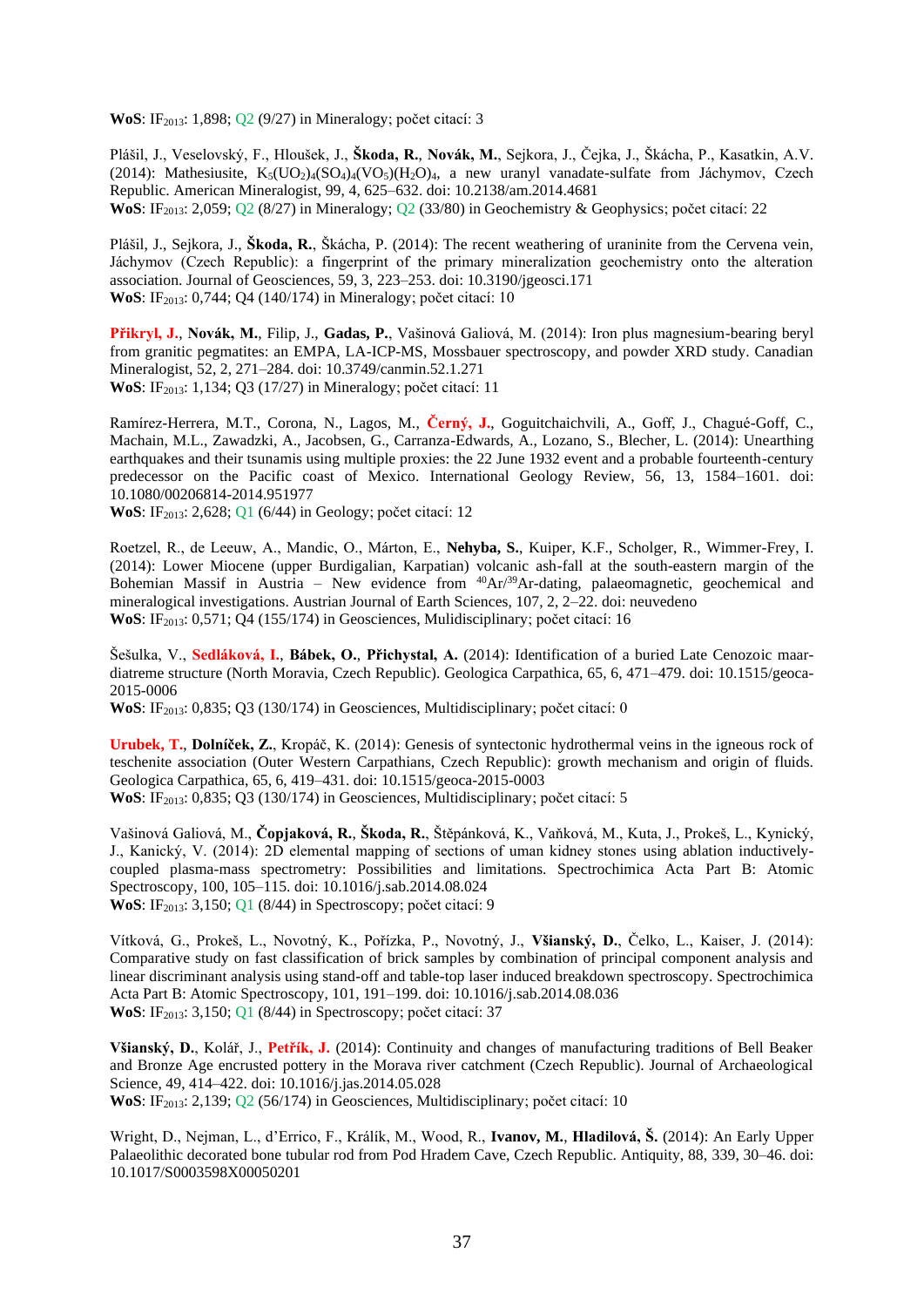**WoS**: IF2013: 1,594; Q1 (16/82) in Anthropology; počet citací: 11

Zachariáš, J., Morávek, P., **Gadas, P.**, Pertoldová, J. (2014): The Mokrsko-West gold deposit, Bohemian Massif, Czech Republic: Mineralogy, deposit setting and classification. Ore Geology Reviews, 58, 238–263. doi: 10.1016/j.oregeorev.2013.11.005

**WoS**: IF2013: 3,383; Q1 (3/44) in Geology; Q1 (4/27) in Mineralogy; Q1 (1/21) in Mining & Mineral Processing; počet citací: 32

Zvěřina, O., Coufalík, P., Komárek, J., **Gadas, P.**, Sysalová, J. (2014): Mercury associated with size-fractionated urban particulate matter: three years of sampling in Prague, Czech Republic. Chemical Papers, 68, 2, 197–202. doi: 10.2478/s11696-013-0436-3

**WoS**: IF2013: 1,193; Q3 (89/148) in Chemistry, Multidisciplinary; počet citací: 4

#### **2013 (celkem 38 článků, 16 studentů spoluautorů – červeně)**

**Bábek, O.**, **Kalvoda, J.**, Cossey, P., **Šimíček, D.**, Devuyst, F., Hargreaves, S. (2013): Facies and petrophysical signature of the Tournaisian/Viséan (Lower Carboniferous) sea-level cycle in carbonate ramp to basinal settings of the Wales-Brabant massif, British Isles. Sedimentary Geology, 284-285, 1, 197–213. doi: 10.1016/j.sedgeo.2012.12.008

**WoS**: IF2012: 1,802; Q1 (11/47) in Geology; počet citací: 30

Bačík, P., Cempírek, J., Uher, P., **Novák, M.**, Ozdín, D., Filip, J., **Škoda, R.**, **Breiter, K.**, Klementová, M., Ďuďa, R., Groat, L. (2013): Oxy-schorl, Na(Fe<sup>2+</sup>2Al)Al<sub>6</sub>Si<sub>6</sub>O<sub>18</sub>(BO<sub>3</sub>)<sub>3</sub>(OH)<sub>3</sub>O, a new mineral from Zlatá Idka, Slovak Republic and Přibyslavice, Czech Republic. American Mineralogist, 98, 485–492. doi: 10.2138/am.2013.4293

**WoS**: IF2012: 2,204; Q2 (7/26) in Mineralogy; Q2 (25/76) in Geochemistry & Geophysics; počet citací: 30

Baroň, I., **Kernstocková, M.**, Faridi, M., Bubík, M., Milovský, R., **Melichar, R.**, Sabouri, J., Babůrek, J. (2013): Paleostress analysis of a gigantic gravitational mass movement in active tectonic setting: The Qoshadagh slope failure, Ahar, NW Iran. Tectonophysics, 605, 70–87. doi: 10.1016/j.tecto.2013.07.020 **WoS**: IF2012: 2,684; Q2 (20/76) in Geochemistry & Geophysics; počet citací: 22

**Cempírek, J.**, Houzar, S., **Novák, M.**, Groat, L.A., Selway, J.B., Šrein, V. (2013): Crystal structure and compositional evolution of vanadium-rich oxy-dravite from graphite quartzite at Bítovánky, Czech Republic. Journal of Geosciences, 58, 149–162. doi: 10.3190/jgeosci.139 WoS: IF<sub>2012</sub>: 0,804; O<sub>4</sub> (134/172) in Geosciences, Multidisciplinary; počet citací: 25

**Čopjaková, R.**, **Škoda, R.**, Vašinová Galiová, M., **Novák, M.** (2013): Distributions of Y + REE and Sc in tourmaline and their implications for the melt evolution; examples from NYF pegmatites of the Třebíč Pluton, Moldanubian Zone, Czech Republic. Journal of Geosciences, 58, 113–131. doi: 10.3190/jgeosci.138 **WoS**: IF2012: 0,804; Q4 (134/172) in Geosciences, Multidisciplinary; počet citací: 29

Dill, H.G., **Škoda, R.**, Weber, B., Muller, A., Berner, Z.A., Wemmer, K., Balaban, S. (2013): Mineralogical and chemical composition of the Hagendorf-North Pegmatite, SE Germany - a monographic study. Neues Jahrbuch für Mineralogie - Abhandlungen, 190, 3, 281–318. doi: 10.1127/0077-7757/2013/0244 **WoS**: IF2012: 0,755; Q4 (22/26) in Mineralogy; počet citací: 10

**Faimon, J., Lang, M.** (2013): Variances in airflows during different ventilation modes in a dynamic U-shaped cave. International Journal of Speleology, 42, 2, 115–122. doi: 10.5038/1827-806X.42.2.3 **WoS**: IF2012: 1,344; Q3 (93/172) in Geosciences, Multidisciplinary; počet citací: 20

**Faměra, M.**, **Bábek, O.**, Matys Grygar, T., Nováková, T. (2013): Distribution of heavy-metal contamination in regulated river-channel deposits: a magnetic susceptibility and grain-sie approach; River Morava, Czech Republic. Water, Air and Soil Polution, 224, 5, nestránkováno. doi: 10.1007/s11270.013-1525-1 **WoS**: IF2012: 1,748; Q3 (106/210) in Environmental Sciences; Q2 (37/74) in Meteorology & Atmospheric Sciences;  $Q2(27/80)$  in Water Resources; počet citací: 21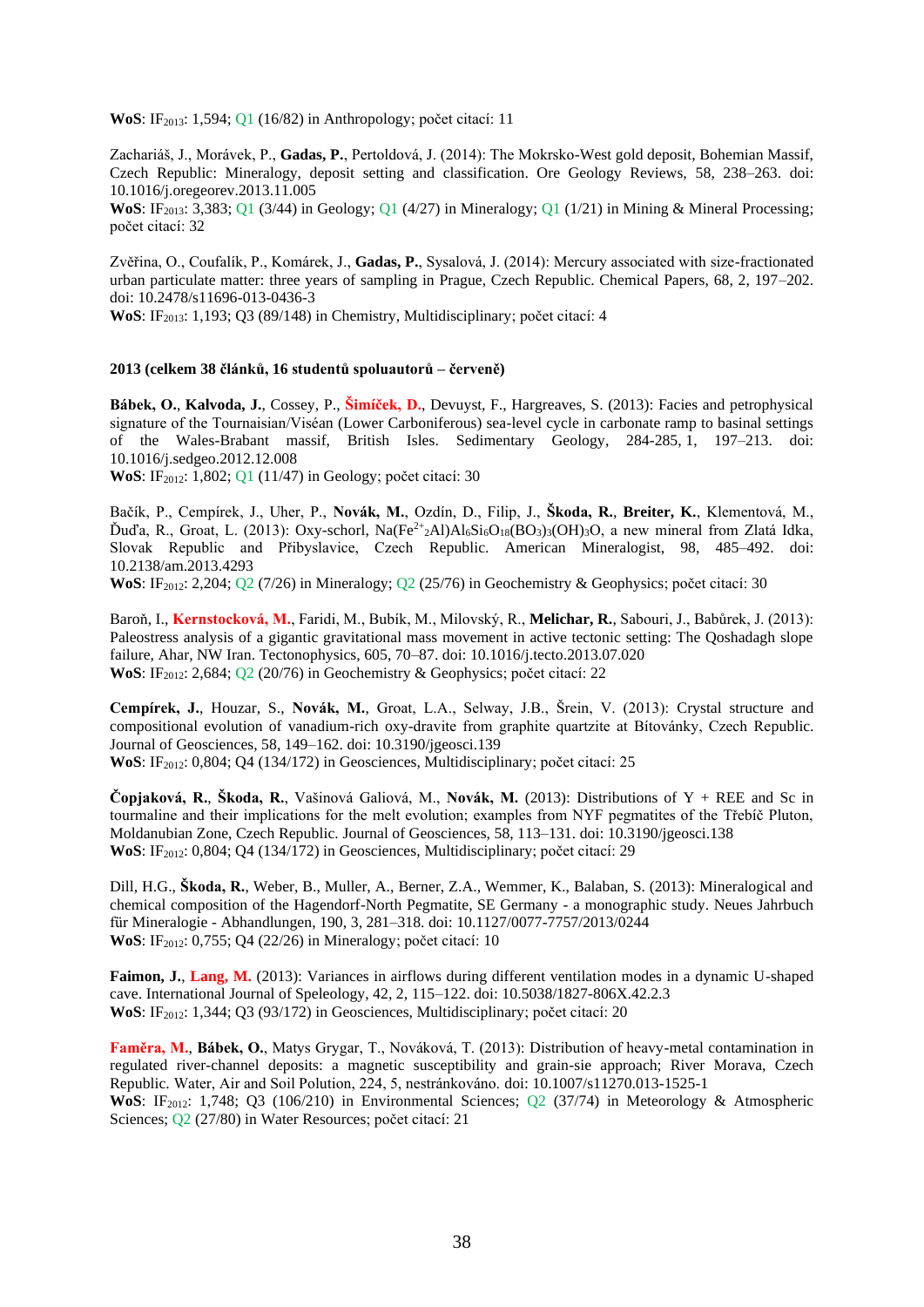Fejfarová, K., Dušek, M., Plášil, J., Čejka, J., Sejkora, J., **Škoda, R.** (2013): Reinvestigation of the crystal structure of kasolite,  $Pb[(UQ_2)(SiQ_4)](H_2O)$ , an important alteration product of uraninite,  $UQ_{2+x}$ . Journal of Nuclear Materials, 434, 1-3, 461–467. doi: 10.1016/j.jnucmat.2010.11.064

WoS: IF<sub>2012</sub>: 1,211; Q3 (125/241) in Materials Science, Multidisciplinary; Q2 (9/34) in Nuclear Science & Technology; Q1 (4/20) in Mining & Mineral Processing; počet citací: 9

**Gadas, P.**, **Novák, M.**, **Talla, D.**, Vašinová Galiová, M. (2013): Compositional evolution of grossular garnet from leucotonalitic pegmatite at Ruda nad Moravou, Czech Republic; a complex EMPA, LA-ICP-MS, IR and CL study. Mineralogy and Petrology, 107, 2, 311–326. doi: 10.1007/s00710-012-0232-8 **WoS**: IF2012: 1,681; Q2 (9/26) in Mineralogy; Q2 (34/76) in Geochemistry & Geophysics; počet citací: 11

**Hanuláková, D.**, **Zeman, J.**, Vašíček, R., Přikryl, R., **Kuchovský, T.** (2013): Determination of pore water composition during long term interaction of bentonite substrates with water media: Comparative study. Applied Clay Science, 80-81, 69–75. doi: 10.1016/j.clay.2013.06.006

**WoS**: IF2012: 2,342; Q2 (52/241) in Materials Science, Multidisciplinary; Q1 (5/26) in Mineralogy; Q2 (59/135) in Chemistry, Physical; počet citací: 6

Henry, D.J., **Novák, M.**, Hawthorne, F.C., Ertl, A., Dutrow, B.L., Uher, P., Pezzotta, F. (2013): Nomenclature of the tourmaline-supergroup minerals (vol 96, pg 895, 2011). American Mineralogist, 98, 2-3, 524. doi: 10.2138/am.2013.614

**WoS**: IF2012: 2,204; Q2 (7/26) in Mineralogy; Q2 (25/76) in Geochemistry & Geophysics; počet citací: 12

Kubát, V., **Losos, Z.**, Trávníček, Z., Novosad, J. (2013): A new synthetic route for the preparation of metal tellurides. Inorganic Chemistry Communications, 38, 8–10. doi: 10.1016/j.inoche.2013.10.003 WoS: IF<sub>2012</sub>: 2,016; Q2 (16/44) in Chemistry, Inorganic & Nuclear; počet citací: 2

Kuta, J., Machát, J., Benová, D., Červenka, R., **Zeman, J.**, Martinec, P. (2013): Association of minor and trace elements with mineralogical constituents of urinary stones: A hard nut to crack in existing studies of urolithiasis. Environmental Geochemistry and Health, 35, 4, 511–522. doi: 10.1007/s10653-013-9511-5

WoS: IF<sub>2012</sub>: 2,076; Q2 (85/210) in Environmental Sciences; Q2 (55/161) in Public, Environmental & Occupational Health; Q1 (18/80) in Water Resources; Q2 (17/42) in Engineering, Environmental; počet citací: 17

Lenz, Ch., **Talla, D.**, Ruschel, K., **Škoda, R.**, Goetze, J., Nasdala, L. (2013): Factors affecting the Nd<sup>3+</sup> (REE<sup>3+</sup>) luminescence of minerals. Mineralogy and Petrology, 107, 3, 415–428. doi: 10.1007/s00710-013-0286-2 **WoS**: IF2012: 1,681; Q2 (9/26) in Mineralogy; Q2 (34/76) in Geochemistry & Geophysics; počet citací: 31

**Losos, Z.**, **Kovář, O.**, Houzar, S., **Zeman, J.** (2013): Rare hydrated Mg-carbonate-hydroxide assemblage of serpentinite fissures in Hrubšice, western Moravia (Czech Republic): a genetic model of its formation. Neues Jahrbuch für Mineralogie - Abhandlungen, 190, 3, 253–263. doi: 10.1127/0077-7757/2013/0242 **WoS**: IF2012: 0,755; Q4 (22/26) in Mineralogy; počet citací: 4

Nejman, L., Wright, D., **Lisá, L.**, **Doláková, N.**, Horáček, I., Novák, J., Wood, R., Pacher, M., Sázelová, S., Holub, M., **Přichystal, A.**, Nývltová Fisáková, M., Bajer, A. (2013): Hominids and palaeoenvironments in the Moravian Karst during Marine Isotope Stage 3: new excavations in Pod Hradem Cave, Czech Republic. Antiquity, 87, 337. doi: neuvedeno

**WoS**: IF2012: 1,439; Q2 (24/83) in Anthropology; počet citací: 0

Nerudová, Z., Neruda, P., **Přichystal, A.** (2013): A unique raw material from Early Upper Palaeolithic layers in the Pod hradem Cave (Moravian Karst, Czech Republic) – interpretative problems. Anthropologie, 50, 4, 463– 474. doi: neuvedeno

**WoS**: IF2012: 0,553; Q3 (46/83) in Anthropology; počet citací: 1

**Novák, M.**, Ertl, A., Povondra, P., Vašinová Galiová, M., Rossman, G.R., Pristacz, H., Prem, M., Giester, G., Gadas, P., Škoda, R. (2013): Darrellhenryite, Na(LiAl<sub>2</sub>)Al<sub>6</sub>(BO<sub>3</sub>)<sub>3</sub>Si<sub>6</sub>O<sub>18</sub>(OH)<sub>3</sub>O, a new mineral from the tourmaline supergroup. American Mineralogist, 98, 1886–1892. doi: 10.2138/am.2013.4416 **WoS**: IF2012: 2,204; Q2 (7/26) in Mineralogy; Q2 (25/76) in Geochemistry & Geophysics; počet citací: 15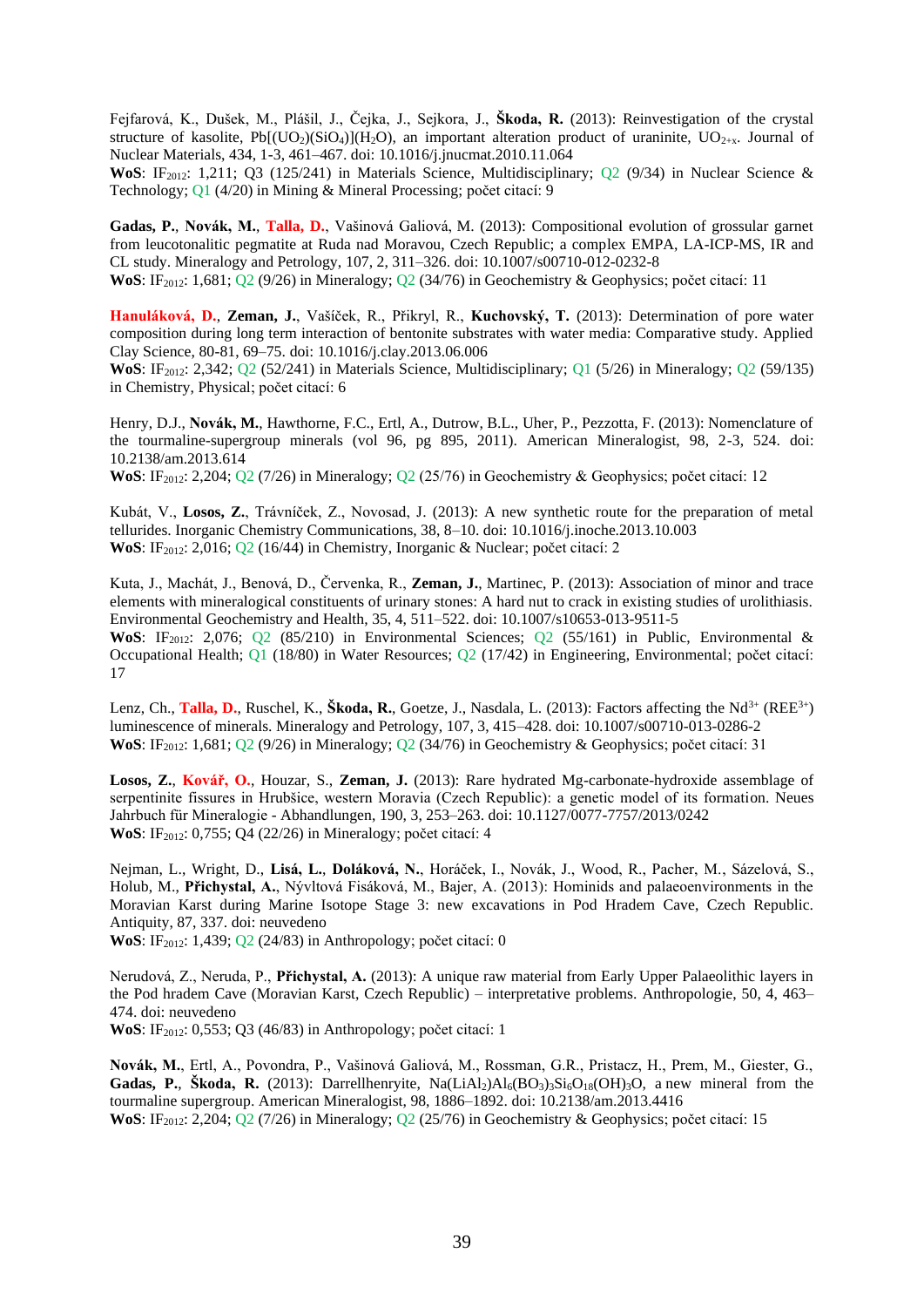**Novák, M.**, **Kadlec, T.**, **Gadas, P.** (2013): Geological position, mineral assemblages and contamination of granitic pegmatites in the Moldanubian Zone, Czech Republic; examples from the Vlastějovice region. Journal of Geosciences, 58, 21–47. doi: 10.3190/jgeosci.132

WoS: IF<sub>2012</sub>: 0,804; Q4 (134/172) in Geosciences, Multidisciplinary; počet citací: 23

Ondruš, P., Skála, R., Plášil, J., Sejkora, J., Veselovský, F., Čejka, J., Kallistova, A., Hloušek, J., Fejfarová, K., **Škoda, R.**, Dušek, M., Gabašová, A., Machovič, V., Lapčák, L. (2013): Svenekite, Ca[AsO<sub>2</sub>(OH)<sub>2</sub>]<sub>2</sub>, a new mineral from Jáchymov, Czech Republic. Mineralogical Magazine, 2013, 77, 6, 2711–2724. doi: 10.1180/minmag.2013.077.6.02

**WoS**: IF<sub>2012</sub>: 2,212; Q1 (6/26) in Mineralogy; počet citací: 3

Pánek, T., Smolková, V., Hradecký, J., **Sedláček, J.**, Zernitskaya, V., Kadlec, J., Pazdur, A., Řehánek, T. (2013): Late-Holocene evolution of a floodplain impounded by the Smrduta landslide, Carpathian Mountains (Czech Republic). Holocene, 23, 2, 218–229. doi: 10.1177/0959683612455539

**WoS**: IF2012: 3,218; Q1 (8/45) in Geography, Physical; Q1 (22/172) in Geosciences, Multidisciplinary; počet citací: 12

**Petřík, J.**, Vostrovská, I. (2013): Evolution of the scientific approach to prehistoric pottery in the area of the former Czechoslovakia. Anthropologie, 51, 2, 301–322. doi: neuvedeno **WoS**: IF2012: 0,553; Q3 (46/83) in Anthropology; počet citací: 0

Plášil J., Fejfarová, K., Dušek, M., **Škoda, R.**, Rohlíček, J. (2013): Revision of the symmetry and the crystal structure of čejkaite,  $Na_4(UO_2)(CO_3)_3$ . American Mineralogist, 2013, 98, 4, 549–553. doi: 10.2138/am.2013.4331

**WoS**: IF2012: 2,204; Q2 (7/26) in Mineralogy; Q2 (25/76) in Geochemistry & Geophysics; počet citací: 7

Plášil, J., Fejfarová, K., Čejka, J., Dušek, M., **Škoda, R.**, Sejkora, J. (2013): Revision of the crystal structure and chemical formula of haiweeite,  $Ca(UO<sub>2</sub>)<sub>2</sub>(Si<sub>5</sub>O<sub>12</sub>)(OH)<sub>2</sub>$ . 6H<sub>2</sub>O. American Mineralogist 98, 4, 718–723. doi: 10.2138/am.2013.4284

**WoS**: IF2012: 2,204; Q2 (7/26) in Mineralogy; Q2 (25/76) in Geochemistry & Geophysics; počet citací: 11

Plášil, J., Fejfarová, K., **Škoda, R.**, Dušek, M., Marty, J., Čejka, J. (2013): The crystal structure of magnesiozippeite,  $Mg[(UO_2)_2O_2(SO_4)](H_2O)_{3.5}$ , from East Saddle Mine, San Juan County, Utah (USA). Mineralogy and Petrology, 107, 2, 211–219. doi: 10.1007/s00710-012-0241-7 **WoS**: IF2012: 1,681; Q2 (9/26) in Mineralogy; Q2 (34/76) in Geochemistry & Geophysics; počet citací: 14

Plášil, J., Fejfarová, K., Hloušek, J., **Škoda, R.**, **Novák, M.**, Sejkora, J., Čejka, J., Dušek M., Veselovský, F., Ondruš, P., Majzlan, J., Mrázek Z. (2013): Štěpite, U(AsO<sub>3</sub>OH)<sub>2</sub>. 4H<sub>2</sub>O, from Jáchymov, Czech Republic: the first natural arsenate of tetravalent uranium. Mineralogical Magazine, 77, 1, 137–152. doi: 10.1180/minmag.2013.077.1.12

**WoS**: IF2012: 2,212; Q1 (6/26) in Mineralogy; počet citací: 11

Plášil, J., Hloušek, J., **Škoda, R.**, **Novák, M.**, Sejkora, J., Čejka, J., Veselovský, F., Majzlan, J. (2013): Vysokýite, U<sup>4+</sup>[AsO<sub>2</sub>(OH)<sub>2</sub>]<sub>4</sub> . 4H<sub>2</sub>O, a new mineral from Jáchymov, Czech Republic. Mineralogical Magazine, 77, 8, 3055–3066. doi: 10.1180/minmag.2013.077.8.01 **WoS**: IF<sub>2012</sub>: 2,212; Q1 (6/26) in Mineralogy; počet citací: 6

Plášil, J., Kampf, A., Kasatkin, A.V., Marty, J., **Škoda, R.**, Silva, S., Čejka, J. (2013): Meisserite,  $N_{\rm 45}(UO_2)(SO_4)$  3( $SO_3OH)(H_2O)$ , a new uranyl sulfate mineral from the Blue Lizard mine, San Juan County, Utah, USA. Mineralogical Magazine, 77, 7, 2975–2988. doi: 10.1180/minmag.2013.077.7.07 **WoS**: IF2012: 2,212; Q1 (6/26) in Mineralogy; počet citací: 26

Plášil, J., Kasatkin, A.V., **Škoda, R.**, **Novák, M.**, Kallistová, A., Dušek, M., Skála, R., Fejfarová, K., Čejka, J., Meisser, N., Goethals, H., Machovič, V., Lapčák, L. (2013): Leydetite, Fe(UO2)(SO4)2(H2O)11, a new uranyl sulfate mineral from Mas d'Alary, Lodeve, France. Mineralogical Magazine, 77, 4, 429–441. doi: 10.1180/minmag.2013.077.4.03

**WoS**: IF2012: 2,212; Q1 (6/26) in Mineralogy; počet citací: 17

Ptáček, J., **Melichar, R.**, Hájek, A., Koníček, P., Souček, K., Stas, L., Kříž, P., Lazarek, J. (2013): Structural analysis within the Rožná and Olší uranium deposits (Strážek Moldanobicum) for the estimation of deformation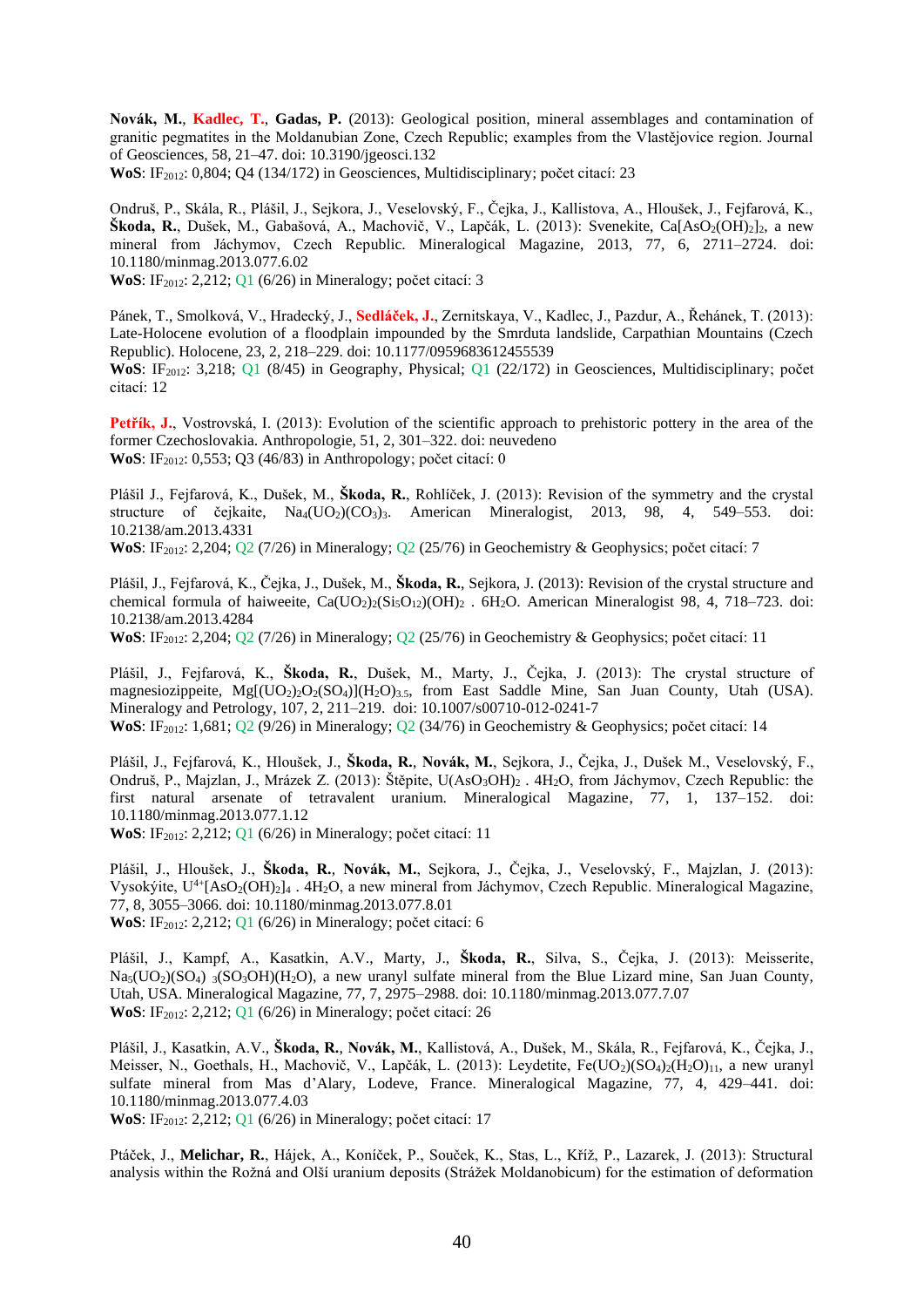and stress conditions of underground gas storage. Acta Geodynamica et Geomaterialia, 10, 2, 237–247. doi: 10.13168/AGG.2013.0024

WoS: IF<sub>2012</sub>: neuvedeno; počet citací: 5

**Sedláček, J.**, Bábek, O., Matys Grygar, T. (2013): Trends and evolution of contamination in a well-dated water reservoir sedimentary archive: the Brno Dam, Moravia, Czech Republic. Environmental Earth Sciences, 69, 8, 2581–2593. doi: 10.1007/s12665-012-2089-x

**WoS**: IF2012: 1,445; Q3 (120/210) in Environmental Sciences; Q2 (86/172) in Geosciences, Multidisciplinary; Q2 (35/80) Water Resources; počet citací: 17

**Talla, D.**, Wildner, M., Beran, A., **Škoda, R.**, **Losos, Z.** (2013): On the presence of hydrous defects in differently coloured wulfenites (PbMoO<sub>4</sub>): an infrared and optical spectroscopic study. Physics and Chemistry of Minerals, 40, 757–769. doi: 10.1007/s00269-013-0610-8

**WoS**: IF2012: 1,304; Q2 (113/241) in Materials Science, Multidisciplinary; Q2 (11/26) in Mineralogy; počet citací: 3

Ulrych, J., Ackerman, L., Balogh, K., Hegner, E., Jelínek, E., Pécskay Z., **Přichystal, A.**, Upton, B. G. J., Zimák, J., Foltýnová, R. (2013): Plio-Pleistocene basanitic and melilititic series of the Bohemian Massif: K-Ar ages, major/trace element and Sr-Nd isotopic data. Chemie der Erde - Geochemistry, 73, 429–450. doi: 10.1016/j.chemer.2013.02.001

**WoS**: IF2012: 1,351; Q3 (45/76) in Geochemistry & Geophysics; počet citací: 28

Uher, P., **Škoda, R.**, London, D. (2013): Foreword to the thematic set on "Granitic pegmatites: mineralogy and evolution (a special issue honoring the  $60<sup>th</sup>$  birthday of Prof. Milan Novák)". Journal of Geosciences, 58, 2, 77– 78. doi: 10.3190/jgeosci.143

**WoS**: IF2012: 0,804; Q4 (134/172) in Geosciences, Multidisciplinary; počet citací: 0

Vašinová Galiová, M., Nývltová Fišáková, M., Kynický, J., Prokeš, L., Neff, H., Mason, A.Z., **Gadas, P.**, Košler, J., Kanický, V. (2013): Elemental mapping in fossil tooth root section of *Ursus arctos* by laser ablation inductively coupled plasma mass spectrometry (LA-ICP-MS). Talanta, 105, 235–243. doi: 10.1016/j.talanta.2012.12.037

**WoS**: IF2012: 3,498; Q1 (12/75) in Chemistry, Analytical; počet citací: 23

**Vlačiky, M.**, Michalík, T., Nývltová Fišáková, M., Nývlt, D., Moravcová M., Králík, M., Kovanda, J., Péková, K., **Přichystal, A.**, **Dohnalová, A.** (2013): Gravettian occupation of the Beckov Gate in Western Slovakia as viewed from the interdisciplinary research of the Trenčianske Bohuslavice-Pod Tureckom site. Quaternary International, 294, 41–60. doi: 10.1016/j.quaint.2011.09.004

**WoS**: IF2012: 1,962; Q2 (21/45) in Geography, Physical; Q2 (58/172) in Geosciences, Multidisciplinary; počet citací: 15

[Wiśniewski,](http://www.sciencedirect.com/science/article/pii/S1040618211005350) A., [Adamiec,](http://www.sciencedirect.com/science/article/pii/S1040618211005350) G., [Badura,](http://www.sciencedirect.com/science/article/pii/S1040618211005350) J., [Bluszcz,](http://www.sciencedirect.com/science/article/pii/S1040618211005350) A., [Kowalska,](http://www.sciencedirect.com/science/article/pii/S1040618211005350) A., [Kufel-Diakowska,](http://www.sciencedirect.com/science/article/pii/S1040618211005350) B., [Mikołajczyk,](http://www.sciencedirect.com/science/article/pii/S1040618211005350) A., [Murczkiewicz,](http://www.sciencedirect.com/science/article/pii/S1040618211005350) M., **[Musil,](http://www.sciencedirect.com/science/article/pii/S1040618211005350) R.**, [Przybylski,](http://www.sciencedirect.com/science/article/pii/S1040618211005350) B., [Skrzypek,](http://www.sciencedirect.com/science/article/pii/S1040618211005350) G., [Stefaniak,](http://www.sciencedirect.com/science/article/pii/S1040618211005350) K., [Zych,](http://www.sciencedirect.com/science/article/pii/S1040618211005350) J. (2013): Occupation dynamics north of the Carpathians and Sudetes during the Weichselian (MIS5d-3): The Lower Silesia (SW Poland) case study. Quaternary International 294, 20–40. doi: 10.1016/j.quaint.2011.09.016

WoS: IF<sub>2012</sub>: 1,962; Q2 (21/45) in Geography, Physical; Q2 (58/172) in Geosciences, Multidisciplinary; počet citací: 19

## **2012 (celkem 35 článků, 15 studentů spoluautorů – červeně)**

Bačík, P., Uher, P., **Cempírek, J.**, Valucovič, T. (2012): Magnesian tourmalines from plagioklase-muscovitescapolite metaevaporite leayers in dolomite marble near Prosetin (Olesnice Unit, Moravicum, Czech Republic). Journal of Geosciences, 57, 3, 143–153. doi: 10.3190/jgesoci.120

WoS: IF<sub>2011</sub>: 1,279; Q3 (89/170) in Geosciences, Multidisciplinary; počet citací: 14

Bermanec, V., Horvat, M., Gobac, Ž.Ž., Zebec, V., Scholz, R., **Škoda, R.**, Wegner, R., de Brito Barreto, S., Dódony, I. (2012): Pseudomorphs of low microcline after adularia fourlings from the Alto da Cabeça (Boqueirão) and Morro Redondo pegmatites, Brazil. Canadian Mineralogist, 50, 4, 975–987. doi: 10.3749/canmin.50.4.975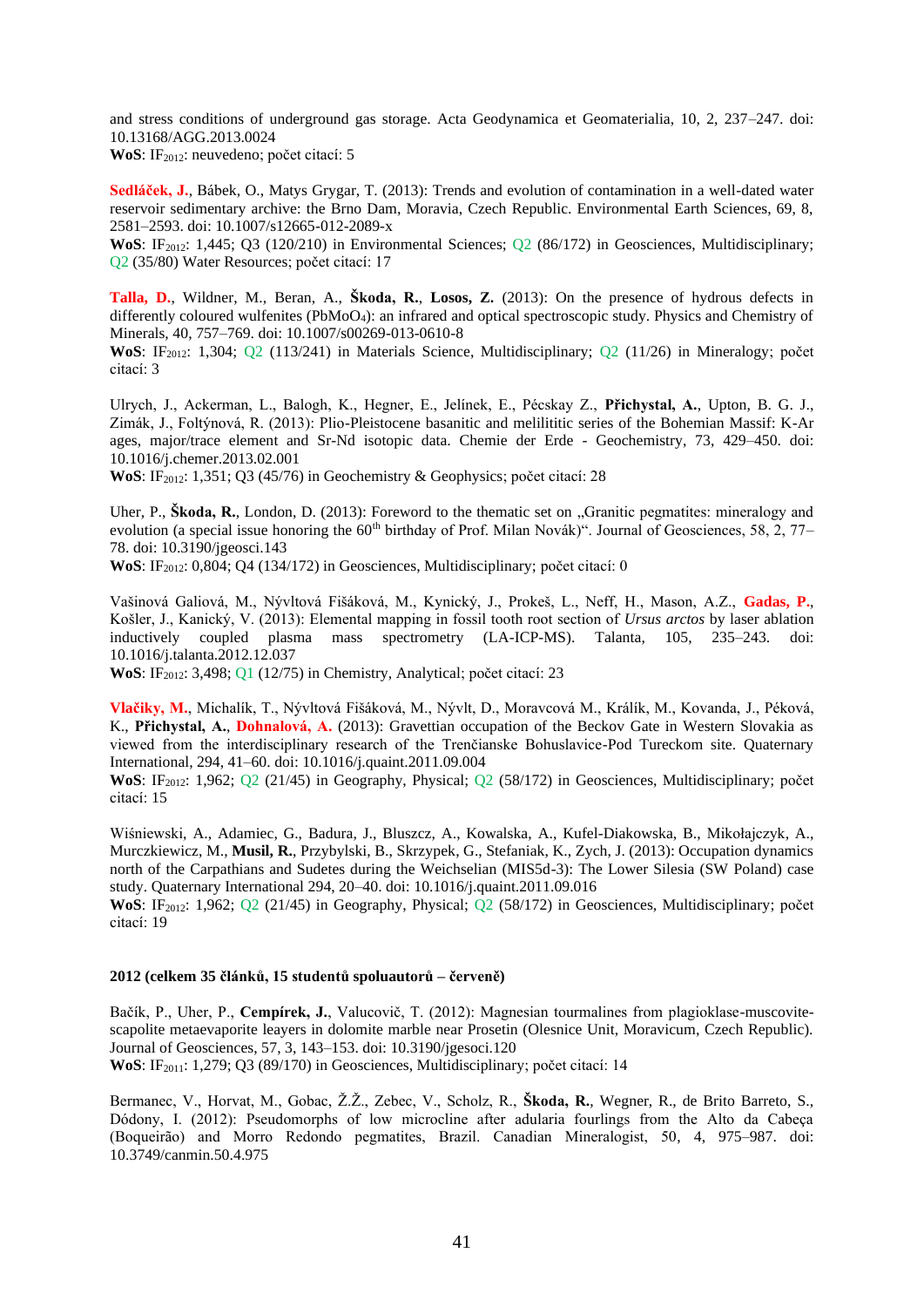**WoS**: IF2011: 1,115; Q3 (16/26) in Mineralogy; počet citací: 3

**Breiter, K.**, Svojtka, M., Ackerman, L., **Švecová, K.** (2012): Trace element composition of quartz from the Variscan Teplice caldera (Krušné hory/Erzgebirge Mts., Czech Republic/Germany): Insights into the volcanoplutonic complex evolution. Chemical Geology, 326-327, 36–50. doi: 10.1016/j.chemgeo.2012.07.028 **WoS**: IF2011: 3,518; Q1 (7/76) in Geochemistry & Geophysics; počet citací: 42

**Breiter, K.**, **Škoda, R.** (2012): Vertical zonality of fractionated granite plutons reflected in zircon chemistry: the Cínovec A-type versus the Beauvoir S-type suite. Geologica Carpathica, 63, 5, 383–398. doi: 10.2478/v10096- 012-0030-6

**WoS**: IF2011: 0,787; Q4 (132/170) in Geosciences, Multidisciplinary; počet citací: 24

Černý, P., London, D., **Novák, M.** (2012): Granitic pegmatites as reflections of their sources. Elements, 8, 289**–** 294. doi: 10.2113/gselements.8.4.289

**WoS**: IF2011: 2,423; Q1 (5/26) in Mineralogy; Q2 (21/176) in Geochemistry & Geophysics; počet citací: 121

Dill, H.G., **Škoda, R.**, Weber, B., Berner, Z.A., Müller, A., Bakker, R.J. (2012): A newly discovered swarm of shear-zone-hosted Bi–As–Fe–Mg–P-rich aplites and pegmatites in the Hagendorf–Pleystein pegmatite province, Southeastern Germany: A step closer to the metamorphic root of pegmatites. Canadian Mineralogist, 50, 4, 943– 974. doi: 10.3749/canmin.50.4.943

**WoS**: IF2011: 1,115; Q3 (16/26) in Mineralogy; počet citací: 15

**Dosbaba, M., Novák, M.** (2012): Quartz replacement by "kerolite" in graphic quartz-feldspar intergrowths from the Věžná I pegmatite, Czech Republic; A complex desilicification process related to episyenitization. Canadian Mineralogist, 50, 6, 1609–1622. doi: 10.3749/canmin.50.6.1609 **WoS**: IF2011: 1,115; Q3 (16/26) in Mineralogy; počet citací: 11

**Faimon, J.**, Ličbinská, M., Zajíček, P., **Sracek, O.** (2012): Partial pressures of CO<sub>2</sub> in epikarstic zone deduced from hydrogeochemistry of permanent drips, the Moravian Karst, Czech Republic. Acta Carsologica, 41, 1, 47– 57. doi: neuvedeno

**WoS**: IF2011: 0,757; Q4 (136/170) in Geosciences, Multidisciplinary; počet citací: 28

**Faimon, J.**, **Troppová, D.**, **Baldík, V.**, Novotný, R. (2012): Air circulation and its impact on microclimatic variables in the Císařská Cave (Moravian Karst, Czech Republic). International Journal of Climatology, 32, 599– 623. doi: 10.1002/joc.2298

**WoS**: IF2011: 2,906; Q1 (17/71) in Meteorology & Atmospheric Sciences; počet citací: 48

**Faimon, J.**, Ličbinská, M., Zajíček, P. (2012): Relationship between carbon dioxide in Balcarka Cave and adjacent soils in the Moravian Karst region of the Czech Republic. International Journal of Speleology, 41, 1, 17–28. doi: 10.5038/1827-806X.41.1.3

WoS: IF<sub>2011</sub>: 2,000; Q2 (48/170) in Geosciences, Multidisciplinary; počet citací: 25

Fejfarová, K., **Plášil, J.**, Yang, H., Čejka, J., Dušek, M., Downs, R.T., Barkley, M.C., **Škoda, R.** (2012): Revision of the crystal structure and chemical formula of weeksite,  $K_2(UO_2)(Si_5O_{13})$ . 4H<sub>2</sub>O. American Mineralogist, 97, 750–754. doi: 10.2138/am.2012.4025

**WoS**: IF2011: 2,169; Q1 (6/26) in Mineralogy; Q2 (26/76) in Geochemistry & Geophysics; počet citací: 4

Filip, J., Bosi, F., **Novák, M.**, Skogby, H., Tuček, J., Čuda, J., Wildner, M. (2012): Iron redox reactions in the tourmaline structure: High-temperature treatment of Fe<sup>3+</sup>-rich schorl. Geochimica et Cosmochimica Acta, 86, 239–256. doi: 10.1016/j.gca.2012.02.031

WoS: IF<sub>2011</sub>: 4,259; Q1 (3/76) in Geochemistry & Geophysics; počet citací: 52

**Gadas, P.**, **Novák, M.**, **Staněk, J.**, Filip, J., Vašinová Galiová, M. (2012): Compositional evolution of zoned tourmaline crystals from pockets in common pegmatites, the Moldanubian Zone, Czech Republic. Canadian Mineralogist, 50, 4, 895–912. doi: 10.3749/canmin.50.4.895 **WoS**: IF2011: 1,115; Q3 (16/26) in Mineralogy; počet citací: 23

Galliski, M.Á., Márquez-Zavalía, M.F., Lira, R., Cempírek, J., **Škoda, R.** (2012): Mineralogy and origin of the dumortierite-bearing pegmatites of Virorco, San Luis, Argentina. Canadian Mineralogist, 50, 4, 873–894. doi: 10.3749/canmin.50.4.873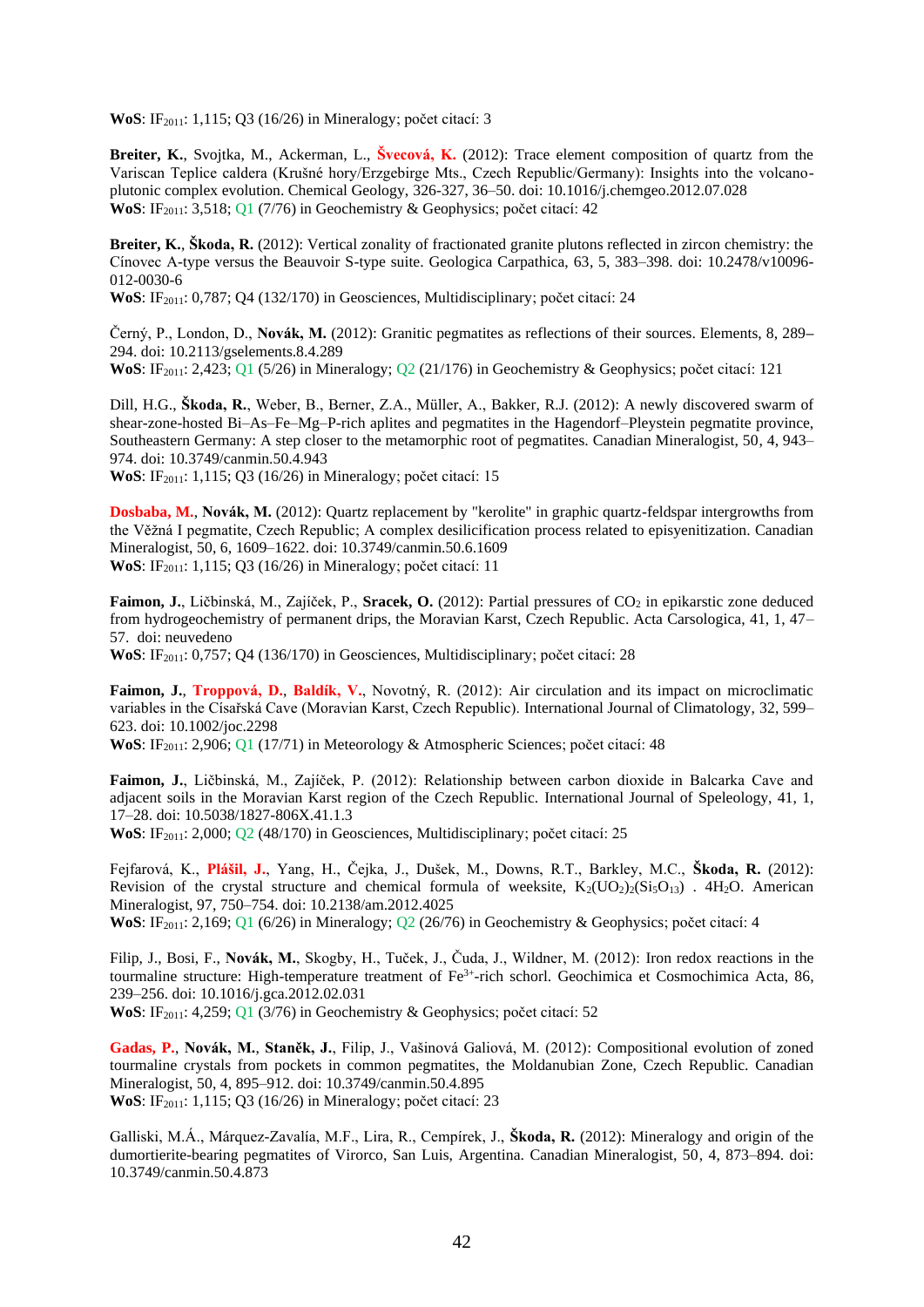**WoS**: IF2011: 1,115; Q3 (16/26) in Mineralogy; počet citací: 12

**[Kalvoda, J.](https://is.muni.cz/auth/osoba/2007?vysledek=38608)**, **[Bábek, O.](https://is.muni.cz/auth/osoba/48838?vysledek=38608)**, Aretz, M., Cossey, P., Devuyst, F.X., Hargreaves, S., Nudds, J. (2012): High resolution biostratigraphy of the Tournaisian-Viséan boundary interval in the North Staffordshire Basin and correlation with the South Wales-Mendip Shelf. Bulletin of Geosciences, 87, 3, 497–541. doi: 10.3140/bull.geosci.1338 **WoS**: IF2011: 1,099; Q3 (102/170) in Geosciences, Multidisciplinary; Q2 (24/49) in Paleontology; počet citací: 4

Kropáč, K., **Buriánek, D.**, Zimák, J. (2012): Origin and metamorphic evolution of Fe-Mn-rich garnetites (coticules) in the Desná Unit (Silesicum, NE Bohemian Massif). Chemie der Erde - Geochemistry, 72, 3, 219– 236. doi: 10.1016/j.chemer.2011.11.002

**WoS**: IF2011: 1,447; Q3 (39/76) in Geochemistry & Geophysics; počet citací: 3

Kučera, J., **Zeman, J.**, Mandl, M., Černá H. (2012): Stoichiometry of bacterial anaerobic oxidation of elemental sulfur by ferric iron. Antonie van Leeuwenhoek International Journal of General and Molecular Microbiology, 101, 4, 919–922. doi: 10.1007/s10482-012-9699-x **WoS**: IF<sub>2011</sub>: 2,091; Q4 (98/125) in Microbiology; počet citací: 10

Majzlan, J., Drahota, P., Filippi, M., Grevel, K.-D., Kahl, W.-A., **Plášil, J.**, Boerio-Goates, J., Woodfield, B.F. (2012): Thermodynamic properties of scorodite and parascorodite (FeAsO<sub>4</sub> . 2H<sub>2</sub>O), kaňkite (FeAsO4 . 3.5H<sub>2</sub>O), and FeAsO4. Hydrometallurgy, 117-118, 47–56. doi: 10.1016/j.hydromet.2012.02.002 **WoS**: IF2011: 2,027; Q1 (5/75) in Metallurgy & Metallurgical Engineering; počet citací: 47

Majzlan, J., Lazic, B., Armbruster, T., Johnson, M.B., White, M.A., Fisher, R.A., **Plášil, J.**, **Loun, J.**, **Škoda, R.**, **Novák, M.** (2012): Crystal structure, thermodynamic properties, and paragenesis of bukovskýite, Fe<sub>2</sub>(AsO<sub>4</sub>)(SO<sub>4</sub>)(OH) . 9H<sub>2</sub>O. Journal of Mineralogical and Petrological Sciences, 107, 3, 133–148. doi: 10.2465/jmps.110930

**WoS**: IF2011: 0,607; Q4 (23/26) in Mineralogy; počet citací: 19

Matys Grygar, T., **Sedláček, J.**, **Bábek, O.**, Nováková, T., Strnad, L., Mihaljevič, M. (2012): Regional contamination of Moravia (South-Eastern Czech Republic): Temporal shift of Pb and Zn loading in fluvial sediments. Water Air and Soil Pollution 223, 2, 739–753. doi: 10.1007/s11270-011-0898-2 **WoS**: IF2011: 1,625; Q2 (101/205) in Environmental Sciences; Q3 (37/71) in Meteorology & Atmospheric Sciences; Q2 (24/78) in Water Resources; počet citací: 30

Melleton, J., Gloaguen, E., Frei, D., **Novák, M.**, **Breiter, K.** (2012): How are the emplacement of rare-element pegmatites, regional metamorphism and magmatism interrelated in the Moldanubian Domain of Variscan Bohemian Massif, Czech Republic? Canadian Mineralogist, 50, 6, 1751–1773. doi: 10.3749/canmin.50.6.1751 **WoS**: IF2011: 1,115; Q3 (16/26) in Mineralogy; počet citací: 53

**Nehyba, S.**, Roetzel, R., Maštera, L. (2012): Provenance analysis of the Permo-Carboniferous fluvial sandstones of the southern part of the Boskovice Basin and the Zöbing Area (Czech Republic, Austria): implication for paleogeographical reconstructions of the post-Variscan collapse basins. Geologica Carpathica, 63, 5, 365–382. doi: 10.2478/v10096-012-0029-z

WoS: IF<sub>2011</sub>: 0,787; Q4 (132/170) in Geosciences, Multidisciplinary; počet citací: 12

**Novák, M.**, **Škoda, R.**, **Gadas, P.**, **Krmíček, L.**, Černý, P. (2012): Contrasting origins of the mixed signature in granitic pegmatites; examples from the Moldanubian Zone, Czech Republic. Canadian Mineralogist, 50, 4, 1077–1094. doi: 10.3749/canmin.50.4.1077

**WoS**: IF2011: 1,115; Q3 (16/26) in Mineralogy; počet citací: 43

**Plášil, J.**, Fejfarová, K., Skála, R., **Škoda, R.**, Meisser, N., Hloušek, J., Císařová, I., Dušek, M., Veselovský, F., Čejka, J., Sejkora, J., Ondruš, P. (2012): The crystal chemistry of the uranyl carbonate mineral grimselite,  $(K,Na)$ <sub>3</sub>Na[(UO<sub>2</sub>)(CO<sub>3</sub>)<sub>3</sub>](H<sub>2</sub>O), from Jáchymov, Czech Republic. Mineralogical Magazine, 76, 446–453. doi: 10.1180/minmag.2012.076.3.01

**WoS**: IF2011: 1,321; Q2 (12/26) in Mineralogy; počet citací: 6

**Plášil, J.**, Fejfarová, K., Wallwork, K.S., Dušek, M., **Škoda, R.**, Sejkora, J., Čejka, J., Veselovský, F., Hloušek, J., Meisser, N., Brugger, J. (2012): Crystal structure of pseudojohannite, with a revised formula,  $Cu_3(OH)_2[(UO_2)_4O_4(SO_4)_2](H_2O)_{12}$ . American Mineralogist, 97, 1796–1803. doi: 10.2138/am.2012.4127 **WoS**: IF2011: 2,169; Q1 (6/26) in Mineralogy; Q2 (26/76) in Geochemistry & Geophysics; počet citací: 17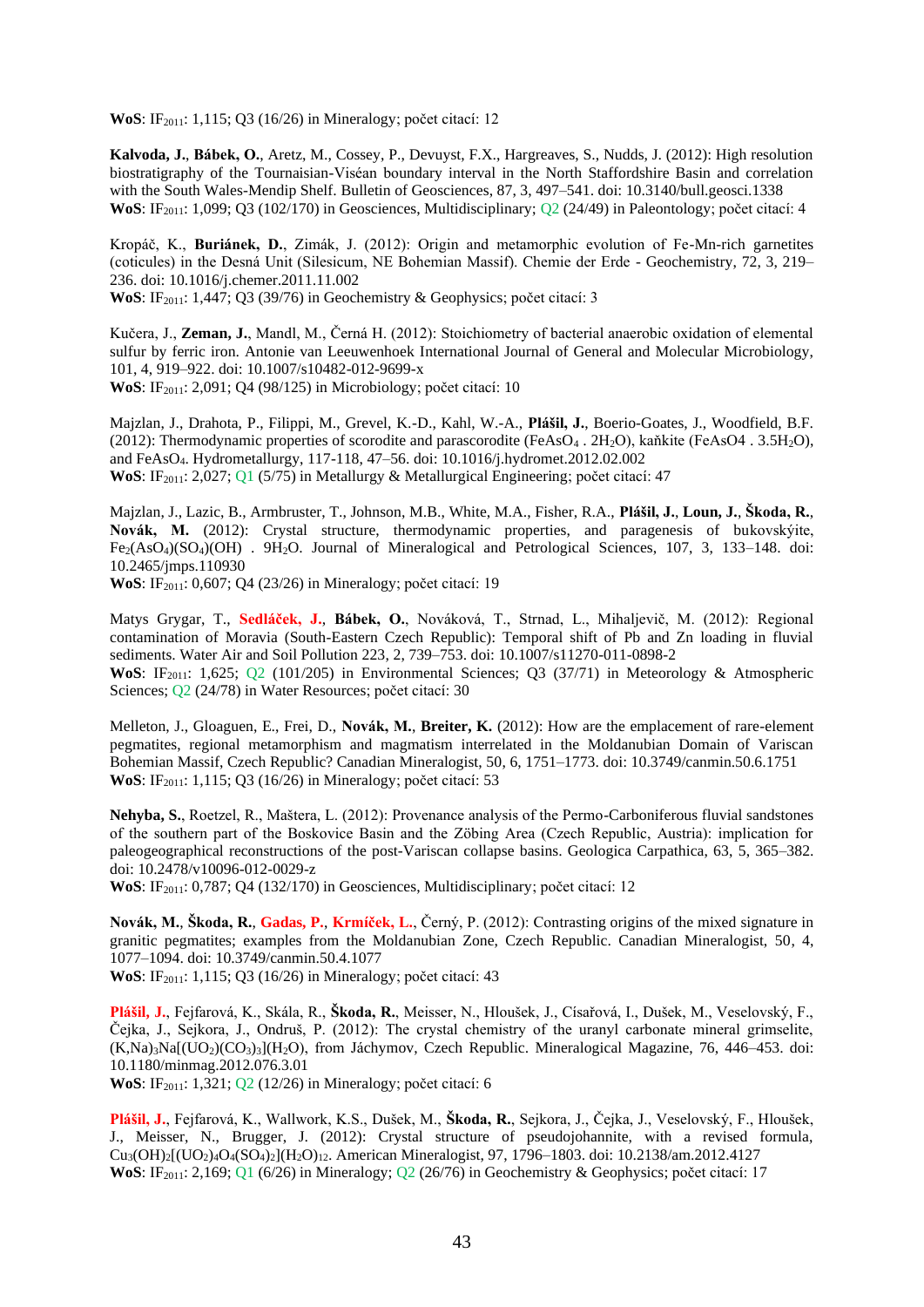**[Plášil, J.](http://www.scopus.com/authid/detail.url?authorId=23025751100&eid=2-s2.0-84875745243)**, [Hauser, J.,](http://www.scopus.com/authid/detail.url?authorId=7202945939&eid=2-s2.0-84875745243) [Petříček, V.,](http://www.scopus.com/authid/detail.url?authorId=7003549186&eid=2-s2.0-84875745243) [Meisser, N.,](http://www.scopus.com/authid/detail.url?authorId=6603508724&eid=2-s2.0-84875745243) [Mills, S.J.,](http://www.scopus.com/authid/detail.url?authorId=7202974104&eid=2-s2.0-84875745243) **[Škoda, R.](http://www.scopus.com/authid/detail.url?authorId=13102643700&eid=2-s2.0-84875745243)**, [Fejfarová, K.,](http://www.scopus.com/authid/detail.url?authorId=6508087797&eid=2-s2.0-84875745243) [Čejka, J.,](http://www.scopus.com/authid/detail.url?authorId=26425652500&eid=2-s2.0-84875745243) [Sejkora,](http://www.scopus.com/authid/detail.url?authorId=6701729565&eid=2-s2.0-84875745243)  [J.,](http://www.scopus.com/authid/detail.url?authorId=6701729565&eid=2-s2.0-84875745243) [Hloušek, J.,](http://www.scopus.com/authid/detail.url?authorId=6603921226&eid=2-s2.0-84875745243) [Johannet, J.-M.,](http://www.scopus.com/authid/detail.url?authorId=55639444700&eid=2-s2.0-84875745243) [Machovič, V.,](http://www.scopus.com/authid/detail.url?authorId=6602131639&eid=2-s2.0-84875745243) [Lapčák, L.](http://www.scopus.com/authid/detail.url?authorId=55620521100&eid=2-s2.0-84875745243) (2012): Crystal structure and formula revision of deliensite,  $Fe[(UO<sub>2</sub>)<sub>2</sub>(SO<sub>4</sub>)<sub>2</sub>(OH)<sub>2</sub>](H<sub>2</sub>O)<sub>7</sub>$ . Mineralogical Magazine, 76, 2837–2860. doi: 10.1180/minmag.2012.076.7.14

**WoS**: IF<sub>2011</sub>: 1,321; Q2 (12/26) in Mineralogy; počet citací: 19

**Plášil, J.**, Hloušek, J., Veselovský, F., Fejfarová, K., Dušek, M., **Škoda, R.**, **Novák, M.**, Čejka, J., Ondruš, P. (2012): Adolfpateraite, K $[(UO<sub>2</sub>)(SO<sub>4</sub>)(OH)(H<sub>2</sub>O)]$ , a new uraqnyl sulphate mineral from Jáchymov, Czech Replublic. American Mineralogist, 97, 2-3, 447–454. doi: 10.2138/am.2012.3976 **WoS**: IF2011: 2,169; Q1 (6/26) in Mineralogy; Q2 (26/76) in Geochemistry & Geophysics; počet citací: 28

Rak, Š., **Kalvoda, J.**, Devuyst, F.X. (2012): New Mississippian trilobite association from the Brno vicinity. Geologica Carpathica, 63, 3, 1891–190. doi: 10.2478/v10096-012-0015-5 **WoS**: IF2011: 0,787; Q4 (132/170) in Geosciences, Multidisciplinary; počet citací: 4

Ruschel, K., Nasdala, L., Kronz, A., Hanchar, J. M., Többens, D. M., **Škoda, R.**, Finger, F., Möller, A. (2012): A Raman spectroscopic study on the structural disorder of monazite–(Ce). Mineralogy and Petrology, 105, 1-2, 41–55. doi: 10.1007/s00710-012-0197-7

**WoS**: IF2011: 1,278; Q3 (14/26) in Mineralogy; Q3 (46/76) in Geochemistry & Geophysics; počet citací: 53

**Slobodník, M.**, **Melichar R.**, Hurai V., Bakker R. (2012): Litho-stratigraphic effect on Variscan fluid flow within the Prague synform, Barrandian: Evidence based on C, O, Sr isotopes and fluid inclusions. Marine and Petroleum Geology, 35, 128–138. doi: 10.1016/j.marpetgeo.2012.01.003 WoS: IF<sub>2011</sub>: 2,104; Q2 (44/170) in Geosciences, Multidisciplinary; počet citací: 7

Svoboda, J., **Hladilová, Š.**, **Ivanov, M.**, Sázelová, S. (2012): Mladeč is not a dead site. Supplementary evidence from the 2009-2011 survey. Anthropologie, XLIX, 2, 109–115. doi: neuvedeno **WoS**: IF<sub>2011</sub>: 0,690; Q2 (35/81) in Anthropology; počet citací: 0

**Šimíček, D.**, **Bábek, O.**, **Leichmann, J.** (2012): Outcrop gamma-ray logging of siliciclastic turbidites: Separating the detrital provenance signal from facies in the foreland-basin turbidites of the Moravo-Silesian basin, Czech Republic. Sedimentary Geology, 261, 50–64. doi: 10.1016/j.sedgeo.2012.03.003 **WoS**: IF2011: 1,537; Q2 (13/47) in Geology; počet citací: 22

**Škoda, R.**, Cempírek, J., Filip, J., **Novák, M.**, Veselovský, F., Čtvrtlík, R. (2012): Allanite-(Nd),  $CaNdA<sub>12</sub>Fe<sup>2+</sup>(SiO<sub>4</sub>)(Si<sub>2</sub>)(O(H))$ , a new mineral from Åskagen, Sweden. American Mineralogist, 97, 5-6, 983– 988. doi: 10.2138/am.2012.3936

**WoS**: IF2011: 2,169; Q1 (6/26) in Mineralogy; Q2 (26/76) in Geochemistry & Geophysics; počet citací: 13

Šťastná, A., Sachlová, S., Pertold, Z., Přikryl, R., **[Leichmann, J.](https://is.muni.cz/osoba/1923)** (2012): Cathodoluminescence microscopy and petrographic image analysis of aggregates in concrete pavements affected by alkali-silica reaction. Materials Characterization, 65, 115–125. doi: 10.1016/j.matchar.2012.01.008 **WoS**: IF2011: 1,572; Q1 (3/32) in Materials Science, Characterization & Testing; počet citací: 9

Zágoršek, K., **Nehyba, S.**, Petrova-Tomanova, P., Hladilová, Š., Bitner, M.A., **Doláková, N.**, **Hrabovský, J.**, Jašková, V. (2012): [Local catastrophe caused by tephra input near Premyslovice \(Moravia, Czech Republic\)](http://apps.webofknowledge.com/full_record.do?product=WOS&search_mode=GeneralSearch&qid=1&SID=P1i7dI7iFeaKMLLKCkO&page=1&doc=2)  [during the Middle Miocene.](http://apps.webofknowledge.com/full_record.do?product=WOS&search_mode=GeneralSearch&qid=1&SID=P1i7dI7iFeaKMLLKCkO&page=1&doc=2) Geological Quarterly, 56, 2, 269–283. doi: 10.7306/gq.1021 **WoS**: IF2011: 0,844; Q3 (27/47) in Geology; počet citací: 16

## **2011 (celkem 32 článků, 24 studentů spoluautorů – červeně)**

**Bábek, O.**, **Faměra, M.**, Hilscherová, K., **Kalvoda, J.**, Dobrovolný, P., **Sedláček, J.**, Machát, J., Holoubek, I. (2011): [Geochemical traces of flood layers in the fluvial sedimentary archive; implications for contamination](http://apps.webofknowledge.com/full_record.do?product=WOS&search_mode=Refine&qid=9&SID=3EbKHcGAdjld1DgnAgA&page=1&doc=1)  [history analyses. C](http://apps.webofknowledge.com/full_record.do?product=WOS&search_mode=Refine&qid=9&SID=3EbKHcGAdjld1DgnAgA&page=1&doc=1)atena, 87, 2, 281–290. doi: 10.1016/j.catena.2011.06.014

**WoS**: IF2010: 1,893; Q2 (12/32) in Soil Science; Q1 (13/76) in Water Resources; Q2 (55/167) in Geosciences, Multidisciplinary; počet citací: 36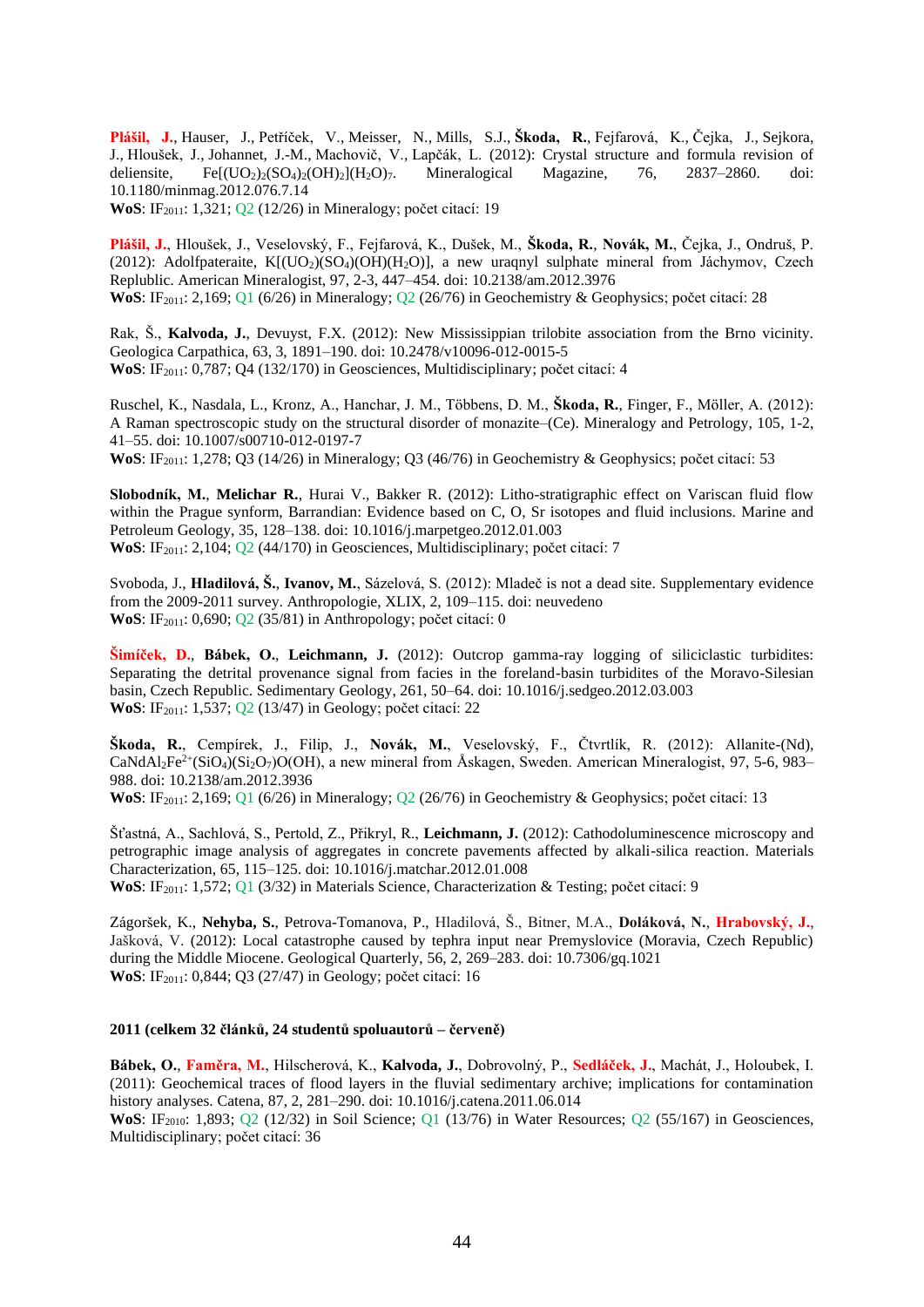**Bábek, O.**, Chlachula, J., Matys Grygar, T. (2011): [Non-magnetic indicators of pedogenesis related to loess](http://apps.webofknowledge.com/full_record.do?product=WOS&search_mode=Refine&qid=12&SID=3EbKHcGAdjld1DgnAgA&page=1&doc=2)  [magnetic enhancement and depletion: Examples from the Czech Republic and southern Siberia.](http://apps.webofknowledge.com/full_record.do?product=WOS&search_mode=Refine&qid=12&SID=3EbKHcGAdjld1DgnAgA&page=1&doc=2) Quaternary Science Reviews, 30, 7-8, 967–979. doi: 10,1016/j.quascirev.2011.01.009 WoS: IF<sub>2010</sub>: 4,567; Q1 (2/42) in Geography, Physical; Q1 (6/167) in Geosciences, Multidisciplinary; počet citací: 37

**Čopjaková, R.**, **Novák, M.**, Franců, E. (2011): Formation of authigenic monazite-(Ce) to monazite-(Nd) from Upper Carboniferous greywackes of the Drahany Upland: roles of the chemical composition of host rock and burial temperature. Lithos, 127, 373–385. doi: 10.1016/j.lithos.2011.08.001 **WoS**: IF2010: 3,121; Q1 (3/27) in Mineralogy; Q1 (13/77) in Geochemistry & Geophysics; počet citací: 26

Henry, D., **Novák, M.**, Hawthorne, F.C., Ertl, A., Dutrow, B., Uher, P., Pezzotta, F. (2011): Nomenclature of the tourmaline supergroup-minerals. American Mineralogist, 96, 895–913. doi: 10.2138/am.2011.3636 **WoS**: IF2010: 2,026; Q2 (7/27) in Mineralogy; Q2 (27/77) in Geochemistry & Geophysics; počet citací: 352

Holá, M., **Kalvoda, J.**, Nováková, H., **Škoda, R.**, Kanický, V. (2011): Possibilities of LA-ICP-MS technique for the spatial elemental analysis of the recent fish scales: Line scan vs. depth profiling. Applied Surface Science, 257, 6, 1932–1940. doi: 10.1016/j.apsusc.2010.09.029

**WoS**: IF2010: 1,795; Q2 (7/18) in Materials Science, Coatings & Films; Q2 (41/118) in Physics, Applied; Q2 (26/68) in Physics, Condensed Matter; Q3 (75/127) in Chemistry, Physical; počet citací: 23

Chudík, P., Uher, P., **Gadas, P.**, **Škoda, R.**, Pršek, J., (2011): Niobium-tantalum oxide minerals in the Jezuitské Lesy granitic pegmatite, Bratislava Massif, Slovakia: Ta to Nb and Fe to Mn evolutionary trends in a narrow Be,Cs-richand Li,B-poor dike. Mineralogy and Petrology, 102, 1-4, 15–27. doi: 10.1007/s00710-011-0163-9 **WoS**: IF2010: 1,287; Q3 (15/27) in Mineralogy; Q3 (40/77) in Geochemistry & Geophysics; počet citací: 16

**Ivanov, M.**, Böhme, M. (2011): Snakes from Griesbeckerzell (Langhian, Early Badenian), North Alpine Foreland Basin (Germany), with comments on the evolution of snake faunas in Central Europe during the Miocene Climatic Optimum. Geodiversitas, 33, 3, 411–449. doi: 10.5252/g2011n3a2 **WoS**: IF2010: 0,986; Q3 (30/48) in Paleontology; počet citací: 21

**Kalvoda, J.**, **Bábek, O.**, Devuyst, F.X., Sevastopulo, G. (2011): [Biostratigraphy, sequence stratigraphy and](http://apps.webofknowledge.com/full_record.do?product=WOS&search_mode=Refine&qid=9&SID=3EbKHcGAdjld1DgnAgA&page=1&doc=2)  [gamma-ray spectrometry of the Tournaisian-Visean boundary interval in the Dublin Basin. B](http://apps.webofknowledge.com/full_record.do?product=WOS&search_mode=Refine&qid=9&SID=3EbKHcGAdjld1DgnAgA&page=1&doc=2)ulletin of Geosciences, 86, 4, 683–706. doi: 10.3140/bull.geosci.1265

**WoS**: IF2010: 1,202; Q2 (24/48) in Paleontology; Q3 (88/167) in Geosciences, Multidisciplinary; počet citací: 9

**Kocourková, E.**, **Sracek, O.**, Houzar, S., Cempírek, J., **Losos, Z.**, Filip, J., Hršelová, P. (2011): Geochemical and mineralogical control on the mobility of arsenic in waste rock pile at Dlouhá Ves, Czech Republic. Journal of Geochemical Exploration, 110, 61–73. doi: 10.1016/j.gexplo.2011.02.009 WoS: IF<sub>2010</sub>: 2,125; Q2 (24/77) in Geochemistry & Geophysics; počet citací: 32

**Kotková, J.**, O'Brien, P., Ziemann, M. (2011): Diamond and coesite discovered in Saxony-type granulite: Solution to the Variscan garnet peridotite enigma. Geology, 39, 7, 667–670. doi: 10.1130/G31971.1 **WoS**: IF2010: 4,026; Q1 (1/48) in Geology; počet citací: 107

Kováčová, M., **Doláková, N.**, Kováč, M. (2011): Miocene vegetation pattern and climate change in the Northwestern Central Paratethys domain (Czech and Slovak Republic). Geologica Carpathica, 62, 3, 251–266. doi: 10.2478/v10096-011-0020-0

**WoS**: IF2010: 0,909; Q3 (115/167) in Geosciences, Multidisciplinary; počet citací: 22

**Krmíček, L.**, Cempírek, J., Havlín, A., **Přichystal, A.**, Houzar, S., Krmíčková, M., **Gadas, P.** (2011): Mineralogy and petrogenesis of a Ba–Ti–Zr-rich peralkaline dyke from Šebkovice (Czech Republic): Recognition of the most lamproitic Variscan intrusion. Lithos, 121, 74–86. doi: 10.1016/j.lithos.2010.10.005 **WoS**: IF2010: 3,121; Q1 (3/27) in Mineralogy; Q1 (13/77) in Geochemistry & Geophysics; počet citací: 46

Kynický, J., Chakhmouradian, A.R., Xu, C., **Krmíček, L.**, Vašinová Galiová, M. (2011): Distribution and evolution of zirkonium mineralization in peralkaline granites and associated pegmatites of the Khan Bogd Complex, southern Mongolia. Canadian Mineralogist, 49, 4, 947–965. doi: 10.3749/canmin.49.4.947 **WoS**: IF2010: 1,289; Q3 (14/27) in Mineralogy; počet citací: 35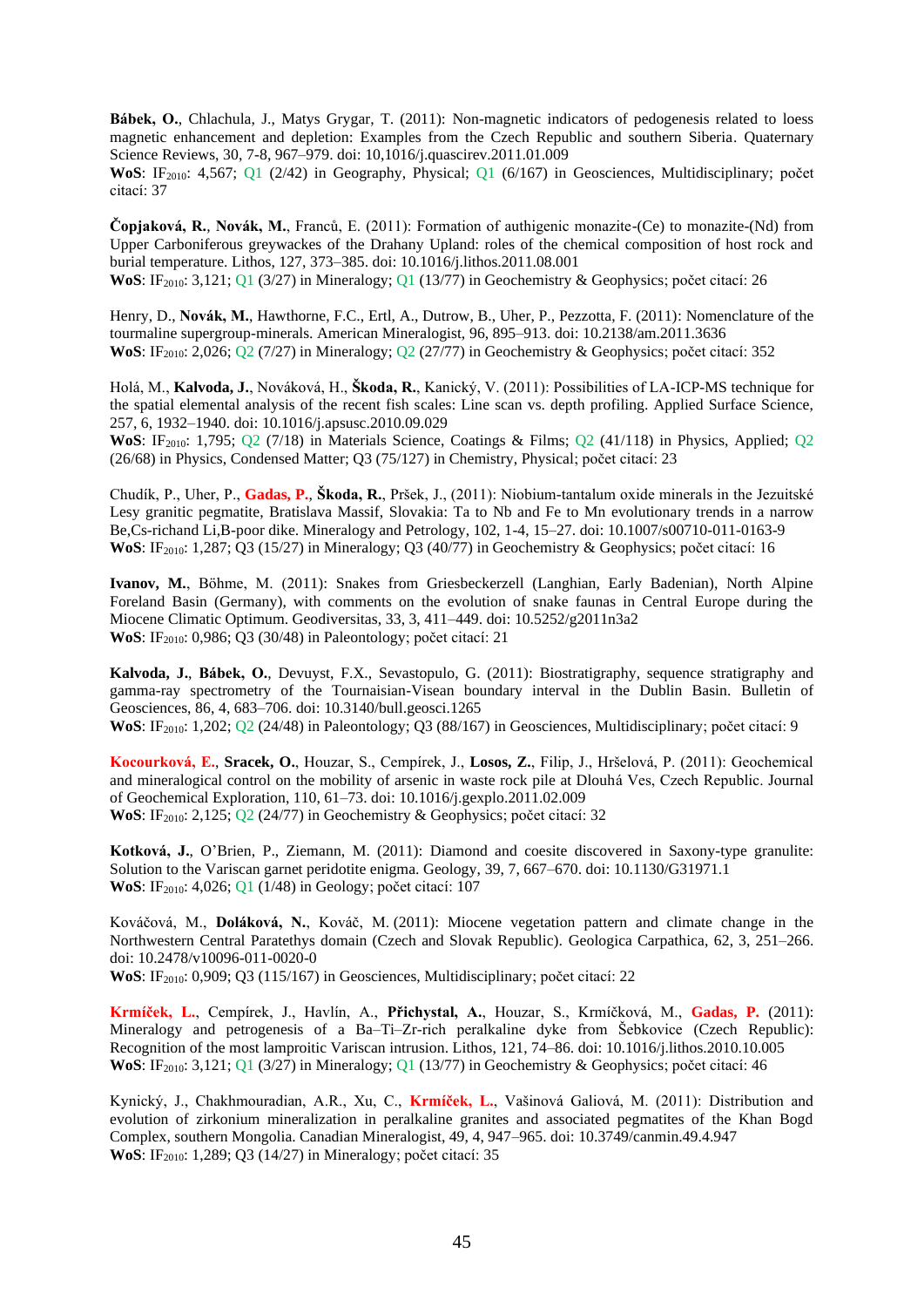**Loun, J.**, Čejka, J., Sejkora, J., **Plášil, J.**, **Novák, M.**, Frost, R.L., Palmer, S.J., Keeffe, E.C. (2011): A Raman spectroscopic study of bukovskýite  $Fe<sub>2</sub>(AsO<sub>4</sub>)(SO<sub>4</sub>)(OH)$ . 7H<sub>2</sub>O, a mineral phase with a significant role in arsenic migration. Journal of Raman Spectroscopy, 42, 1596–1600. doi: 10.1002/jrs.2900 **WoS**: IF2010: 3,137; Q1 (9/42) in Spectroscopy; počet citací: 7

Mills, S.J., Kampf, A.R., Sejkora, J., Adams, P.M., Birch, W.D., **Plášil, J.** (2011): Iangreyite: a new secondary phosphate mineral closely related to perhamite. Mineralogical Magazine, 75, 2, 327–336. doi: 10.1180/minmag.2011.075.2.327

**WoS**: IF<sub>2010</sub>: 0,949; Q3 (20/27) in Mineralogy; počet citací: 12

Mrázová, Š., **Gadas, P.** (2011): [Obsidian balls \(marekanite\) from Cerro Tijerina, central Nicaragua: petrographic](http://apps.webofknowledge.com/full_record.do?product=WOS&search_mode=GeneralSearch&qid=29&SID=3EbKHcGAdjld1DgnAgA&page=1&doc=3)  [investigations. J](http://apps.webofknowledge.com/full_record.do?product=WOS&search_mode=GeneralSearch&qid=29&SID=3EbKHcGAdjld1DgnAgA&page=1&doc=3)ournal of Geosciences, 56, 43–49. doi: 10.3190/jgeosci.086 WoS: IF<sub>2010</sub>: 1,026; Q3 (106/167) in Geosciences, Multidisciplinary; počet citací: 3

**Nehyba, S.**, Nývlt, D., Schadke, U., Kirchner, G., Franců, E. (2011): Depositional rates and dating techniques of modern deposits in the Brno reservoir (Czech Republic) during the last 70 years. Journal of Paleolimnology, 45, 1, 41–55. doi: 10.1007/s10933-010-9478-5

**WoS**: IF2012: 2,676; Q1 (3/18) in Limnology; Q1 (44/193) in Environmental Sciences; Q1 (24/167) in Geosciences, Multidisciplinary; počet citací: 17

**Nehyba, S.**, Roetzel, R. (2011): Fluvial deposits of the St. Marein Freischling Formation insights into initial depositional processes on the distal external margin of the Alpine Carpathian Foredeep in Lower Austria. Austrian Journal of Earth Sciences, 100, 2, 50–80. doi: neuvedeno

**WoS**: IF2010: 0,400; Q4 (150/167) in Geosciences, Multidisciplinary; počet citací: 11

**Novák, M.**, **Gadas, P.**, Filip, J., Vaculovič, T., **Přikryl, J.**, **Fojt, B.** (2011): Blue, complexly zoned, (Na,Mg,Fe,Li)-rich beryl from quartz-calcite veins in low-grade metamorphosed Fe-deposit Skály near Rýmařov, Czech Republic. Mineralogy and Petrology, 102, 3–14. doi: 10.1007/s00710-011-0157-7 **WoS**: IF2010: 1,287; Q3 (15/27) in Mineralogy; Q3 (40/77) in Geochemistry & Geophysics; počet citací: 9

**Novák, M.**, **Škoda, R.**, Filip, J., **Macek, I.**, Vaculovič, T. (2011): Compositional trends in tourmaline from the intragranitic NYF pegmatites of the Třebíč Pluton, Czech Republic; electron microprobe, LA-ICP-MS and Mössbauer study. Canadian Mineralogist, 49, 359–380. doi: 10.3749/canmin.49.1.359 **WoS**: IF2010: 1,289; Q3 (14/27) in Mineralogy; počet citací: 64

**Plášil, J.**, Dušek, M., **Novák, M.**, Čejka, J., Císařová, I., **Škoda, R.** (2011): Sejkoraite-(Y), a new member of the zippeite group containing trivalent cations from Jáchymov (St. Joachimsthal), Czech Republic: description and crystal structure refinement. American Mineralogist, 96, 983–991. doi: 10.2138/am.2011.3713 **WoS**: IF2010: 2,026; Q2 (7/27) in Mineralogy; Q2 (27/77) in Geochemistry & Geophysics; počet citací: 35

**Plášil, J.**, Fejfarová, K., **Novák, M.**, Dušek, M., **Škoda, R.**, Hloušek, J., Čejka, J., Majzlan, J., Sejkora, J., Machovič, V., Talla, D. (2011): Běhounekite, U(SO<sub>4)2</sub>(H<sub>2</sub>O)<sub>4</sub>, from Jáchymov (St. Joachimsthal), Czech Republic – the first  $U^{4+}$  sulphate known from nature. Mineralogical Magazine, 75, 2739–2753. doi: 10.1180/minmag.2011.075.6.2739

**WoS**: IF2010: 0,949; Q3 (20/27) in Mineralogy; počet citací: 14

**Plášil, J.**, Fejfarová, K., Mills, S.J., Čejka, J., Sejkora, J., **Novák, M.**, **Škoda, R.** (2011): The crystal structure of natural zippeite, K<sub>2</sub>[(UO<sub>2</sub>)<sub>4</sub>O<sub>3</sub>(SO<sub>4</sub>)<sub>2</sub>](H<sub>2</sub>O)<sub>4</sub>, from Jáchymov, Czech Republic. Canadian Mineralogist, 49, 711– 725. doi: 10.3749/canmin.49.4.1089

**WoS**: IF2010: 1,289; Q3 (14/27) in Mineralogy; počet citací: 23

René, M., **Škoda, R.** (2011): Nb-Ta-Ti oxides fractionation in rare-metal granites: Krásno-Horní Slavkov ore district, Czech Republic. Mineralogy and Petrology, 103, 1-4, 37–48. doi: 10.1007/s00710-011-0152-z **WoS**: IF2010: 1,287; Q3 (15/27) in Mineralogy; Q3 (40/77) in Geochemistry & Geophysics; počet citací: 23

Sejkora, J., **Plášil, J.**, Císařová, I., **Škoda, R.**, Hloušek, J., Veselovský, F., Jebavá, I. (2011): Interesting supergene Pb-rich mineral association from the Rovnost mining field, Jáchymov (St. Joachimsthal), Czech Republic. Journal of Geosciences, 56, 257–271. doi: 10.3190/jgeosci.100 **WoS**: IF2010: 1,026; Q3 (106/167) in Geosciences, Multidisciplinary; počet citací: 9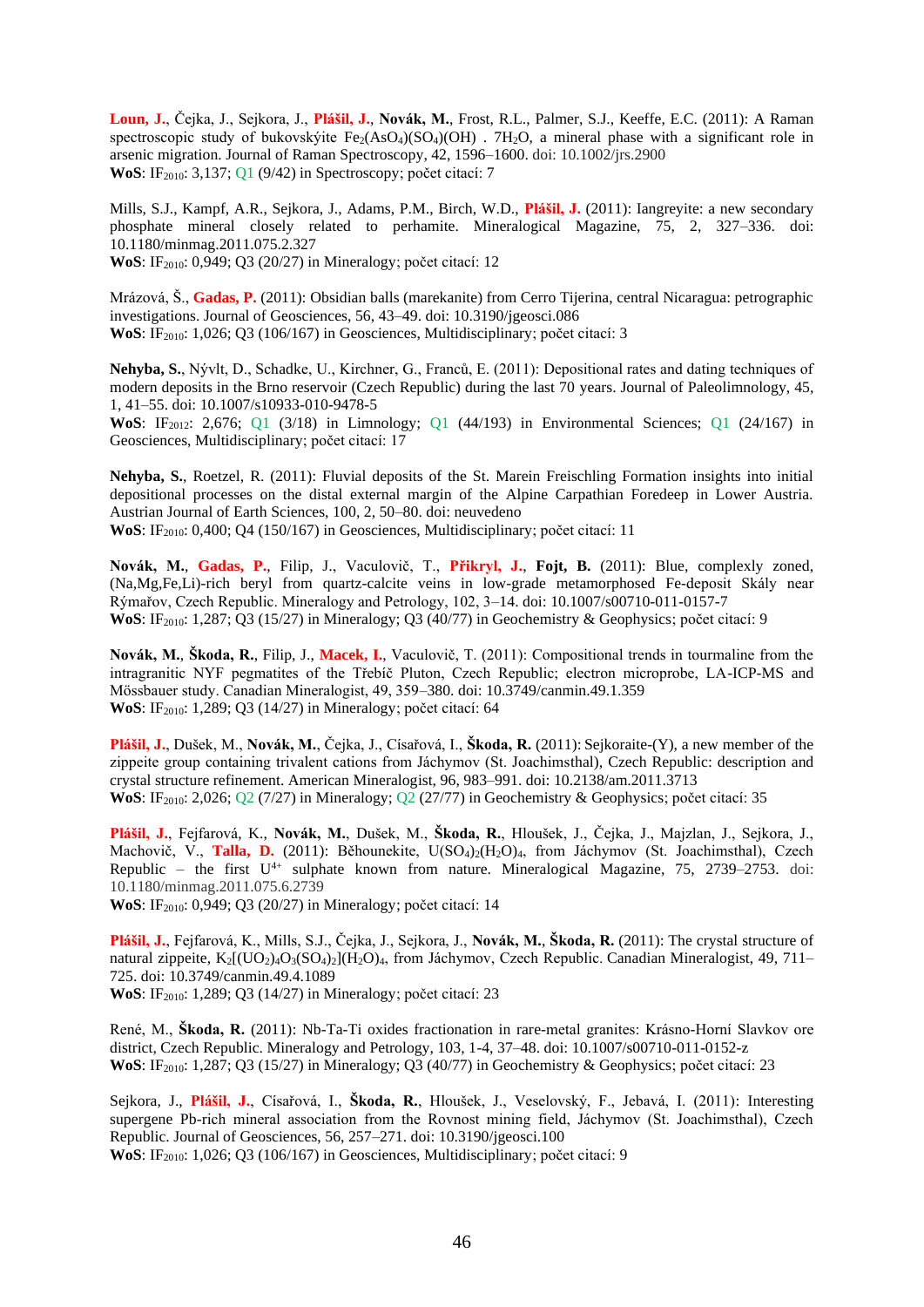Sejkora, J., Makovický, E., Topa, D., Putz, H., Zagler, G., *Plášil, J.* (2011): Litochlebite, Ag2PbBi4Se<sub>8</sub>, a new selenide mineral species from Zálesí, Czech Republic: description and crystal-structure. Canadian Mineralogist, 49, 2, 639–650. doi: 10.3749/canmin.49.2.639 **WoS**: IF2010: 1,289; Q3 (14/27) in Mineralogy; počet citací: 9

Sejkora, J., Ozdín, D., Lufek, F., **Plášil, J.**, Litochleb, J. (2011): Marruccite, a rare Hg sulfosalt from the Gelnica ore deposit (Slovak Republic), and its comparison with the type occurrence at Bucca della Vena mine (Italy). Journal of Geosciences, 56, 4, 399–408. doi: 10.3190/jgeosci.107 **WoS**: IF2010: 1,026; Q3 (106/167) in Geosciences, Multidisciplinary; počet citací: 5

Sejkora, J., *Plášil*, J., Veselovský, F., Císařová, I., Hloušek, J. (2011): Ondrušite, CaCu<sub>4</sub>(AsO<sub>4</sub>)<sub>2</sub>(AsO<sub>3</sub>OH)<sub>2</sub>. 10H2O, a new mineral species from the Jáchymov ore district, Czech Republic: description and crystal-structure determination. Canadian Mineralogist, 49, 3, 885–897. doi: 10.3749/canmin.49.3.885 **WoS**: IF2010: 1,289; Q3 (14/27) in Mineralogy; poče citací: 11

Sejkora, J., **Plášil, J.**, Filip, J. (2011): Plimerite from Krásno near Horní Slavkov ore district, Czech Republic. Journal of Geosciences, 56, 2, 215–229. doi: 10.3190/jgeosci.092 WoS: IF<sub>2010</sub>: 1,026; Q3 (106/167) in Geosciences, Multidisciplinary; počet citací: 11

Svoboda, J., Bocheński, Z. M., Čulíková, V., Dohnalová, A., **Hladilová, Š.**, Hložek, M., Horáček, I., **Ivanov, M.**, Králík, M., Novák, M., Pryor, A. J. E., Sázelová, S., Stevens, R. E., Wilczyński, J., Wojtal, P. (2011): Paleolithic Hunting in a Southern Moravian Landscape: The Case of Milovice IV, Czech Republic. Geoarchaeology-An International Journal, 26, 6, 838–866. doi: 10.1002/gea.20375 **WoS**: IF2010: 0,886; Q3 (117/167) in Geosciences, Multidisciplinary; počet citací: 24

**Škoda, R.**, **Novák, M.**, Cicha, J. (2011): Uranium–niobium-rich alteration products after "písekite", an intimate mixture of Y,REE,Nb,Ta,Ti-oxide minerals from the Obrázek I pegmatite, Písek, Czech Republic. Journal of Geosciences, 56, 317–325. doi: 10.3190/jgeosci.101 **WoS**: IF2010: 1,026; Q3 (106/167) in Geosciences, Multidisciplinary; počet citací: 7

**Talla, D.**, Beran, A., **Škoda, R.**, **Losos, Z.** (2011): On the presence of OH defects in the zircon-type phosphate mineral xenotime, (Y,REE) PO4. American Mineralogist, 96, 1799–1808. doi: 10.2138/am.2011.3757 **WoS**: IF2010: 2,026; Q2 (7/27) in Mineralogy; Q2 (27/77) in Geochemistry & Geophysics; počet citací: 13

### **2010 (celkem 39 článků, 15 studentů spoluautorů – červeně)**

**Bábek, O.**, **Kalvoda, J.**, Aretz, M., Cossey, P., Devuyst, F.X., Herbig, H-G., Sevastopulo, G. (2010): The correlation potential of magnetic susceptibility and outcrop gamma-ray logs at Tourhnaisian-Visean boundary sections in Western Europe. Geologica Belgica, 13, 4, 291–308. doi: neuvedeno **WoS**: IF2009: 0,655; Q3 (30/49) in Geology; počet citací: 25

Beran, A., **Talla, D.**, **Losos, Z.**, Pinkas, J. (2010): Traces of structural H2O molecules in baryte. Physics and Chemistry of Minerals, 37, 3, 159–166. doi: 10.1007/s00269-009-0320-4 **WoS**: IF2009: 1,597; Q2 (74/214) in Materials Science, Multidisciplinary; Q2 (7/27) in Mineralogy; počet citací: 6

Bláha, L., Hilscherová, K., Čáp, T., Klánová, J., Machát, J., **Zeman, J.**, Holoubek, I. (2010): Kinetic bacterial bioluminiscence assay for the contact sediment toxicity testing - relationships with the matrix composition and contamination. Environmental Toxicology and Chemistry, 29, 3, 507–514. doi: 10.1002/etc.81 **WoS**: IF2009: 2,565; Q2 (28/77) in Toxicology; Q1 (41/181) in Environmental Sciences; počet citací: 14

**Cempírek, J.**, **Novák, M.**, Dolníček, Z., **Kotková, J.**, **Škoda, R.** (2010): Crystal chemistry and origin of grandidierite, ominelite, boralsilite and werdingite from the Bory Granulite Massif, Czech Republic. American Mineralogist, 95, 10, 1533–1547. doi: 10.2138/am.2010.3480 **WoS**: IF2009: 1,859; Q1 (6/27) in Mineralogy; Q2 (24/75) in Geochemistry & Geophysics; počet ciací: 24

Čobič, A., Bermanec, V., Tomašič, N., **Škoda, R.** (2010): The hydrothermal recrystallization of metamict allanite-(Ce). Canadian Mineralogist, 48, 3, 513–521. doi: 10.3749/canmin.48.3.513 **WoS**: IF2009: 1,290; Q2 (13/27) in Mineralogy; počet citací: 11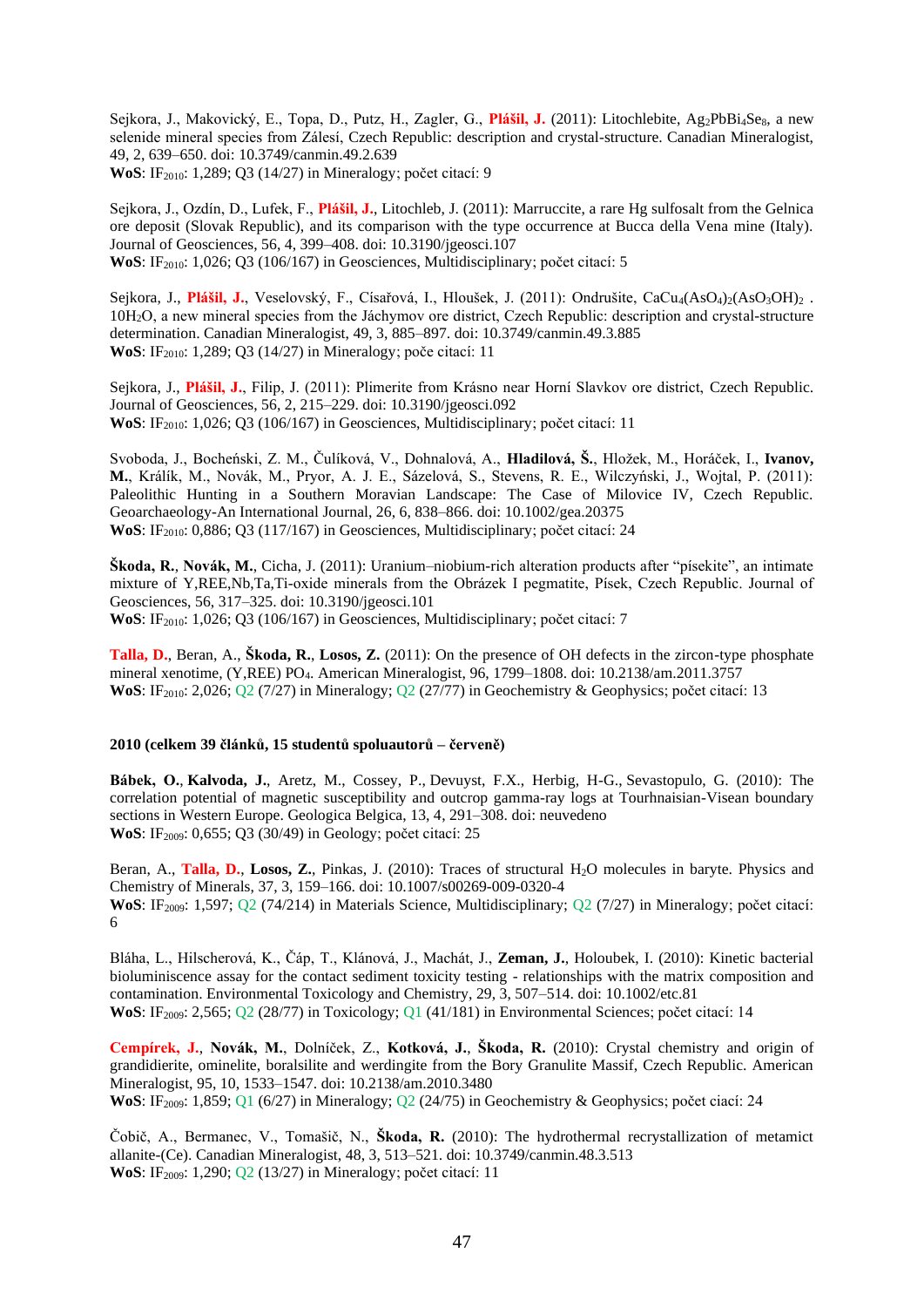**Doláková, N.**, **Roszková, A.**, **Přichystal, A.** (2010): Palynology and natural environment in the pannonian to holocene sediments of the early Mmedieval centre Pohansko near Břeclav (Czech Republic). Journal of Archaeological Science, 37, 10, 2538–2550. doi: 10.1016/j.jas.2010.05.014 **WoS**: IF2009: 1,847; Q2 (46/155) in Geosciences, Multidisciplinary; počet citací: 10

Dolníček, Z., **Urubek, T.**, Kropáč, K. (2010): Post-magmatic hydrothermal mineralization associated with Cretaceous picraite (Outer Western Carpathians, Czech Republic): interaction between host rock and externally derivedfluid. Geologica Carpathica, 61, 4, 327–339. doi: 10.2478/v10096-010-0019-y **WoS**: IF2009: 0,963; Q3 (104/155) in Geosciences, Multidisciplinary; počet citací: 11

**Faimon, J.**, Ličbinská, M. (2010): [Carbon dioxide in the soils and adjacent caves of the Moravian Karst.](http://apps.isiknowledge.com/full_record.do?product=WOS&search_mode=GeneralSearch&qid=1&SID=S1lPPCh@ebmHea@FbJB&page=1&doc=1&cacheurlFromRightClick=no) Acta Carsologica, 39, 3, 463–475. doi: 10.3986/ac.v39i3.76 **WoS**: IF2009: 0,590; Q4 (134/155) in Geosciences, Multidisciplinary; počet citací: 19

**Franců, E.**, Schwarzbauer, J., Lána, R., Nývlt, D., **Nehyba, S.** (2010): Historical Changes in Levels of Organic Pollutants in Sediment Cores from Brno Reservoir, Czech Republic. Water Air and Soil Polution, 209, 1-4, 81– 91. doi: 10.1007/s11270-009-0182-x

**WoS**: IF2009: 1,676; Q2 (30/63) in Meteorology & Atmospheric Sciences; Q1 (16/66) in Water Resources; Q2 (79/181) in Environmental Sciences; počet citací: 19

Frost, R.L., Bahfenne, S., Čejka, J., Sejkora, J., Palmer, S.L., **Škoda, R.** (2010): Raman microscopy of haidingerite  $Ca(AsO<sub>3</sub>OH)$ . H<sub>2</sub>O and brassite Mg(AsO<sub>3</sub>OH) . 4H<sub>2</sub>O. Journal of Raman Spectroscopy, 41, 6, 690– 693. doi: 10.1002/jrs.2498

**WoS**: IF2009: 3,147; Q1 (7/39) in Spectroscopy; počet citací: 22

Galiová, M., Kaiser, J., Novotný, K. **Ivanov, M.**, Nývltová Fišáková, M., Mancini, L., Tromba, G., Vaculovič, T., Liška, M., Kanický, V. (2010): Investigation of the osteitis deformans phases in snake vertebrae by doublepulse laser-induced breakdown spectroscopy. Analytical and Bioanalytical Chemistry, 398, 2, 1095–1107. doi: 10.1007/s00216-010-3976-1

**WoS**: IF2009: 3,480; Q2 (17/67) in Biochemical Research Methods; Q1 (6/70) in Chemistry, Analytical; počet citací: 21

Hilscherová, K., Dušek, L., Štěpánková, T., Jálová, V., Čupr, P., Giesy, J., **Nehyba, S.**, Jarkovský, J., Klánová, J., Holoubek, I. (2010): Seasonally and regionally determined indication potential of bioassays in contaminated river sediments. Environmental Toxicology and Chemistry, 29, 3, 522–534. doi: 10.1002/etc.83 **WoS**: IF2009: 2,565; Q2 (28/77) in Toxicology; Q1 (41/181) in Environmental Sciences; počet citací: 24

Hladil, J., Cejchan, P., **Bábek, O.**, Koptíková, L., Navrátil, T., Kubínová, P. (2010): Dust - a geology-orientated attempt to reappraise the natural components, amounts, inputs to sediment, and importance for correlation purposes. Geologica Belgica, 13, 4, 367–383. doi: neuvedeno **WoS**: IF2009: 0,655; Q3 (30/49) in Geology; počet citací: 14

**Hönig, S.**, **Leichmann, J.**, **Novák, M.** (2010): Unidirectional solidification textures and garnet layering in Yenriched garnet-bearing aplite–pegmatites in the Cadomian Brno Batholith, Czech Republic. Journal of Geosciences, 55, 113–129. doi: 10.3190/jgeosci.065 WoS: IF<sub>2009</sub>: neuvedeno; počet citací: 11

Jedináková-Křížová, V., **Zeman, J.**, Vinšová, H., Hanslík, E. (2010): Bentonite stability, speciation and migration bheaviour of some critical radionuclides. Journal of Radioanalytical and Nuclear Chemistry, 286, 3, 719–727. doi: 10.1007/S10967-010-0796-x

**WoS**: IF2009: 0,631; Q4 (59/70) in Chemistry, Analytical; Q4 (34/44) in Chemistry, Inorganic & Nuclear; Q3 (23/33) in Nuclear Science & Technology; počet citací: 11

**Kalvoda, J.**, Devuyst, F.-X., **Bábek, O.**, **Dvořák, L.**, Rak, Š., **Rez, J.** (2010): High-resolution biostratigraphy of the Tournaisian-Visean (Carboniferous) boundary interval, Mokra quarry, Czech Republic. Geobios, 43, 3, 317– 331. doi: 10.1016/j.geobios.2009.10.008

**WoS**: IF2009: 0,904; Q3 (25/41) in Paleontology; počet citací: 9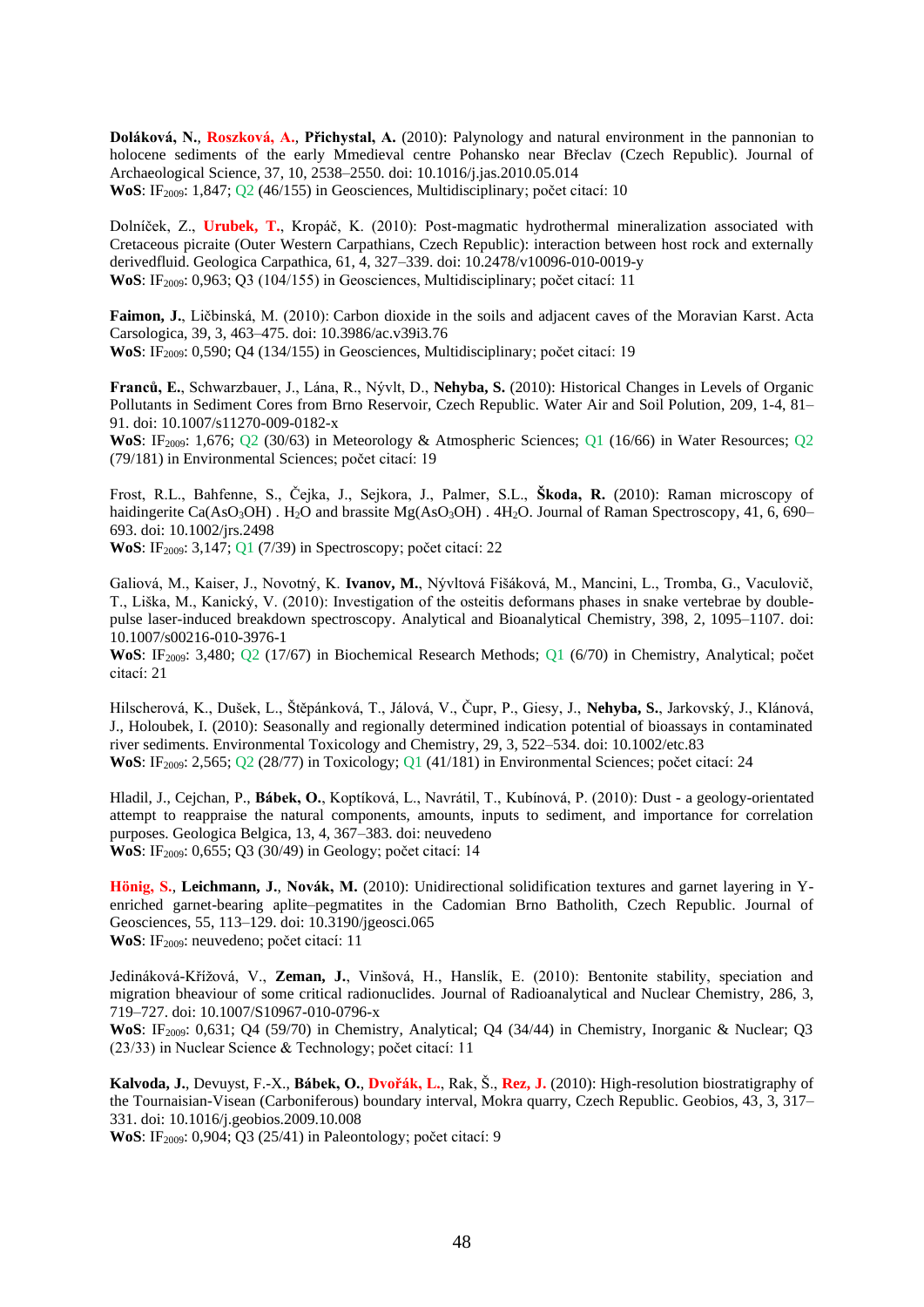**Kalvoda, J.**, **[Bábek, O.](http://apps.isiknowledge.com/DaisyOneClickSearch.do?product=WOS&search_mode=DaisyOneClickSearch&db_id=&SID=R1i176iLN9P@HIhF7ln&name=Babek%20O&ut=000274911600024&pos=2)** (2010): The Margins of Laurussia in Central and Southeast Europe and Southwest Asia. Gondwana Research, 17, 2-3, 526–545. doi: 10.1016/j.gr.2009.09.012 WoS: IF<sub>2009</sub>: 4,605; Q1 (4/155) in Geosciences, Multidisciplinary; počet citací: 70

**Knížek, M.**, **Melichar, R.**, **Janečka, J.** (2010): Stratigraphic separation diagrams as a tool for determining fault geometry in a folded and thrusted region: an example from the Barrandian region, Czech Republic. Geological Journal, 45, 5-6, 536–543. doi: 10.1002/gj.1206

**WoS**: IF2009: 1,333; Q2 (75/155) in Geosciences, Multidisciplinary; počet citací: 7

Kolaříková, I., Švandová, J., Přikryl, R., Vinšová, H., Jedináková-Křížová, V., **Zeman, J.** (2010): Mineralogical changes in bentonite barrier within Mock-Up-CZ experiment. Applied Clay Science, 47, 1-2, 10–15. doi: 10.1016/j.clay.2009.11.011

**WoS**: IF<sub>2009</sub>: 2,784; Q1 (4/27) in Mineralogy; počet citací: 19

Koptíková, L. **Bábek, O.**, Hladil, J., **Kalvoda, J.**, Slavík, L. (2010): Stratigraphic significance and resolution of spectral reflectance logs in Lower Devonian carbonates of the Barrandian area, Czech Republic; a correlation with magnetic susceptibility and gamma-ray logs. Sedimentary Geology, 2225, 3-4, 83–98, doi: 10.1016/j.sedgeo.2010.01.004

**WoS**: IF2009: 1,957; Q1 (8/49) in Geology; počet citací: 55

Koptíková, L., Hladil, J., Slavík, L., Cejchan, P., **Bábek, O.** (2010): Fine-grained non-carbonate particles embedded in neritic to pelagic limestones (Lochkovian to Emsian, Prague synform, Czech republic): composition, provenance and links to magnetic susceptibility and gamma-ray logs. Geologica Belgica, 13, 4, 407–430. doi: neuvedeno

**WoS**: IF2009: 0,655; Q3 (30/49) in Geology; počet citací: 27

**Kotková, J.**, Harley, S.L. (2010): Anatexis during high-pressure crustal metamorphism: evidence from garnetwhole rock REE relationships and zircon-rutile Ti-Zr thermometry in leucogranulites from the Bohemian Massif. Journal of Petrology, 51, 10, 1967–2001. doi: 10.1093/petrology/egq045 **WoS**: IF2009: 3,738; Q1 (4/75) in Geochemistry & Geophysics; počet citací: 49

**Kotková, J.**, Schaltegger, U., **Leichmann, J.** (2010): Two types of ultrapotassic plutonic rocks in the Bohemian Massif - Coeval intrusions at different crustal levels. Lithos, 115, 1-4, 163–176. doi: 10.1016/j.lithos.2009.11.016

**WoS**: IF2009: 3,537; Q1 (2/27) in Mineralogy; Q1 (6/75) in Geochemistry & Geophysics; počet citací: 53

**Kučera, J.**, Muchez, P., **Slobodník, M.**, Prochaska, W. (2010): Geochemistry of highly saline fluids in the Moravo-Silesian Palaeozoic siliciclastic sequences: genetic implications. International Journal of Earth Sciences, 99, 2, 269–284. doi: 10.1007/s00531-008-0387-z

**WoS**: IF2009: 2,445; Q1 (28/155) in Geosciences, Multidisciplinary; počet citací: 12

Matysová, P., Roesller, R., Goetze, J., **[Leichmann, J.](https://is.muni.cz/auth/osoba/1923)**, Forbes, G., Taylor, E., Sakala, J., Grygar, T. (2010): Alluvial and volcanic pathways to silicified plant stems (Upper Carboniferous-Triassic) and their taphonomic and palaeoenvironmental meaing. Palaeogeography Palaeoclimatology Palaeoecology, 292, 1-2, 127-143. doi: 10.1016/j.palaeo.2010.03.036

**WoS**: IF2009: 2,646; Q1 (6/41) in Paleontology; Q1 (8/36) in Geography, Physical; Q1 (23/155) in Geosciences, Multidisciplinary; počet citací: 48

Mazur, S., Kröner, A., Szczepański, J., Turniak, K., Hanžl, P., **Melichar, R.**, Rodionov, N., Paderin, I., Sergeev, S. (2010): Single zircon U-Pb ages and geochemistry of granitoid gneisses from SW Poland: evidence for an Avalonian affinity of the Brunian microcontinent. Geological Magazine, 147, 4, 508–526. doi: 10.1017/S001675680999080X

**WoS**: IF2009: 2,059; Q2 (39/155) in Geosciences, Multidisciplinary; počet citací: 49

Mihaljevič, M., Ettler, V., Šebek, O., Drahota, P., Strnad, L., Procházka, R., **Zeman, J.**, Sracek, O. (2010): Alteration of arsenopyrite in soils under different vegetation covers. Science of the Total Environment, 408, 6, 1286–1294. doi: 10.1016/j.scitotenv.2009.12.003

**WoS**: IF2009: 2,905; Q1 (32/181) in Environmental Sciences; počet citací: 17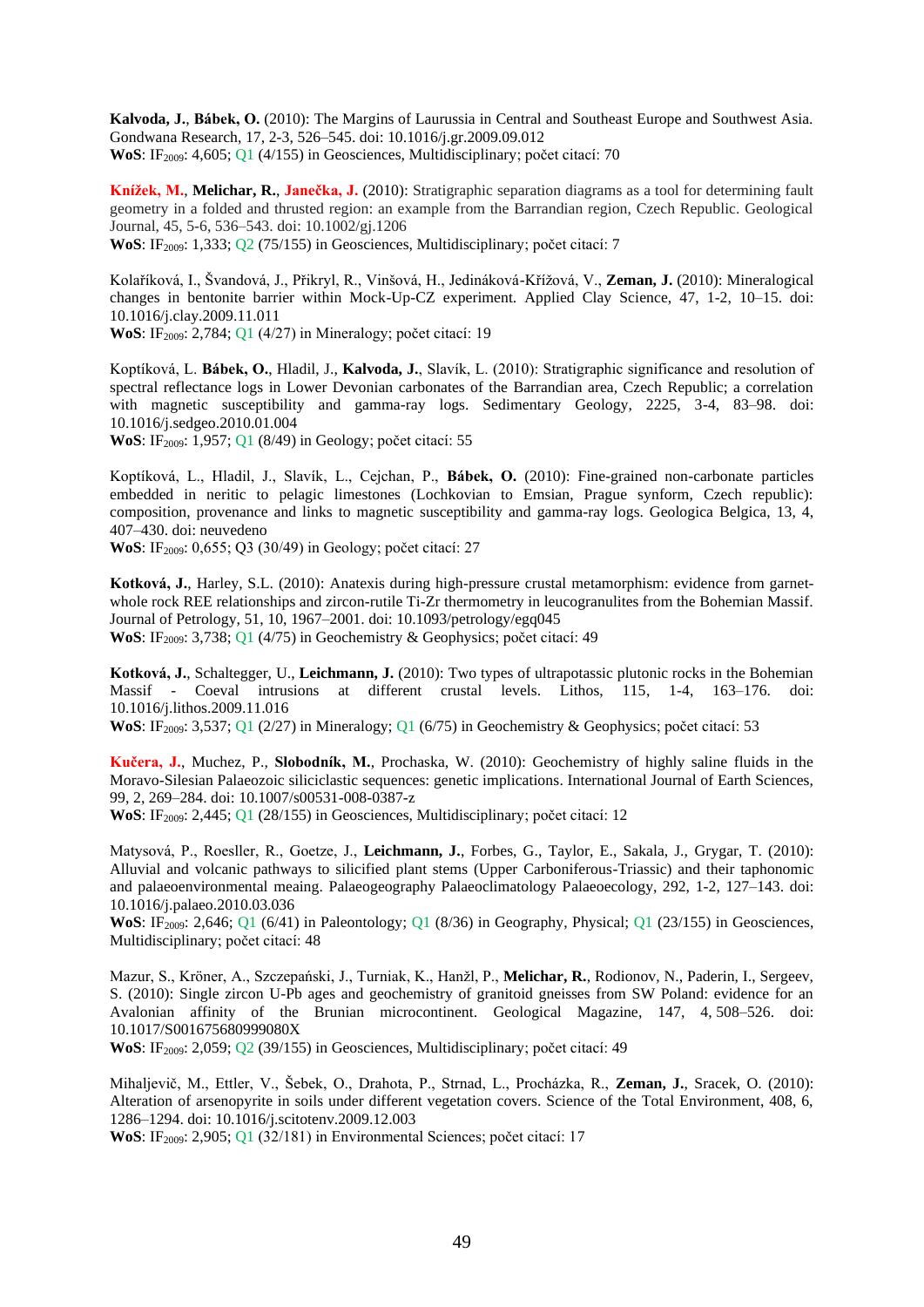**Nehyba, S.**, Hilscherová, K., Jarkovský, J., Dušek, l., **Kuchovský, T.**, **Zeman, J.**, Klánová, J., Holoubek, I. (2010): Grain size, geochemistry and organic pollutants in modern fluvial deposits in eastern Moravia (Czech Republic). Environmental Earth Sciences, 60, 3, 591–602. doi: 10.1007/s12665-009-0199-x WoS: IF<sub>2009</sub>: neuvedeno; počet citací: 7

**Nehyba, S.**, Adamová, M., **Faimon, J.**, **Kuchovský, T.**, **Zeman, J.**, Holoubek, I. (2010): Modern fluvial sediment provenance and pollutant tracing: a case study from the Drevnice River Basin (eastern Moravia, Czech Republic). Geologica Carpathica, 61, 2, 147–162. doi: 10.2478/v10096-010-0007-2 **WoS**: IF2009: 0,963; Q3 (104/155) in Geosciences, Multidisciplinary; počet citací: 2

**Nehyba, S.**, Roetzel, R. (2010): Fluvial deposits of the St. Marein-Freischling Formation – insights into initial depositional processes on the distal external margin of the Alpine-Carpathian Foredeep in Lower Austria. Austrian Journal of Earth Sciences, 103, 2, 50–80. doi: neuvedeno **WoS**: IF2009: neuvedeno; počet citací: 12

**Novák, M.**, Filip, J. (2010): Unusual (Na,Mg)-enriched beryl and its breakdown products (beryl II, bazzite, bavenite) from euxenite type NYF pegmatite related to the orogenic ultrapotassic Třebíč Pluton, Czech Republic. Canadian Mineralogist, 48, 3, 615–628. doi: 10.3749/canmin.48.3.615 **WoS**: IF2009: 1,290; Q2 (13/27) in Mineralogy; počet citací: 25

**Novák, M.**, **Gadas, P.** (2010): Internal structure and mineralogy of a zoned anorthite and grossular bearing leucotonalitic pegmatite in serpentinized lherzolite at Ruda nad Moravou, Staré Město Unit, Czech Republic. Canadian Mineralogist, 48, 629–650. doi: 10.3749/canmin.48.3.629 **WoS**: IF2009: 1,290; Q2 (13/27) in Mineralogy; počet citací: 9

**Novák, M.**, Nábělek, P. (2010): Foreword to the special volume on "Mineralogical, geochemical and isotopic links between granitic pegmatites and their parental granites". Journal of Geosciences, 55, 1, 1–1. doi: 10.3190/jgeosci.063

**WoS**: IF2009: neuvedeno; počet citací: 0

**Plášil, J.**, Buixaderas, E., Čejka, J., Sejkora, J., Jehlička, J., **Novák, M.** (2010): Raman spectroscopic study of the uranyl sulphate mineral zippeite: low wavenumber and U–O stretching regions. Analytical and Bioanalytical Chemistry, 397, 7, 2703–2715. doi: 10.1007/s00216-010-3577-z

**WoS**: IF2009: 3,480; Q2 (17/67) in Biochemical Research Methods; Q1 (6/70) in Chemistry, Analytical; počet citací: 32

**Plášil, J.**, Sejkora, J., Čejka, J., **Novák, M.**, Viňals, J., Ondruš, P. Veselovský, F., Škácha, P, Jehlička, J., Goliáš, V., Hloušek, J. (2010): Metarauchite,  $Ni(UO<sub>2</sub>)<sub>2</sub>(AsO<sub>4</sub>)<sub>2</sub>$ . 8H<sub>2</sub>O, from Jáchymov, Czech Republic, and Schneeberg, Germany: a new member of the autunite group. Canadian Mineralogist, 48, 335–350. doi: 10.3749/canmin.48.2.2335

**WoS**: IF2009: 1,290; Q2 (13/27) in Mineralogy; počet citací: 15

**Říčka, A.**, **Kuchovský, T.**, **Sracek, O.**, **Zeman, J.** (2010): Determination of potential mine water discharge zones in crystalline rocks at Rozna, Czech Republic. Environmental Earth Sciences, 60, 6, 1201–1213. doi: 10.1007/s12665-009-0261-8

WoS: IF<sub>2009</sub>: neuvedeno; počet citací: 4

Sejkora, J., **Plášil, J.**, Ondruš, P., Veselovský, F., Císařová, I., Hloušek, J. (2010): Slavkovite,  $Cu<sub>13</sub>(AsO<sub>4</sub>)<sub>6</sub>(AsO<sub>3</sub>OH)<sub>4</sub>$ . 23H<sub>2</sub>O, a new mineral species from Horní Slavkov and Jáchymov, Czech Republic: Description and crystal structure determination. Canadian Mineralogist, 48, 5, 1157–1170. doi: 10.3749/canmin.48.5.1157

**WoS**: IF2009: 1,290; Q2 (13/27) in Mineralogy; počet citací: 9

Sejkora, J., Ondruš, P., Novák, M. (2010): Veselovskýite, triclinic (Zn,Cu,Co)Cu<sub>4</sub>(AsO<sub>4</sub>)<sub>2</sub>(AsO<sub>3</sub>OH)<sub>2</sub>. 9.H<sub>2</sub>O, a Zn-dominant analogue of lindackerite. Neues Jahrbuch für Mineralogie - Abhandlungen, 187, 1, 83–90. doi: 10.1127/0077-7757/2010/0165

**WoS**: IF2009: 0,483; Q4 (24/27) in Mineralogy; počet citací: 11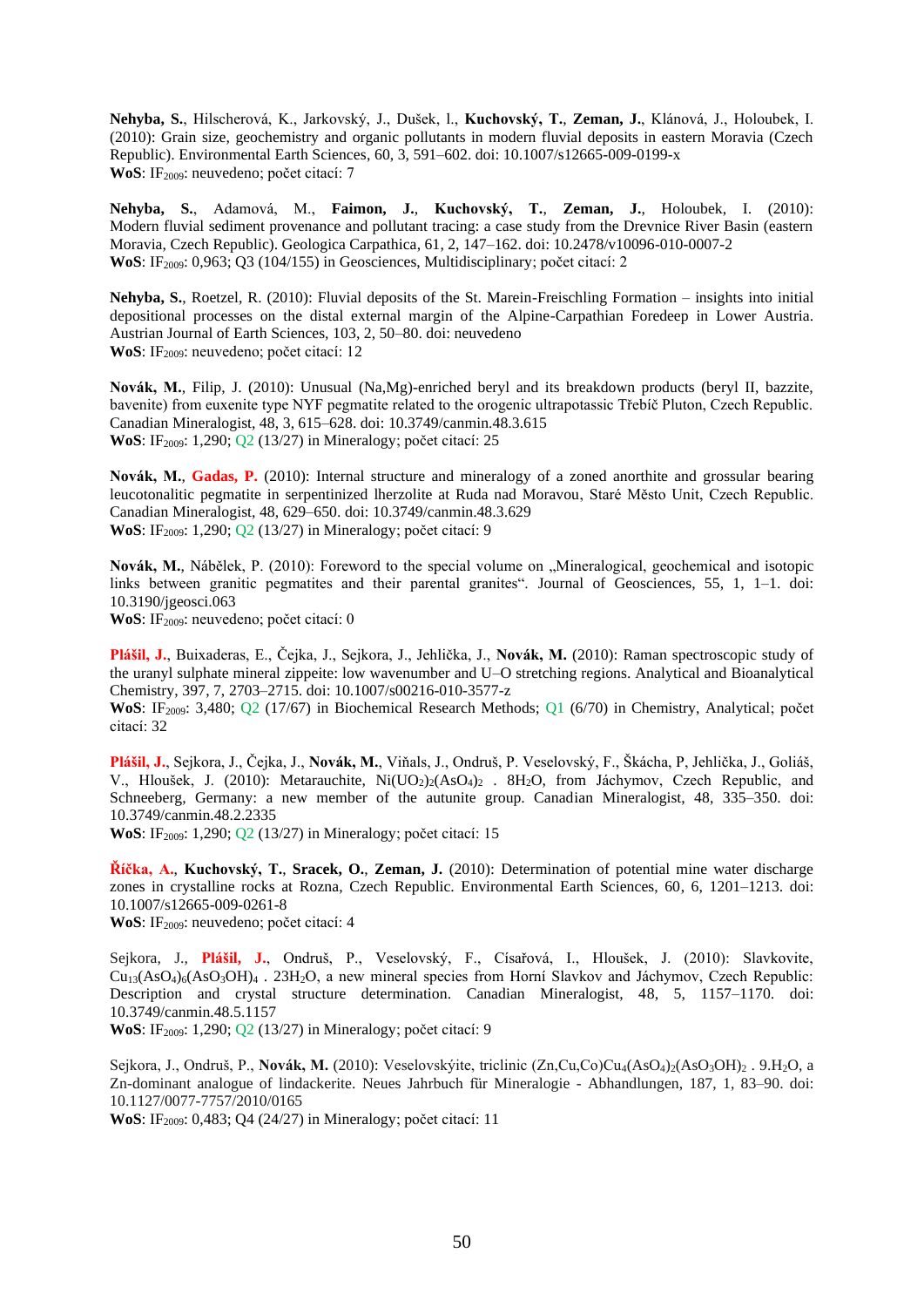Tomašić, N., Gajović, A., Bermanec, V., Linarić, M.R., Su, D.S., **Škoda, R.** (2010): Preservation of samarskite structure in a metamict ABO<sup>4</sup> mineral: a key to crystal structure identification. European Journal of Mineralogy, 22, 3, 435–442. doi: 10.1127/0935-1221/2010/0022-2032 **WoS**: IF2009: 1,450; Q2 (9/27) in Mineralogy; počet citací: 7

### **2009 (celkem 25 článků, 8 studentů spoluautorů – červeně)**

[Bhattacharya,](http://apps.isiknowledge.com/DaisyOneClickSearch.do?product=WOS&search_mode=DaisyOneClickSearch&db_id=&SID=T2jFPi2oGlLIe44@Lf3&name=Bhattacharya%20P&ut=000266560300003&pos=1) P., [Hasan,](http://apps.isiknowledge.com/DaisyOneClickSearch.do?product=WOS&search_mode=DaisyOneClickSearch&db_id=&SID=T2jFPi2oGlLIe44@Lf3&name=Hasan%20MA&ut=000266560300003&pos=2) M.A., **[Sracek,](http://apps.isiknowledge.com/DaisyOneClickSearch.do?product=WOS&search_mode=DaisyOneClickSearch&db_id=&SID=T2jFPi2oGlLIe44@Lf3&name=Sracek%20O&ut=000266560300003&pos=3) O.**, [Smith,](http://apps.isiknowledge.com/DaisyOneClickSearch.do?product=WOS&search_mode=DaisyOneClickSearch&db_id=&SID=T2jFPi2oGlLIe44@Lf3&name=Smith%20E&ut=000266560300003&pos=4) E., [Ahmed,](http://apps.isiknowledge.com/DaisyOneClickSearch.do?product=WOS&search_mode=DaisyOneClickSearch&db_id=&SID=T2jFPi2oGlLIe44@Lf3&name=Ahmed%20KM&ut=000266560300003&pos=5) K.M., [von Bromssen,](http://apps.isiknowledge.com/DaisyOneClickSearch.do?product=WOS&search_mode=DaisyOneClickSearch&db_id=&SID=T2jFPi2oGlLIe44@Lf3&name=von%20Bromssen%20M&ut=000266560300003&pos=6) M., Huq, [S.M.I.](http://apps.isiknowledge.com/DaisyOneClickSearch.do?product=WOS&search_mode=DaisyOneClickSearch&db_id=&SID=T2jFPi2oGlLIe44@Lf3&name=Huq%20SMI&ut=000266560300003&pos=7)[, Naidu,](http://apps.isiknowledge.com/DaisyOneClickSearch.do?product=WOS&search_mode=DaisyOneClickSearch&db_id=&SID=T2jFPi2oGlLIe44@Lf3&name=Naidu%20R&ut=000266560300003&pos=8) R. (2009): Groundwater chemistry and arsenic mobilization in the holocene flood plains in south-central Bangladesh. Environmental Geochemistry and Health, 31, 1, 23–43. doi: 10.1007/s10653-008-9230-5 **WoS**: IF<sub>2008</sub>: 1,238; Q2 (21/60) in Water Resources; Q2 (16/38) in Engineering, Environmental; Q3 (95/2163) in Environmental Sciences; Q3 (74//105) in Public, Environmental & Occupational Health; počet citací: 45

**Boháč M.**, **Gregerová M.** (2009): The influence of blast-furnace slag hydration products on microcracking of concrete. Materials Characterization, 60, 7, 729–734. doi: 10.1016/j.matchar.2008.11.011 **WoS**: IF2008: 1,225; Q1 (4/28) in Materials Science, Characterization & Testing; počet citací: 14

**Breiter, K.**, **Čopjaková, R.**, **Škoda, R.** (2009): The involvement of F, CO2, and As in te alteration of Zr-Th-REE-bearing accessory minerals in the Hora Svaté Kateřiny A-type granite, Czech Republic. Canadian Mineralogist, 47, 6, 1375–1398. doi: 10.3749/canmin.47.6.1375 **WoS**: IF2008: 1,136; Q3 (14/25) in Mineralogy; počet citací: 39

Bradák, B., Szakmány, G., Jósza, S., **Přichystal, A.** (2009): Application of magnetic susceptibility measurement on polished stone tools from Western Hungary and Eastern Part of the Czech Republic (Central Europe). Journal of Archaeological Science, 36, 10, 2437–2444. doi: 10.1016/j.jas.2009.07.001 **WoS**: IF2008: 1,779; Q2 (46/144) in Geosciences, Multidisciplinary; počet citací: 9

Cempírek, J., **Škoda, R.**, Žák, Z. (2009): Sodium scandium diphosphate, NaScP<sub>2</sub>O<sub>7</sub>, isotypic with α-NaTi(III)P<sub>2</sub>O<sub>7</sub>. Acta Crystallographica Section E – Crystallographic Communications, 65, 12, I86-U19. doi: 10.1107/S1600536809046224

**WoS**: IF2008: 0,367; Q4 (24/25) in Crystallography; počet citací: 2

**Čopjaková, R.**, **Buriánek, D.**, **Škoda, R.**, Houzar, S. (2009): Tourmalinites in the metamorphic complex of the Svratka Unit (Bohemian Massif): a study of compositional growth of tourmaline and genetic relations. Journal of Geosciences, 54, 2, 221–243. doi: 10.3190/jgeosci.048 WoS: IF<sub>2008</sub>: neuvedeno; počet citací: 9

[da Silva,](http://apps.isiknowledge.com/DaisyOneClickSearch.do?product=WOS&search_mode=DaisyOneClickSearch&db_id=&SID=T2jFPi2oGlLIe44@Lf3&name=da%20Silva%20JC&ut=000271936900021&pos=1) J.C., [Vargas,](http://apps.isiknowledge.com/DaisyOneClickSearch.do?product=WOS&search_mode=DaisyOneClickSearch&db_id=&SID=T2jFPi2oGlLIe44@Lf3&name=Vargas%20ED&ut=000271936900021&pos=2) E.D., **[Sracek,](http://apps.isiknowledge.com/DaisyOneClickSearch.do?product=WOS&search_mode=DaisyOneClickSearch&db_id=&SID=T2jFPi2oGlLIe44@Lf3&name=Sracek%20O&ut=000271936900021&pos=3) O.** (2009): Modeling Multiphase Reactive Transport in a Waste Rock Pile with Convective Oxygen Supply. Vadose Zone Journal, 8, 4, 1038–1050. doi: 10.2136/vzj2008.0156 **WoS**: IF2008: 1,441; Q2 (13/31) in Soil Science; Q1 (14/60) in Water Resources; Q3 (82/163) in Environmental Sciences; počet citací: 13

Dolníček, Z., **Fojt, B.**, Prochaska, W., **Kučera, J.**, Sulovský, P. (2009): Origin of the Zálesí U-Ni-Co-As-Ag/Bi deposit, Bohemian Massif, Czech Republic: fluid inclusion and stable isotope constraints. Mineralium Deposita, 44, 81–97. doi: 10.1007/s00126-008-0202-6

**WoS**: IF2008: 2,037; Q1 (5/25) in Mineralogy; Q2 (20/64) in Geochemistry & Geophysics; počet citací: 26

**Gregerová, M.**, **Všianský, D.** (2009): Identification of concrete deteriorating minerals by polarizing and scanning electron microscopy. Materials Characterization, 60, 7, 680–685. doi: 10.1016/j.matchar.2009.01.018 WoS: IF<sub>2008</sub>: 1,225; Q1 (4/28) in Materials Science, Characterization & Testing; počet citací: 11

Hasan, M.A., von Bromssen, M., Bhattacharya, P., Ahmed, K.M., Sikder, A.M., Jacks, G., **Sracek, O.** (2009): Geochemistry and mineralogy of shallow alluvial aquifers in Daudkandi upažila in the Meghna flood plain, Bangladesh. Envrionmental Geology, 57, 3, 499–511. doi: 10.1007/s00254-008-1319-8 **WoS**: IF2008: 1,026; Q3 (113/163) in Environmental Sciences; Q3 (92/144) in Geosciences, Multidisciplinary; Q3 (32/60) in Water Resources; počet citací: 30

[Haloda,](http://apps.isiknowledge.com/DaisyOneClickSearch.do?product=WOS&search_mode=DaisyOneClickSearch&db_id=&SID=T2jFPi2oGlLIe44@Lf3&name=Haloda%20J&ut=000266059700022&pos=1) J., [Týcová,](http://apps.isiknowledge.com/DaisyOneClickSearch.do?product=WOS&search_mode=DaisyOneClickSearch&db_id=&SID=T2jFPi2oGlLIe44@Lf3&name=Tycova%20P&ut=000266059700022&pos=2) P., [Korotev,](http://apps.isiknowledge.com/DaisyOneClickSearch.do?product=WOS&search_mode=DaisyOneClickSearch&db_id=&SID=T2jFPi2oGlLIe44@Lf3&name=Korotev%20RL&ut=000266059700022&pos=3) R.L., [Fernandes,](http://apps.isiknowledge.com/DaisyOneClickSearch.do?product=WOS&search_mode=DaisyOneClickSearch&db_id=&SID=T2jFPi2oGlLIe44@Lf3&name=Fernandes%20VA&ut=000266059700022&pos=4) V.A., [Burgess,](http://apps.isiknowledge.com/DaisyOneClickSearch.do?product=WOS&search_mode=DaisyOneClickSearch&db_id=&SID=T2jFPi2oGlLIe44@Lf3&name=Burgess%20R&ut=000266059700022&pos=5) R., [Thoni,](http://apps.isiknowledge.com/DaisyOneClickSearch.do?product=WOS&search_mode=DaisyOneClickSearch&db_id=&SID=T2jFPi2oGlLIe44@Lf3&name=Thoni%20M&ut=000266059700022&pos=6) M., [Jelenc,](http://apps.isiknowledge.com/DaisyOneClickSearch.do?product=WOS&search_mode=DaisyOneClickSearch&db_id=&SID=T2jFPi2oGlLIe44@Lf3&name=Jelenc%20M&ut=000266059700022&pos=7) M., [Jakeš,](http://apps.isiknowledge.com/DaisyOneClickSearch.do?product=WOS&search_mode=DaisyOneClickSearch&db_id=&SID=T2jFPi2oGlLIe44@Lf3&name=Jakes%20P&ut=000266059700022&pos=8) P., **[Gabzdyl,](http://apps.isiknowledge.com/DaisyOneClickSearch.do?product=WOS&search_mode=DaisyOneClickSearch&db_id=&SID=T2jFPi2oGlLIe44@Lf3&name=Gabzdyl%20P&ut=000266059700022&pos=9) [P.](http://apps.isiknowledge.com/DaisyOneClickSearch.do?product=WOS&search_mode=DaisyOneClickSearch&db_id=&SID=T2jFPi2oGlLIe44@Lf3&name=Gabzdyl%20P&ut=000266059700022&pos=9)**, [Kosler, J.](http://apps.isiknowledge.com/DaisyOneClickSearch.do?product=WOS&search_mode=DaisyOneClickSearch&db_id=&SID=T2jFPi2oGlLIe44@Lf3&name=Kosler%20J&ut=000266059700022&pos=10) (2009): Petrology, geochemistry, and age of low-Ti mare-basalt meteorite Northeast Africa 003-A: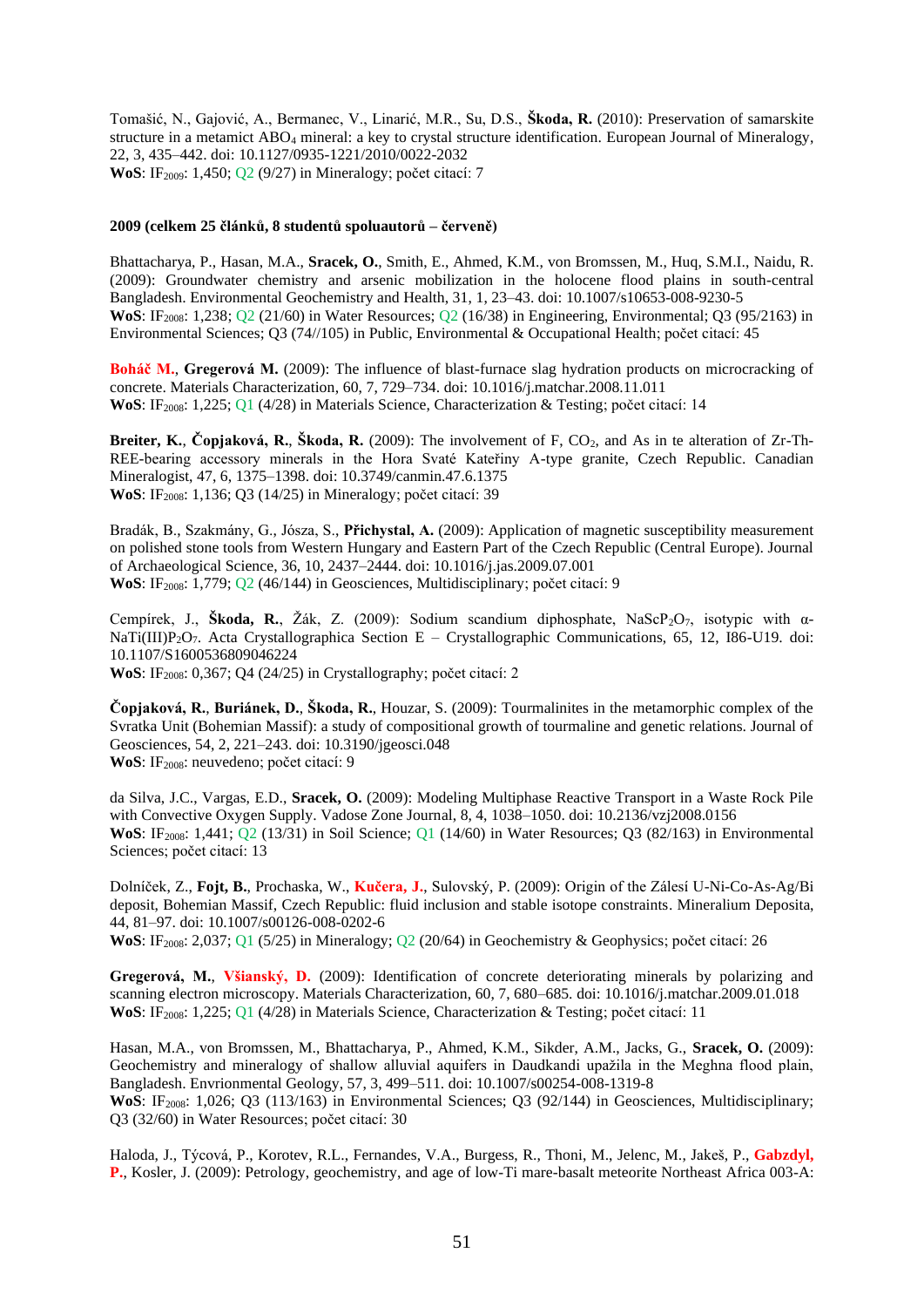A possible member of the Apollo 15 mare basaltic suite. Geochimica et Cosmochimica Acta, 73, 3450–3470. doi: 10.1016/j.gca.2009.03.003

**WoS**: IF2008: 4,235; Q1 (3/64) in Geochemistry & Geophysics; počet citací: 24

Hladil, J., Koptíková, L., Galle, A., Sedláček, V., Pruner, P., Schnábl, P., Langrová, A., **Bábek, O.**, Fráňa, J., Hladíková, J., Otava, J., Geršl, M. (2009): Early Middle Frasnian platform reef strata in the Moravian Karst interpreted as recording the atmospheric dust changes: the key to understanding perturbations in the punctata conodont zone. Bulletin of Geosciences, 84, 1, 75–106. doi: 10.3140/bull.geosci.1113 WoS: IF<sub>2008</sub>: neuvedeno; počet citací: 19

Holá, M., **Kalvoda, J.**, **Bábek, O.**, **Brzobohatý, R.**, Holoubek, I., Kanický V., **Škoda, R.** (2009): LA-ICP-MS heavy metal analyses of fish scales from sediments of the Oxbow Lake Čerťák of the Morava River (Czech Republic). Environmental Geology, 58, 1, 141–151.

**WoS**: IF2008: 1,026; Q3 (113/163) in Environmental Sciences; Q3 (92/144) in Geosciences, Multidisciplinary; Q3 (32/60) in Water Resources; počet citací: 15

**Kalvoda, J.**, **Novák, M.**, **Bábek, O.**, **Brzobohatý, R.**, Holá, M., Holoubek, I., Kanický, V., **Škoda, R**. (2009): Compositional changes in fish scale hydroxylapatite during early diagenesis; an example from an abandoned meander. Biogeochemistry, 94, 3, 197–215. doi: 10.1007/s10533-009-9319-7

**WoS**: IF2008: 2,961; Q1 (26/163) in Environmental Sciences; Q1 (16/144) in Geosciences, Multidisciplinary; počet citací: 12

[Kříbek,](http://apps.isiknowledge.com/DaisyOneClickSearch.do?product=WOS&search_mode=DaisyOneClickSearch&db_id=&SID=T2jFPi2oGlLIe44@Lf3&name=Kribek%20B&ut=000261692000007&pos=1) B., Žák, K., [Dobeš,](http://apps.isiknowledge.com/DaisyOneClickSearch.do?product=WOS&search_mode=DaisyOneClickSearch&db_id=&SID=T2jFPi2oGlLIe44@Lf3&name=Dobes%20P&ut=000261692000007&pos=3) P., **[Leichmann,](http://apps.isiknowledge.com/DaisyOneClickSearch.do?product=WOS&search_mode=DaisyOneClickSearch&db_id=&SID=T2jFPi2oGlLIe44@Lf3&name=Leichmann%20J&ut=000261692000007&pos=4) J.**, [Pudilová,](http://apps.isiknowledge.com/DaisyOneClickSearch.do?product=WOS&search_mode=DaisyOneClickSearch&db_id=&SID=T2jFPi2oGlLIe44@Lf3&name=Pudilova%20M&ut=000261692000007&pos=5) M., [René,](http://apps.isiknowledge.com/DaisyOneClickSearch.do?product=WOS&search_mode=DaisyOneClickSearch&db_id=&SID=T2jFPi2oGlLIe44@Lf3&name=Rene%20M&ut=000261692000007&pos=6) M., [Scharm,](http://apps.isiknowledge.com/DaisyOneClickSearch.do?product=WOS&search_mode=DaisyOneClickSearch&db_id=&SID=T2jFPi2oGlLIe44@Lf3&name=Scharm%20B&ut=000261692000007&pos=7) B., [Scharmova,](http://apps.isiknowledge.com/DaisyOneClickSearch.do?product=WOS&search_mode=DaisyOneClickSearch&db_id=&SID=T2jFPi2oGlLIe44@Lf3&name=Scharmova%20M&ut=000261692000007&pos=8) M., [Hájek,](http://apps.isiknowledge.com/DaisyOneClickSearch.do?product=WOS&search_mode=DaisyOneClickSearch&db_id=&SID=T2jFPi2oGlLIe44@Lf3&name=Hajek%20A&ut=000261692000007&pos=9) A., [Holeczy,](http://apps.isiknowledge.com/DaisyOneClickSearch.do?product=WOS&search_mode=DaisyOneClickSearch&db_id=&SID=T2jFPi2oGlLIe44@Lf3&name=Holeczy%20D&ut=000261692000007&pos=10) D., [Hein,](http://apps.isiknowledge.com/DaisyOneClickSearch.do?product=WOS&search_mode=DaisyOneClickSearch&db_id=&SID=T2jFPi2oGlLIe44@Lf3&name=Hein%20UF&ut=000261692000007&pos=11) U.F., [Lehmann,](http://apps.isiknowledge.com/DaisyOneClickSearch.do?product=WOS&search_mode=DaisyOneClickSearch&db_id=&SID=T2jFPi2oGlLIe44@Lf3&name=Lehmann%20B&ut=000261692000007&pos=12) B. (2009): The Rožná uranium deposit (Bohemian Massif, Czech Republic): shear zone-hosted, late Variscan and post-Variscan hydrothermal mineralization. Mineralium Deposita, 44, 99– 128. doi: 10.1007/s00126-008-0188-0

**WoS**: IF2008: 2,037; Q1 (5/25) in Mineralogy; Q2 (20/64) in Geochemistry & Geophysics; počet citací: 30

**Kučera, J.**, **Cempírek, J.**, Dolníček, Z., Muchez, P., Prochaska, W. (2009): Rare earth elements and yttrium geochemistry of dolomite from post-Variscan vein-type mineralization of the Nízký Jeseník and Upper Silesian Basins. Journal of Geochemical Exploration, 103, 2-3, 69–79. doi: 10.1016/j.gexplo.2009.08.001 **WoS**: IF2008: 0,878; Q3 (44/64) in Geochemisry & Geophysics; počet citací: 40

Kuneš, P., Abrahám, V., Kovařík, O., Kopecký, M., Břízová, E., Dudová, L., Jankovská, V., Knipping, M., Kozáková, R., Nováková, K., Petr, L., Pokorný, P., **Roszková, A.**, Rybníčková, E., Svobodová-Svitavská, H., Wacnik, A. (2009): Czech Quaternary Palynological Database - PALYCZ: review and basic statistics of the data. Preslia, 81, 209–238. doi: neuvedeno

**WoS**: IF2008: 2,396; Q1 (29/156) in Plant Sciences; počet citací: 51

**Leichmann, J.**, Jacher-Sliwczynska, K., Broska, I. (2009): Element mobility and fluid path ways during feldspar alteration: textural evidence from cathodoluminescence and electron microprobe study of an example from tonalites (High Tatra). Neues Jahrbuch für Mineralogie - Abhandlungen, 186, 1, 1–10. doi: 10.1127/0077- 7757/2009/0124

**WoS**: IF2008: 0,390; Q4 (23/25) in Mineralogy; počet citací: 4

**Novák, M.**, Vieira, R., Lima, A., **Škoda, R.**, Martins, T., Anjos Ribeiro, M. (2009): Ferronigerite with dominant substitution TiSn<sub>-1</sub> in muscovite+chlorite aggregate from massive quartz nodule associated with a petalite-rich aplite-pegmatite of the Barroso-Alvão pegmatite field, Northern Portugal. Neues Jahrbuch für Mineralogie - Abhandlungen, 186, 67–78. doi: 10.1127/0077-7757/2009/0132 **WoS**: IF2008: 0,390; Q4 (23/25) in Mineralogy; počet citací: 5

Plášil, J., Sejkora, J. Čejka, J., **Škoda, R.**, Goliáš, V. (2009): Supergene mineralization of the Medvědín uranium deposit, Krkonoše Mountains, Czech Republic. Journal of Geosciences, 54, 1, 15–56. doi: 10.3190/jgeosci.029 WoS: IF<sub>2008</sub>: neuvedeno; počet citací: 37

[Staněk,](http://apps.isiknowledge.com/DaisyOneClickSearch.do?product=WOS&search_mode=DaisyOneClickSearch&db_id=&SID=T2jFPi2oGlLIe44@Lf3&name=Stanek%20T&ut=000266997200020&pos=1) T., **[Sulovský,](http://apps.isiknowledge.com/DaisyOneClickSearch.do?product=WOS&search_mode=DaisyOneClickSearch&db_id=&SID=T2jFPi2oGlLIe44@Lf3&name=Sulovsky%20P&ut=000266997200020&pos=2) P.** (2009): The influence of phosphorous pentoxide on the phase composition and formation of Portland clinker. Materials Characterization, 60, 7, 749–755. doi: 10.101/j.matchar.2008.11.013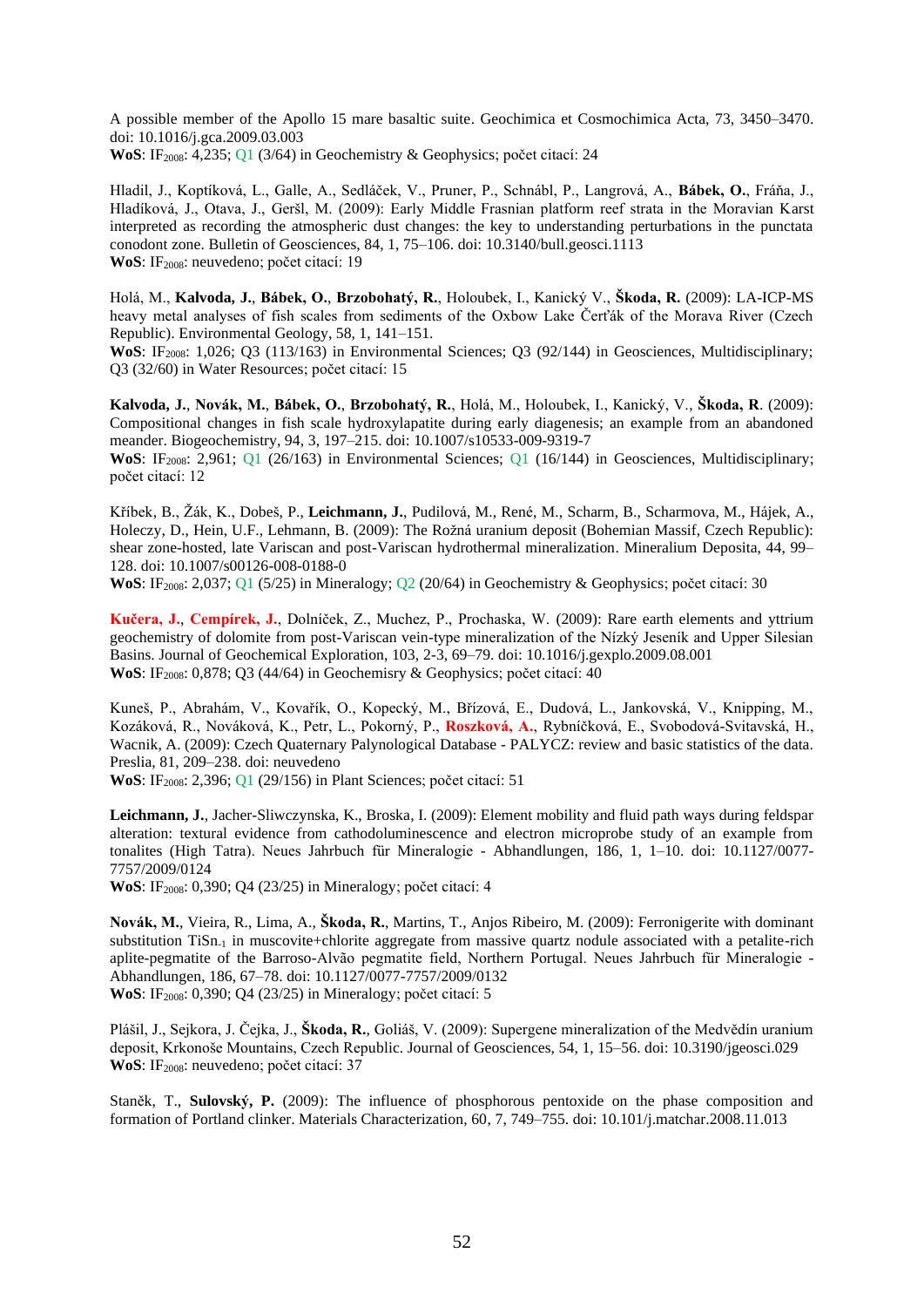**WoS**: IF2008: 1,225; Q1 (4/28) in Materials Science, Characterization & Testing; počet citací: 28

Svoboda, J., Králík, M., Čulíková, V., **Hladilová, Š.**, Novák, M., Nývltová Fišáková, M., Nývlt, D., Zelinková, M. (2009): Pavlov VI: an Upper Palaeolithic living unit. Antiquity, 83, 320, 282–295. doi: 10.1017/S0003598X00098434 **WoS**: IF2008: 0,844; Q2 (24/61) in Anthropology; počet citací: 20

Škácha, P., Goliáš, V., Sejkora, J., **Plášil, J.**, **Škoda, R.**, Ježek, J. (2009): Hydrothermal uranium-base metal mineralization of the Jánská vein, Březové Hory, Příbram, Czech Republic: lead isotopes and chemical dating of uraninite. Journal of Geosciences, 54, 1, 1–13. doi: 10.3190/jgeosci.030 **WoS**: IF2008: neuvedeno; počet citací: 22

Zágoršek, K., Holcová, K., **Nehyba, S.**, Kroh, A., Hladilová, Š. (2009): The invertebrate fauna of the Middle Miocene (Lower Badenian) sediments of Kralice nad Oslavou (Central Paratethys, Moravian part of the Carpathian Foredeep). Bulletin of Geosciences, 84, 3, 465–496. doi: 10.3140/bull.geosci.1078 WoS: IF<sub>2008</sub>: neuvedeno; počet citací: 22

Žáček, V., **Škoda, R.**, Sulovský, P. (2009): U-Th-rich zircon, thorite and allanite-(Ce) as a main carriers of radioactivity in the highly radioactive ultrapotassic melasyenite porphyry from the Šumava Mts., Moldanubian Zone, Czech Republic. Journal of Geosciences, 54, 4, 343–354. doi: 10.3190/jgeosci.053 **WoS**: IF2008: neuvedeno; počet citací: 12

### **2008 (celkem 23 článků, 9 studentů spoluautorů – červeně)**

**Bábek, O.**, Franců, E., **Kalvoda, J.**, Neubauer, F. (2008): A digital image analysis approach to measurement of the conodont colour alteration index (CAI): a case study from the Moravo-Silesian Zone, Czech Republic. Neues Jahrbuch für Geologie und Paläontologie - Abhandlungen 249, 2, 185–201. doi: 10.1127/0077-7749/2008/0249- 0185

**WoS**: IF2007: 0,496; Q4 (32/40) in Paleontology; počet citací: 7

**Bábek, O.**, Hilscherová, K., **Nehyba, S.**, **Zeman, J.**, **Faměra, M.**, Franců, J., Holoubek, I., Machát, J., Klánová, J. (2008): Contamination history of suspended river sediments accumulated in oxbow lakes over the last 25 years (Morava River, Danube catchment area), Czech Republic. Journal of Soils and Sediments 8, 3, 165–176. doi: 10.1007/s11368-008-0002-8

**WoS**: IF2007: 4,373; Q1 (1/30) in Soil Science; počet citací: 59

**Cempírek, J.**, Houzar, S., **Novák, M.** (2008): Complexly zoned niobian titanite from hedenbergite skarn at Písek, Czech Republic constrained by substitutions Al(Nb,Ta) Ti<sub>-2</sub>, Al(F,OH) (TiO)<sub>-1</sub> and Sn Ti<sub>-1</sub>. Mineralogical Magazine, 72, 6, 1317–1329. doi: 10.1180/minmag.2008.072.6.1293 **WoS**: IF2007: 1,269; Q2 (8/25) in Mineralogy; počet citací: 23

**Doláková, N.**, **Brzobohatý, R.**, **Hladilová, Š.**, **Nehyba, S.** (2008): The red algal facies of the Lower Badenian limestones of the Carpathian Foredeep in Moravia (Czech Republic). Geologica Carpathica, 59, 2, 133–146. doi: neuvedeno

**WoS**: IF2007: 0,517; Q4 (122/137) in Geosciences, Multidisciplinary; počet citací: 27

**Faimon J.**, **Blecha M.** (2008): Interaction of Freshly Precipitated Silica Gel with Aqueous Silicic Acid Solutions under Ambient and Near Neutral pH-conditions: A Detailed Analysis of Linear Rate Law. Aquatic Geochemistry, 14, 1, 1–40. doi: 10.1007/s10498-007-9024-x

**WoS**: IF2007: 1,412; Q2 (26/63) in Geochemistry & Geophysics; počet citací: 1

**Filip, J.**, Dachs, E., Tuček, J., **Novák, M.**, Bezdička, P. (2008): Low-temperature calorimetric and magnetic data for the natural end-members of axinite group. American Mineralogist, 93, 4, 548–557. doi: 10.2138/am.2008.2680

**WoS**: IF2007: 2,203; Q1 (4/25) in Mineralogy; Q1 (13/63) in Geochemistry & Geophysics; počet citací: 5

Grabowski, J., **Bábek, O.**, Nawrocki, J., Tomek, Č. (2008): New palaeomagnetic data from the palaeozoic carbonates of the Moravo-Silesian Zone (Czech Republic): evidence for a timing and origin of the late Variscan remagnetization. Geological Quarterly, 52, 4, 321–334. doi: neuvedeno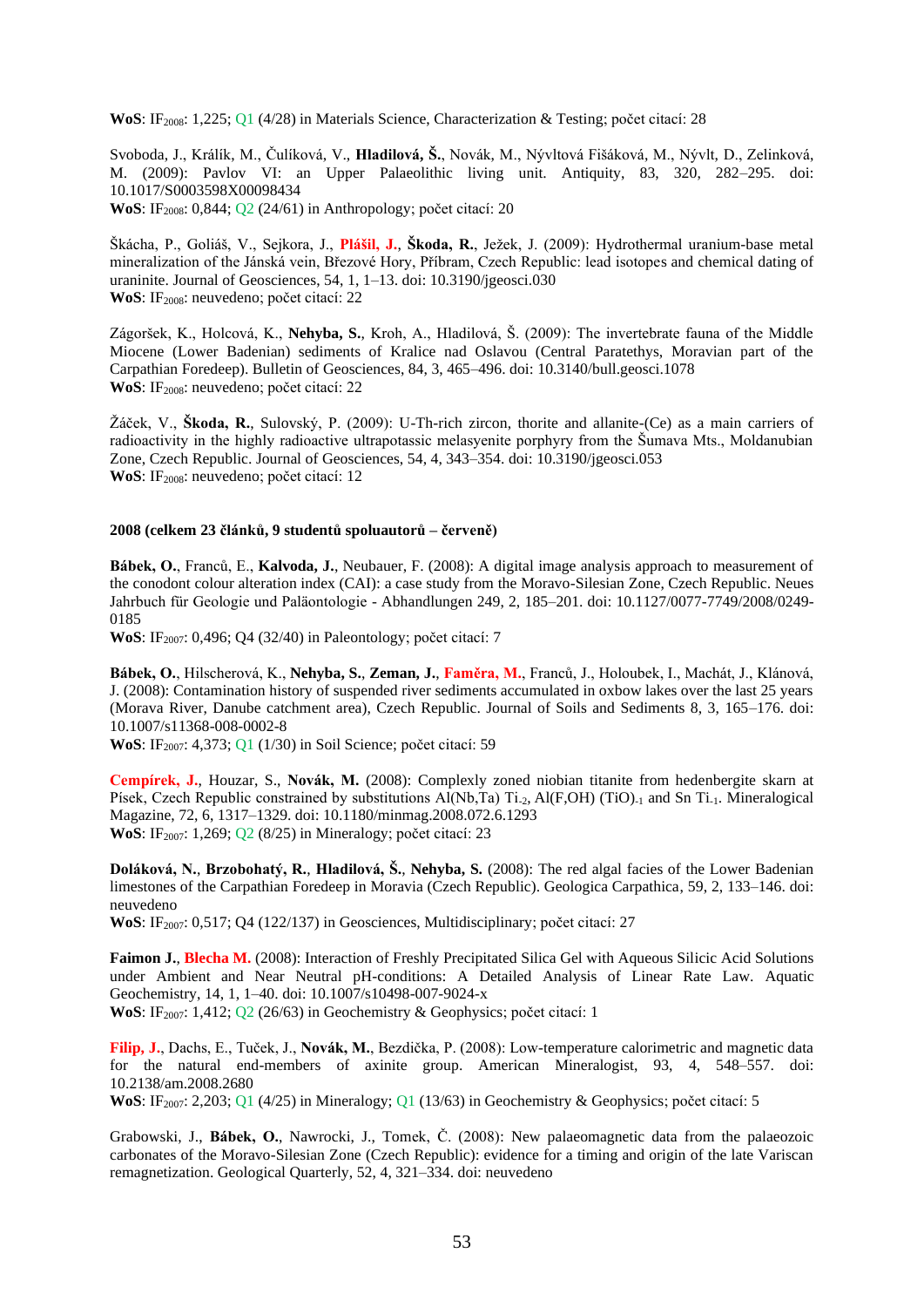**WoS**: IF2007: 0,712; Q3 (23/40) in Geology; počet citací: 7

**Gregerová M.**, **Všianský, D.**, Hložek M. (2008): New findings on the ceramic petrography of the Loštice pottery. Chemické listy, 102, 2, 859–863. doi: neuvedeno **WoS**: IF2007: 0,683; Q3 (88/128) in Chemistry, Multidisciplinary; počet citací: 0

**Halavínová, M.**, **Melichar, R.**, **Slobodník M.** (2008): Hydrothermal veins linked with Variscan structure of the Prague Synform (Barrandien, Czech Republic): resolving fluid-wall rock interaction. Geological Quarterly, 52, 4, 309–628. doi: neuvedeno

**WoS**: IF2007: 0,712; Q3 (23/40) in Geology; počet citací: 8

Hladil, J., Strnad, L., Šálek, M., Jankovská, V., Šimandl, P., Schwartz, J., Smolík, J., **Lisá, L.**, Koptíková, L, Rohovec, J., Böhmová, V., Langrová, A., Kociánová, M., **Melichar, R.**, Adamovič, J. (2008): An anomalous atmospheric dust deposition event over Central Europe, 24 March 2007, and fingerprinting of the SE Ukrainian source. Bulletin of Geosciences, 83, 2, 175–206. doi: 10.3140/bull.geosci.2008.02.175 WoS: IF<sub>2007</sub>: neuvedeno; počet citací: 16

Isaacson, P.E., Diaz-Martínez., G.W., Grader, G.W., **Kalvoda, J.**, **Bábek, O.**, Devuyst, F.-X. (2008): Late Devonian-earliest Mississippian glaciation in Gondwana and its biogeographic consequences. Palaeogeography Palaeoclimatology Palaeoecology, 268, 3-4, 126–142. doi: 10.1016/j.palaeo.2008.03.047

**WoS**: IF2007: 2,162; Q1 (4/40) in Paleontology; Q2 (8/31) in Geography, Physical; Q1 (28/137) in Geosciences, Multidisciplinary; počet citací: 144

**Ivanov, M.** (2008): Early Miocene Amphibians (Caudata, Salientia) from the Mokrá-Western Quarry (Czech Republic) with comments on the evolution of Early Miocene amphibian assemblages in Central Europe. Geobios, 41, 4, 465–492. doi: 10.1016/j.geobios.2007.11.004 **WoS**: IF2007: 0.658; Q3 (25/40) in Paleontology; počet citací: 23

**Kalvoda, J.**, **Bábek, O.**, Fatka, O., **Leichmann, J.**, **Melichar, R.**, **Nehyba, S.**, Špaček, P. (2008): Brunovistulian terrane (Bohemian Massif, Central Europe) from late Proterozoic to late Paleozoic: a review. International Journal of Earth Sciences, 97, 3, 497–517. doi: 10.1007/s00531-007-0183-1 **WoS**: IF2007: 1,719; Q2 (43/137) in Geosciences, Multidisciplinary; počet citací: 134

**Leichmann, J.**, Hoeck, V. (2008): The Brno Batholith: an insight into the magmatic and metamorphic evolution of the Cadomian Brunovistulian Unit, eastern margin of the Bohemian Massif. Journal of Geosciences, 53, 1, 281–305. doi: 10.3190/jgeosci.037 WoS: IF<sub>2007</sub>: neuvedeno; počet citací: 17

Matysová, M., **Leichmann, J.**, Grygar, T., Roessler, R. (2008): Cathodoluminiscence of silicified trunks from the Permo-Carboniferous basins in eastern Bohemia, Czech Republic. European Journal of Mineralogy, 20, 217– 231. doi: 10.1127/0935-1221/2008/0020-1797

**WoS**: IF2007: 1,206; Q2 (12/25) in Mineralogy; počet citací: 13

Mukherjee, A., von Brömssen, M., Scanlon, B.R., Bhattacharya, P., Fryar, A.E., Aziz Hasan, M., Matin Ahmed K., Chatterjee, D., Jacks, G., **Sracek, O.** (2008): Hydrogeochemical comparison and effects of overlapping redox zones on groundwater arsenic near the Western (Bhagirathi sub-basin, India) and Eastern (Meghna subbasin, Bangladesh) margins of the Bengal Basin. Journal of Contaminant Hydrology, 99, 1-4, 31–48. doi: 10.1016/j.jconhyd.2007.10.005

**WoS**: IF2007: 1,852; Q1 (5/59) in Water Resources; Q2 (49/160) in Environmental Sciences; Q2 (38/137) in Geosciences, Multidisciplinary; počet citací: 106

**Nehyba, S.,** Petrová-Tomanová, P., Zagoršek, K. (2008): Sedimentological and palaeocological records of the evolution of the south-western part of the Carpathian Foredeep (Czech Republic) during the Early Badenian. Geological Quarterly, 52, 1, 45–60. doi: neuvedeno

**WoS**: IF2007: 0,712; Q3 (23/40) in Geology; počet citací: 15

**Novák, M.**, Johan, Z., **Škoda, R.**, Černý, P., Šrein, V., Veselovský, F. (2008): Primary oxide minerals in the system  $WO_3 - Nb_2O_5 - TiO_2 - Fe_2O_3 - Fe_2O_4$  heir breakdown products from the pegmatite No. 3 at Dolní Bory - Hatě, Czech Republic. European Journal of Mineralogy, 20, 4, 487–499. doi: 10.1127/0935- 1221/2008/0020-1834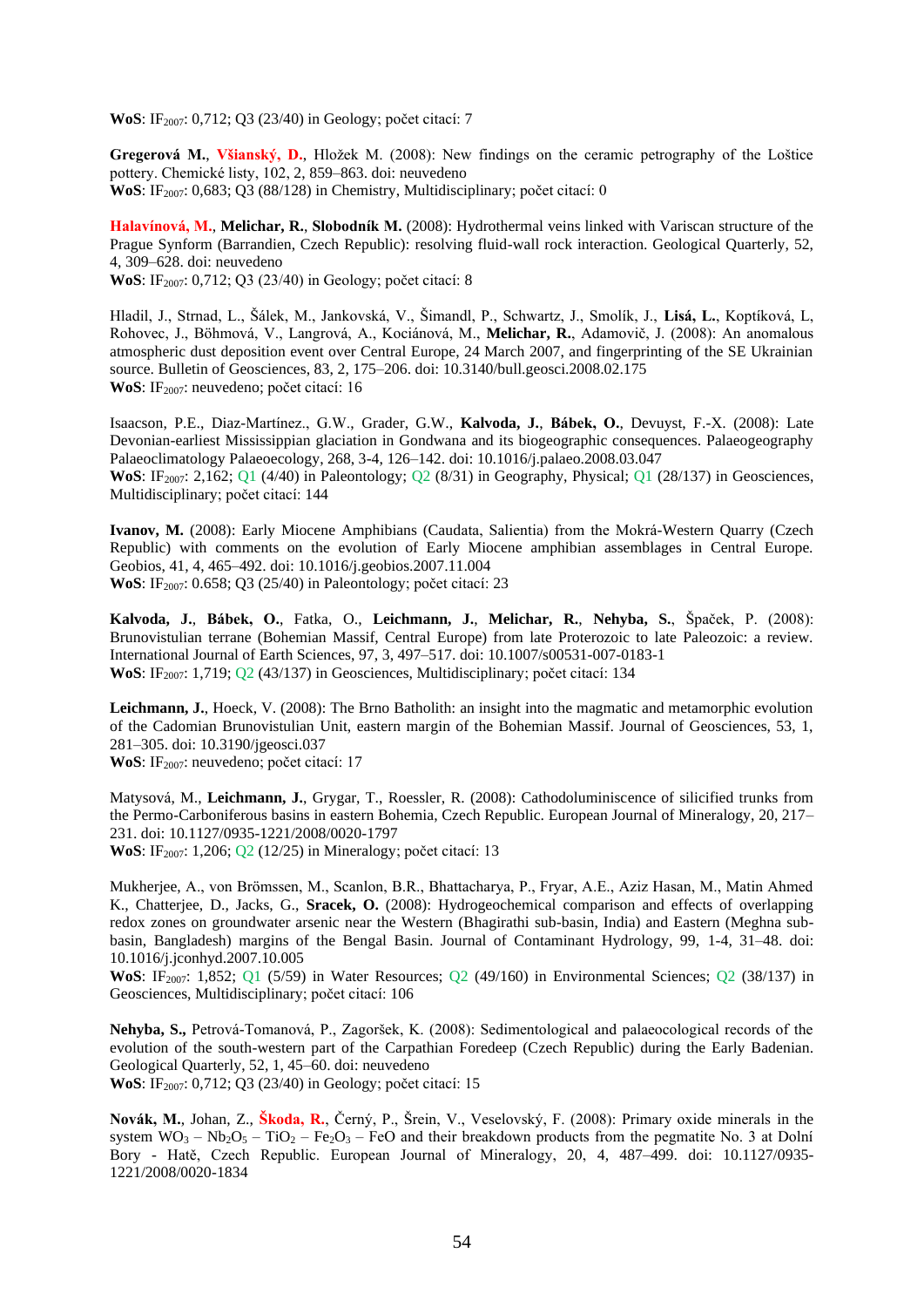**WoS**: IF2007: 1,206; Q2 (12/25) in Mineralogy; počet citací: 22

**Novák, M.**, Sejkora, J., **Škoda, R.**, Budina, V. (2008): Bismutotantalite-stibiotantalite-stibiocolumbite assemblage from elbaite pegmatites at Molo near Momeik, northern Shan State, Myanmar. Neues Jahrbuch für Mineralogie - Abhandlungen, 185, 17–26. doi: 10.1127/0077-7757/2008/0108 **WoS**: IF<sub>2007</sub>: 0,574; Q4 (22/25) in Mineralogy; počet citací: 4

**Slobodník, M.**, Jacher-Śliwczyńska, K., **Taylor, M.C.**, Schneider, J., Dolníček, Z. (2008): Plumbotectonic aspects of polymetallic vein mineralization in Paleozoic sediments and Proterozoic basement of Moravia (Czech Republic). International Journal of Earth Sciences, 97, 1, 1–18. doi: 10.1007/s00531-006-0157-8 **WoS**: IF2007: 1,719; Q2 (43/137) in Geosciences, Multidisciplinary; počet citací: 11

Smrčka, V., Erban, V., Hložek, M., **Gregerová, M.**, Dočkalová, M. (2008): Reconstruction of mobility: comparison between te analysis of Sr isotopes in a set of Neolithic skeletons from the Vedrovice cemetery, and the petrographical analysis of pottery in graves. Anthropologie, XLVI, 2-3, 233–238. doi: neuvedeno **WoS**: IF<sub>2007</sub>: 0,345; Q3 (37/58) in Anthropology; počet citací: 3

Vinšová, H., Jedináková-Křížová, V., Kolaříková, I., Adamcová, J., Přikryl, R., **Zeman, J.** (2008): The influence of temperature and hydration on the sorption properties of bentonite. Journal of Environmental Radioactvity, 99, 2, 415–425. doi: 10.1016/j.jenvrad.2007.11.003

**WoS**: IF2007: 0,963; Q3 (109/160) in Environmental Sciences; počet citací: 11

von Brömssen, M., Häller Larsson, S., Bhattacharya, P., Aziz Hasan, M., Matin Ahmed K., Jakariya, M., Mohiuddin A. S., **Sracek, O.**, Bivén, A., Doušová, B., Patriarca, C., Thunvik, R., Jacks, G. (2008): Geochemical characterisation of shallow aquifer sediments of MatlabUpazila, Southeastern Bangladesh Implications for targeting low-As aquifers. Journal of Contaminant Hydrology, 99, 1-4, 137–149. doi: 10.1016/j.jconhyd.2008.05.005

**WoS**: IF2007: 1,852; Q1 (5/59) in Water Resources; Q2 (49/160) in Environmental Sciences; Q2 (38/137) in Geosciences, Multidisciplinary; počet citací: 54

### **2007 (celkem 24 článků, 10 studentů spoluautorů – červeně)**

**Bábek, O.**, Přikryl, T., Hladil, J. (2007): Progressive drowning of carbonate platform in the Moravo-Silesian Basin (Czech Republic) before the Frasnian/Famennian event: facies, compositional variations and gamma-ray spektrometry. Facies, 53, 2, 293–316. doi: 10.1007/s10347-006-0095-8 **WoS**: IF2006: 0,788; Q3 (25/36) in Paleontology; Q3 (24/37) in Geology; počet citací: 40

**Breiter, K.**, **Škoda, R.**, Uher, P. (2007): Nb-Ta-Ti-W-Sn-oxide minerals as indicators of a peraluminous P- and F-rich granitic system evolution: Podlesí, Czech Republic. Mineralogy and Petrology, 91, 3-4, 225–248. doi: 10.1007/s00710-007-0197-1

**WoS**: IF2006: 1,038; Q3 (15/26) in Mineralogy; Q3 (39/59) in Geochemistry & Geophysics; počet citací: 60

Brož, M., Kovářová, M., **Losos, Z.**, Linhartová, M., Vávra, V. (2007): The mineralogical research of manganese-posphate crusts in the region of Hodušín-Božetice at Milevsko. Acta Geodynamica et Geomaterialia, 4, 2, 43–55. doi: neuvedeno

**WoS**: IF2006: neuvedeno; počet citací: 1

**Buriánek, D.**, **Novák, M.** (2007): Compositional evolution and substitutions in disseminated and nodular tourmaline from leucocratic granites: Examples from the Bohemian Massif, Czech Republic. Lithos, 95, 1-2, 148–164. doi: 10.1016/j.lithos.2006.07.006

**WoS**: IF2006: 2,203; Q1 (3/26) in Mineralogy; Q2 (16/59) in Geochemistry & Geophysics; počet citací: 45

Černý, P., **Novák, M.**, Chapman, R., Ferreira, K. (2007): Subsolidus behavior of niobian rutile from the Písek region, Czech Republic: a model for excolution in W- and  $Fe^{2+}>> Fe^{3+}$ -rich phases. Journal of Geosciences, 52, 1, 143–159. doi: 10.3190/jgeosci.008

**WoS**: IF2006: neuvedeno; počet citací: 40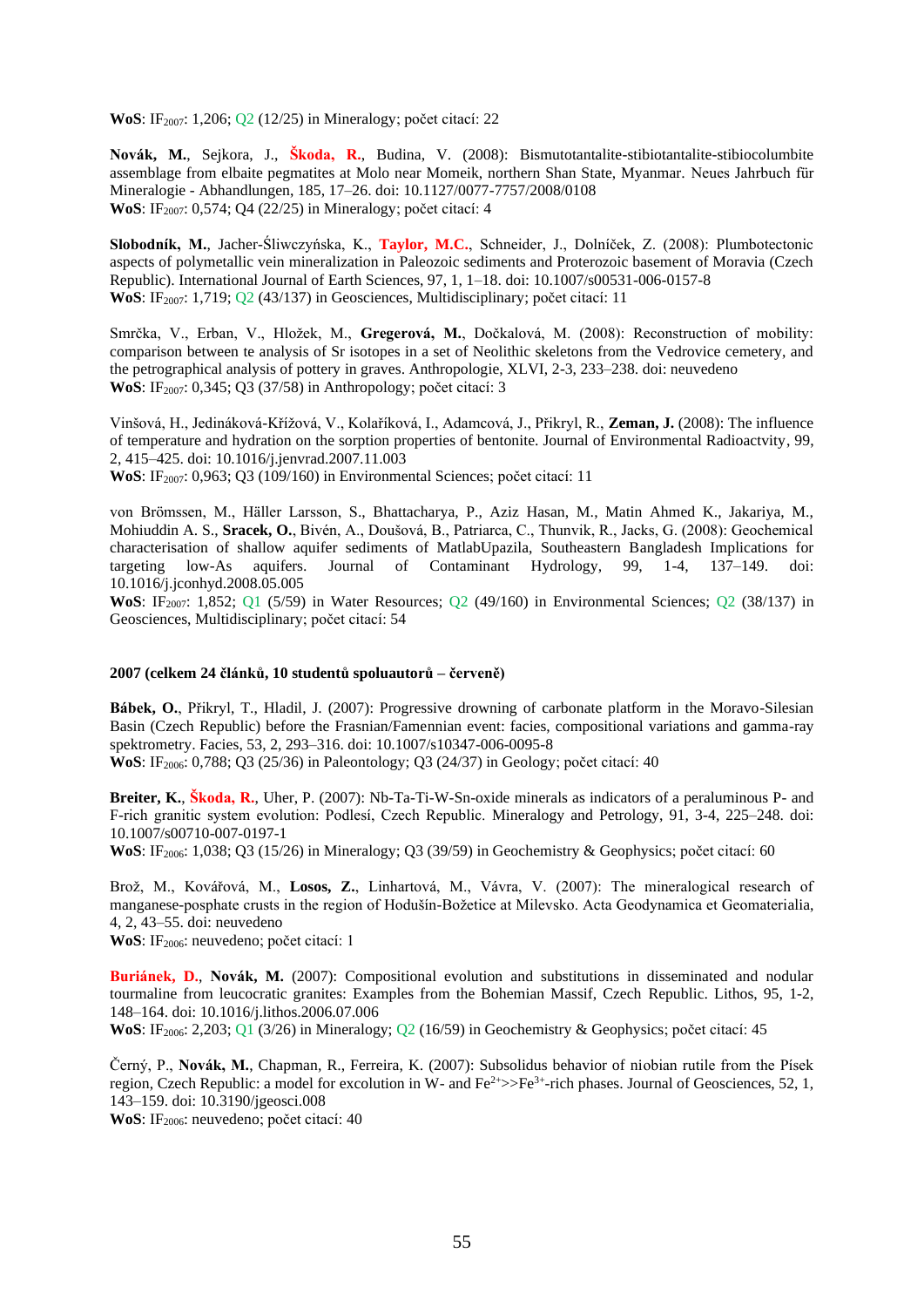Devuyst, F.-X., **Kalvoda, J.** (2007): Early evolution of the genus Eoparastaffella (Foraminifera) in Eurasia: the 'interiecta group' and related forms, late Tournaisian to early Viséan (Mississippian). Journal of Foraminiferal Research, 37, 1, 69–89. doi: 10.2113/gsjfr.37.1.69

**WoS**: IF2006: 1,791; Q1 (7/36) in Paleontology; počet citací: 23

**Dokoupilová, P.**, **Sracek, O.**, **Losos, Z.** (2007): Geochemical behavior and mineralogical transformations in a spontaneous combustion coal waste pile in Oslavany, Czech Republic. Mineralogical Magazine, 71, 4, 443–460. doi: 10.1180/minmag.2007.071.4.443

**WoS**: IF2006: 1,064; Q3 (14/26) in Mineralogy; počet citací: 24

**Filip, J.**, Zbořil, R., Schneeweiss, O., **Zeman, J.**, Černík, M., Kvapil, P., Otyepka, M. (2007): Environmental applications of chemically-pure natural ferrihydrite. Environmental Science and Technology, 41, 12, 4367–4374. doi: 10.1021/es062312t

**WoS**: IF2006: 4,040; Q1 (1/35) in Engineering, Environmental; Q1 (4/144) in Environmental Sciences; počet citací: 88

Hanžl, P., Janoušek, V., Žáček, V., **Willímský, D.**, Eichler, J., Erban, V., Pudilová, M., Chlupáčová, M., Buriánková, K., Mixa, P., Pecina, V. (2007): Magmatic history of granite-derived mylonites from the southern Deská Unit (Silesicum, Czech Republic). Mineralogy and Petrolology, 89, 45–75. doi: 10.1007/s00710-006- 0137-5

**WoS**: IF2006: 1,038; Q3 (15/26) in Mineralogy; Q3 (39/59) in Geochemistry & Geophysics; počet citací: 9

Hasan, M.A., Ahmed, K.M., **Sracek, O.**, Bhattacharya, P., von Brömssen, M., Broms, S., Fogelström, J., Mazumder, M.L., Jacks, G. (2007): Arsenic in shallow groundwater of Bangladesh: investigation from three different physiographic settings. Hydrogeology Journal, 15, 8, 1507–1522. doi: 10.1007/s10040-007-0203-z **WoS**: IF2006: 1,288; Q1 (14/57) in Water Resources; Q2 (54/131) in Geosciences, Multidisciplinary; počet citací: 101

**Ivanov M.** (2007): Herpetological assemblages from the Pliocene to middle Pleistocene in Central Europe: the palaeoecological significance. Geodiversitas, 29, 2, 5–28. doi: neuvedeno **WoS**: IF2006: 0,717; Q3 (27/36) in Paleontology; počet citací: 19

**Kotková, J.**, Gerdes, A., Parrish, R.R., **Novák, M.** (2007): Clasts of Variscan high-grade rocks within Upper Visean conglomerates – a missing link in the late Variscan evolution of Central Europe: constraints from U-Pb chronology. Journal of Metamorphic Geology, 25, 7, 781–801. doi: 10.1111/j.1525-1314.2007.00730.x **WoS**: IF2006: 2,350; Q1 (2/37) in Geology; počet citací: 38

**Kotková, J.** (2007): High-pressure granulites of the Bohemian Massif: recent advances and open questions. Journal of Geosciences, 52, 1-2, 45–71. doi: 10.3190/jgeosci.006 **WoS**: IF2006: neuvedeno; počet citací: 74

Kováč, M., Andreyeva-Grigorovich, A., Bajraktarević, Z., **Brzobohatý, R.**, Filipescu, S., Fodor, L., Harzhauser, M., Oszczypko, N., Nagymarosy, A., Pavelić, D., Rögl, F., Saftić, B., Sliva, L., Studencka, B. (2007): Badenian evolution of the Central Paratethys Sea: paleogeography, paleoclimate and eustatic changes. Geologica Carpathica, 58, 6, 579–606. doi: neuvedeno

**WoS**: IF2006: 0,364; Q4 (117/131) in Geosciences, Multidisciplinary; počet citací: 171

**Leichmann, J.**, **Novák, M.**, Buriánek, D., **Burger, D.** (2007): High-temperature to ultrahigh-temperature related to multiple ultrapotassic intrusions: evidence from garnet-sillimanite-cordierite kinzigite and garnetorthopyroxene migmatites in the eastern part of the Moldanubian Zone (Bohemian Massif). Geologica Carpathica, 58, 5, 415–425. doi: neuvedeno

**WoS**: IF2006: 0,364; Q4 (117/131) in Geosciences, Multidisciplinary; počet citací: 6

Lenhardt, W., Švancara, J., **Melichar, P.**, Pazdírková, J., Havíř, J., Sýkorová, Z. (2007): Seismic activity of the Alpine-Carpathian-Bohemian Massif region with regard to geological and potential field data. Geologica Carpathica, 58, 4, 397–412. doi: neuvedeno

**WoS**: IF2006: 0,364; Q4 (117/131) in Geosciences, Multidisciplinary; počet citací: 45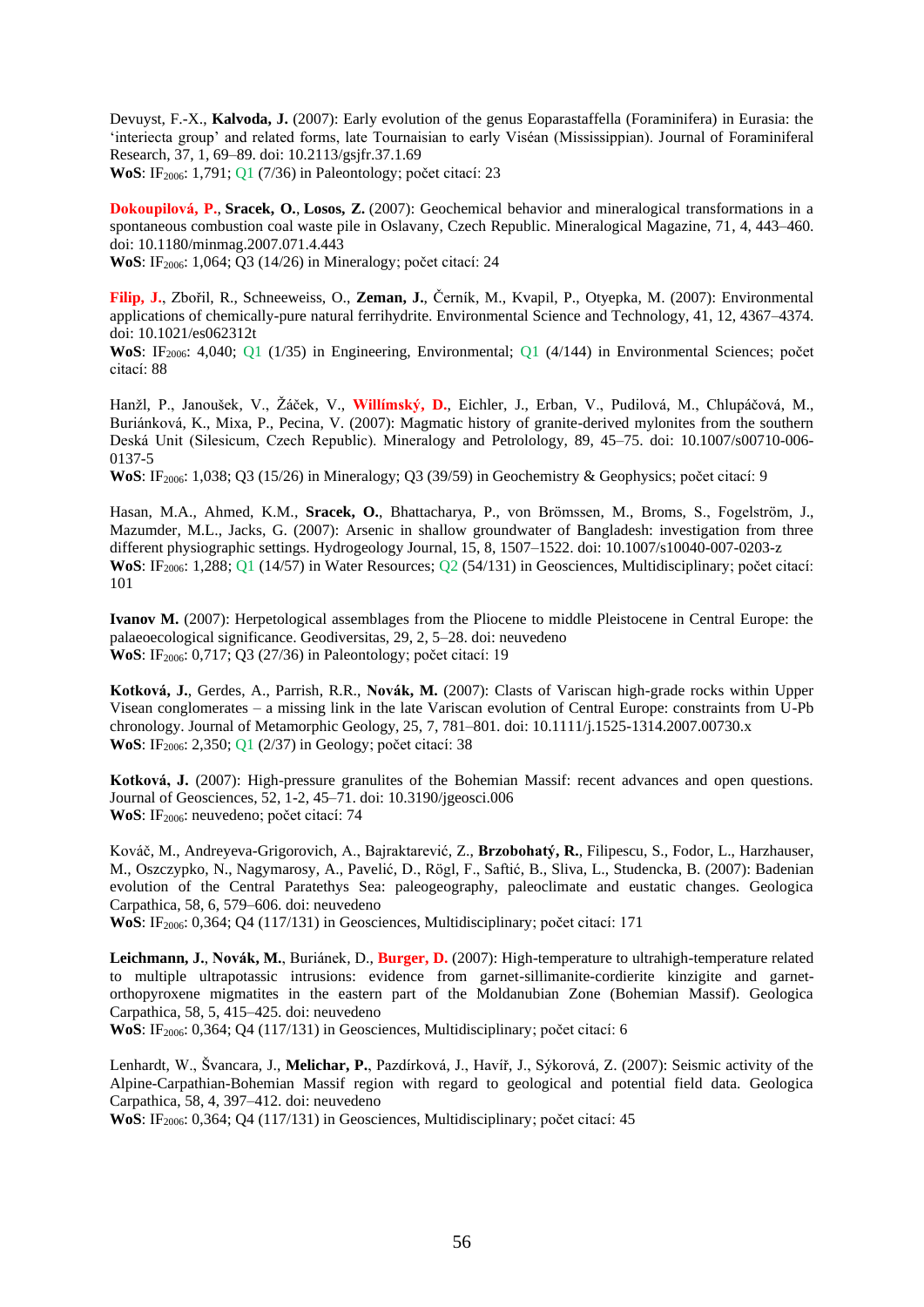Milner, A.R., Klembara, J., **Dostál, O.** (2007): A Zatrachydid Temnospondyl from the Lower Permian of the Boskovice Furrow in Moravia (Czech Republic). Journal of Vertebrate Paleontology, 27, 3, 711–715. doi: 10.1671/0272-4634(2007)27[711:A7TFTL]2.0.CO;2 **WoS**: IF2006: 1,418; Q1 (9/55) in Paleontology; počet citací: 5

Mucke, A., **Losos, Z.** (2007): The magnetite mineralizations of the Desná Group in the Silesicum, Czech Republic: petrographic, mineralogical, and geochemical studies and their genetic implications. Journal of Geosciences, 52, 3-4, 227–270. doi: 10.3190/jgeosci.016 WoS: IF<sub>2006</sub>: neuvedeno; počet citací: 1

**Nehyba, S.**, Šikula, J. (2007): Depositional architecture, sequence stratigraphy and geodynamic development of the Carpathian Foredeep (Czech Republic). Geologica Carpathica, 58, 1, 53–69. doi: neuvedeno **WoS**: IF2006: 0,364; Q4 (117/131) in Geosciences, Multidisciplinary; počet citací: 33

**Novák, M., Škoda, R.** (2007): Mn<sup>3+</sup>-rich andalusite to kanonaite and their breakdown products from metamanganolite at Kojetice near Třebíč, the Moldanubian Zone, Czech Republic. Journal of Geosciences, 52, 1, 161–167. doi: 10.3190/jgeosci.003

WoS: IF<sub>2006</sub>: neuvedeno; počet citací: 9

Prokop, J., Přikryl, T., **Dostál, O.**, Nel, A. (2007): *Oligaeschna kvaceki* sp. nov., a new fossil dragonfly (Odonata: Aeshnidae) from the middle Oligocene sediments of northern Moravia (Western Carpathians). Geologica Carpathica, 58, 2, 181–184. doi: neuvedeno

**WoS**: IF2006: 0,364; Q4 (117/131) in Geosciences, Multidisciplinary; počet citací: 8

**Škoda, R.**, **Novák, M.** (2007): Y,REE,Nb,Ta,Ti-oxide (AB2O6) minerals from REL-REE euxenite-subtype pegmatites of the Třebíč Pluton, Czech Republic; substitutions and fractionation trends. Lithos, 95, 1-2, 43–57. doi: 10.1016/j.lithos.2006.07.020

**WoS**: IF2006: 2,203; Q1 (3/26) in Mineralogy; Q2 (16/59) in Geochemistry & Geophysics; počet citací: 40

Vencelides, Z., **Sracek, O.**, Prommer, H. (2007): Modelling of iron cycling and its impact on the electron balance at a petroleum hydrocarbon contaminated site in Hnevice, Czech Republic. Journal of Contaminant Hydrology, 89, 3-4, 270–294. doi: 10.1016/j.jconhyd.2006.09.003

**WoS**: IF2006: 1,717; Q1 (4/57) in Water Resources; Q2 (43/144) in Environmental Sciences; Q2 (37/131) in Geosciences, Multidisciplinary; počet citací: 28

von Brömssen, M., Jakariya, M., Bhattacharya, P., Ahmed, K.M., Hasan, M. A., **Sracek, O.**, Jonsson, L., Lundell, L., Jacks, G. (2007): Targeting low-arsenic aquifers in Matlab Upazila, Southeastern Bangladesh. Science of the Total Environment, 379, 2-3, 121–132. doi: 10.1016/j.scitotenv.2006.06.028 **WoS**: IF2006: 2,359; Q1 (28/144) in Environmental Sciences; počet citací: 136

### **2006 (celkem 28 článků, 11 studentů spoluautorů – červeně)**

**Bábek, O.**, Tomek, Č., **Melichar, R.**, **Kalvoda, J.**, Otava, J. (2006): Structure of unmetamorphosed Variscan tectonic units of the southern Moravo-Silesian zone, Bohemian Massif: a review. Neues Jahrbuch für Geologie und Paläontologie - Abhandlungen, 239, 1, 37–75. doi: neuvedeno **WoS**: IF2005: 0,721; Q3 (22/35) in Paleontology; počet citací: 23

Barčová, K., Mashlan, M., Zbořil, R., **Filip, J.**, Podjuklová, J., Hrabovská, K., P. Schaaf (2006): Phase composition of steel-enamelinterfaces: effects of chemical pre-treatment. Surface & Coatings Technology, 201, 3-4, 1836–1844. doi: 10.1016/j.surfcoat.2006.03.015

**WoS**: IF2005: 1,646; Q1 (3/19) in Materials Science, Coatings & Films; Q2 (25/83) in Physics, Applied; počet citací: 17

Bertolo R., Hirata R., **Sracek, O.** (2006): Geochemistry and geochemical modeling of unsaturated zone in a tropical region in Urania, Sao Paulo state, Brazil. Journal of Hydrology, 329, 1-2, 49–62. doi: 10.1016/j.jhydrol.2006.02.001

**WoS**: IF2005: 1,745; Q1 (4/57) in Water Resources; Q1 (1/80) in Engineering, Civil; Q1 (27/129) in Geosciences, Multidisciplinary; počet citací: 18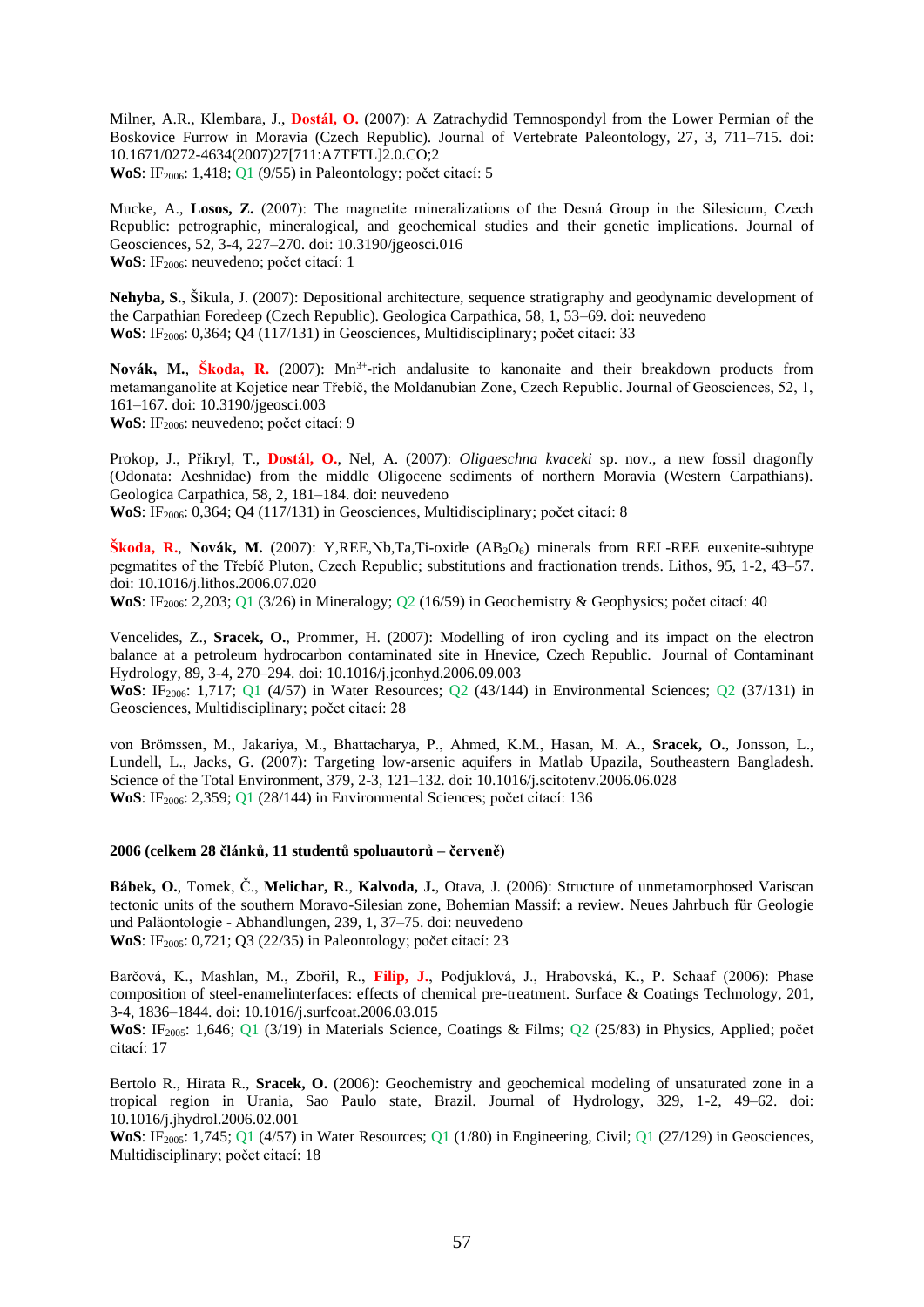Bhattacharya, P., Claesson, M., Bundschuh, J., **Sracek, O.**, Fagerberg, J., Jacks, G., Martin, R.A., del Storniolo, A., Thir, J.M. (2006): Distribution and mobility of arsenic in the Río Dulce alluvial aquifers in Santiago del Estero Province, Argentina. Science of the Total Environment, 358, 1-3, 97–120. doi: 10.1016/j.scitotenv.2005.04.048

**WoS**: IF2005: 2,224; Q1 (22/140) in Environmental Sciences; počet citací: 193

**Breiter, K.**, Förster, H.-J., **Škoda, R.** (2006): Extreme P-,Bi-,Nb-,Sc-,U- and F-rich zircon from fractionated perphosphorous granites: The peraluminous Podlesí granite system, Czech Republic. Lithos, 88, 1-4, 15–34. doi: 10.1016/j.lithos.2005.08.011

**WoS**: IF2005: 2,243; Q1 (3/25) in Mineralogy; Q1 (13/55) in Geochemistry & Geophysics; počet citací: 79

**Cempírek, J.**, **Novák, M.**, Ertl, A., Hughes, J.M., Rossman, G.R., Darby, M.D. (2006): Fe-bearing olenite with tetrahedrally coordinated Al from an abyssal pegmatite at Kutná Hora, Czech Republic: structure, crystal chemistry, optical spectra and Xanes spectra. Canadian Mineralogist, 44, 1, 23–30. doi: 10.2113/gscanmin.44.1.23

**WoS**: IF2005: 1,259; Q2 (10/25) in Mineralogy; počet citací: 31

**Devuyst, F.-X.**, Hance, L., Poty, E. (2006): Moliniacian. Geologica Belgica, 9, 1-2, 123–131. doi: neuvedeno WoS: IF<sub>2005</sub>: neuvedeno; počet citací: 13

**Doležalová, H.**, Houzar, S., **Losos, Z.**, **Škoda, R.** (2006): Kinoshitalite with a high magnesium content in sulphide-rich marbles from the Rožná uranium deposit, Western Moravia, Czech Republic. Neues Jahrbuch für Mineralogie - Abhandlungen, 182, 2, 165–171. doi: 10.1127/0077-7757/2006/0039 **WoS**: IF2005: 0,529; Q4 (21/25) in Mineralogy; počet citací: 4

Ettler, V., Mihajlevič, M., Šebek, O. Molek, M., Grygar, T., **Zeman, J.** (2006): Geochemical and Pb izotopic evidence for sources and dispersal of metal contamination in stream sediments from the mining and smelting district Příbram, Czech Republic. Environmental Pollution, 142, 3, 27–35. doi: 10.1016/j.envpol.2005.10.024 **WoS**: IF2005: 2,451; Q1 (17/140) in Environmental Sciences; počet citací: 100

**Faimon, J., Štelcl, J.**, Sas, D. (2006): Anthropogenic CO<sub>2</sub>-flux into cave atmosphere and its environmental impact: A case study in the Císařská Cave (Moravian Karst, Czech Republic). Science of the Total Environment, 369, 1-3, 231–245. doi: 10.1016/j.scitotenv.2006.04.006 WoS: IF<sub>2005</sub>: 2,224; Q1 (22/140) in Environmental Sciences; počet citací: 57

**Filip, J.**, Kolitsch, U., **Novák, M.**, Schneewiess, O. (2006): The crystal structure of near-end-member ferroaxinite from an iron-contaminated primitive pegmatite at Malešov, Czech Republic. Canadian Mineralogist, 44, 1159–1170. doi: 10.2113/gscanmin.44.5.1159 **WoS**: IF2005: 1,259; Q2 (10/25) in Mineralogy; počet citací: 6

**Filip, J.**, **Novák, M.**, Beran, A., Zbořil, R. (2006): Crystal chemistry and OH defect concentrations in spodumene from different granitic pegmatites. Physics and Chemistry of Minerals, 32, 10, 733–746. doi: 10.1007/s00269-005-0051-0

**WoS**: IF2005: 1,336; Q2 (54/178) in Materials Science; Q2 (8/25) in Mineralogy, Multidisciplinary; počet citací: 14

Hance, L., Poty, E., **Devuyst, F.-X.** (2006): Tournaisian. Geologica Belgica, 9, 1-2, 47–53. doi: neuvedeno **WoS**: IF2005: neuvedeno; počet citací: 11

Hance, L., Potry, E., **Devuyst, F.-X.** (2006): Visean. Geologica Belgica, 9, 1-2, 55–62. doi: neuvedeno WoS: IF<sub>2005</sub>: neuvedeno; počet citací: 13

Hance, L., Poty, E., **Devuyst, F.-X.** (2006): Ivorian. Geologica Belgica, 9, 1-2, 117–122. doi: neuvedeno WoS: IF<sub>2005</sub>: neuvedeno; počet citací: 8

**Hladilová, Š.** (2006): Schultz O., Piller W.E., Hg.: Catalogus Fossilium Austriae Band 1/Teil 2 Bivalvia neogenica (Lucinoidea-Mactroidea), Band 1/Teil 3 Bivalvia neogenica (Solenoidea-Clavagelloidea)-review. Bulletin of Geosciences, 81, 3, 214. doi: neuvedeno WoS: IF<sub>2005</sub>: neuvedeno; počet citací: 0

58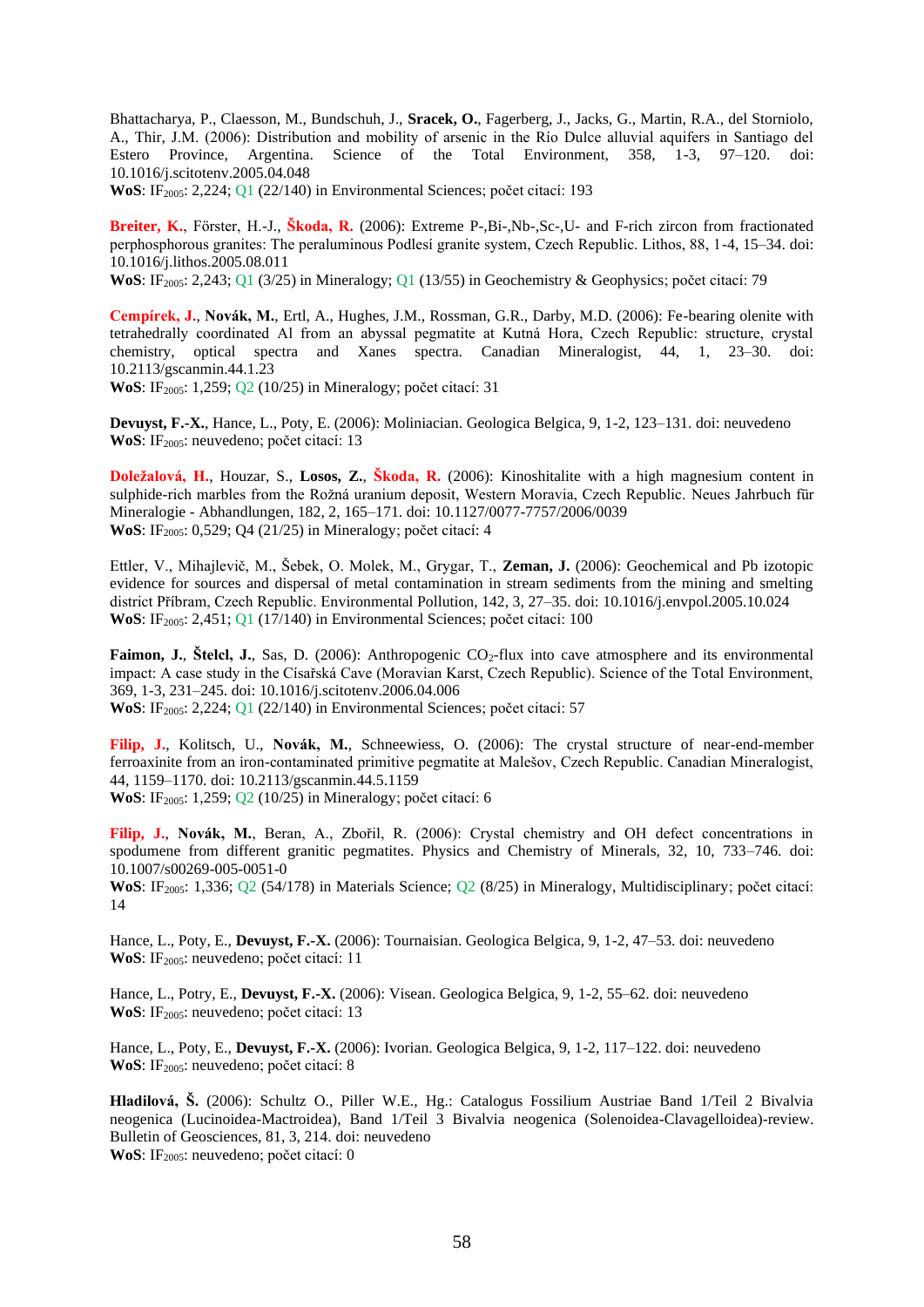Hyršl, J., **Novák, M.**, **Škoda, R.** (2006): Gem-quality massive pink muscovite from Brazil. Gems and Gemology, 42, 65–66. doi: neuvedeno

**WoS**: IF2005: 1,762; Q1 (5/25) in Mineralogy; počet citací: 3

Chadima, M., Hrouda, F., **Melichar, R.** (2006): Magnetic fabric study of the SE Rhenohercynian Zone (Bohemian Massif): Implications for dynamics of the Paleozoic accretionary wedge. Tectonophysics, 418, 1-2, 93–109. doi: 10.1016/j.tecto.2005.12.015

**WoS**: IF2005: 1,732; Q2 (19/55) in Geochemistry & Geophysics; počet citací: 19

Kvaček, Z., Kováč, M., Kovar-Eder, J., **Doláková, N.**, Jechorek, H., Parashiv, V., Kováčová, M., Sliva, Ľ. (2006): Miocene evolution of landscape and vegetation in the Central Paratethys. Geologica Carpathica, 57, 4, 295–310. doi: neuvedeno

WoS: IF<sub>2005</sub>: 0,449; Q4 (111/129) in Geosciences, Multidisciplinary; počet citací: 57

**Leichmann, J.**, Hejl, E. (2006): Volcanism on Anafi island: short living, extensional, hydromagmatic volcanism in the central part of the South Aegean volcanic chain (Greece). Neues Jahrbuch für Mineralogie - Abhandlungen, 182, 3, 231–240. doi: 10.1127/0077-7757/2006/0047 **WoS**: IF2005: 0,529; Q4 (21/25) in Mineralogy; počet citací: 2

Menning, M., Alekseev, A.S., Chuvashov, B.I., Davydov, V.I., **Devuyst, F.-X.**, Forke, H.C., Grunt, T.A., Hance, L., Heckel, P.H., Izokh, N.G., Jin, Y.G., Jones, P.J., Kotlyar, G.V., Kozur, H.W., Nemyrovskaya, T.I., Schneider, J.W., Wang, X.D., Weddige, K., Weyer, D., Work, D.M. (2006): Global time scale and regional stratigraphic reference scales of Central and West Europe, East Europe, Tethys, South China, and North America as used in the Devonian–Carboniferous–Permian Correlation Chart 2003 (DCP 2003). Palaeogeography Palaeoclimatology Palaeoecology, 240, 1-2, 318–372. doi: 10.1016/j.palaeo.2006.03.058 **WoS**: IF2005: 1,899; Q1 (4/35) in Paleontology; Q2 (8/30) in Geography, Physical; Q1 (24/129) in Geosciences,

Multidisciplinary; počet citací: 236

Mücke, A., **Fojt, B.**, Skácel, J. (2006): The Malé Vrbno magnetite occurrence of the Velké Vrbno Unit, Czech Republic: petrology, mineralogy, geochemistry and genesis. Chemie der Erde - Geochemistry, 66, 2, 109–127. doi: 10.1016/j.chemer.2004.08.003

**WoS**: IF2005: 0,846; Q3 (37/55) in Geochemistry & Geophysics; počet citací: 0

Poty, E., **Devuyst, F.-X.**, Hance, L. (2006): Upper Devonian and Mississippian foraminiferal and rugose coral zonations of Belgium and Northern France: a tool for Eurasian correlations. Geological Magazine, 143, 6, 1–29*.* doi: 10.1017/S0016756806002457

**WoS**: IF2005: 1,299; Q2 (46/129) in Geosciences, Multidisciplinary; počet citací: 160

Selker, J.S., Thévenaz, L., Huwald, H., Mallet, A., Luxemburg, W., Giesen, N., **Stejskal, M.**, **Zeman, J.**, Westhoff, M., Parlange, M.B. (2006): Distributed fiber-optic temperature sensing for hydrologic systems. Water Resources Research, 42, 12–20. doi: 10.1029/2006WR005326

**WoS**: IF2005: 1,939; Q1 (3/17) in Limnology; Q1 (2/57) in Water Resources; Q1 (30/140) in Environmental Sciences; počet citací: 365

Šlesarová, A., **Zeman, J.**, Kušnierová, M. (2006): The evolution of mine waters quality at the locality of Smolník. Acta montanistica Slovaca, 11, 4, 245–250. doi: neuvedeno WoS: IF<sub>2005</sub>: neuvedeno; počet citací: 0

**Slobodník, M.**, Muchez, P., Král, J., Keppens, E. (2006): Variscan veins: record of fluid circulation and Variscan tectonothermal events in Upper Palaeozoic limestones of the Moravian Karst, Czech Republic. Geological Magazine, 143, 4, 491–508. doi: 10.1017/S0016756806001981 **WoS**: IF2005: 1,299; Q2 (46/129) in Geosciences, Multidisciplinary; počet citací: 10

**Sracek, O.**, Gelinas, P., Lefebvre, R., Nicholson, R.V. (2006): Comparison of methods for the estimation of pyrite oxidation rate in a waste rock pile at Mine Doyon site, Quebec, Canada. Journal of Geochemical Exploration, 91, 1-3, 99–109. doi: 10.1016/j.gexplo.2006.03.002

**WoS**: IF2017: 0,665; Q4 (42/55) in Geochemistry & Geophysics; počet citací: 21

**Taylor, M.C.** (2006): The gel model for the formation of gem-bearing pockets within granitic pegmatites, and implications for gem synthesis. Gems and Gemology, 42, 3, 110–111. doi: neuvedeno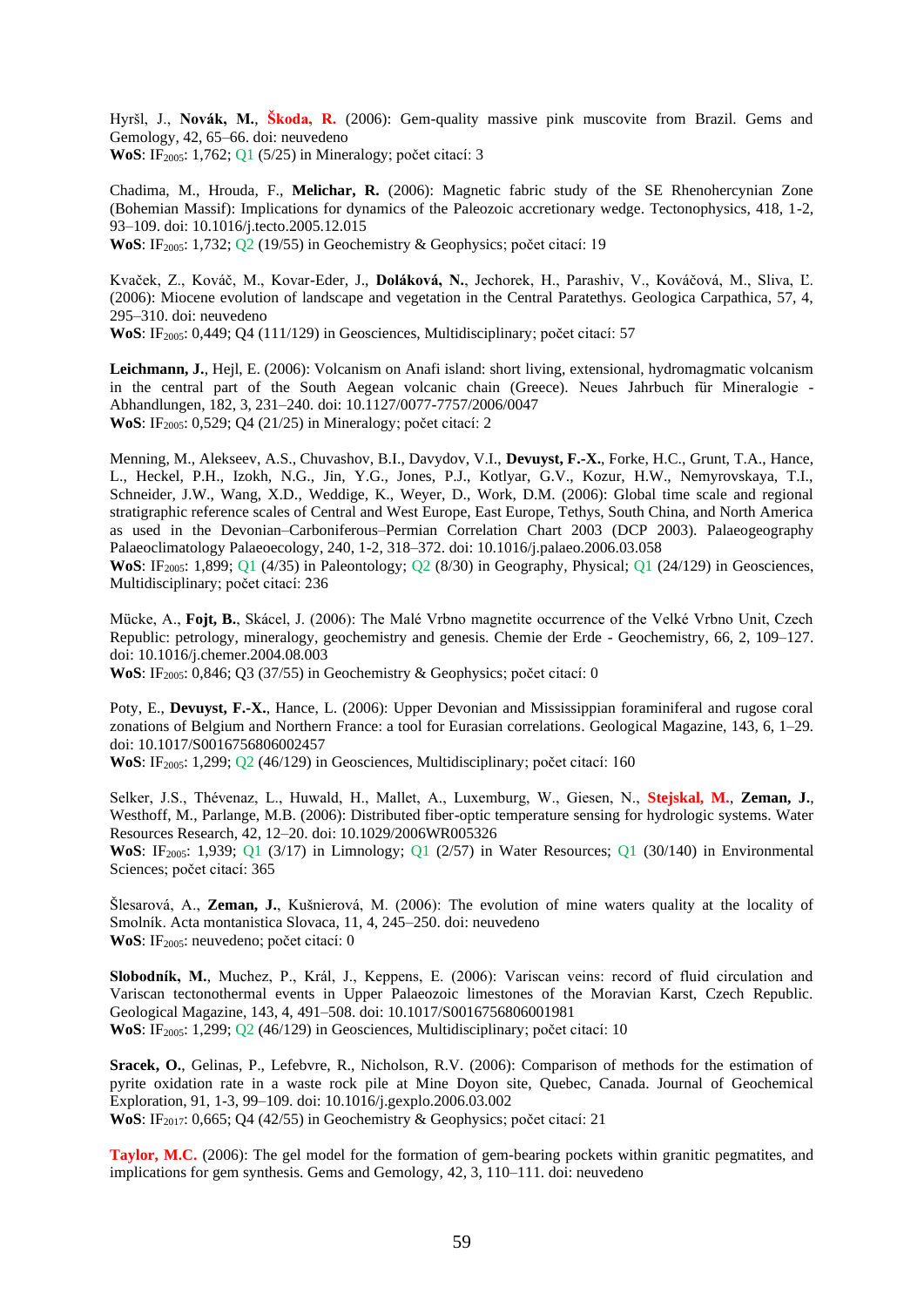**WoS**: IF2005: 1,762; Q1 (5/25) in Mineralogy; počet citací: 7

#### **2005 (celkem 7 článků, 5 studentů spoluautorů – červeně)**

**Bartáková, I.**, **Zeman, J.** (2005): Steady states establishment during pyrite oxidation. Chemické listy, 99, 14, 533–535. doi: neuvedeno

**WoS**: IF2004: 0,348; Q4 (101/125) in Chemistry, Multidisciplinary; počet citací: 0

**Breiter, K.**, Mueller, A., **Leichmann, J.**, Gabašová, A. (2005): Textural and chemical evolution of a fractionated granitic system: the Podlesí stock, Czech Republic. Lithos, 80, 1, 323–345. doi: 10.1016/j.lithos.2003.11.004

**WoS**: IF2004: 2,567; Q1 (2/23) in Mineralogy; Q1 (9/50) in Geochemistry & Geophysics; počet citací: 80

**Breiter, K.**, **Novák, M.**, Koller, F., **Cempírek, J.** (2005): Phosphorus - an omnipresent minor element in garnet of diverse textural types from leucocratic granitic rocks. Mineralogy and Petrology, 85, 3-4, 205–221. doi: 10.1007/s00710-005-0086-4

**WoS**: IF2004: 0,820; Q3 (15/23) in Mineralogy; Q3 (34/50) Geochemistry & Geophysics; počet citací: 27

**Čopjaková R.**, **Sulovský P.**, Peterson, B. (2005): Major and trace elements in pyrope-almandine garnets as sediment provenance indicators of the Lower Carboniferous Culm sediments, Drahany Uplands, Bohemian Massif. Lithos, 82, 1-2, 51–70. doi: 10.1016/j.lithos.2004.12.006 **WoS**: IF2004: 2,567; Q1 (2/23) in Mineralogy; Q1 (9/50) in Geochemistry & Geophysics; počet citací: 48

**Faimon, J.** (2005): Shaping of clay fragments during transport: a theoretical model. Geologica Carpathica, 56, 5, 455–460. doi: neuvedeno

**WoS**: IF2004: 0,494; Q4 (108/128) in Geosciences, Multidisciplinary; počet citací: 1

**Faimon, J.** (2005): Total dynamics of quartz–water system at ambient conditions. Aquatic Geochemistry, 11, 2, 139–172. doi: 10.1007/s10498-004-2880-8 **WoS**: IF2004: 0,720; Q3 (37/50) in Geochemistry & Geophysics; počet citací: 7

Sejkora, J., Novotný, P., **Novák, M.**, Šrein, V., Berlepsch, P. (2005): Calciopetersite from Domašov nad Bystřicí, northern Moravia, Czech Republic, a new mineral species of the mixite group. Canadian Mineralogist, 43, 4, 1393–1400. doi: 10.2113/gscanmin.43.4.1393

**WoS**: IF2004: 1,207; Q2 (9/23) in Mineralogy; počet citací: 11

## **2004 (celkem 17 článků, 3 studenti spoluautoři – červeně)**

Ahmed, K.M., Bhattacharya, P., Hasan, M.A., Akhter, S.H., Alam, S.M.M., Bhuyian, M.A., Imam, M.B., Khan, A.A., **Sracek, O.** (2004): Arsenic enrichment in groundwater of the alluvial aquifers in Bangladesh: An overview. Applied Geochemistry, 19, 2, 181–200. doi: 10.1016/j.apgeochem.2003.09.006 **WoS**: IF2003: 1,804; Q2 (15/52) in Geochemistry & Geophysics; počet citací: 437

Almeida, R.M.R., Lauria, D.C., Ferreira, A.C., **Sracek, O.** (2004): Groundwater radon, radium and uranium concentrations in Regiao dos Lagos, Rio de Janeiro state, Brazil. Journal of Environmental Radioactivity, 73, 3, 323–334. doi: 10.1016/j.jenvrad.2003.10.006 **WoS**: IF2003: 0,837; Q3 (73/131) in Environmental Sciences; počet citací: 51

Baroň, I., Cílek, V., Krejčí, O., **Melichar, R.**, Hubatka, F. (2004): Structure and dynamics of deep-seated slope failures in te Magura Flysch Nappe, outer Western Carpathians (Czech Republic). Natural Hazards and Earth System Sciences, 4, 4, 549–562. doi: 10.5194/nhess-4-549-2004 WoS: IF<sub>2003</sub>: neuvedeno; počet citací: 59

Broska, I., Williams, T., Uher, P., Konečný, P., **Leichmann, J.** (2004): The geochemistry of phosphorus in different granite suites of the Western Carpathians, Slovakia: the role of apatite and P-bearing feldspars. Chemical Geology, 205, 1-2, 224–236. doi: 10.1016/j.chemgeo.2003.09.004 **WoS**: IF2003: 2,330; Q1 (10/52) in Geochemistry & Geophysics; počet citací: 63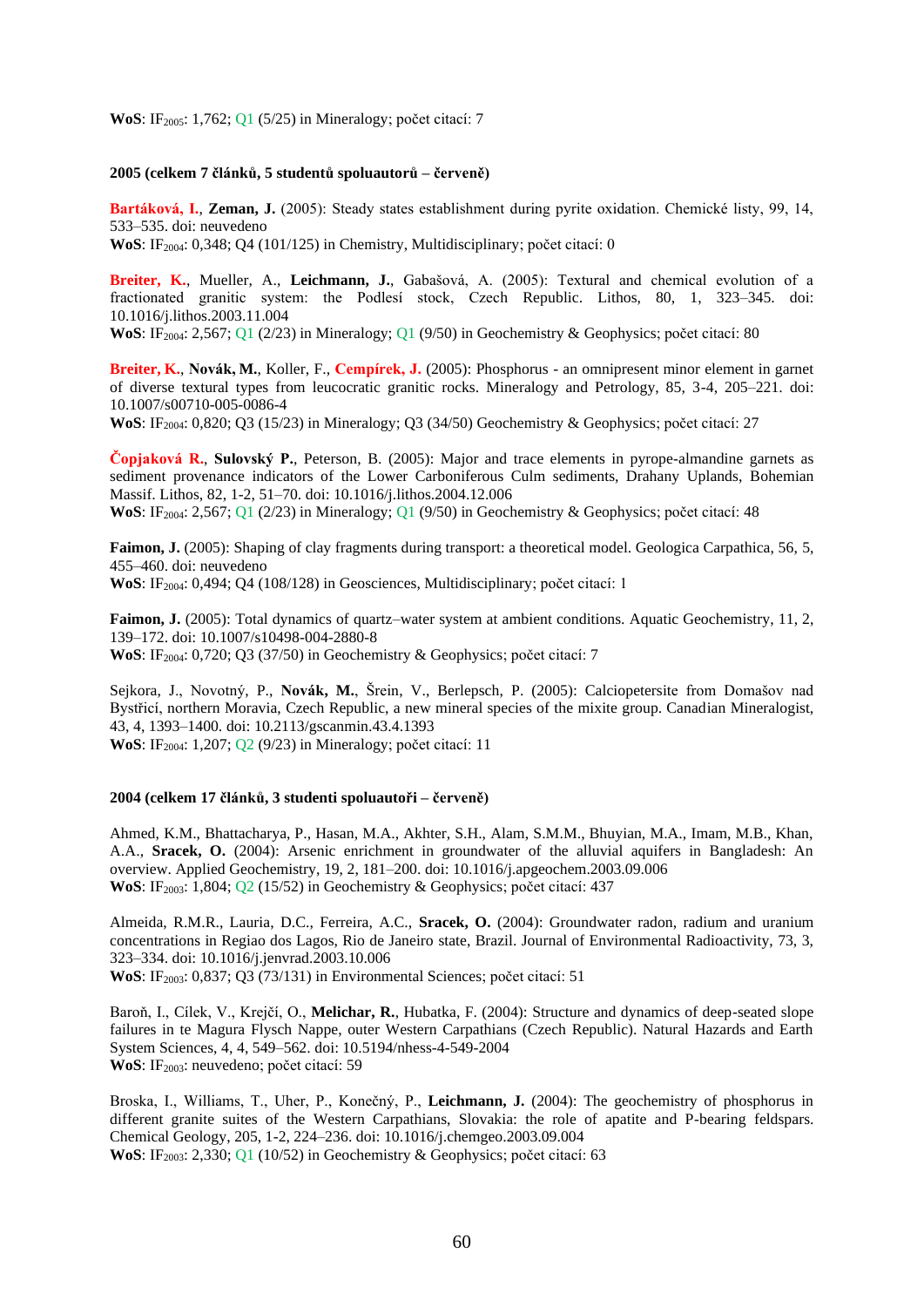**Faimon, J.**, **Nehyba, S.** (2004): The formation of spherical clay balls on the slopes of sandpit quarry, the Rudice-Sec (Czech Republic). Catena, 58, 1, 23–40. doi: 10.1016/j.catena.2004.001.002 **WoS**: IF2003: 1,083; Q1 (10/55) in Water Resources; Q2 (49/128) in Geosciences, Multidisciplinary; Q2 (9/28) in Agriculture, Soil Science; počet citací: 4

**Geršl, M.**, Hladil, J. (2004): Gamma-ray and magnetic susceptibility correlation across a Frasnian carbonate platform and the search for "punctata" in stromatopoid-coral limestone facies of Moravia. Geological Quarterly, 48, 3, 283–292. doi: neuvedeno

WoS: IF<sub>2003</sub>: neuvedeno; počet citací: 19

Komárek, M., **Zeman, J.** (2004): Dynamics of Cu, Zn, Cd, and Hg release from sediments at surface conditions. Bulletin of Geosciences, 79, 2, 99–106. doi: neuvedeno WoS: IF<sub>2003</sub>: neuvedeno; počet citací: 19

**Kotková, J.** (2004): Geology without frontiers: magmatic and metamorphic evolution of Central European variscides. Episodes, 27, 1, 49–50. doi: neuvedeno **WoS**: IF2003: 1,020; Q2 (55/128) in Geosciences, Multidisciplinary; počet citací: 0

Lauria, D.C., Almeida, R.M.R., **Sracek, O.** (2004): Behavior of radium, thorium and uranium in groundwater near the Buena Lagoon in the Coastal Zone of the State of Rio de Janeiro, Brazil. Environmental Geology, 47, 1, 11–19. doi: 10.1007/s00254-004-1121-1

**WoS**: IF2003: 0,605; Q3 (96/131) in Environmental Sciences; Q3 (89/128) in Geosciences, Multidisciplinary; Q3 (30/55) in Water Resources; počet citací: 35

**Losos, Z.**, Beran, A. (2004): OH defects in cassiterite. Mineralogy and Petrology, 81, 3-4, 219–234. doi: 10.1007/s00710-004-0040-x

**WoS**: IF2003: 1,086; Q2 (11/24) in Mineralogy; Q2 (24/52) in Geochemistry & Geophysics; počet citací: 14

**Nehyba, S.**, **Hladilová, Š.** (2004): Relics of the most distal part of the Neogene foreland basin in SW Moravia. Bulletin of Geosciences, 79, 2, 113–120. doi: neuvedeno **WoS**: IF2003: neuvedeno; počet citací: 8

**Novák, M.**, Černý, P., **Cempírek, J.**, Šrein, V., **Filip, J.** (2004): Ferrotapiolite as pseudomorph of stibiotantalite from the Laštovičky lepidolite pegmatite, Czech Republic; an example of hydrothermal alteration at constant Ta/(Ta+Nb). Canadian Mineralogist, 42, 4, 1117–1128. doi: 10.2113/gscanmin.42.4.1117 **WoS**: IF2003: 1,046; Q2 (12/24) in Mineralogy; počet citací: 17

**Novák, M.**, Povondra, P., Selway, J.B. (2004): Schorl oxy-schorl to dravite- oxy-dravite tourmaline from granitic pegmatites; examples from the Moldanubicum, Czech Republic. European Journal of Mineralogy, 16, 2, 323–333. doi: 10.1127/0935-1221/2004/0016-0323

**WoS**: IF2003: 1,185; Q2 (8/24) in Mineralogy; počet citací: 62

Sejkora, J., Čejka, J., Hloušek, J., **Novák, M.**, Šrein, V. (2004): Phosphowalpurgite, the (PO4)-dominant analogue of walpurgite, from Smrkovec, Slavkovský Les Mountains, Czech Republic. Canadian Mineralogist, 42, 4, 963–972. doi: 10.2113/gscanmin.42.4.963

**WoS**: IF2003: 1,046; Q2 (12/24) in Mineralogy; počet citací: 11

Šikula, J., **Nehyba, S.** (2004): Lithofacies analysis of Miocene sediments in the southern part of Carpathian Foredeep, based on the re-interpretation of drill logging data. Bulletin of Geosciences, 79, 3, 167–176. doi: neuvedeno

WoS: IF<sub>2003</sub>: neuvedeno; počet citací: 6

**Sracek, O.**, Bhattacharya, P., Jacks, G., Gustafsson, J.P., von Brömssen, M. (2004): Behavior of arsenic and geochemical modeling of arsenic enrichment in aqueous environment. Applied Geochemistry, 19, 2, 169–180. doi: 10.1016/j.apgeochem.2003.09.005

**WoS**: IF2003: 1,804; Q2 (15/52) in Geochemistry & Geophysics; počet citací: 155

**Sracek, O.**, Choquette, M., Gelinas, P., Lefebvre, R., Nicholson, R.V. (2004): Geochemical characterization of acid mine drainage from a waste rock pile, Mine Doyon, Québec, Canada. Journal of Contaminant Hydrology, 69, 1-2, 45–71. doi: 10.1016/S0169-7722(03)00150-5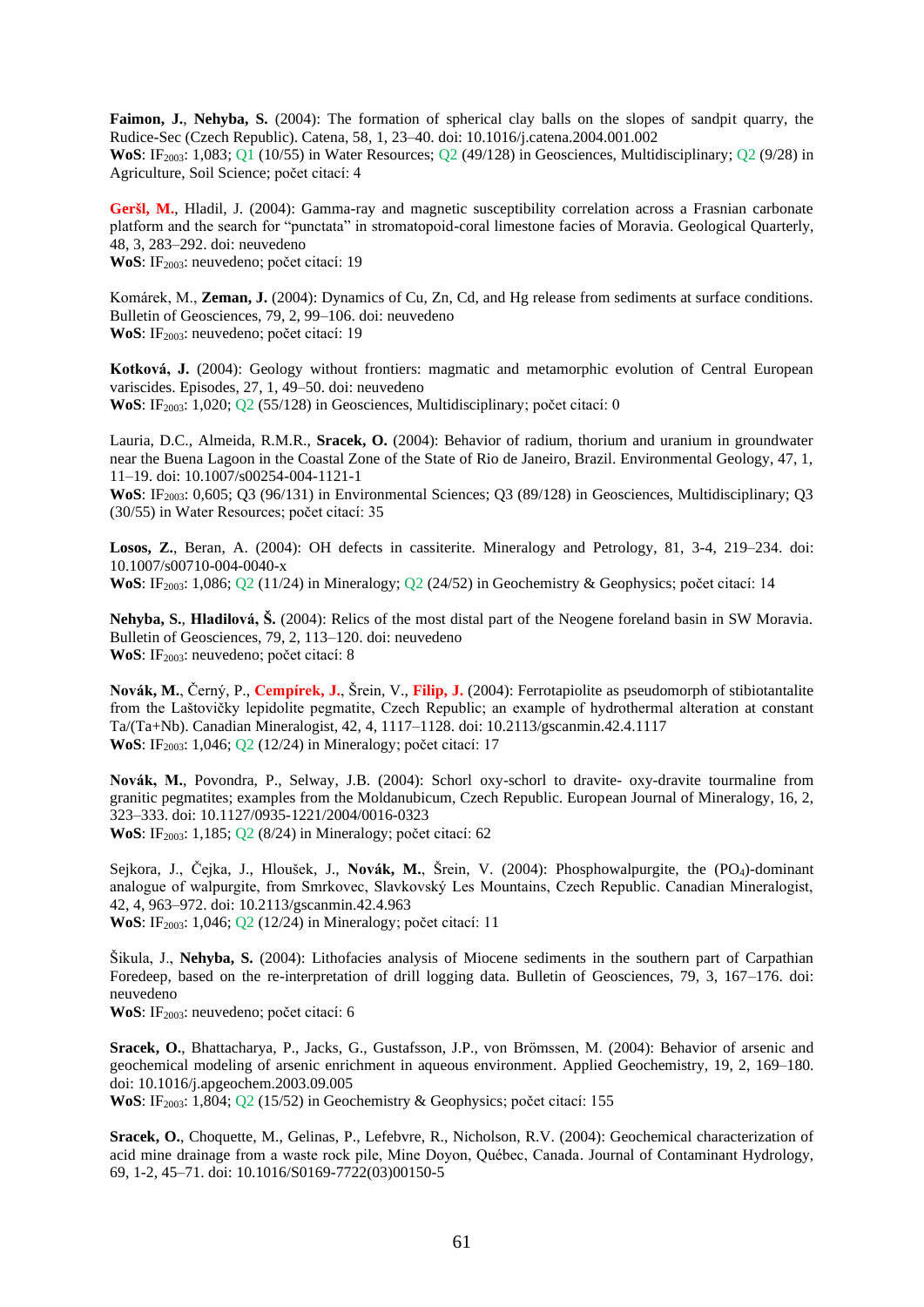**WoS**: IF2003: 1,438; Q1 (5/55) in Water Resources; Q2 (40/131) in Environmental Sciences; Q1 (32/128) in Geosciences, Multidisciplinary; počet citací: 110

### **2003 (celkem 17 článků, 4 studenti spoluautoři – červeně)**

Černý, P., Chapman, R., Teertstra, D.K., **Novák, M.** (2003): Rubidium- and cesium-dominant micas in granitic pegmatites. American Mineralogist, 88, 11-12, 1832–1835. doi: 10.2138/am-2003-11-1226 **WoS**: IF2002: 1,811; Q1 (3/24) in Mineralogy; Q1 (10/51) in Geochemistry & Geophysics; počet citací: 29

**Faimon, J.**, **Štelcl, J.**, Kubešová, S., Zimák, J. (2003): Environmentally acceptable effect of hydrogen peroxide on cave "lamp-flora", calcite speleothems and limestones. Environmental Pollution, 122, 3, 417–422. doi: 10.1016/S0269-7491(02)00309-3

**WoS**: IF2002: 1,942; Q1 (14/132) in Environmental Sciences; počet citací: 37

**Faimon, J.** (2003): Formation of Colloidal Silica and Alumina During Experimental Granodiorite Weathering. Aquatic Geochemistry, 9, 4, 305–341. doi: neuvedeno **WoS**: IF2002: 1,243; Q2 (20/51) in Geochemistry & Geophysics; počet citací: 5

Harzhauser, M., Kovar-Eder, J., **Nehyba, S.**, Strobitzer-Hermann, M., Schwarz, J., Wojcicki, J., Zorn, I. (2003): An Early Pannonian (Late Miocene) transgression in the Northern Vienna Basin - The paleoecological feedback. Geologica Carpathica, 54, 1, 41–52. doi: neuvedeno

**WoS**: IF2002: 0,147; Q4 (116/122) in Geosciences, Multidisciplinary; počet citací: 10

Hladil, J., Bosák, P., Slavík, L., Carew, J.L., Mylroie, J.E., **Geršl, M.** (2003): A pragmatic test of the early origin and fixation of gamma-ray spectrometric (U, Th) and magneto-susceptibility (Fe) patterns related to sedimentary cycle boundaries in pure platform limestones. Carbonates and Evaporites, 18, 2, 89–107. doi: 10.1007/BF03176231

**WoS**: IF2002: 0,125; Q4 (33/34) in Geology; počet citací: 6

Hladil, J., Bosák, P., Slavík, L., Carew, J.L., Mylroie, J.E., **Geršl, M.** (2003): Early diagenetic origin and persistence of gamma-ray and magnetosusceptibility patterns in platform carbonates: comparison of Devonian and Quaternary section. Physics and Chemistry of the Earth, 28, 16-19, 719–727. doi: 10.1016/S1474- 7065(03)00130-X

WoS: IF<sub>2002</sub>: neuvedeno; počet citací: 17

Hladil, J., Patočka, F., Kachlík, V., **Melichar, R.**, Hubačík, M. (2003): Metamorphosed carbonates of Krkonoše Mountains and Paleozoic evolution of Sudetic terranes (NE Bohemia, Czech Republic). Geologica Carpathica, 54, 5, 281–297. doi: neuvedeno

WoS: IF<sub>2002</sub>: 0,147; Q4 (116/122) in Geosciences, Multidisciplinary; počet citací: 18

Houzar, S., **Leichmann, J.** (2003): Application of Cathodoluminescence to the study of metamorphic textures in marbles from the eastern part of the Bohemian Massif. Bulletin of Geosciences, 78, 3, 241–250. doi: neuvedeno WoS: IF<sub>2002</sub>: neuvedeno; počet citací: 10

Jiang, S.-Y., Yang, J.H., **Novák, M.**, Selway, J.B. (2003): Chemical and boron isotopic compositions of turmaline from the Lavičky leucogranite, Czech Republic. Geochemical Journal, 37, 5, 545–556. doi: 10.2343/geochemj.37.545

**WoS**: IF2002: 0,696; Q3 (34/51) in Geochemistry & Geophysics; počet citací: 28

**Kalvoda, J.**, **Leichmann, J.**, Bábek, O., **Melichar, R.** (2003): Brunovistulian Terrane (Central Europe) and Istanbul Zone (NW Turkey): Late Proterozoic and Paleozoic tectonostratigraphic development and paleogeography. Geologica Carpathica, 54, 3, 139–152. doi: neuvedeno **WoS**: IF2002: 0,147; Q4 (116/122) in Geosciences, Multidisciplinary; počet citací: 54

**Kalvoda, J.** (2003): Carboniferous foraminiferal paleobiogeography in Turkey and its implications for plate tectonic reconstructions. Rivista Italiana di Paleontologia e Stratigrafia, 109, 2, 255–265. doi: 10.13130/2039- 4942/5506

**WoS**: IF2002: 0,531; Q3 (18/30) in Paleontology; Q3 (24/34) in Geology; počet citací: 16